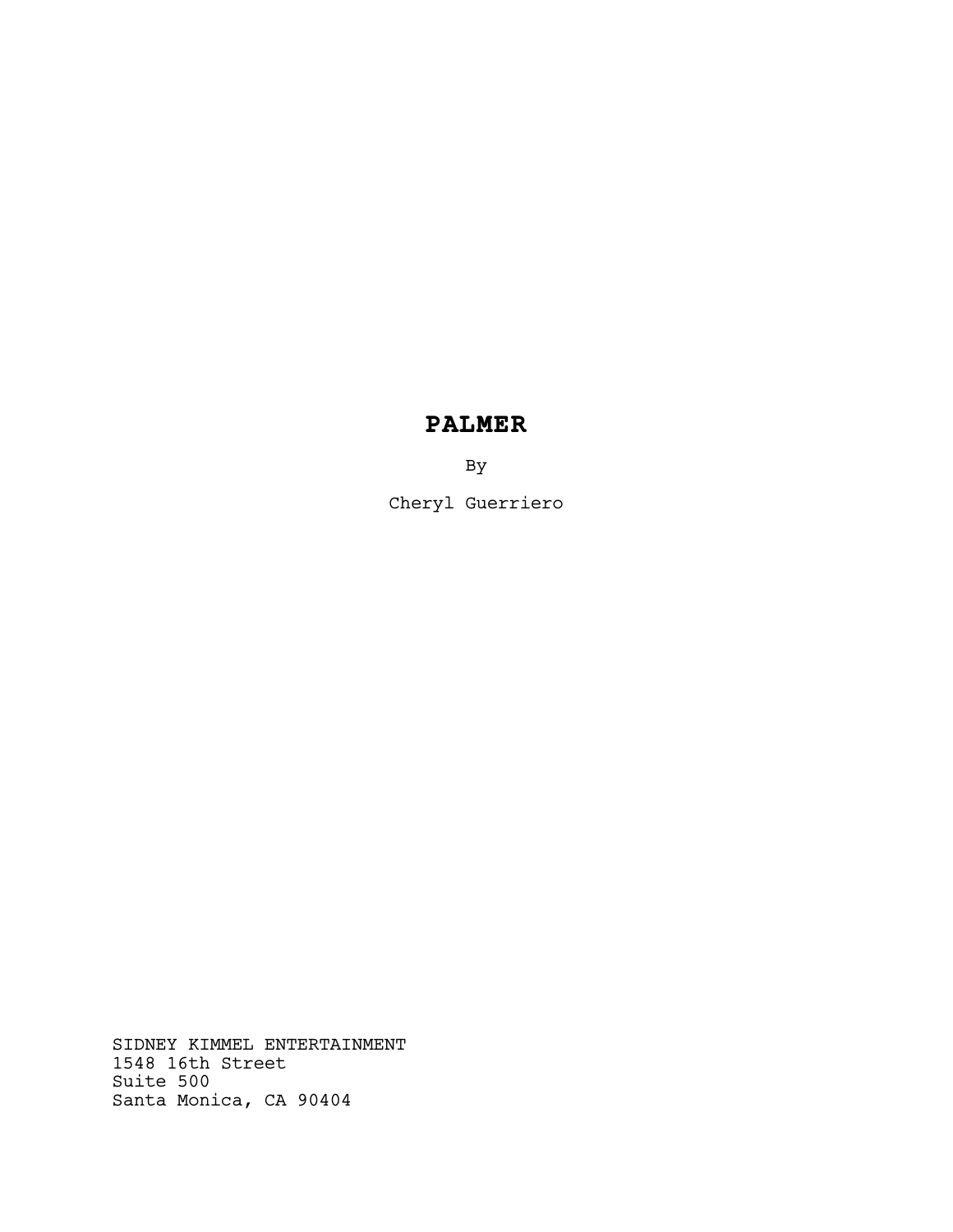EXT. SOUTHERN ROAD - LATE DAY

A BUS travels down a desolate stretch of land, passing farms, fields and a few small homes...

INT. BUS - CONTINUOUS

EDDIE PALMER, mid 30s, spent behind his years, stares vacantly out the grimy window...

EXT. TOWN - MAIN STREET - MINUTES LATER

The bus drives off, leaving Palmer behind, duffle bag in hand. Palmer looks around the town--not much to it--a BAR, POST OFFICE, BANK, MARKET, and a GAS STATION. Taped to the store front windows are posters of RIVERSIDE REBELS HIGH SCHOOL FOOTBALL. Palmer sparks a cigarette, starts walking...

EXT. ROAD / VIVIAN'S HOUSE - LATE DAY

Palmer walks down a dirt road and focuses on a small, neglected RANCH HOUSE. In the driveway is a beat up Chevy. Next door, is a run-down trailer house, in desperate need of repairs. A red pick-up truck in front.

EXT. VIVIAN'S HOUSE - PORCH - EARLY EVENING

A loud KNOCK. Inside, a COUGH is heard. Relentless. Hacking.

VIVIAN (O.S.) I heard, ya. I'm coming.

Palmer stands waiting, uncomfortable, until finally --

VIVIAN PALMER, late 70s, appears through the screen door, in worn slippers and black sweatpants. An old navy cardigan clings to her unhealthy frame. She stares at her grandson for what seems like forever.

> VIVIAN (CONT'D) Well there you are...

She pushes open the screen door. Greets Palmer with a hug.

VIVIAN (CONT'D) Good Lord, look at you... Get in here.

PALMER How you doin', gran?

VIVIAN I'm livin'... Gettin' old ain't for the weary.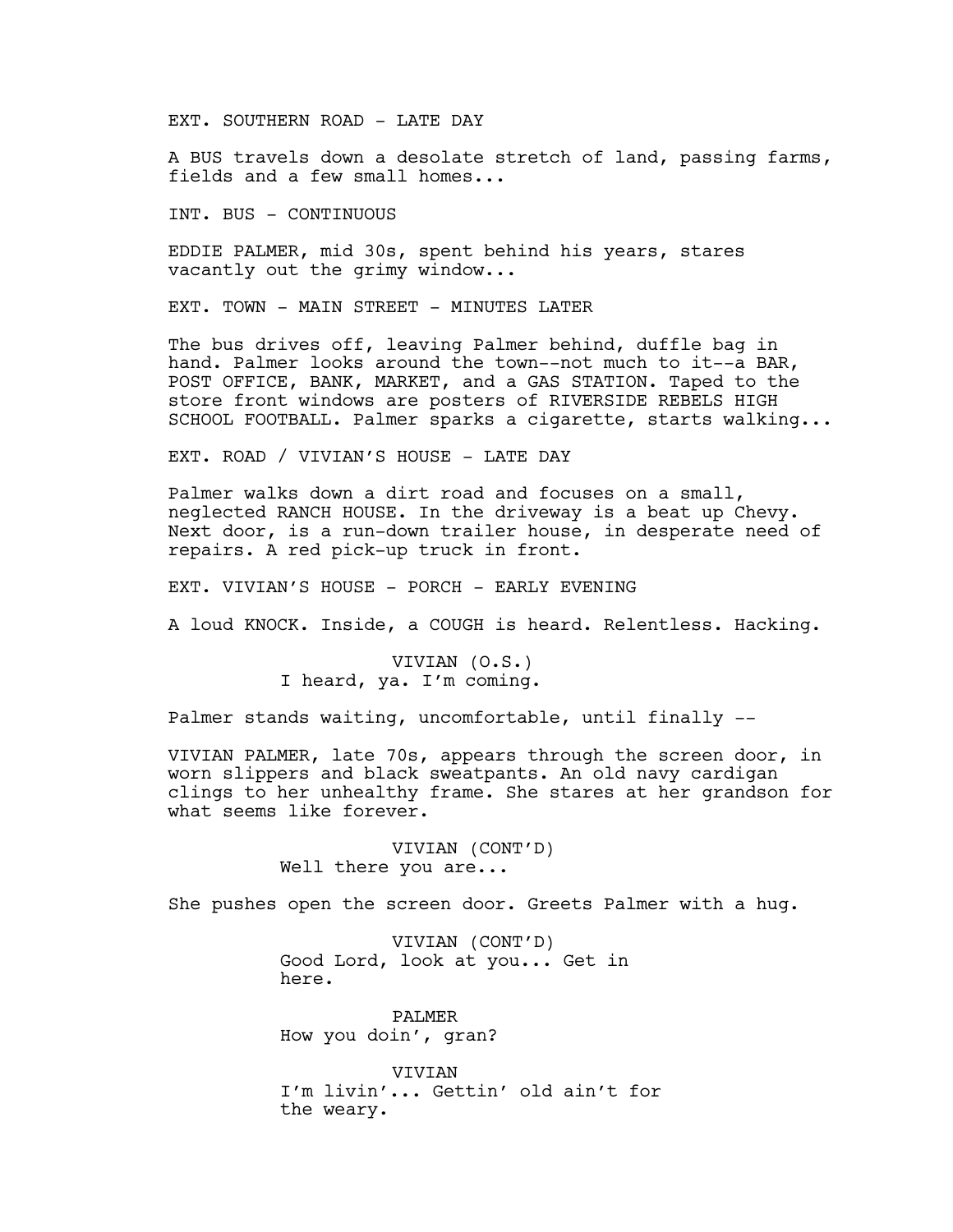## INT. VIVIAN'S HOUSE - LIVING ROOM/KITCHEN - CONTINUOUS

They enter. The room is old. Tidy. The furniture, relics. A television plays to no one. Framed photographs collect dust. A much younger Vivian. A YOUNG BOY in her grasp. A MAN, looking strikingly similar to Palmer. Vivian crosses the room to the kitchen, checks on food.

#### VIVIAN

I thought you was gettin' in earlier?

## PALMER

The bus was late.

Palmer takes in the house. It's been a long time.

VIVIAN

I would'a picked you up in town, but they won't let me drive no more. Took out too many darn curbs, or something or another. It's good to see you.

#### PALMER

Good to see you, too, gran.

Vivian faces Palmer who watches her. Her arthritic fingers bring a nub of a cigarette to her angry lips--

#### VIVIAN

I straightened up your room. Put some things in the closet. Why don't you wash up. I made a casserole. I'll fix you a plate.

INT. VIVIAN'S HOUSE - PALMER'S BEDROOM - EARLY EVENING

Palmer drops his bag on the bed. The room is lonely, stale looking. A faded RIVERSIDE HIGH SCHOOL FOOTBALL STATE CHAMPS POSTER is tacked to the wood paneling. In the corner is a banged up guitar. An old, worn baseball cap rests on a dresser, next to it is a small PINK PLASTIC SHOE and an empty candy wrapper. Palmer examines the room, football trophies, the guitar, exhales as--

Muffled voices are heard outside. Palmer looks out the open window and sees:

SHELLY, barely 30, long wet blond hair, rail thin, sitting on the front step of the trailer, in a bath towel. She takes a drag off her cigarette, points with her bare foot... Sitting next to her is a CHILD playing with BARBIE DOLLS.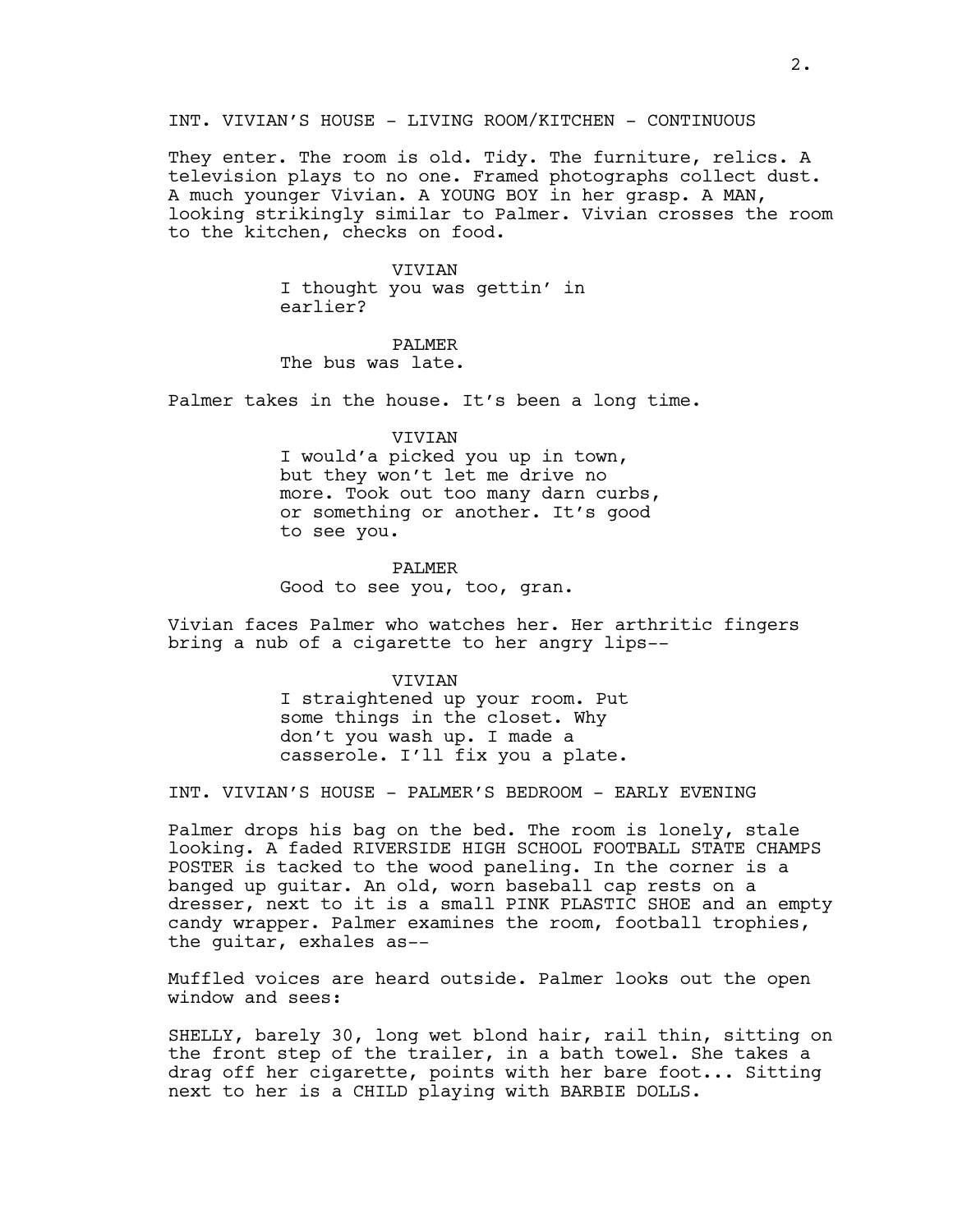SHELLY

That one right there, she's my favorite, 'cause I like her pretty hair...

Palmer sees the child: SAM, 7, a small boy, delicate features. Sam hands Shelly one of the Barbie Dolls.

SAM

This one!

SHELLY

Yup, you also have pretty hair.

Seconds later the screen door bangs open, and her boyfriend, JERRY, older, plows out, practically knocking Shelly over.

> JERRY You take my wallet?

SHELLY Yeah. I stole it cause there's so much money in it.

JERRY Fuck off, bitch.

Jerry shoots her a hostile stare, then disappears back inside the trailer, cursing loudly. Making a racket.

> SHELLY Real nice, Jerry... Asshole.

Palmer stares at Shelly and the boy closely, not sure what to make of either, then exits.

INT. VIVIAN'S HOUSE - KITCHEN - CONTINUOUS

Palmer walks in. A plate is on the table. Vivian is at the stove. Through the open window we can hear Shelly and Jerry yelling at one another. A moment later, Jerry's loud truck drives off. Vivian shakes her head, angry.

#### VIVIAN

Better get used to that noise. I swear, if it wasn't for that poor boy, I'd kick her right out of that trailer... You want some sweet tea?

## PALMER

Yes, please.

Palmer sits down at the table. Vivian grabs a pitcher and pours tea into a glass. Places it in front of Palmer.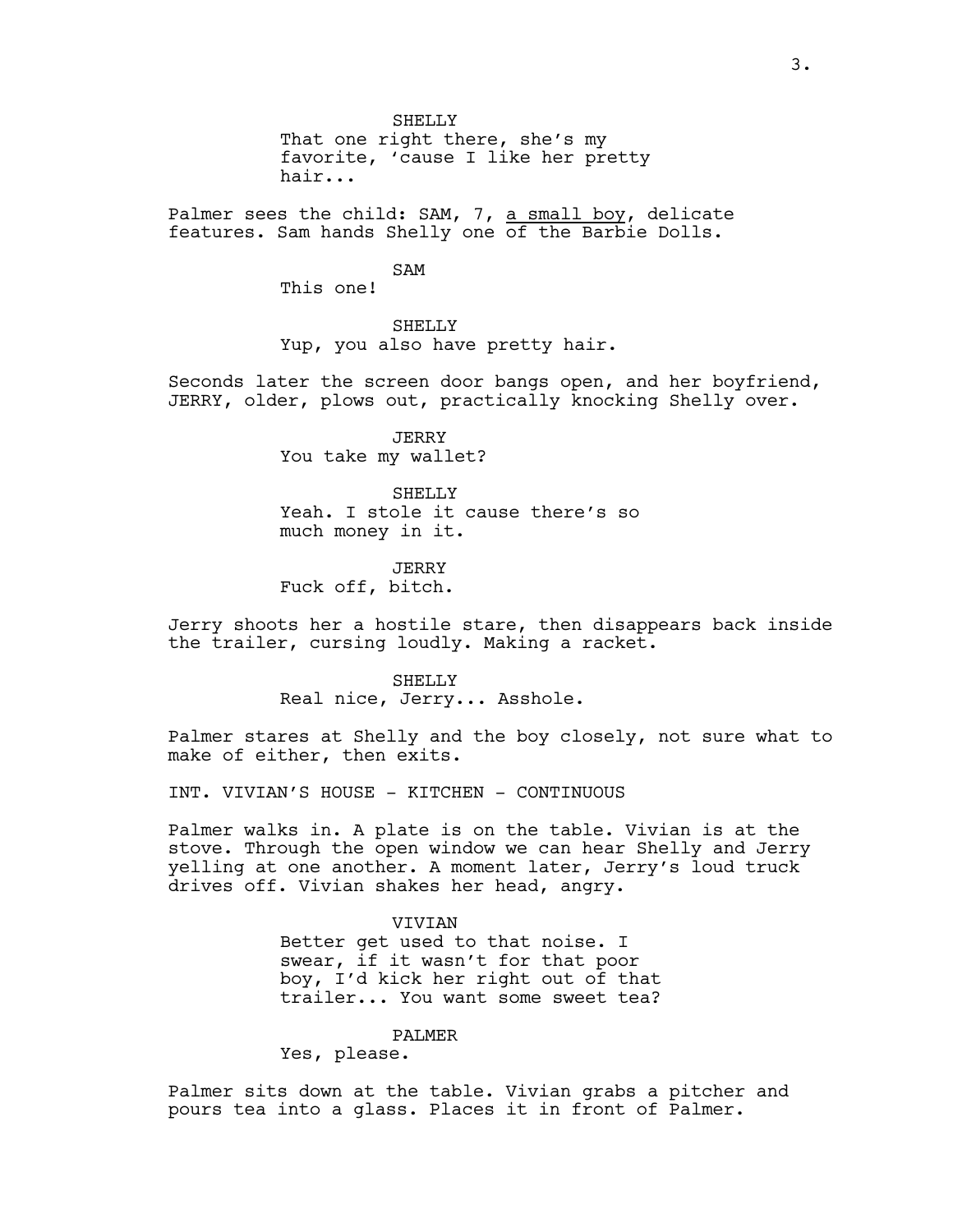PALMER (CONT'D)

Thank you.

Palmer takes a thirsty sip. Vivian fills his plate with casserole. Sits down across from Palmer.

> VIVIAN Go ahead and eat.

She shoves the plate at him. Palmer forces down a bite.

VIVIAN (CONT'D) I imagine it's gonna take some gettin' used to.

PALMER Yup. I was gonna stop by Lee's tomorrow. See if maybe he had any work.

VIVIAN That's a good idea. He's doin' real well, too. Opened up another location in Hammond...

Beat. Palmer nods.

VIVIAN (CONT'D) You jus' gotta get yourself back out there. Tha's all. Can't be feelin' sorry for yourself.

PALMER

No, ma'am.

Vivian unsteadily pushes herself out of the chair.

VIVIAN And I go to church every Sunday. If you're living here, so will you.

CU on Palmer. His face tells us, "he's back."

INT. VIVIAN'S HOUSE - BATHROOM - NIGHT

Palmer finishes brushing his teeth, cleans his toothbrush thoroughly, he grabs his toothpaste, about to carry both out (force of habit), then he stops, opens the medicine cabinet to store them. His eyes land on prescription bottles lining the bottom shelf. A beat, as-- Palmer places the toothbrush and toothpaste on the top shelf. Shuts the medicine cabinet.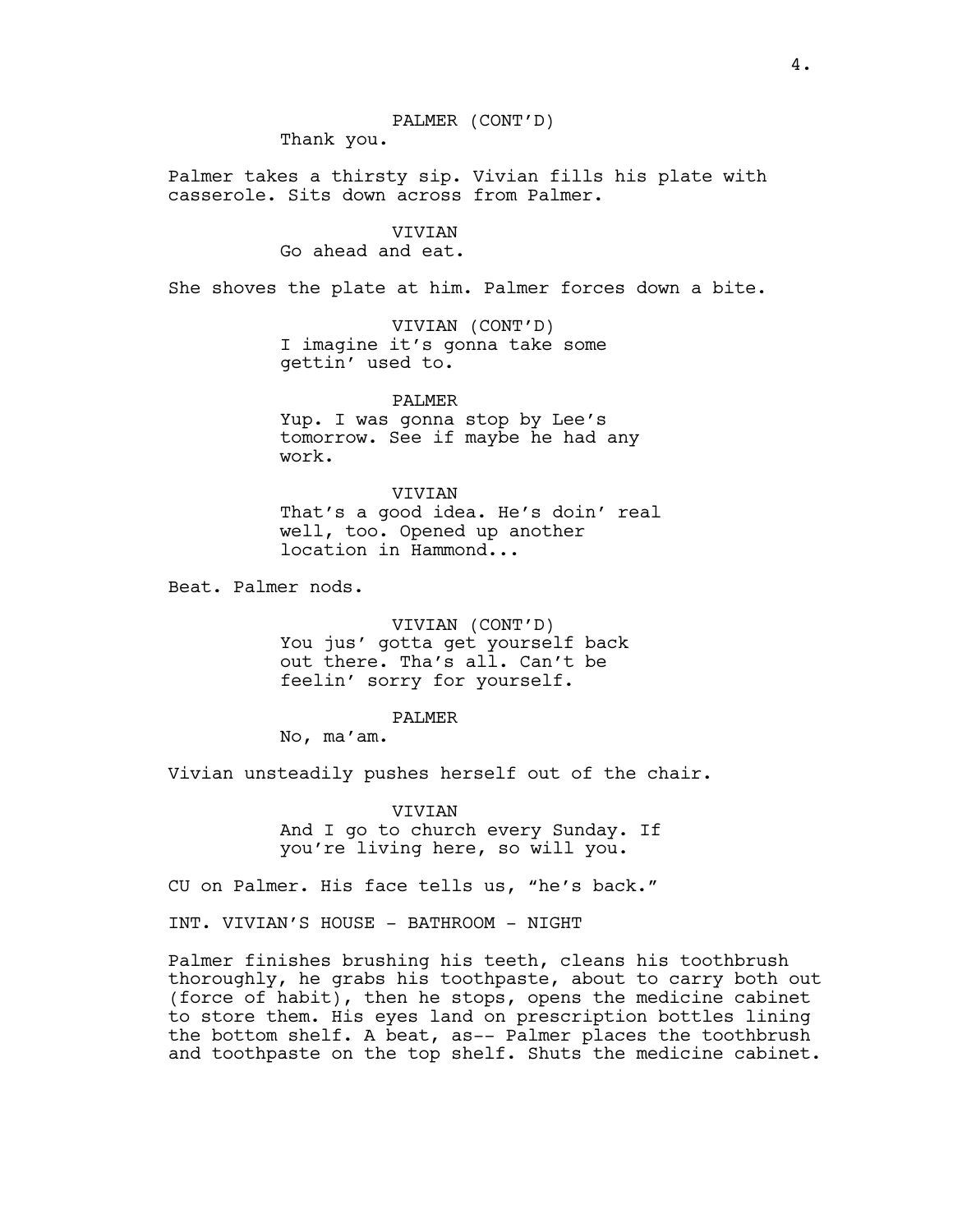INT. VIVIAN'S HOUSE - HALL / LIVING ROOM - CONTINUOUS

Palmer exits the bathroom and hears the loud TV. Vivian sits in her chair, cigarette in hand, laughing at the screen. Palmer disappears into his bedroom. Shuts the door. Vivian looks up, then returns her attention to the TV.

INT. VIVIAN'S HOUSE - PALMER'S BEDROOM - NIGHT

Palmer enters his room. He plucks at the strings on his banged up guitar. Too depressed to play. He sits on the bed. Scoops up a photograph on his bedside table. Eyes it closely. CU of photo. A teenage Palmer, 17/18, stands beside a young Daryl and Coles. His right leg in a cast. A can of beer in hand. Palmer tosses it aside. Lies in bed. Unable to sleep.

EXT. VIVIAN'S HOUSE - NEXT MORNING

The sun beats down. We hear movement inside the house...

INT. VIVIAN'S HOUSE - KITCHEN - SAME

Palmer enters the kitchen. Vivian stares inside the open pantry closet--

> VIVIAN I swear I had a can of tomato soup in here. You take it?

> > PALMER

No, ma'am.

Vivian moves to a cupboard, searches through it.

VIVIAN You get some sleep?

PALMER Some... That old Chevy work?

VIVIAN It works. Not much gas in it.

PALMER You mind if I use it?

**VIVIAN** Nope. Just be careful drivin'.

INT. VIVIAN'S HOUSE - LIVING ROOM - MORNING

Palmer scoops up the keys. The front door SLAMS. Vivian looks back and notices her wallet.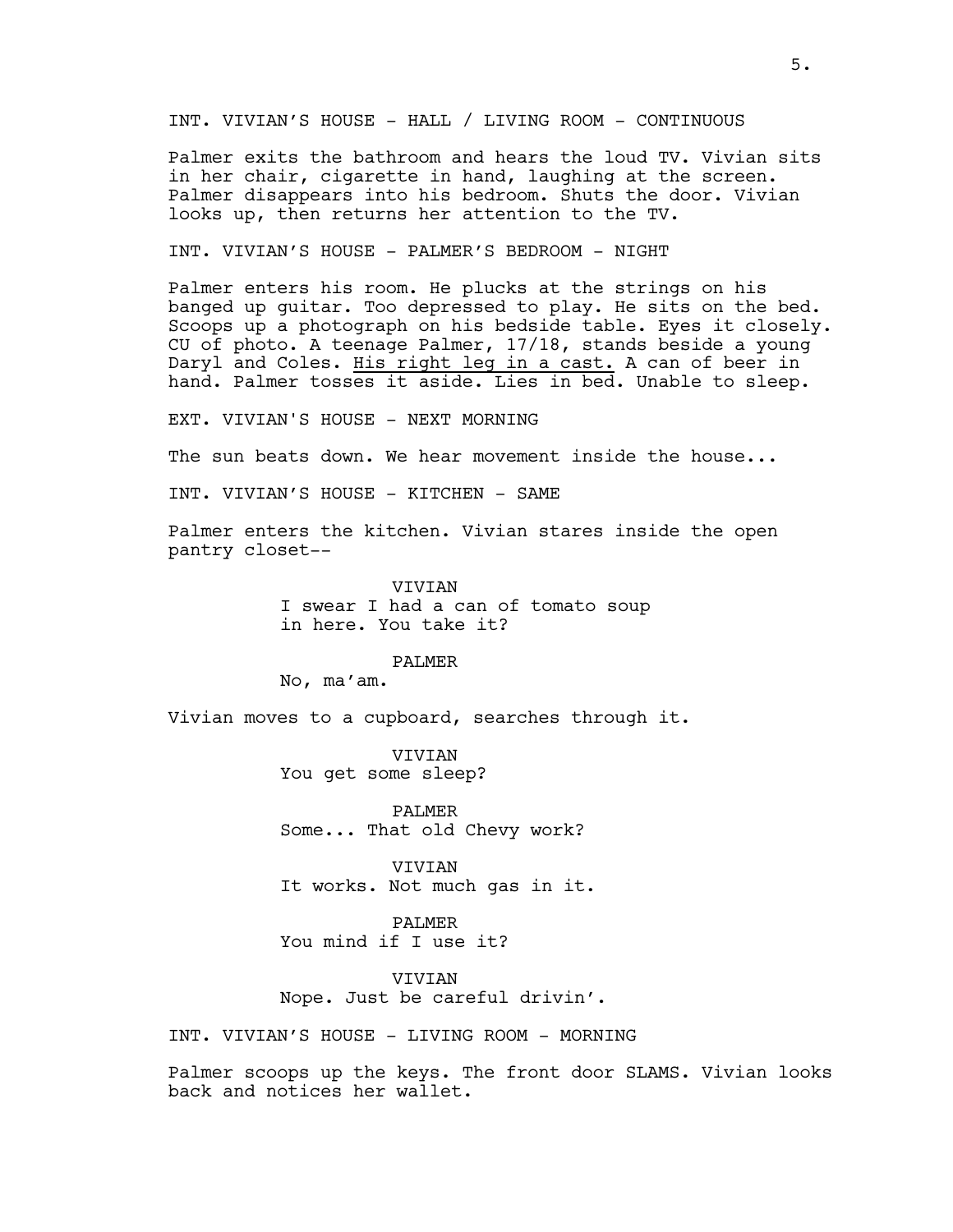EXT. VIVIAN'S HOUSE - MORNING

Palmer walks to the Chevy, sparks a cigarette. He gets behind the wheel of the car, drives off.

INT. PAROLE OFFICE - DAY

Palmer sits opposite a PAROLE OFFICER, who writes in a file. On the wall is a LOUISIANA State emblem.

> PAROLE OFFICER Where you livin'?

PALMER One twenty-one Twin Road.

The Parole Officer writes it down. Picks up another paper--

PAROLE OFFICER You know the conditions of your parole? (reading--) You're not to leave the state for any reason. No use or possession of any controlled substances of any kind. No use or possession of firearms, weapons of any kind. You'll obey all laws, municipal, county, state, and federal. You'll submit to drug testing and check in every two weeks. And you'll get a job. Any questions?

PALMER

No, sir.

PAROLE OFFICER A'right. Good luck.

The Parole Officer makes another mark and closes the folder.

EXT. ROAD / LEE'S FARM EQUIPMENT, INC. - DAY

A warehouse building faces a long stretch of road. A sign reads: LEE'S FARM EQUIPMENT. Outside on the grass are TRACTORS, PULL MACHINES and various other EQUIPMENT. The Chevy parks along a line of pickup TRUCKS. Palmer, a bit nervous, steps out of the Chevy.

EXT. ROAD / LEE'S FARM EQUIPMENT, INC. - MOMENTS LATER

Palmer stands talking to a MAN, around his age. Whatever is being said to Palmer has him nodding his head. The Man finishes then shakes Palmer's hand.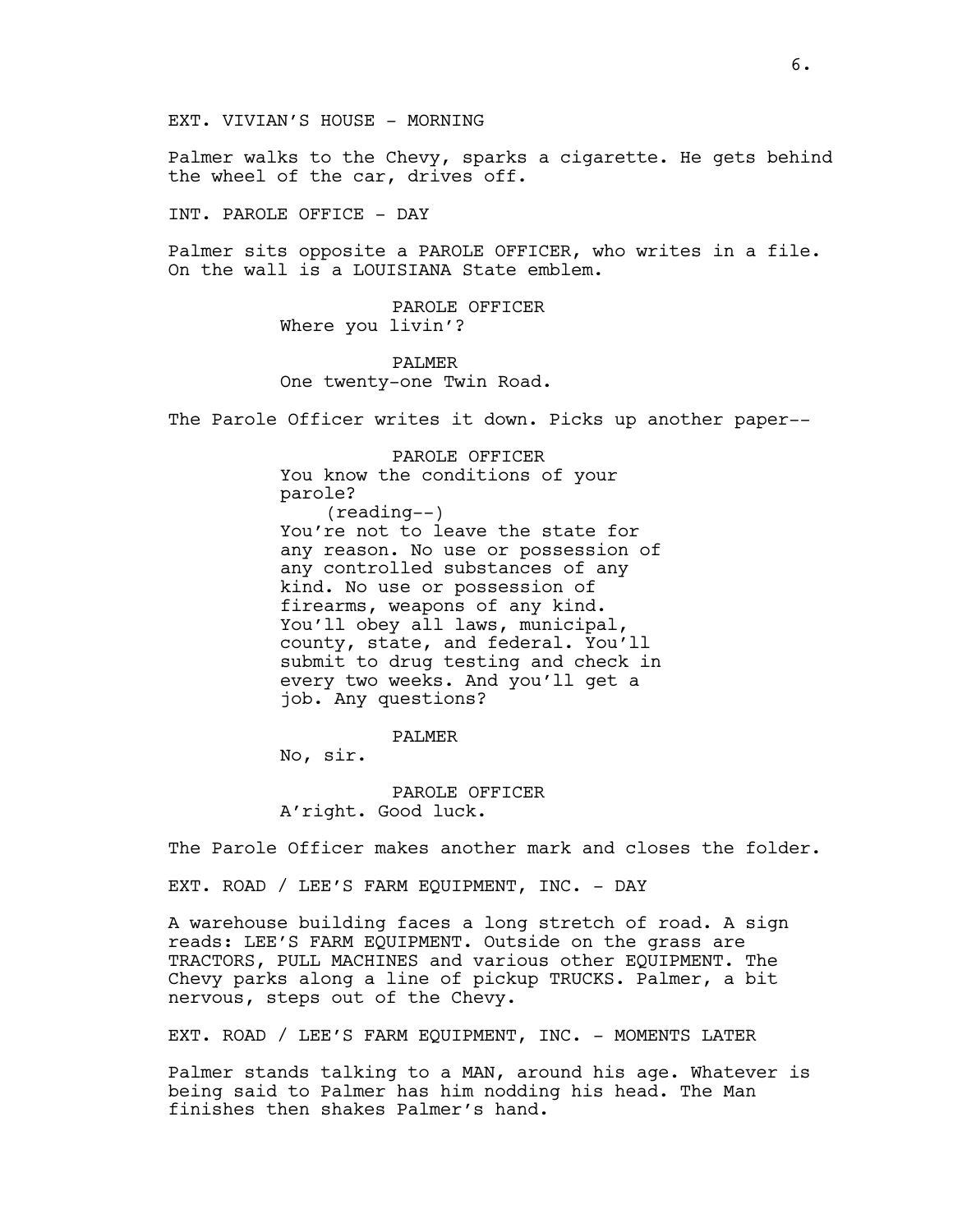Palmer walks back to the Chevy, disappointed.

EXT. TOWN - DAY

The Chevy pulls into town. Palmer exits the Chevy, steps onto the sidewalk, escaping the hot sun. Palmer walks past a few shops with little interest, then sees a PAWN SHOP. He stares at the window. Closely eyeing a TAYLOR GS MINI MAHOGANY GUITAR, in mint condition.

He moves on. Outside the POST OFFICE is a community board littered with flyers. CARS FOR SALE. BIBLE LESSONS. HORNETS BAKE SALE. Palmer sees a job listing: JANITOR NEEDED. He sighs, turns away. His eyes fall on a bar across the street--

INT. BAR - DAY

Air conditioning blows from a dirty window unit. Country music plays from a jukebox. Palmer takes a seat at the bar. A sign reads: THIS IS A SMOKING BAR. The BARTENDER, owner of the place, approaches.

> BARTENDER What can I get you? (at closer inspection--) Eddie?

Palmer nods. The Bartender stares at him. It's been a while and the last time he saw him...

> BARTENDER (CONT'D) Well...you're finally legal.

He puts a glass in front of Palmer and fills it with bourbon.

BARTENDER (CONT'D) It's on the house.

INT. BAR - BATHROOM - HOURS LATER

Palmer, drunk, pees into the urinal. He catches his reflection in the mirror. A long reflective beat.

INT. BAR - EARLY EVENING

Palmer exits the bathroom. A MAN, Palmer's age, grease stained clothes, occupies his stool. Another MAN, hyper, sits next to him. Palmer watches them for a beat. Walks over.

> PALMER You mind, pal. I was sitting there.

The man, DARYL REED, turns, ready for a fight.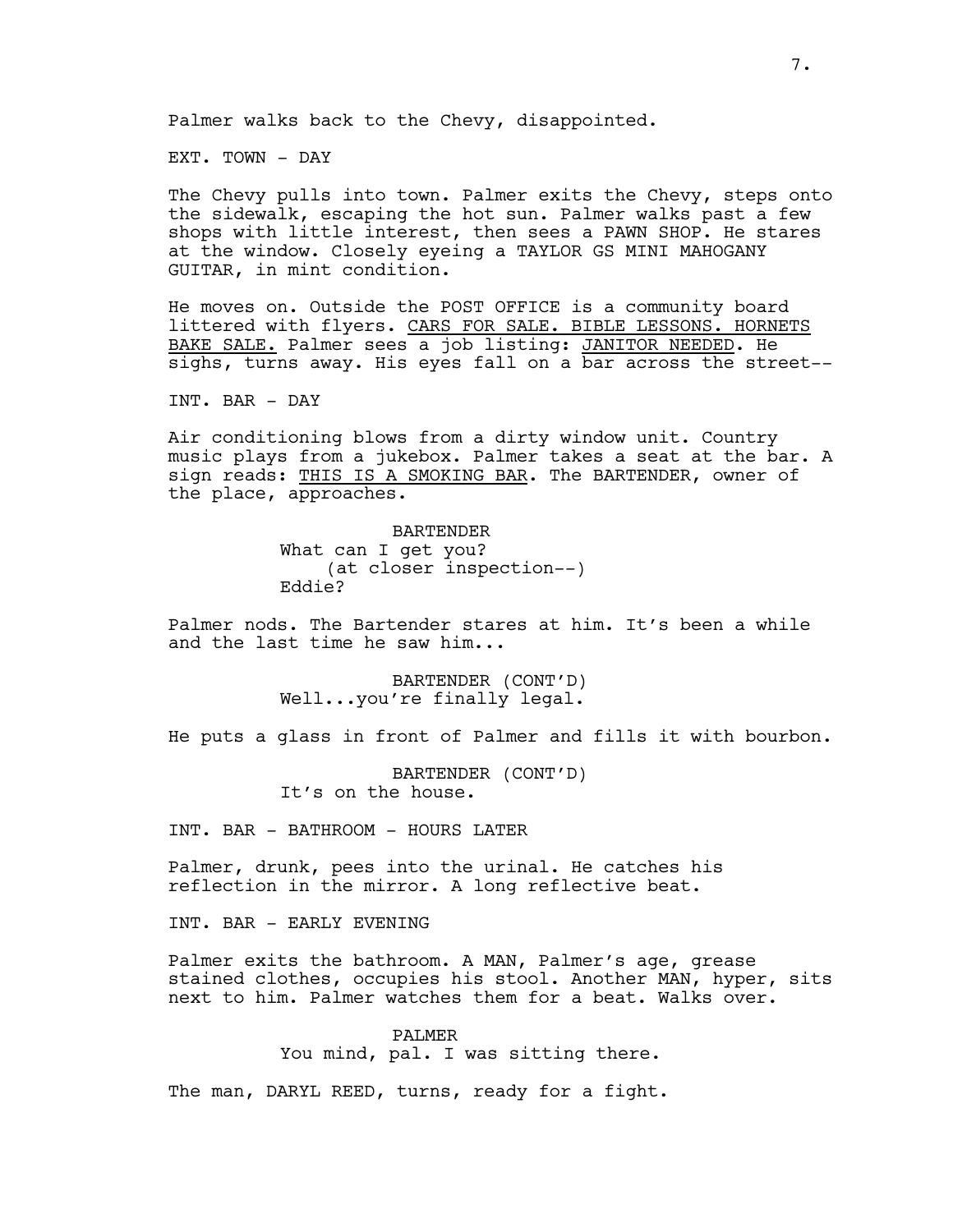His friend, NED, sees Palmer and--

NED Holy shit. Fuckin' Palmer.

DARYL When the fuck you get out?! Why the hell didn't you call me?

Daryl gives Palmer a big hug. Nothing but love. Ned sits, smiling, excited.

> DARYL (CONT'D) Man, it's good to see you... Ned get the fuck up.

Ned moves. Palmer takes the seat.

DARYL (CONT'D) Ya should'a let me know you was comin' home. I would'a thrown you a goddamn party.

PALMER Yeah... who would've shown up?

DARYL Fuck if I know. Dumbass Ned.

NED Of course I would've.

DARYL See? And the last few times I called you, bro, I never heard back.

PALMER Yeah, sorry, man.

DARYL A'right. No big deal. You're here now.

NED It's like old times.

DARYL Yeah, Ned still lives at home with his momma.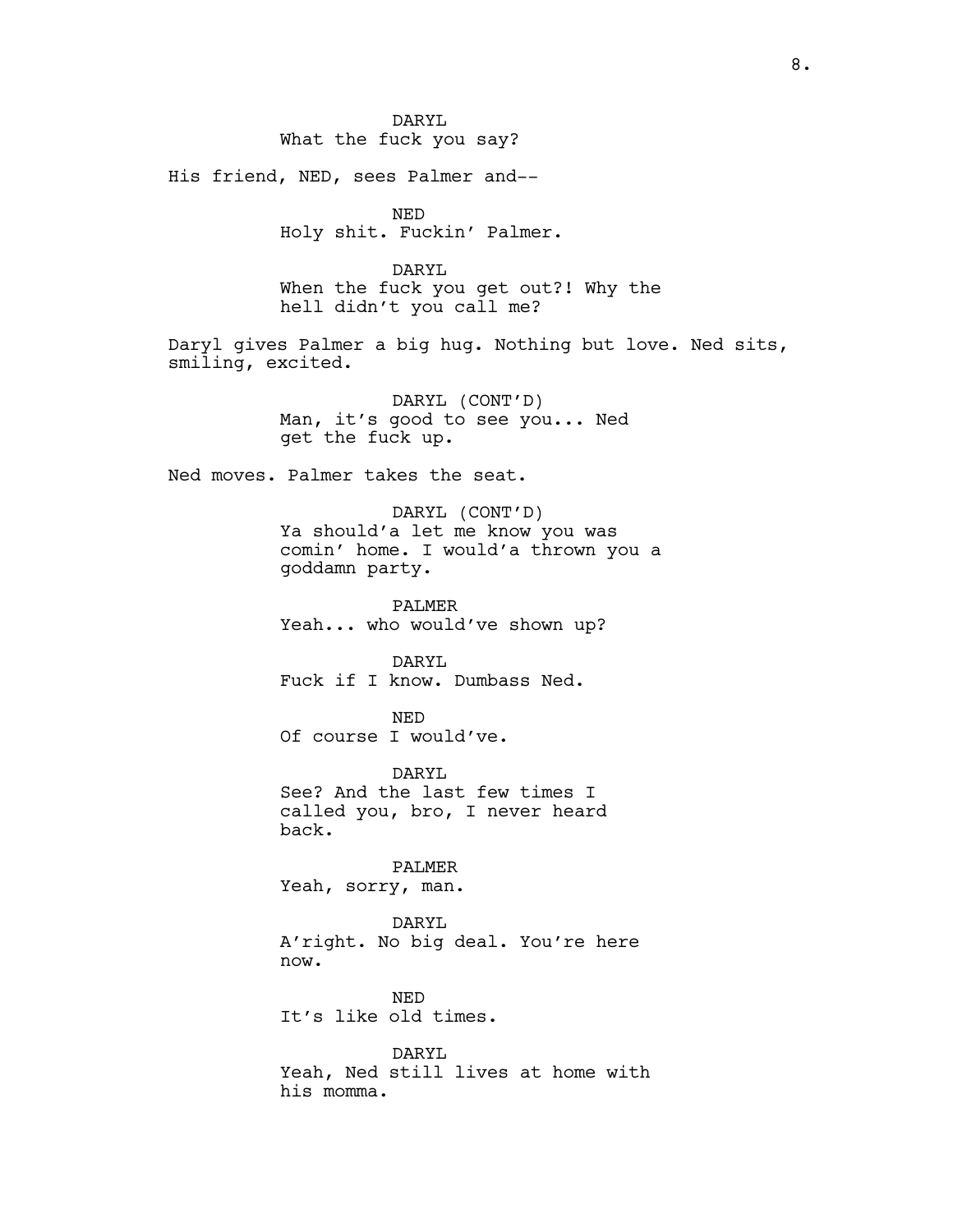NED I got no reason to leave. She does my laundry.

DARYL See. Pathetic.

PALMER (to Daryl) You still on that second marriage?

NED

Barely.

#### DARYL

Hell. I don't know what the hell I was thinkin'. Got an eight-yearold, a three-year-old. And Darlene's still kickin' me in the nuts every chance she gets.

PALMER

How's Jake doin'?

DARYL

He's fifteen now. If you can believe that. Playin' football. You ought'a come to a game, man, see him play. My boy's a bad ass. (pause) You know your TD record was only broke a few years back by some freshman.

PALMER No shit. How many he throw?

DARYL

Thirty-seven.

COLES, 30s, belly hanging over his regulation police uniform, walks in. He stops at the sight of Palmer. Happy and nervous.

COLES

Holy cow, look who it is. When'd you get out?

PALMER

A few days ago.

An uncomfortable hug. More so for Coles.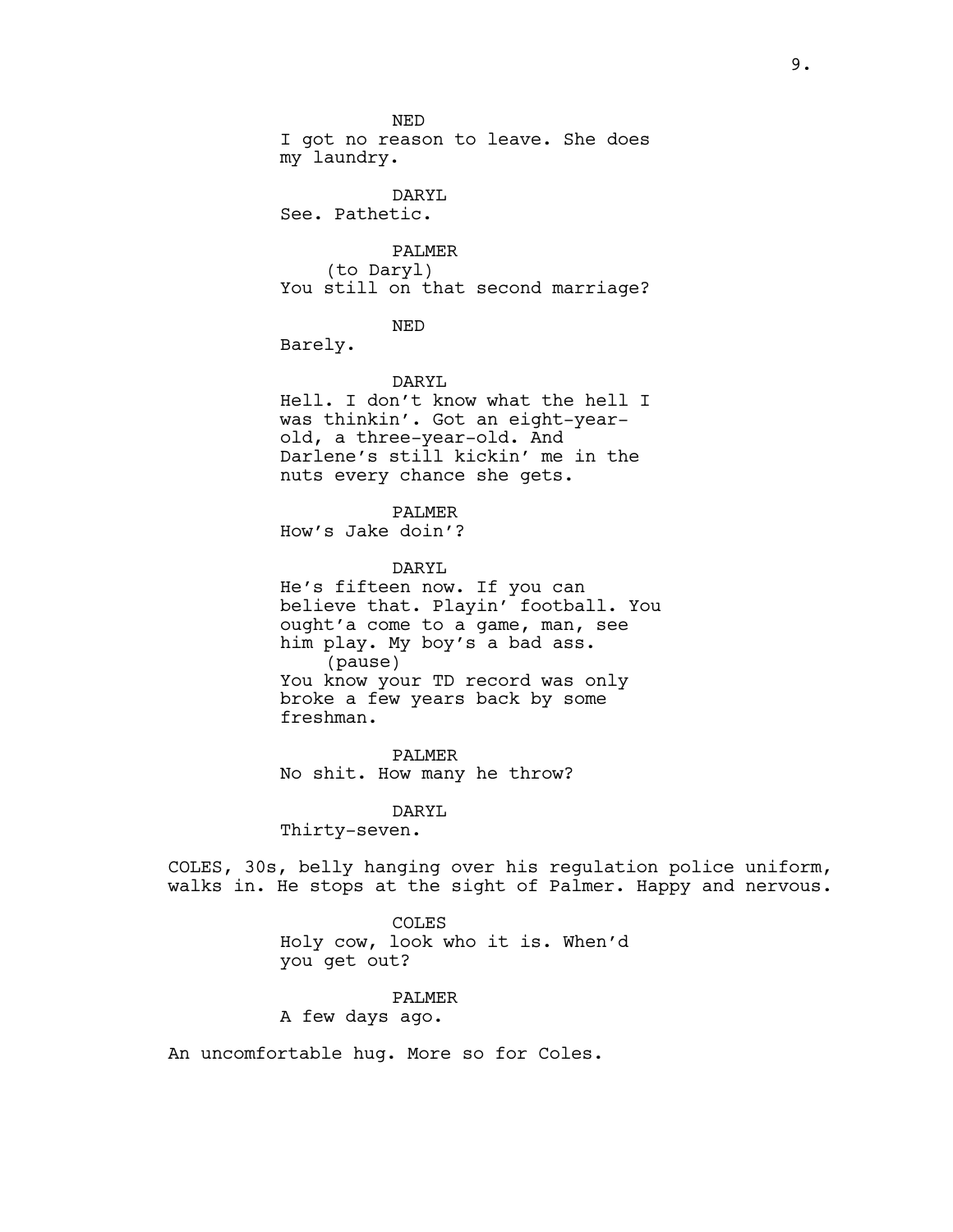PALMER (CONT'D) (off his uniform) Looks good on you.

COLES

You know my daddy, not like I had a choice... It's good to see you. You staying at Vivian's?

PALMER

Yeah. For now.

COLES If you need anything, you let me know, aright? I mean that. Anything?

He holds Palmer's stare--Palmer nods.

DARYL I need somethin'. I need your old man to stop giving me goddamn speeding tickets!

COLES I don't wanna hear it! C'mon, Ned. Let's get a game in before the wife calls. You're next, Palmer.

Ned follows Coles to a POOL TABLE. Daryl rises from his stool, looks at Palmer, shakes his head, grinning--

> DARYL I gotta take a leak... Man, I'm glad you're back.

Daryl walks off. Palmer finishes his beer. He sits there alone and feels every bit of it.

The door opens, and Shelly enters. Her hair, make-up and clothes looking pretty.

> BARTENDER What do you want?

SHELLY I want my nails done and my ass waxed, what do you think I want? Gimme a Jim and coke.

The Bartender walks off, annoyed. Shelly notices Palmer.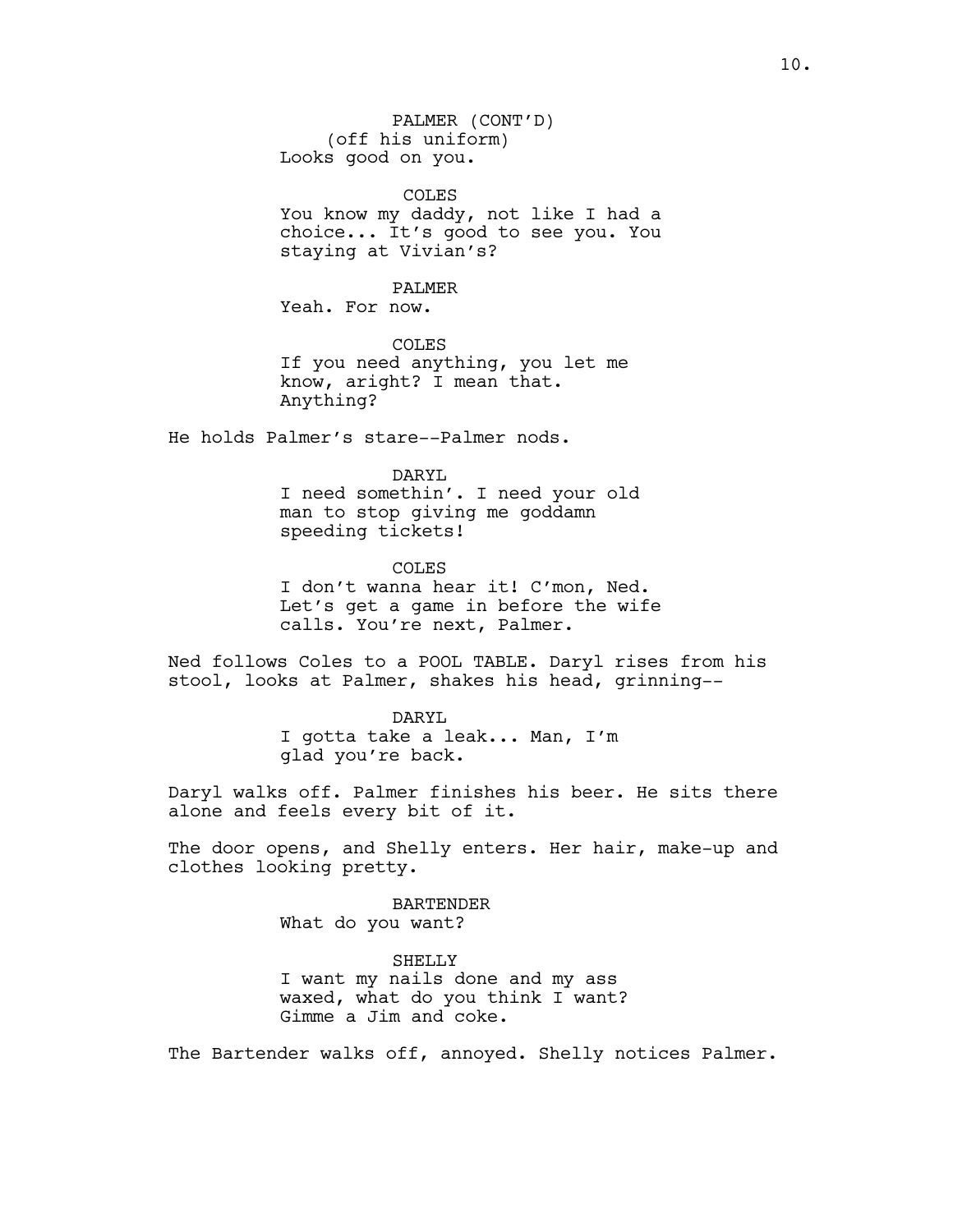## PALMER

No, I don't.

INT. SHELLY'S TRAILER - LATER - BEDROOM - NIGHT

Shelly and Palmer are ripping each other's clothes off as they stumble towards Shelly's bedroom. They fall onto her bed and Palmer hungrily tries to remove her bra and panties.

> SHELLY Hey, slow down, honey... Jesus, you really did jus' get out'a prison.

INT. SHELLY'S TRAILER - BEDROOM - DAY

Sun streams through dirty plastic blinds. Palmer wakes. Hungover. No idea where he is. He sees Shelly's naked body next to him. He grabs his smokes off a cluttered dresser and pops one into his mouth. Palmer lights it, steps out of bed, naked. He slips into his jeans. Shelly stirs, rolling over, as... Palmer leaves the room.

INT. SHELLY'S TRAILER - LIVING ROOM - CONTINUOUS

Palmer walks past a couch and coffee table. His eyes land on a can of CAMPBELL'S TOMATO SOUP, spoon in it, on the floor.

EXT. SHELLY'S TRAILER - CONTINUOUS

The screen door slams behind Palmer. He stares at the Chevy, parked haphazardly in Vivian's front yard. He stops to zip up his fly. The cigarette dangling from his lips.

He looks up and sees... Vivian and Sam staring right at him. They hang clothes on a backyard line. Palmer locks eyes with Vivian. She watches him disappear inside the house--

#### VIVIAN

Sam, hand me that shirt.

Sam grabs a shirt from a basket. They continue hanging clothes.

INT. VIVIAN'S HOUSE - PALMER'S ROOM - MORNING

Vivian, dressed in church clothes, barges into Palmer's darkened bedroom. Palmer is passed out under the sheets. Vivian roughly pulls open the shades--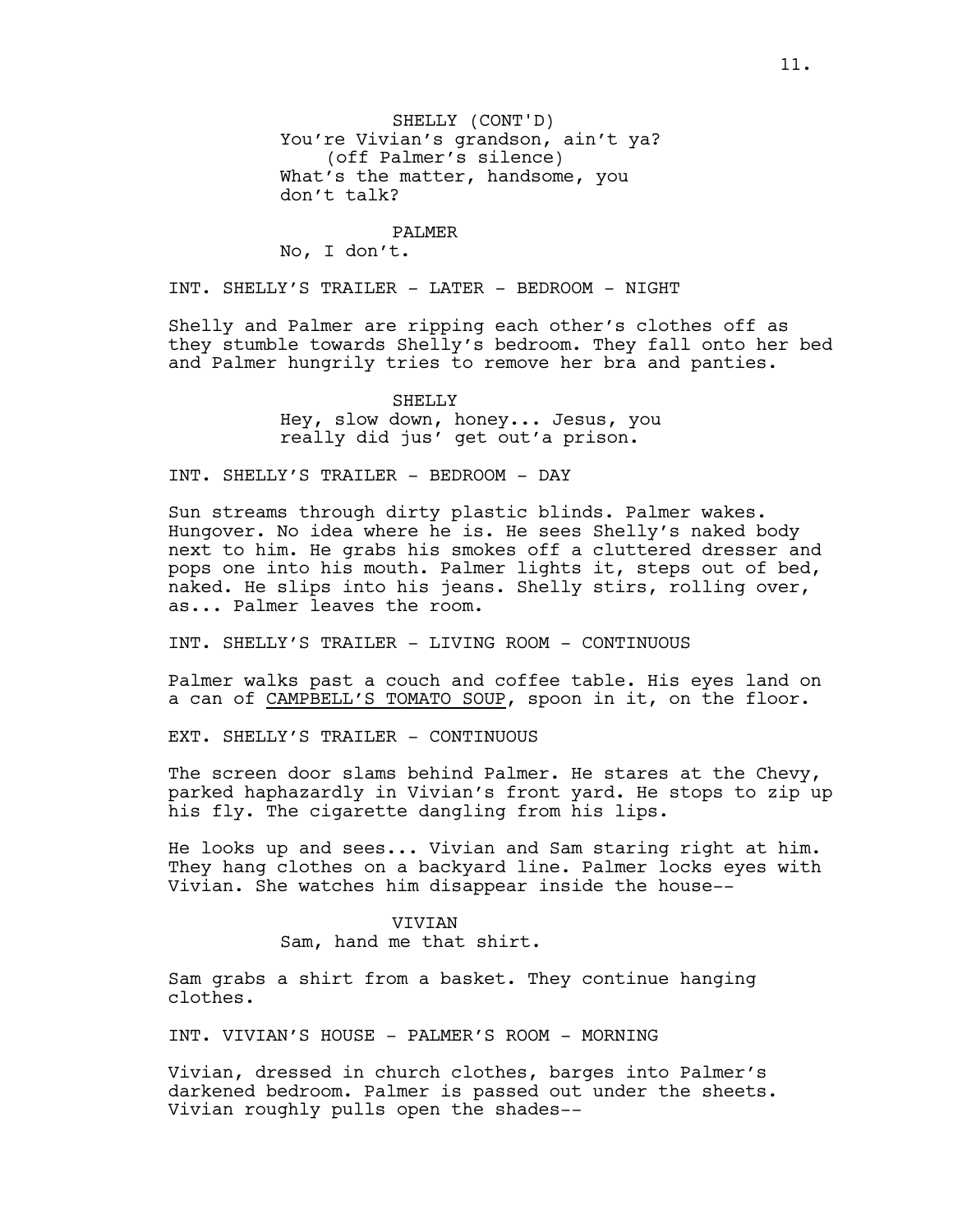VIVIAN We're leaving in fifteen minutes.

INT. SHELLY'S TRAILER - MORNING

Sam emerges. He wears a dress shirt, tiny tan shorts and red cowboy boots. He goes to his mother who sits slumped on the couch, smoking. He hands her a Barbie Doll with a missing foot.

> SAM Why can't I take her to church?

SHELLY 'Cause she needs to keep me company. I'm all by myself.

Shelly takes a drag off her cigarette. Examines the doll.

SHELLY (CONT'D) You know who this dolly looks like?

Shelly sits up, straightens the doll's bright pink dress, fixes its blond hair.

> SHELLY (CONT'D) Hello, Miss Teen Honey Bee?

> > SAM

You!

Sam smiles, wide.

SHELLY

That's right... And I wore a dress just as pretty and pink as this. And my hair was done up jus' as gorgeous as hers. And I was wearing the most beautiful pair of shoes. Although, I had both my feet.

Sam giggles. He loves this story.

SHELLY (CONT'D) And I walked onto that stage, lookin' so smart and special. And whose name did them judges call?

SAM

Yours!

SHELLY Tha's right.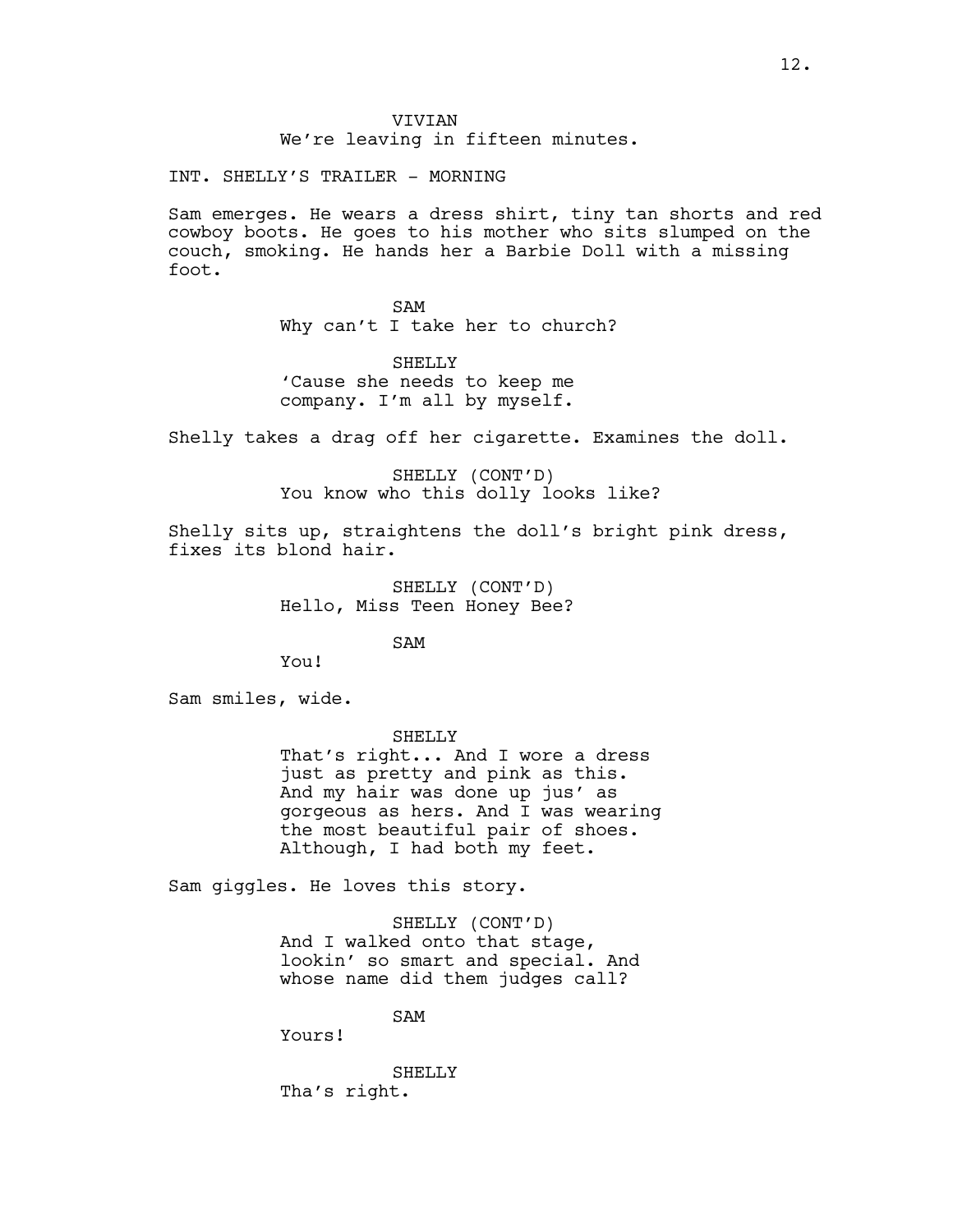Shelly smiles. Sam stares at his mother, proud. Shelly puts the doll down, fixes Sam's collar. A car HORN is heard--

> SHELLY (CONT'D) A'right. Miss future Teen Honey Bee's gonna stay here with me. And you go get your church on...

Sam gives his mother a big hug and runs out the door, happy.

INT. CHEVY - CONTINUOUS

Palmer is behind the wheel. Engine running. Vivian is in the passenger seat. THRU the windshield we see Sam run towards the car, as--

> VIVIAN Hurry up Sam, don't make us late! You're in the backseat, today.

Sam hops in the backseat. Shuts the door. Palmer drives off--

VIVIAN (CONT'D) Sam, this is my grandson, Eddie. He'd prefer you call him Palmer, even though Eddie's a much nicer name.

SAM I like the name Palmer. (to Palmer) You had a sleep over with my momma and you didn't wear no pajamas.

Vivian looks at Palmer.

VIVIAN A last name should be used as a last name, not a first.

SAM Maybe he doesn't like his first name.

PALMER

Not really.

SAM See! I told you, Miss Vivian.

VIVIAN I ain't into arguing, Sam. Now roll that window up. It took me two hours to do my hair.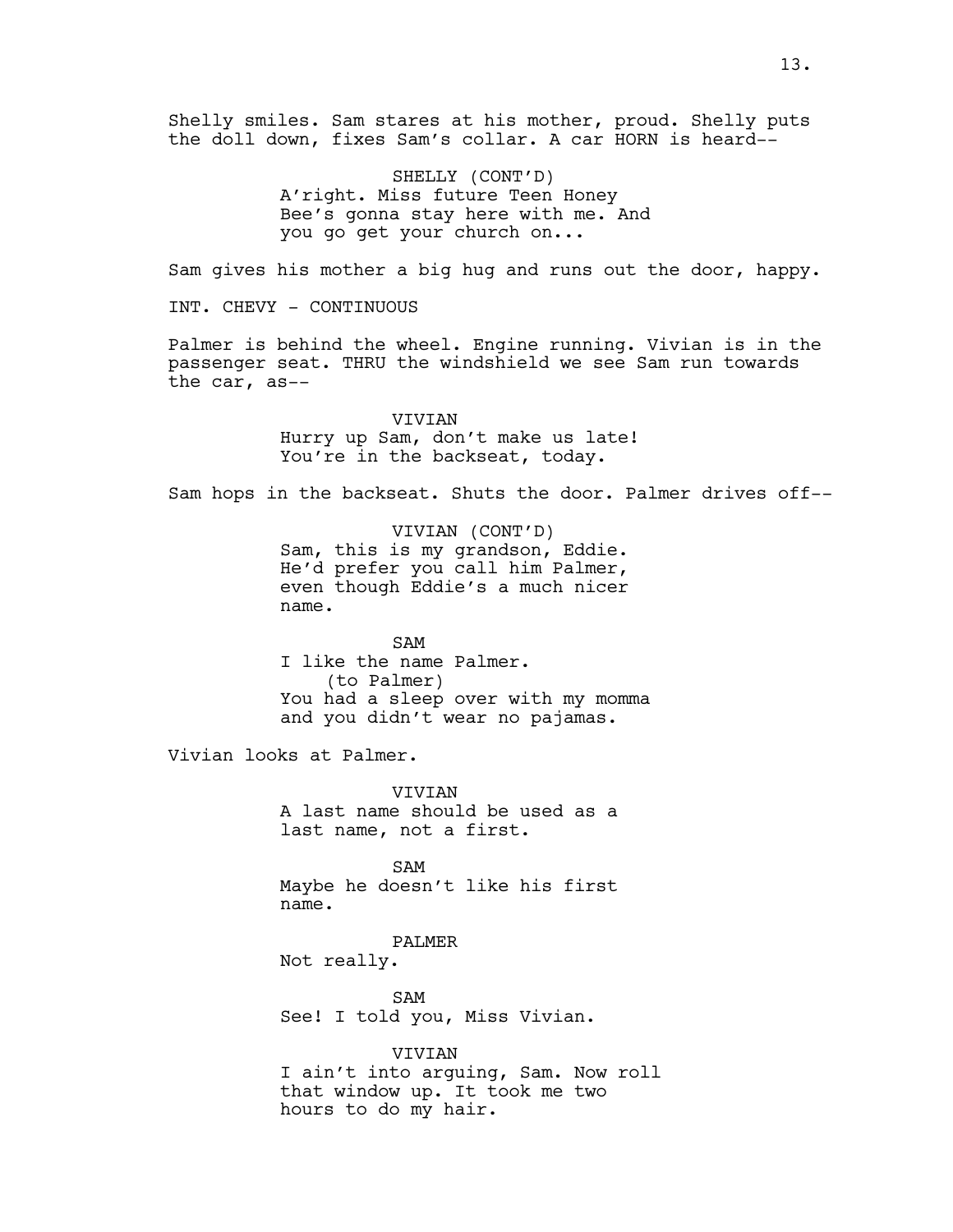Sam giggles and rolls it up.

SAM You got your hair up high today.

VIVIAN What hair I got left.

Sam leans forward, looks down at her hair.

SAM Don't worry - I can't hardly see the bald spot. It looks real pretty.

He sits back down. Vivian looks pleased.

VIVIAN Thank you, Sam.

Sam smiles up at Palmer in the rear view mirror. Palmer turns back to the road.

INT. CHURCH - MORNING

Sam leads Vivian and Palmer to their usual pew. A few whispers and curious eyes follow Palmer. Vivian proudly says her hellos. She reintroduces Palmer, who clearly is uncomfortable.

We see Daryl with his YOUNGER WIFE, another YOUNG CHILD, and 8 year-old boy TOBY, who kicks at the back of the pew. Daryl smacks Toby in the head. He stops. Coles sits next to his pretty wife, LUCILLE, and daughter EMILY, 7, in a pink dress, who exchanges a smile and wave with Sam.

Palmer, grateful to be seated, catches a glimpse of Ned, looking miserable, alongside his older MOTHER.

EXT. CHURCH - YARD - AFTERNOON

The congregation is enjoying a picnic. Vivian is among those doling out the food. Sam, happy, runs off with Emily. Toby runs around with other BOYS, throwing a football.

Palmer stands off by himself. Smoking. Coles walks over--

COLES How you doin'?

PALMER

A'right.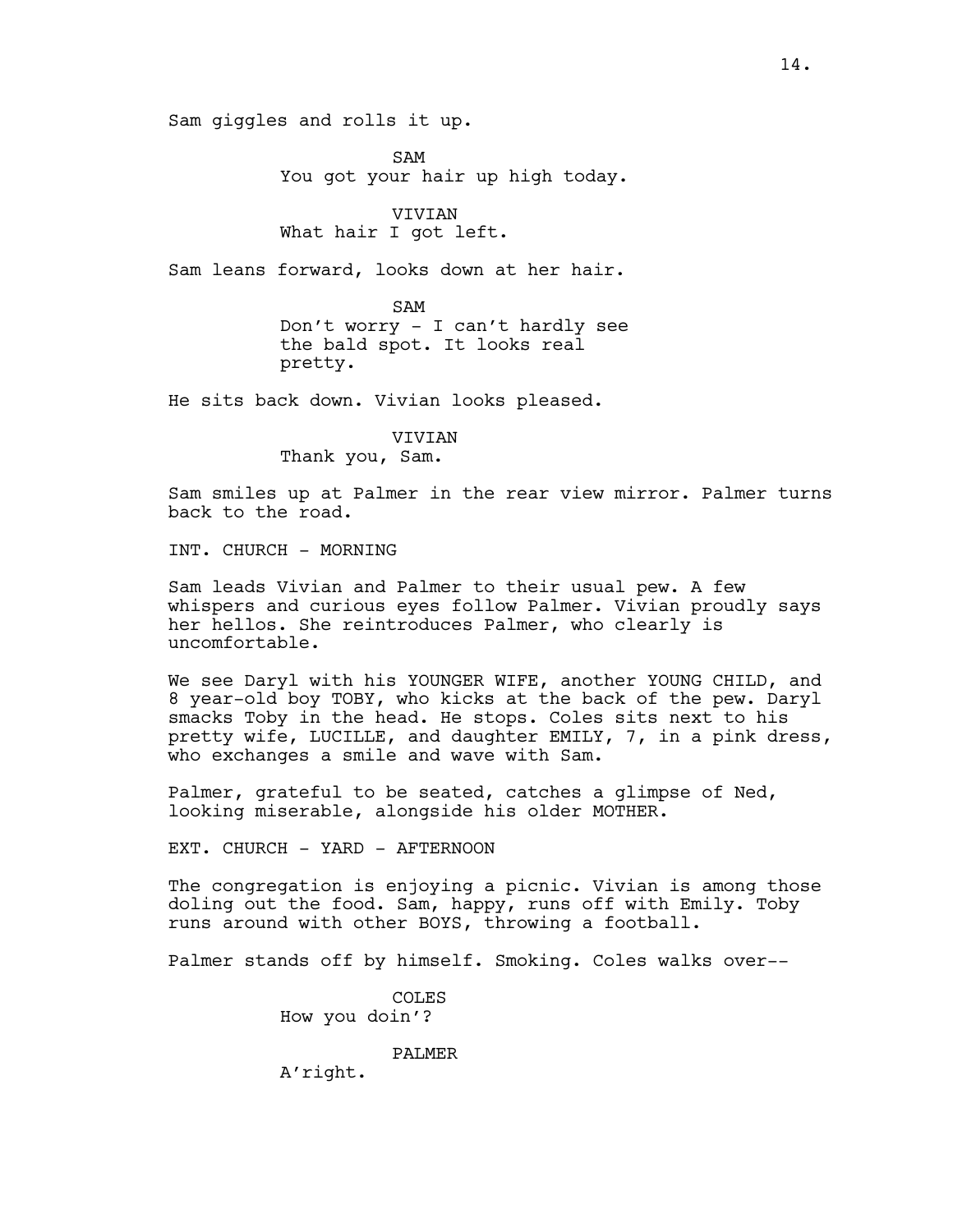COLES

It must feel weird being back.

PALMER

Sure does.

COLES

Not much has changed, it's still all about church and football. They did put in a fancy new coffee shop. No one seems to visit it though.

COLES SENIOR, an intimidating older gentleman, approaches, unfriendly.

> COLES SENIOR Hello, Eddie. Heard they let you out...

PALMER Yes, sir. Good behavior.

COLES SENIOR (scoffs, sarcastic--) Good behavior. Well, if you're smart, you'll keep it that way.

He shoots Palmer another unfriendly look, then turns to his son, equally unhappy--

> COLES SENIOR (CONT'D) You take care of fixing that sign?

COLES Yeah, Pop, did it yesterday.

Coles Senior, still unhappy, walks off.

COLES (CONT'D) Sorry 'bout that. He hasn't changed.

PALMER I would've been surprised if he hadn't come over.

Coles smiles, then it fades as he grows serious--

COLES Look, I jus' wanted to say I should'a visited, or at least sent you a letter... I should'a been a better friend.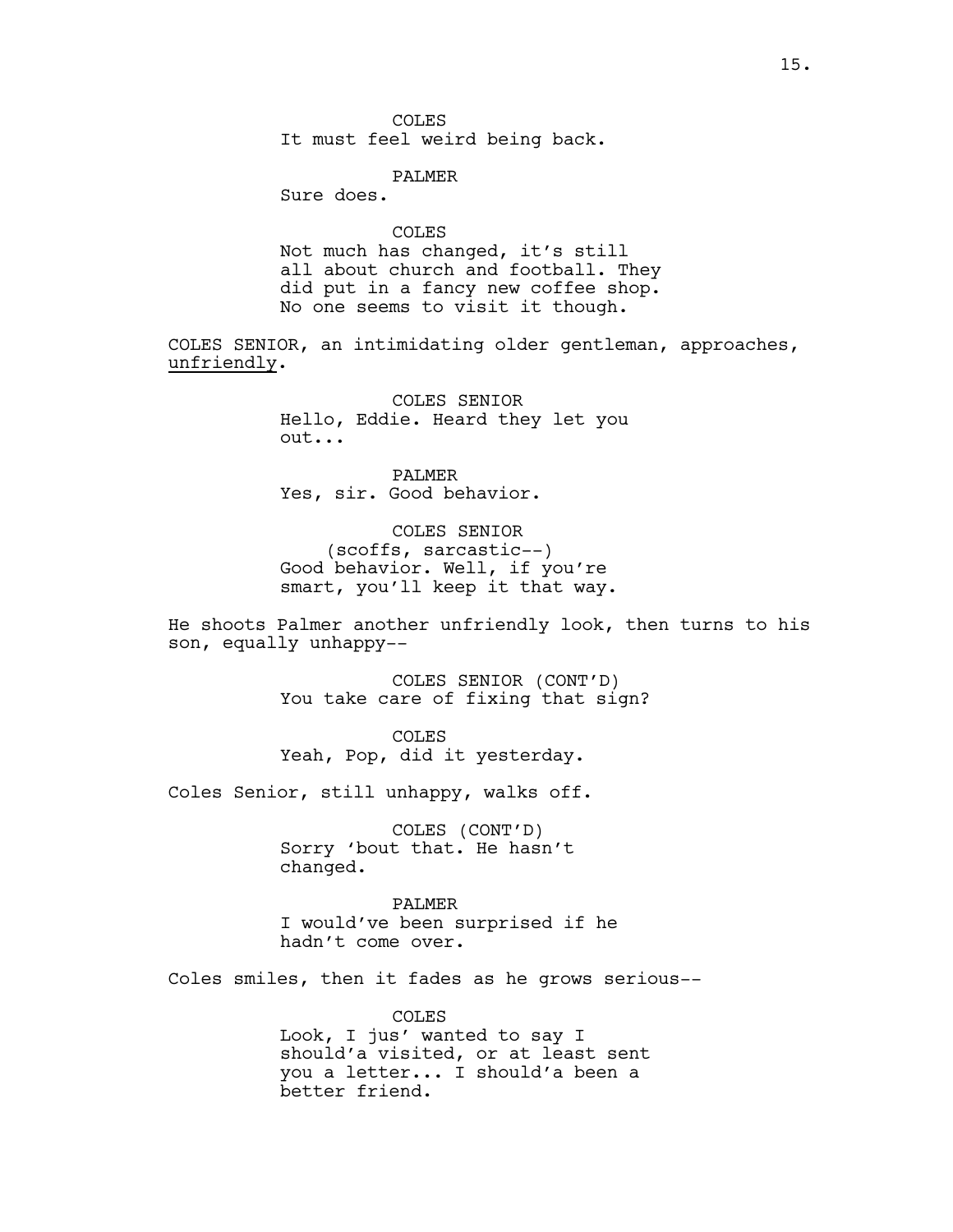PALMER Forget it. You did what you had to do... What's done is over.

Daryl wanders over. Ned along with him.

DARYL What's going on? (stops, off Sam) Christ. There is something seriously wrong with that kid.

Palmer turns and sees Sam twirl, very dramatically. Emily claps. Palmer clocks Sam, as Sam keeps at it--

> NED (to Coles) He could be your kid. You had a piece of his momma, didn't ya?

Ned cackles. Coles shoves Ned. Looks to see where his wife is.

> COLES Why you gotta be so stupid?! Besides, that was before I was married.

NED No, it wasn't.

Daryl's son, JAKE, 15, walks past without acknowledging Daryl.

> DARYL What, too big a football star these days to say hello to your old man?

> > JAKE

No, sir.

Daryl's EX-WIFE, DARLEEN, 30s, is right behind Jake.

DARLEEN Leave him be, Daryl. (to Jake--) C'mon, let's go...

They move past Daryl. The guys stand, uncomfortable, as--

DARYL What, a guy can't talk to his son?!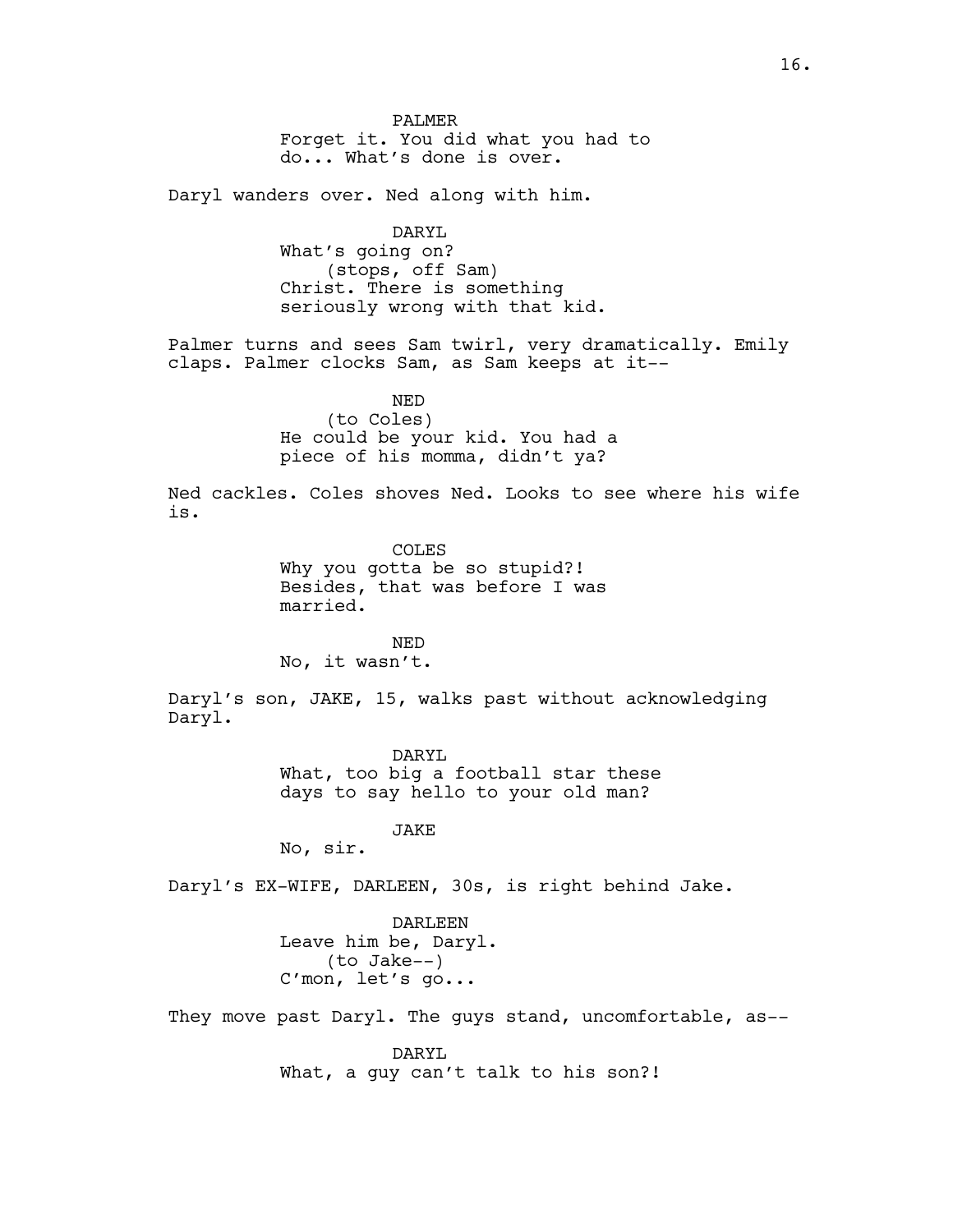DARLEEN (while leaving) You're four months behind, Daryl. Four months!

Daryl notices people staring. Embarrassed, he stalks off.

EXT. VIVIAN'S HOUSE - LATE DAY

Palmer opens Vivian's car door and helps her out. She hands Sam a plastic container of food.

> VIVIAN You give this to your momma. Make sure she eats some. It'll keep a week.

SAM Yes, ma'am.

He takes the container and hugs Vivian.

#### VIVIAN

Sweet boy.

Sam turns to Palmer and hugs him. Palmer stands frozen in his grip, uncomfortable.

> SAM See ya, Palmer.

Sam runs off into his trailer.

EXT. VIVIAN'S HOUSE - DUSK

Palmer sits on the porch, drinking a beer, in his lap is the local newspaper. He circles a HELP WANTED listing. He hears laughter. He looks up and sees Shelly exit her house with Jerry. They hop in his red truck and drive away.

INT. VIVIAN'S HOUSE - KITCHEN/LIVING ROOM - EARLY MORNING

Palmer exits his room, moves to the kitchen, fills a glass with orange juice. Drinks it down. Vivian sits on the couch, using a magnifying glass to read the newspaper. Palmer enters. He grabs the car keys, about to head out the door.

> VIVIAN I need some things from the market.

She holds out a grocery list. Palmer is about to walk away.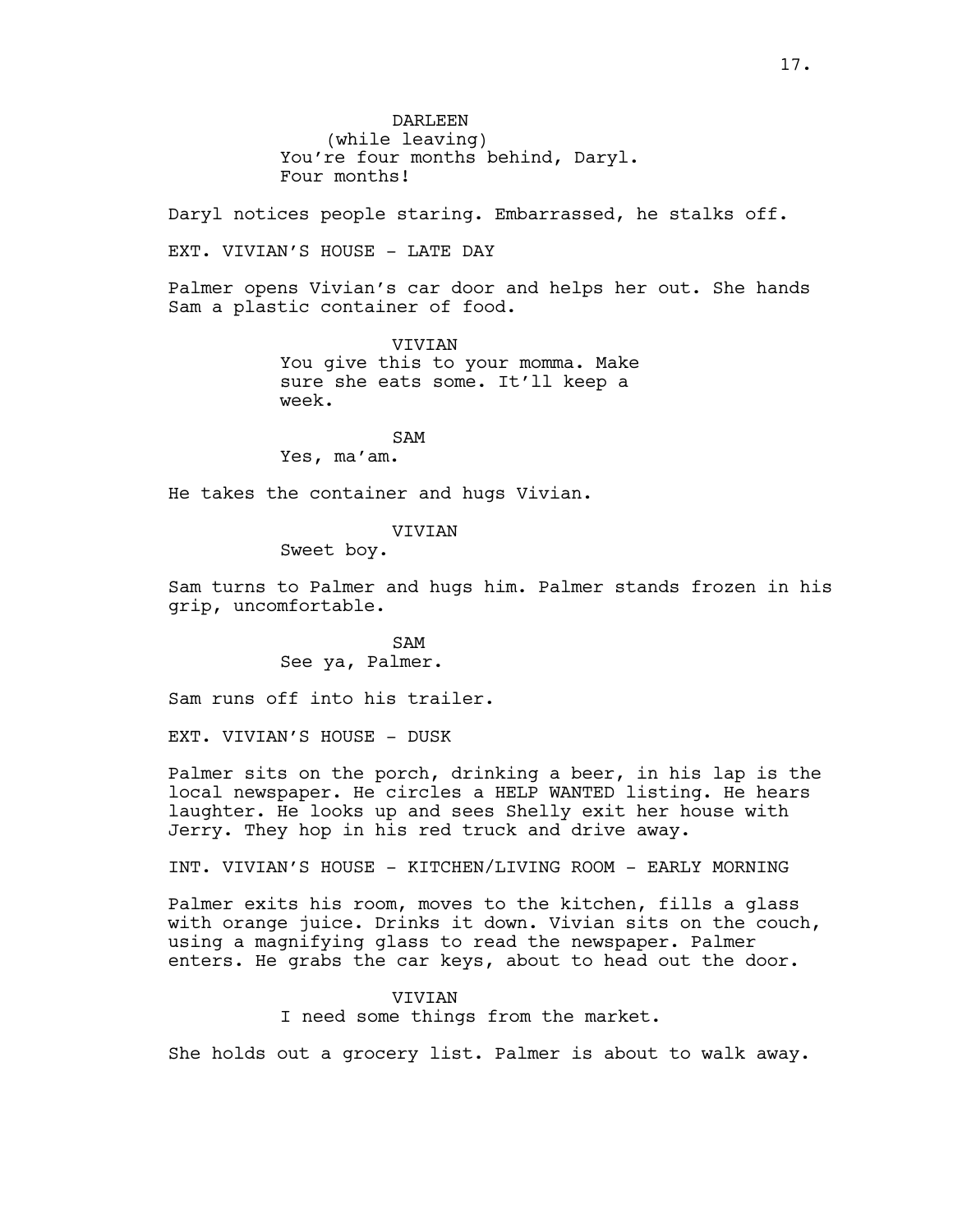VIVIAN (CONT'D) Hold on. Let me give you some money.

Palmer waits, embarrassed. Vivian hands Palmer money. He exits.

INT. GROCERY MART - LATER

Palmer waits as the FEMALE CLERK rings up his groceries. His eyes glance to a sign: COUNTER MAN NEEDED. He looks interested.

> FEMALE CLERK You want an application?

PALMER Yes, ma'am. Sure.

She pulls an application out from under her stand when the MANAGER interrupts them.

> MANAGER That position was filled this morning.

OFF Palmer's look. These two know each other.

MANAGER (CONT'D) Hi, Eddie. How you doing? (noticing the sign) I forgot to take this down.

The Manager removes the sign and walks off, leaving the Female Clerk awkwardly holding the application.

> FEMALE CLERK Sorry, I thought they was still hiring.

Palmer nods, remains quiet, as she hands him the groceries.

INT. VIVIAN'S HOUSE - LIVING ROOM - EVENING

Palmer enters, carrying two brown bags. Vivian sits facing the TV. Sam stands behind her, brushing her hair. Beside the couch is a small, pink, beat-up SUITCASE.

> **VIVIAN** His momma run out again. He'll be staying with us 'til she's back.

Sam holds up a mirror to Vivian's face.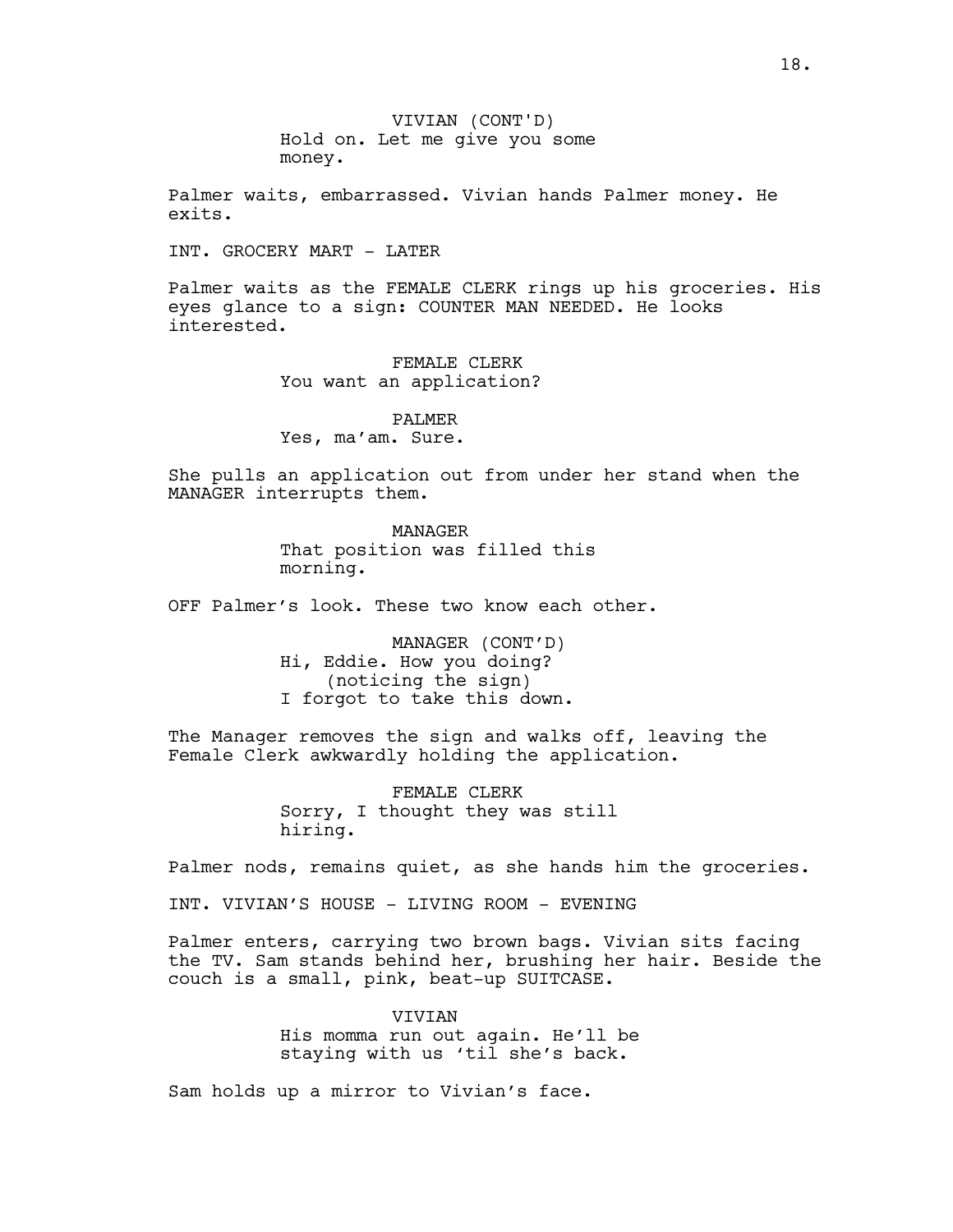Palmer watches Sam grab Vivian's makeup bag off the floor and hand it to her. Sam once again holds up the mirror as Vivian applies bright red lipstick to her lips. Palmer heads to the kitchen to put the groceries away, as--

#### VIVIAN (CONT'D)

You're gonna have to sleep out on the couch while Sam's here. He gets your bed at night.

SAM I don't mind the couch, Miss Vivian. I sleep on it at home.

VIVIAN A boy your age should sleep in a bed.

SAM I don't mind. I can watch TV.

INT. VIVIAN'S HOUSE - PALMER'S BEDROOM - EVENING

The closet door is open. A large box is filled with items from Palmer's past. BOOKS. CLOTHES. DVDs. GUITAR PICKS. A LSU TIGERS FOOTBALL JERSEY. OLD PHOTOS. Palmer sorts through it.

There's a knock. The door opens. Sam stands in the doorway, holding two Barbie dolls. He looks at Palmer. Tentative. Then enters. Sam noses through Palmer's belongings, irritating Palmer. Then Sam hops the Barbie dolls along the dresser.

> SAM My friend Emily gave these to me. Every time she gets a new doll, I get her old ones. Her dog chewed this one.

He holds up the doll with the missing foot.

SAM (CONT'D) It's still good, though. She jus' has to hop a lil'.

He hops the doll across the bed. A cute laugh escapes him.

PALMER You know you're a boy, right?

Sam nods.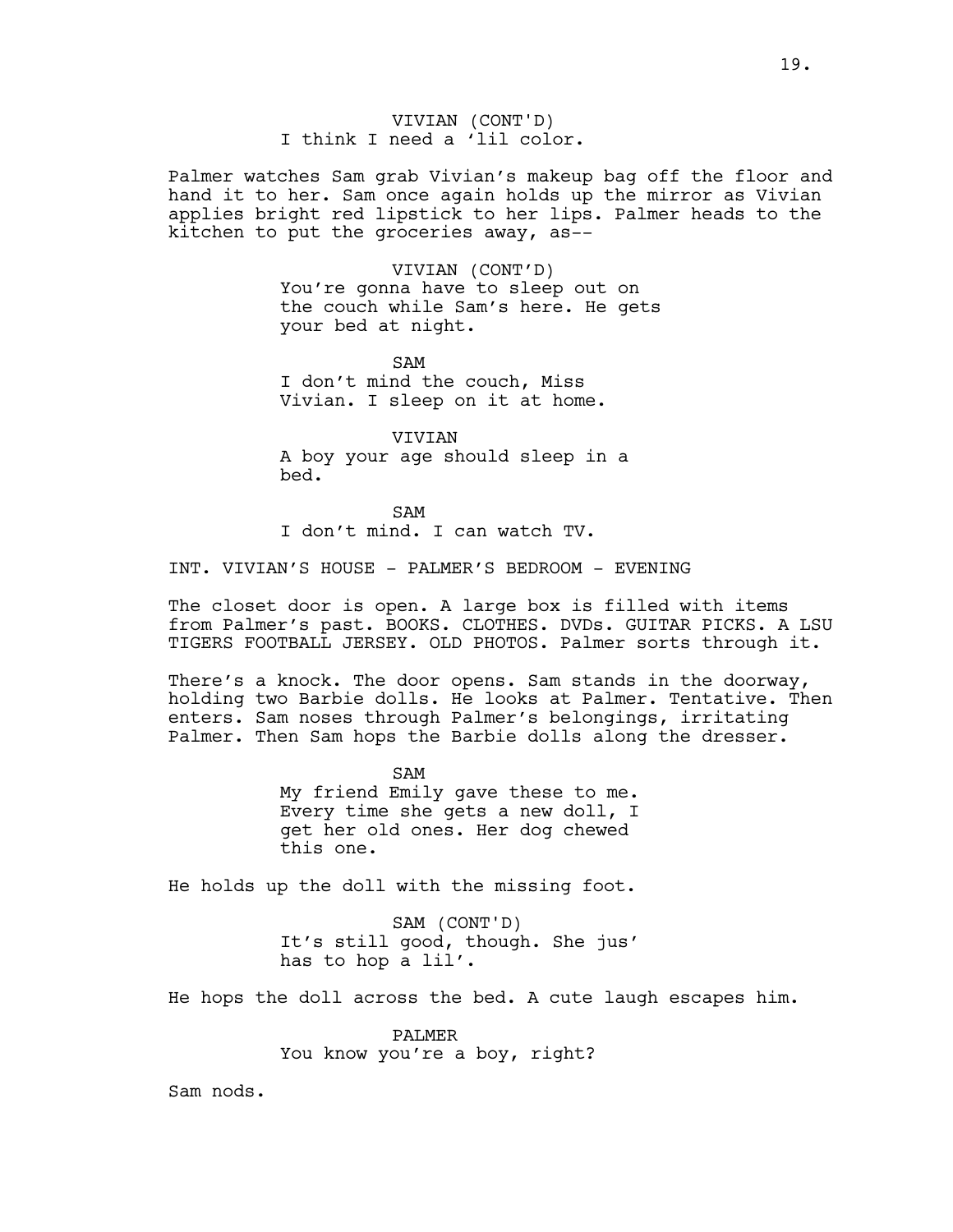PALMER (CONT'D) Boys don't play with dolls.

SAM Well, I'm a boy. And I do. So, you're wrong.

Sam shoots him a look. He fusses with the guitar--

SAM (CONT'D) This guitar is broke--

PALMER Don't touch that.

Sam keeps at it, and the guitar falls over--

PALMER (CONT'D) Get out'a here!

Sam runs out of the room. Palmer SLAMS the door.

INT. VIVIAN'S HOUSE - KITCHEN - EVENING

Palmer barely touches his food as he drinks a beer. Sam watches him curiously, then--

> SAM Miss Vivian?

Vivian looks at Sam. He motions to his Barbie doll, with the one missing foot that is propped on the seat next to him. Vivian places a saucer down.

#### VIVIAN

There you go.

Sam places a piece of food on it. Palmer kills his beer.

VIVIAN (CONT'D) So when you gonna give me the rest of the change from the mart? I was short.

Palmer holds her look. Anger visible. She says nothing. Waits for her change. Palmer rises and grabs change and a receipt off the counter. He SMACKS both down in front of her.

PALMER

Count it.

**VIVIAN** I don't need to count it. It's short!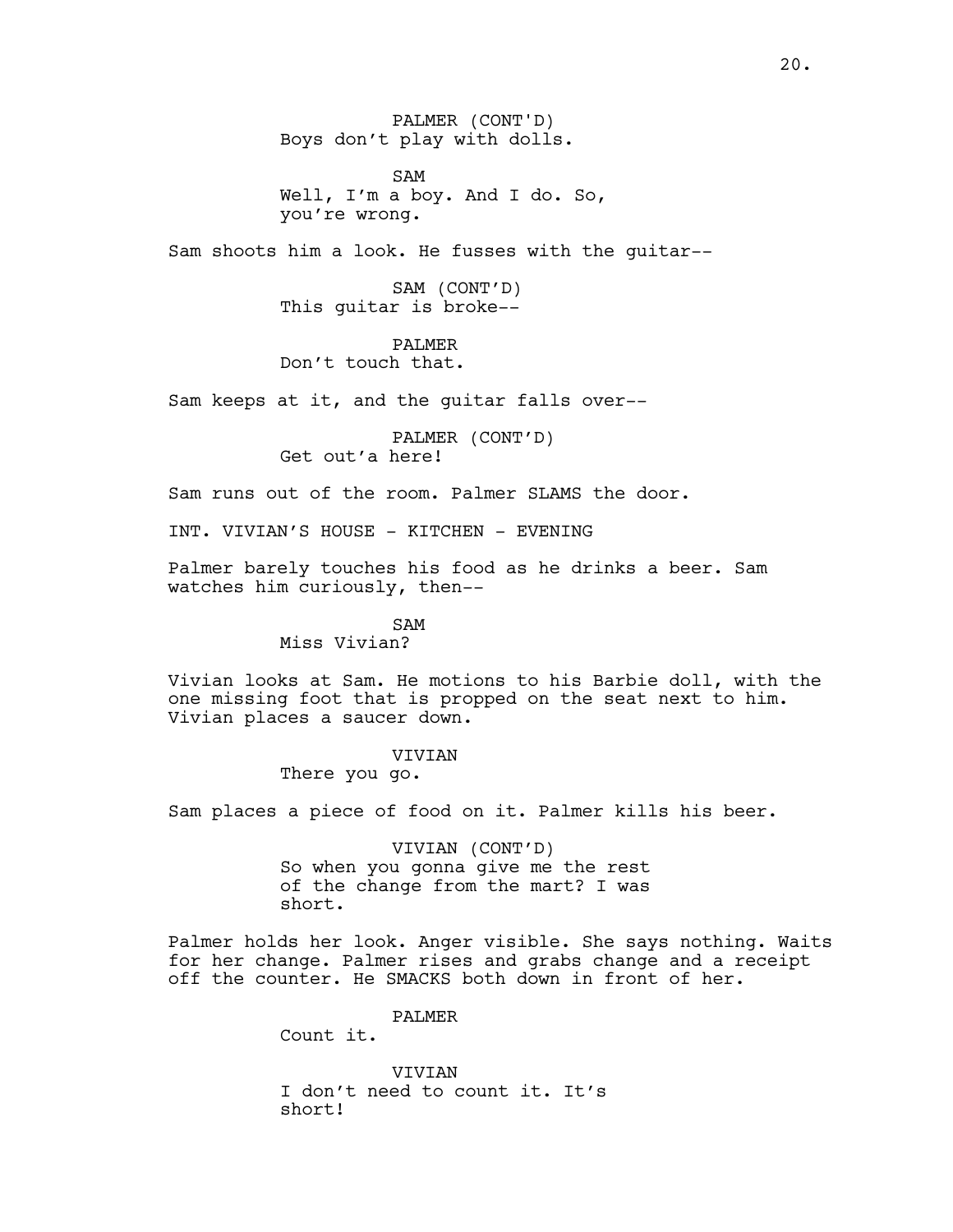Palmer separates the dollar bills.

#### PALMER

Twelve dollars. And thirteen cents.

Vivian looks down at the cash. Crisp bills. It's possible she miscounted. She looks across the table and sees Sam watching.

#### VIVIAN

Sam, eat your supper.

Vivian returns to her meal without an apology. Palmer just stares at her -- then exits.

INT. BAR - NIGHT

A FOOTBALL GAME plays on the TV. The Bartender collects a tip. SIBS, early 60s, Black, sits on a stool, finishing a drink, watching the game. Palmer enters, takes a seat at the bar. Sibs gives Palmer a nod. The Bartender walks over to Palmer. Sets a small glass on the bar. Starts to fill it with bourbon.

## PALMER You kiddin' me with that glass? C'mon... Pour up.

The Bartender, against his better judgment, does as he's told. Sibs catches the exchange as he rises and exits...

BARTENDER

Night, Sibs.

## SIBS

Night.

EXT. TOWN - NIGHT

Palmer relieves himself against the alley. Finished, he walks towards the Post Office. He stares drunkenly at the community board. One notecard in particular: JANITOR NEEDED.

INT. VIVIAN'S HOUSE - KITCHEN - MORNING

Sam, dressed in a clean shirt, shorts and red cowboy boots, stands besides Vivian. Vivian puts a sandwich inside a FLYING PRINCESS lunch box, then hands the lunch box off to Sam.

> VIVIAN Now don't eat jus' the desert.

> > SAM

I won't!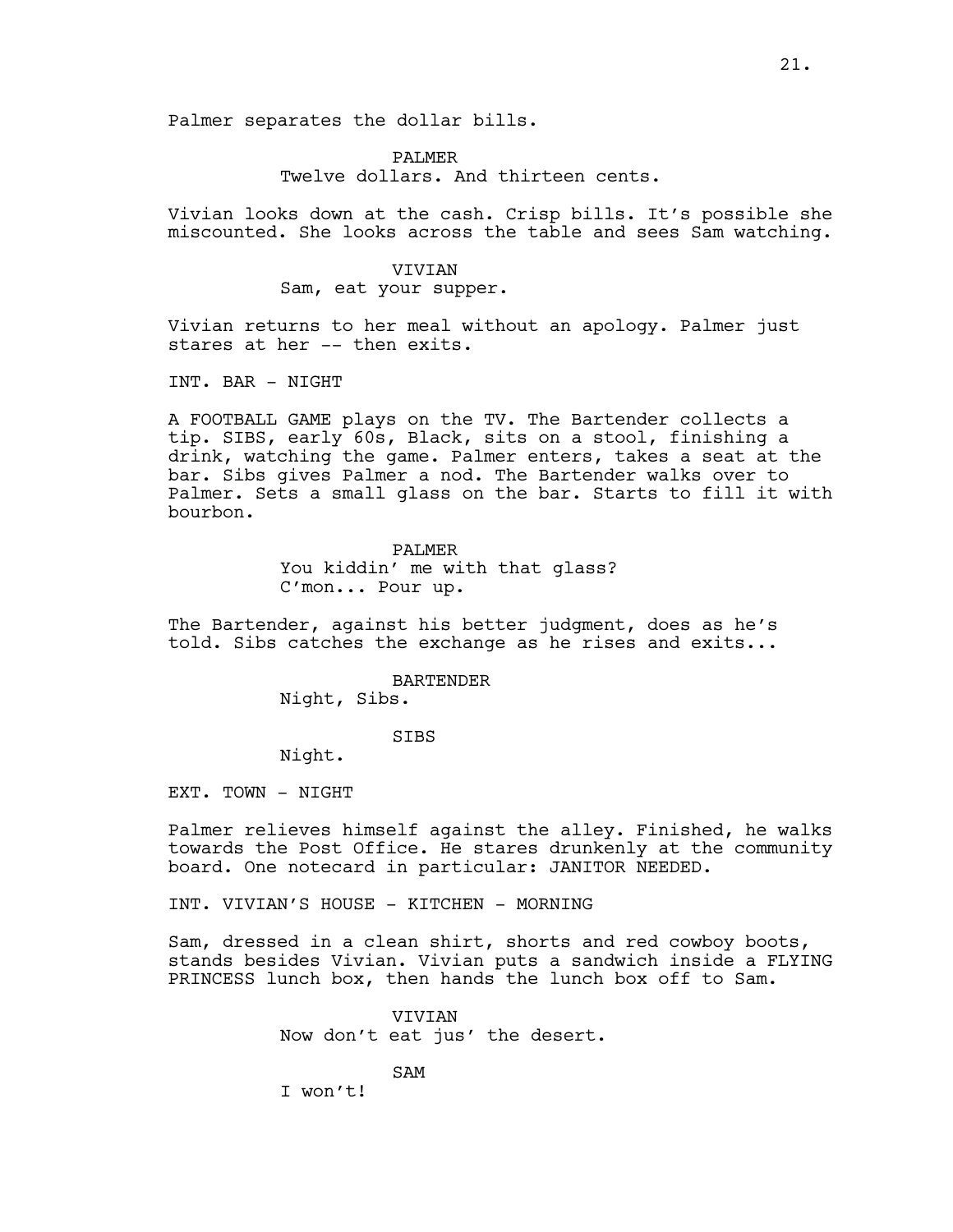Sam heads for the door, passing Palmer who exits his bedroom.

SAM (CONT'D) Bye, Palmer!

Palmer eyes Sam's lunch box, red cowboy boots... contempt visible. Sam hurries out the door. We see him run to the end of the driveway, as a school bus arrives...

EXT./INT. PARKING LOT/CHEVY - DAY

The Chevy crawls to a stop. The engine shuts off. Palmer, nicely dressed, stares out the window. THRU the windshield we see an ELEMENTARY SCHOOL. It takes Palmer a moment, then he exits.

INT. PINEVILLE ELEMENTARY - HALL - DAY

Palmer makes his way down the empty hallway. He arrives at a door marked "JANITOR" and knocks.

> SIBS (O.S.) Door's open.

INT. PINEVILLE ELEMENTARY - JANITOR'S OFFICE - CONTINUOUS

Palmer enters. Sibs, the man from the bar, sits behind a desk, laboring over paperwork.

> PALMER I'm Eddie Palmer. I'm here for my interview.

Sibs faces him. There's a moment of recognition. Sibs hands Palmer an application and a pen.

> SIBS Fill this out, and we'll take a walk over to see Principal Forbes.

INT. PRINCIPAL FORBES OFFICE - DAY

PRINCIPAL FORBES sits behind a desk, concerned as he reviews Palmer's application. Palmer and Sibs sit across from him.

> PRINCIPAL FORBES Mr. Palmer, I'm afraid I can't hire you, due to the fact that you're a convicted felon.

> PALMER I understand sir, but I did my time and I did it without getting in any trouble. I was young, stupid... (MORE)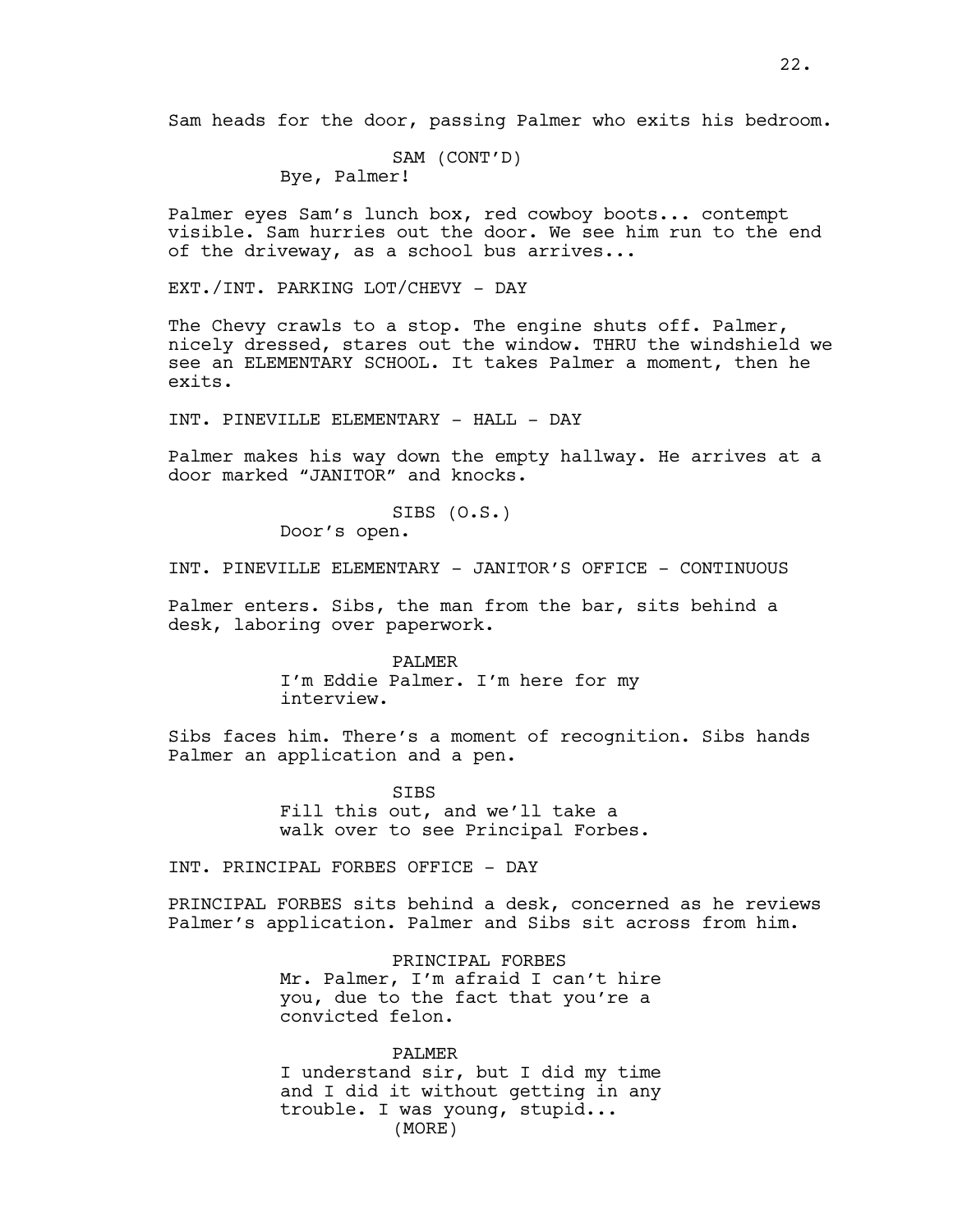Now I'm jus' tryin' to get an honest job, live an honest life. PALMER (CONT'D)

PRINCIPAL FORBES That may be, but I've got the safety of the children to consider.

#### PALMER

I never did nothin' to no kids...If I can't get a job sweeping floors, then you tell me, what am I supposed to do?

He holds Principal Forbes' stare, causing him to feel guilty.

PRINCIPAL FORBES Mr. Sibs? Your thoughts?

#### SIBS

He's got the experience. Ten years of laundry, kitchen and yard... But it's your call.

A long beat. Principal Forbes, uncertain, glances down at the application and suddenly notices--

> PRINCIPAL FORBES You were All-State MVP two years in a row over at Riverside? Hmm... Football scholarship to LSU?

Palmer nods. This surprises Forbes. Maybe even impresses him.

PRINCIPAL FORBES (CONT'D) Palmer. You related to Vivian Palmer?

PALMER Yes, sir. She's my grandmother.

PRINCIPAL FORBES Vivian's a respectable member of our congregation.

PALMER

Yes, sir. I attended with her last Sunday...Beautiful sermon.

PRINCIPAL FORBES A'right, I'll have to run all this by the school board. They owe me one, so... I'll see what I can do.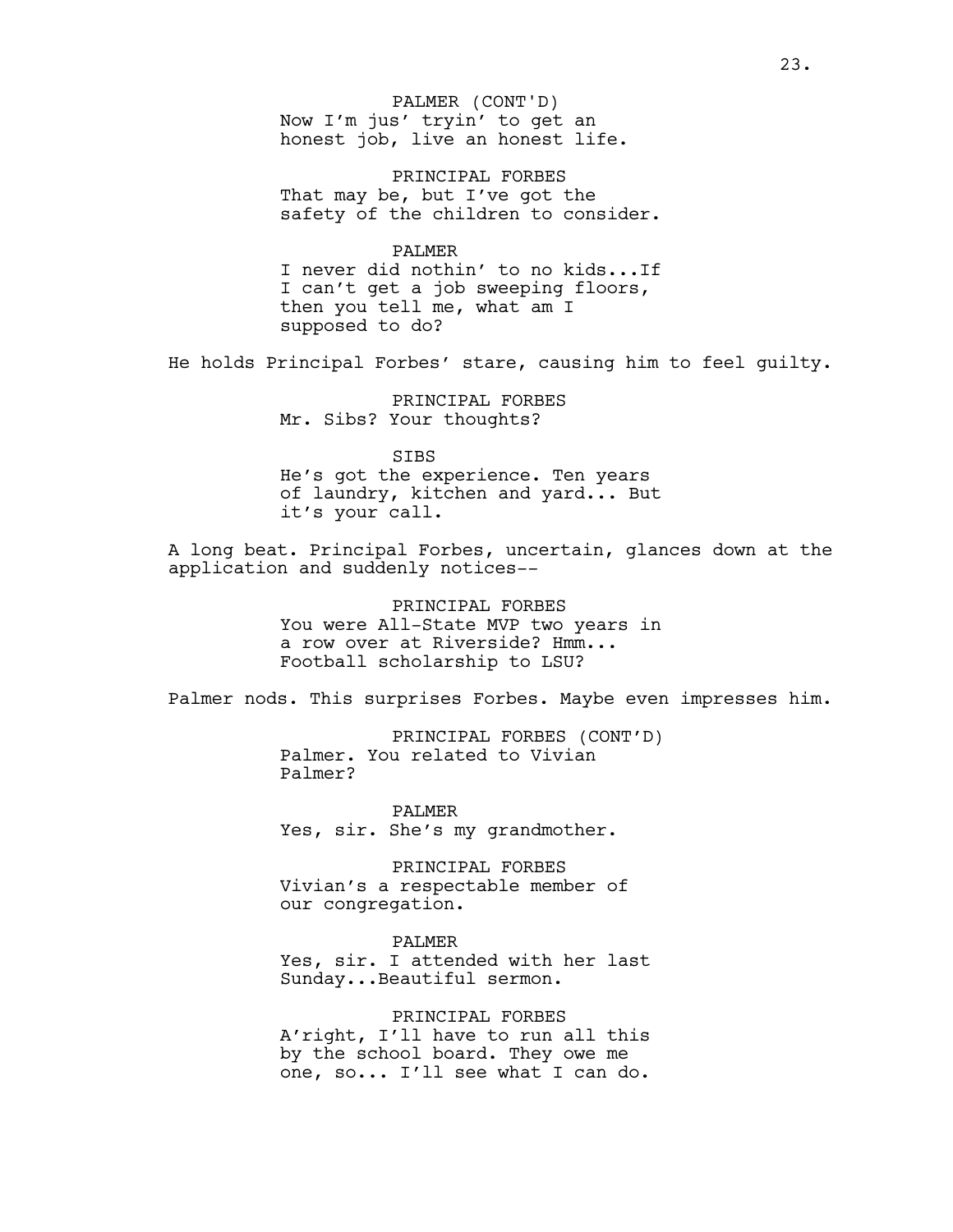Sam and Palmer are seated for dinner. Vivian serves food and sits down. Vivian takes Sam's hand and Sam grabs Palmer's. Palmer, uncomfortable with Sam holding his hand, as well as Vivian saying grace. As soon as it finishes--Palmer eats--

## VIVIAN

It'll be good when you get a job. Then you can pitch in for some bills. Be self supportin'.

SAM Miss Vivian, you never said you were sorry.

Vivian looks at Sam.

SAM (CONT'D) From yesterday. When you said he shorted you. But he didn't... I don't think you see too good, Miss Vivian.

**VIVIAN** Drink your milk, Sam.

Awkward silence.

VIVIAN (CONT'D) I miscounted. I apologize.

#### PALMER

S'ok.

The PHONE on the wall rings. Vivian looks to Palmer to answer it. He rises from the table. Collects the receiver, as--

> VIVIAN (to Sam--) And you--eat your broccoli.

> > SAM

Yuck.

VIVIAN No greens, no TV.

PALMER (into phone--) Yes, sir. Okay... Thank you.

Palmer hangs up. Returns to the table. Vivian looks at him--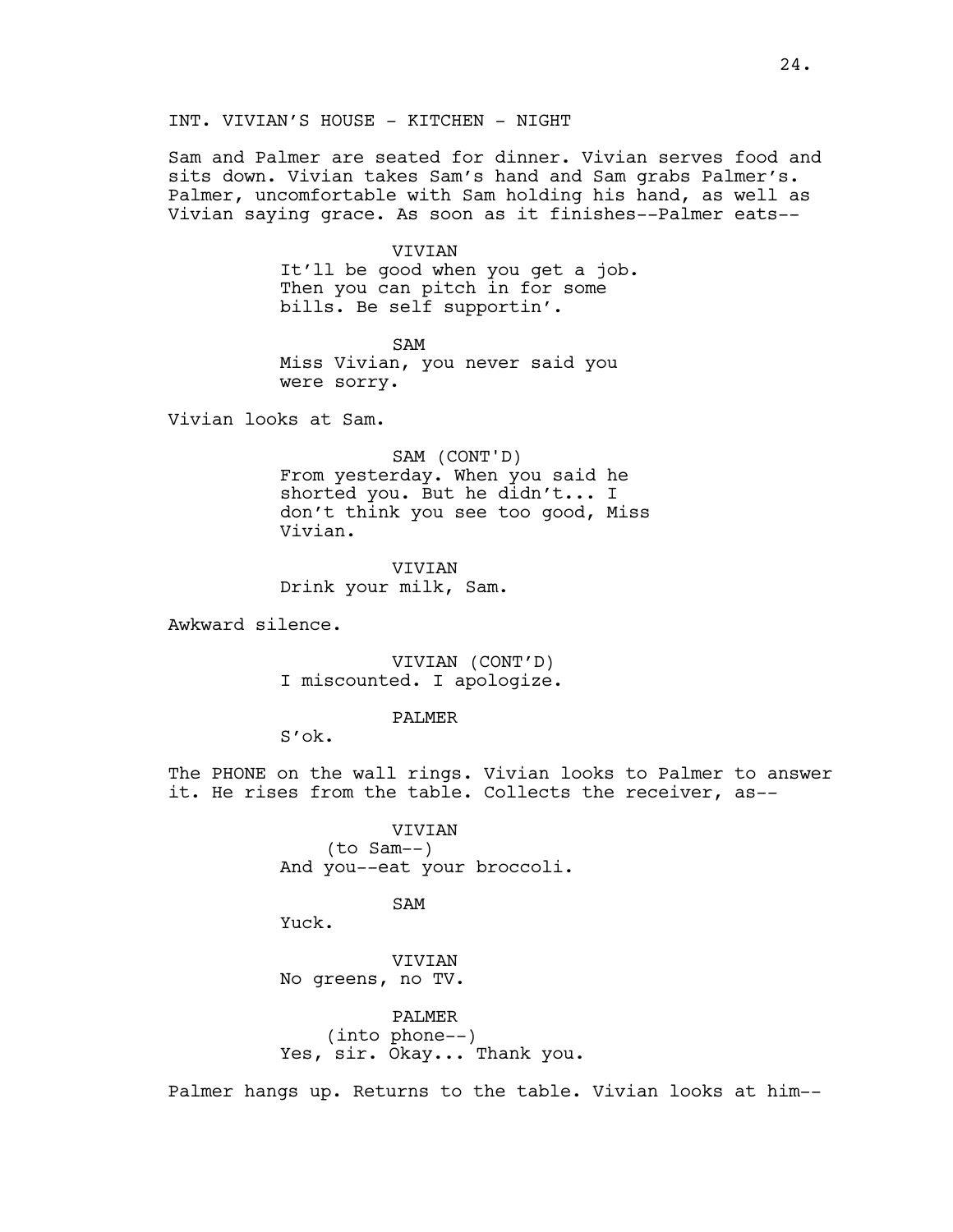EXT./INT. VIVIAN'S HOUSE/CHEVY - MORNING

The sun burns. Palmer walks to the Chevy. Sam stands at the end of the driveway, swinging his lunch box, waiting for the bus. Palmer drives past Sam and turns onto the empty road.

INT. PINEVILLE ELEMENTARY - HALLWAYS - MORNING

Sibs shows Palmer around the halls. Sibs unlocks a door, inside it's filled with cleaning supplies and a sink.

> **STBS** This is where all our supplies are.

They walk down an empty hall, past the bathrooms.

SIBS (CONT'D) Bathrooms and floors get done every day...

Sibs unlocks an ENTRANCE DOOR.

SIBS (CONT'D) We're the first to unlock the doors. Kids come in soon after. Make sure you get here on time.

Sibs hooks his keys on his belt.

PALMER (off the keys) Okay. Should I get a set?

**STBS** Let's see how it goes first.

INT. PINEVILLE ELEMENTARY - HALLWAY - MORNING

Palmer mops up puke. Part of the job.

EXT. PINEVILLE ELEMENTARY - WALKWAY - DAY

Palmer, sweating in the heat, fixes the walkway.

INT. PINEVILLE ELEMENTARY - JANITOR'S OFFICE - DAY

Palmer enters the janitor's office, dirty, tool belt in hand.

**STBS** The air conditioner in room twelve is busted. Need ya to fix it.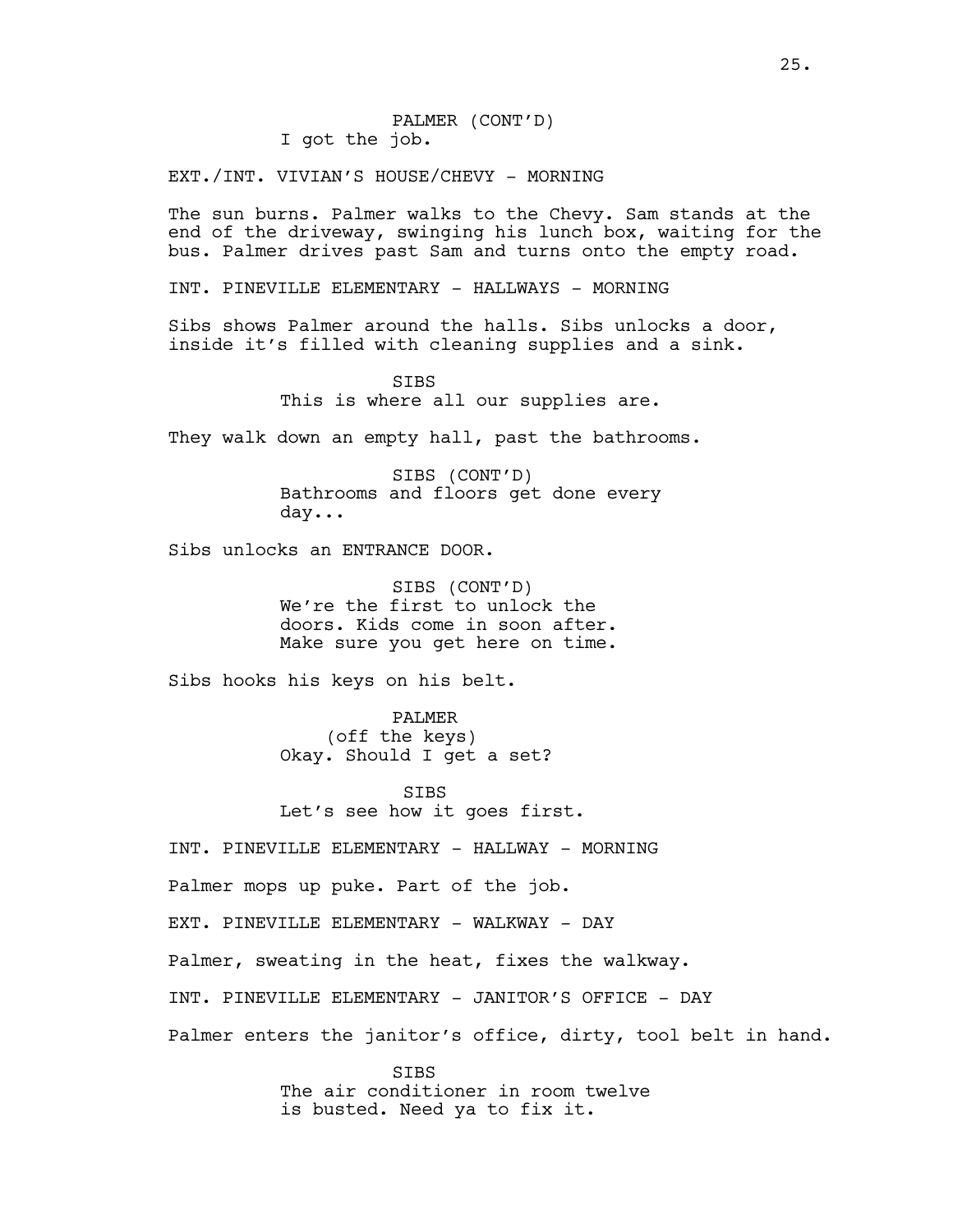MAGGIE HAYES, attractive, 30s, well dressed, walks amongst the hot, hyper CHILDREN, trying to get them to concentrate on the task at hand -- painting. Sam sits in one of the rows. Behind him is Toby, Daryl's 8-year-old boy.

#### MAGGIE

Good job, Emily... Very nice...

Maggie looks up and sees Palmer standing in the hallway.

PALMER Ma'am, I was told your air conditioner is broken?

MAGGIE Thank, God. It's right back here. I'm Maggie, by the way.

Maggie walks to the back of the classroom. Palmer nervously eyes the rows of children he'll have to walk past to get to it. Finally, averting the kids' stares, he moves towards the air conditioner. On one girl's desk is a huge SNOW GLOBE.

> SAM (whispers) Palmer.

Palmer looks up -- Sam gives him a little wave. And a smile. Palmer looks away, keeps walking...

> SAM (CONT'D) (to a girl, proud) That's Palmer.

ANOTHER BOY (mocking) That's Palmer...

They reach the air conditioner. Palmer examines it--

**MAGGTE** Please tell me you can fix it? 'Cause the last guy they hired, couldn't fix a set of blinds. I've been asking for a new air conditioner for ages, they keep telling me it's not in the budget.

Palmer ignores her, starts working on the unit.

```
SAM (0.S.)
```
Stop!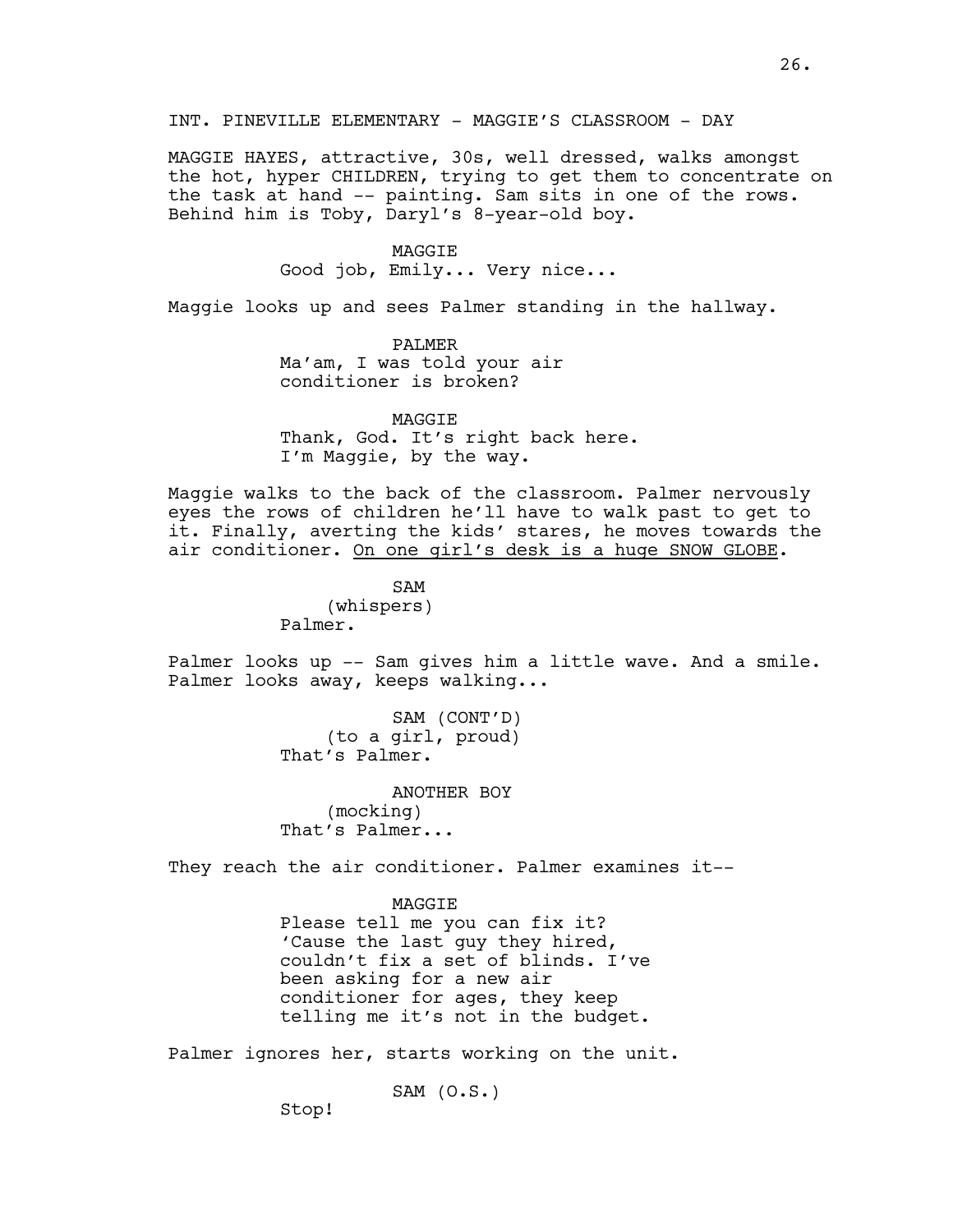**MAGGTE** 

Toby!

TOBY I didn't do nothin'!

MAGGIE Principal's office.

TOBY

But...

**MAGGTE** 

Now! Go on!

Toby rises from his chair. Maggie, angry, follows him out the door. Palmer looks up, sees Sam's picture: a splotch of black covers TINY PEOPLE and a CHURCH.

EXT. CHURCH - YARD - DAY

The congregation eats and talks. Vivian sits with a group of gossipy SENIOR WOMEN. Palmer fills a plate with food. Coles steps in line, his wife Lucille next to him--

> COLES Eddie, you meet my wife, Lucille?

Palmer turns--

LUCILLE Nice to meet you. Now don't be shy with that squash. Made it myself.

Lucille reaches in, adds some to his plate--

## PALMER

Looks good.

Lucille smiles. Pleased. Palmer walks the plate over to Vivian, passing through a group of BOYS who are playing football. Emily and Sam run by, as the thrown football lands by Sam. One of the boys waits for Sam to toss it back to him. Sam picks it up, throws it, poorly...

TOBY

Nice throw, Samantha!

The boys run off, laughing, as--Palmer walks past, reaches Vivian and hands her the plate of food.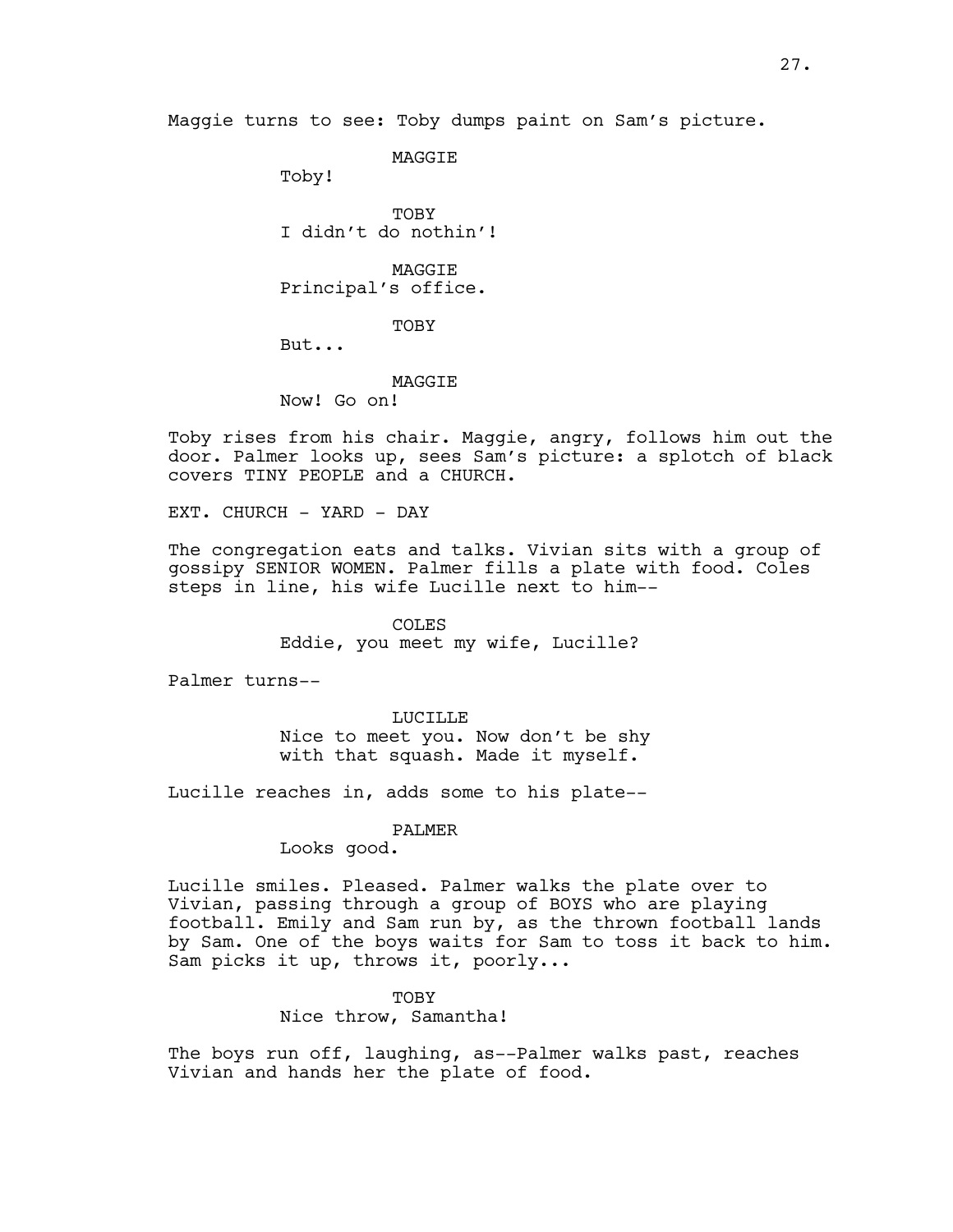The two share a kind look.

ELDERLY WOMAN ONE (off Sam playing) Vivian, you can't keep that boy.

ELDERLY WOMAN TWO It's jus' shameful how his momma behaves.

ELDERLY WOMAN ONE I can't believe the state hasn't already taken him away from her.

VIVIAN He ain't no trouble. Now shush.

EXT. CHURCH - PARKING LOT - DAY

Palmer waits for Vivian to finish up a conversation with Principal Forbes. Sam stands near, fussing with something. A moment later, Vivian joins them, walks to the Chevy, her eyes fixed on Principal Forbes, as he helps his very pregnant and unhappy looking wife into their car.

VIVIAN

(to Palmer) People have too much to say.

SAM Who has too much to say?

VIVIAN Sam, stop listening to our adult conversations.

SAM But...Miss Vivian. I'm right here.

VIVIAN Don't mean you have to listen.

Sam gives her a confused look.

VIVIAN (CONT'D) (to Palmer) Principal Forbes can't stop patting himself on the back for givin' you a job. (MORE)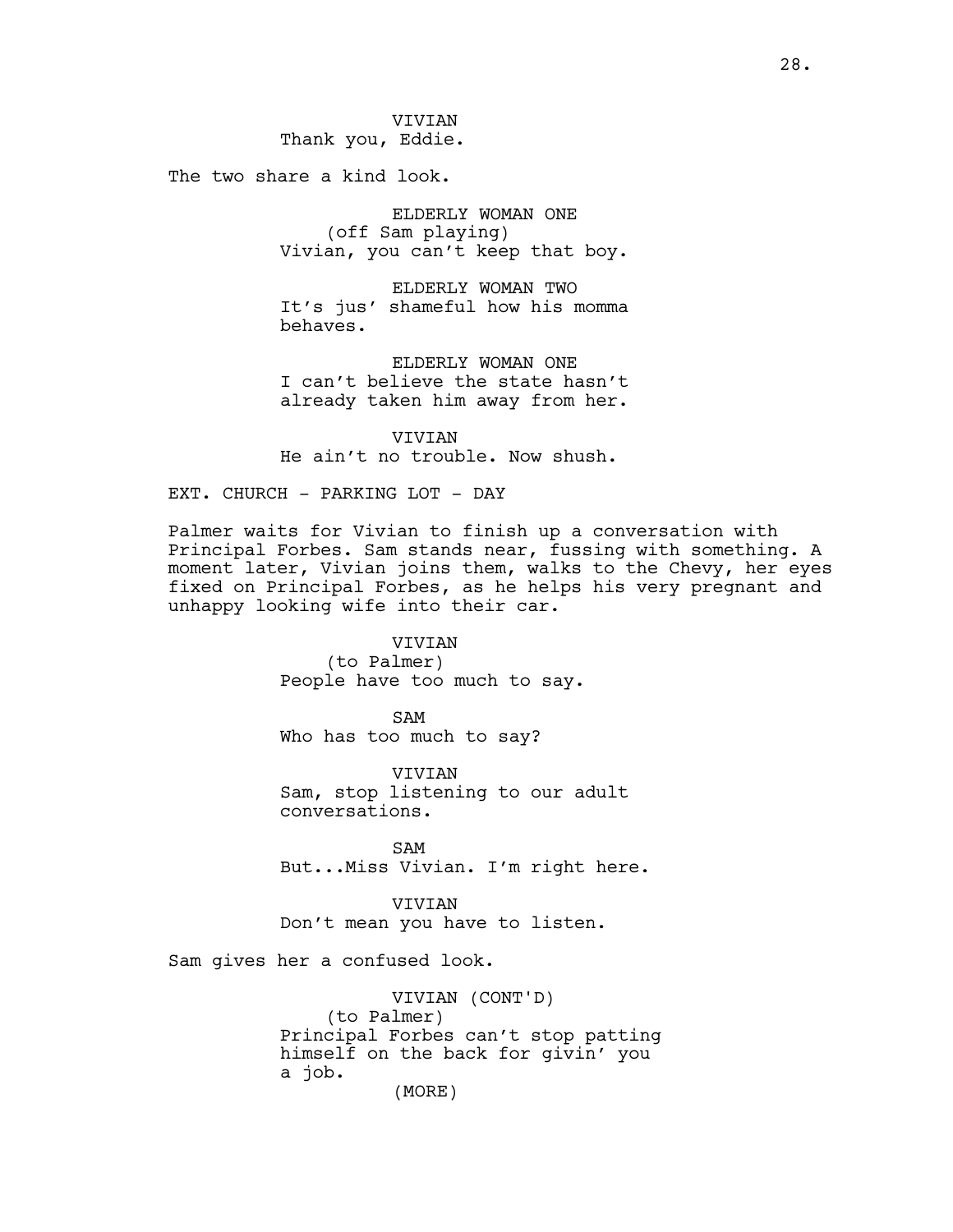We'll see how high and mighty he is when he finds out that bun in his wife's oven belongs to some other baker. VIVIAN (CONT'D)

SAM What bun?

VIVIAN Sam, I told ya stop listening!

SAM I can't stop listening, Miss Vivian, if you keep talking!

Sam climbs into the Chevy. Palmer helps Vivian into the car. They share a look, one that tells us Vivian loves him.

INT. VIVIAN'S HOUSE - LIVING ROOM - NEXT MORNING

The FLYING PRINCESS CLUB plays on TV. Sam watches. Drinking soda. Eating cookies. ON SCREEN: Half a dozen BEAUTIFUL PRINCESS GIRLS, with wings, tiaras and wands, fly down from the GREAT NORTHERN sky... An explosion of colors and sounds as they sing their signature "Flying Princess Club" song. Sam quietly sings along. PENNY THE PRINCESS smiles at us--

> PENNY THE PRINCESS "We had so much fun, today! Don't forget to go to our Flying Princess Club website, enter the secret word for the day and win your very own Flying Princess Doll!"

Palmer exits his bedroom, annoyed at the loud TV. Sam hides the cookies. Palmer walks to the kitchen. No sign of Vivian.

> SAM Miss Vivian's still sleeping.

Palmer looks at Sam, strange. He walks past. Sam follows him. Palmer approaches Vivian's bedroom door...he pushes it open.

INT. VIVIAN'S HOUSE - VIVIAN'S BEDROOM - CONTINUOUS

Vivian lies motionless in bed. Palmer enters. He stares at her lifeless body, frozen.

> SAM Miss Vivian?

Sam approaches her body. Afraid.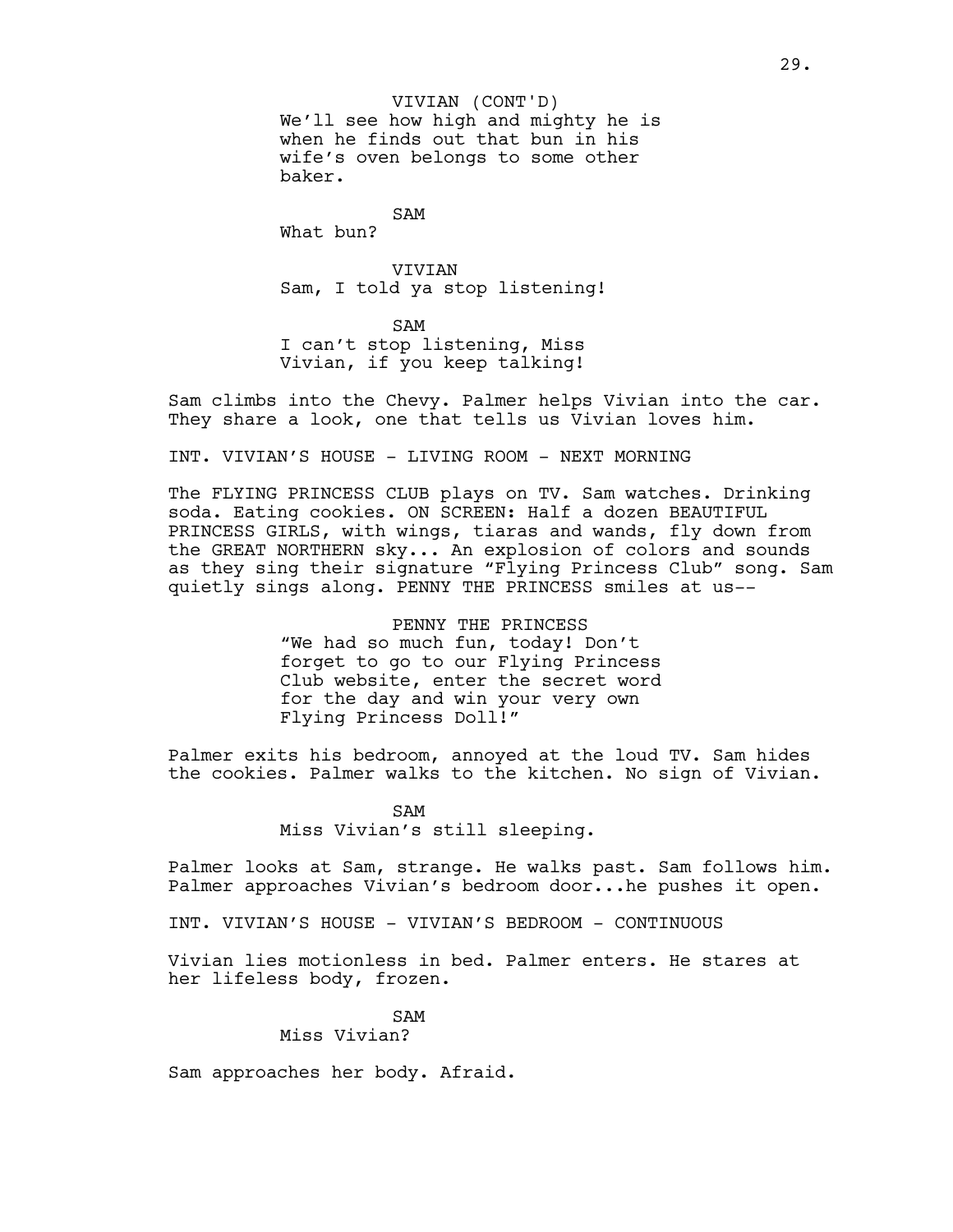He puts his hand on her. Gently shakes her.

SAM (CONT'D) Please, wake up!

EXT. CEMETERY - DAY

A small gathering of PEOPLE including Principal Forbes. Daryl is there with his wife and baby. Palmer stands with Sam at his side. The MINISTER reads a passage from the bible.

Palmer feels something. Sam is holding his hand. Beat. Palmer allows it and returns his gaze to the coffin.

TIME CUT -- MOMENTS LATER

The elderly women from church offer their condolences to Palmer. Then they walk off, leaving Palmer standing alone. Sam next to him. Principal Forbes approaches Palmer--

> PRINCIPAL FORBES Vivian will certainly be missed. Take the time you need, Mr. Palmer. (to Sam--) But you, you need to get to school.

> > SAM

Yes, sir.

Principal Forbes smiles, walks off.

INT. VIVIAN'S HOUSE - LIVING ROOM - NIGHT

The room is quiet. Empty. Palmer exits the kitchen, sees Vivian's blue cardigan on her chair. A tray table next to it. He moves past it, toward Vivian's bedroom, as--

INT. VIVIAN'S HOUSE - HALL / VIVIAN'S BEDROOM - CONTINUOUS

Sam lies on Vivian's bed, holding Vivian's makeup bag. He unzips the bag and pulls out her red lipstick.

Palmer, in the hall, watches as Sam applies it to his lips...

INT. CHEVY - DAY

Palmer drives. Sam sits in the passenger seat. His suitcase is wedged in the back.

> SAM Where we goin'?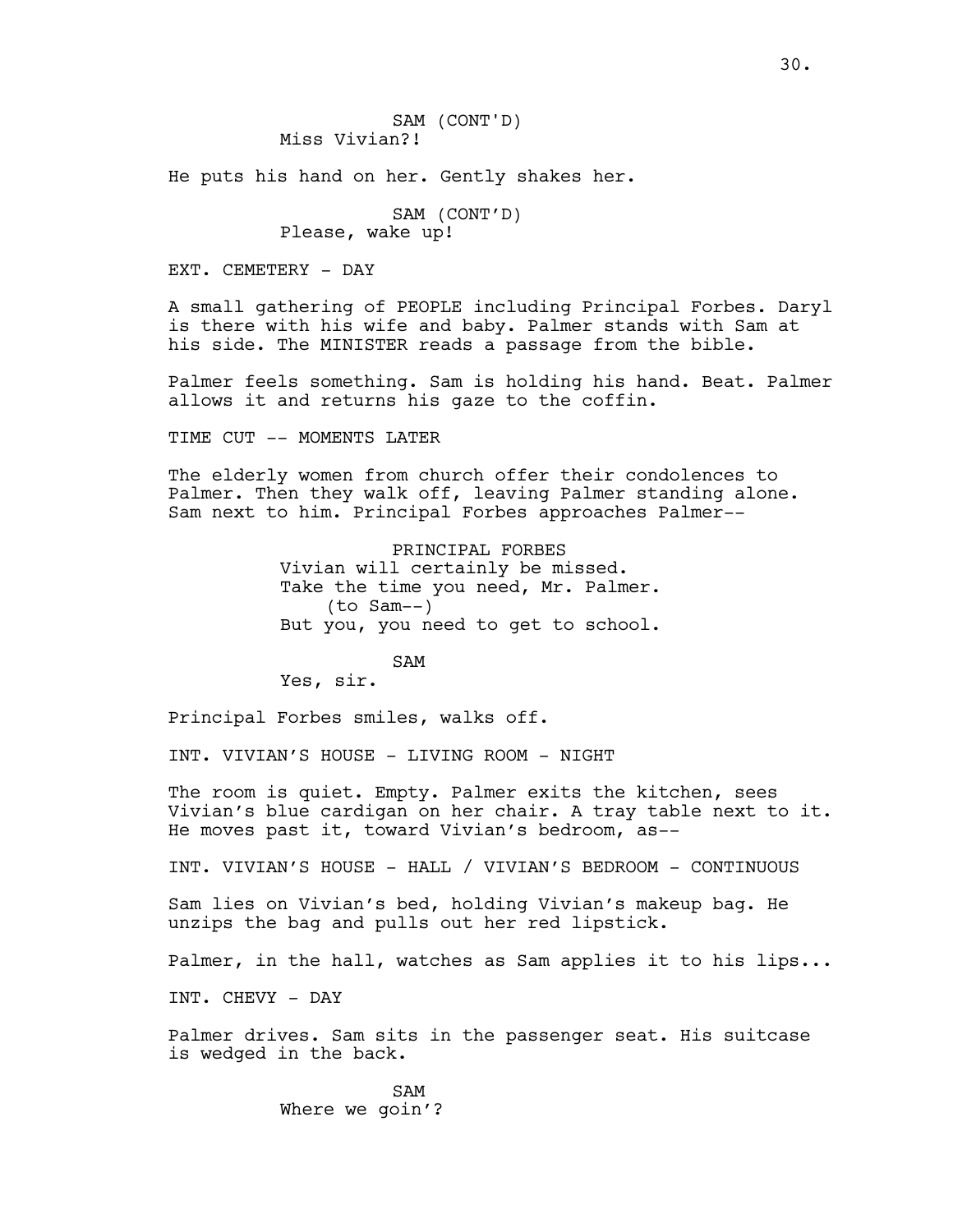EXT. TOWN - DAY

The Chevy pulls up in front of the Sheriff's station. Palmer opens the door, turns to Sam as he exits--

## PALMER

C'mon. Get out.

INT. SHERIFF'S STATION - OFFICE - DAY

Coles looks down at Sam who sits outside his closed office door. His suitcase right next to him.

> COLES How long she been gone?

PALMER A couple weeks.

COLES Vivian had him all this time?

PALMER

Yeah.

COLES Of course she did. I swear this woman...

Coles picks up his phone. Finds Shelly in his contacts. Hits CALL. It goes straight to voicemail.

> COLES (CONT'D) Well, I can't take him home. Emily alone's a handful... And Lucille has these moods. You sure you can't hold onto him a bit longer? You got the room.

PALMER He ain't my problem.

Coles sighs, plays with papers on his desk.

COLES Alright, leave him... I'll call over to child services. He'll have to go into the system.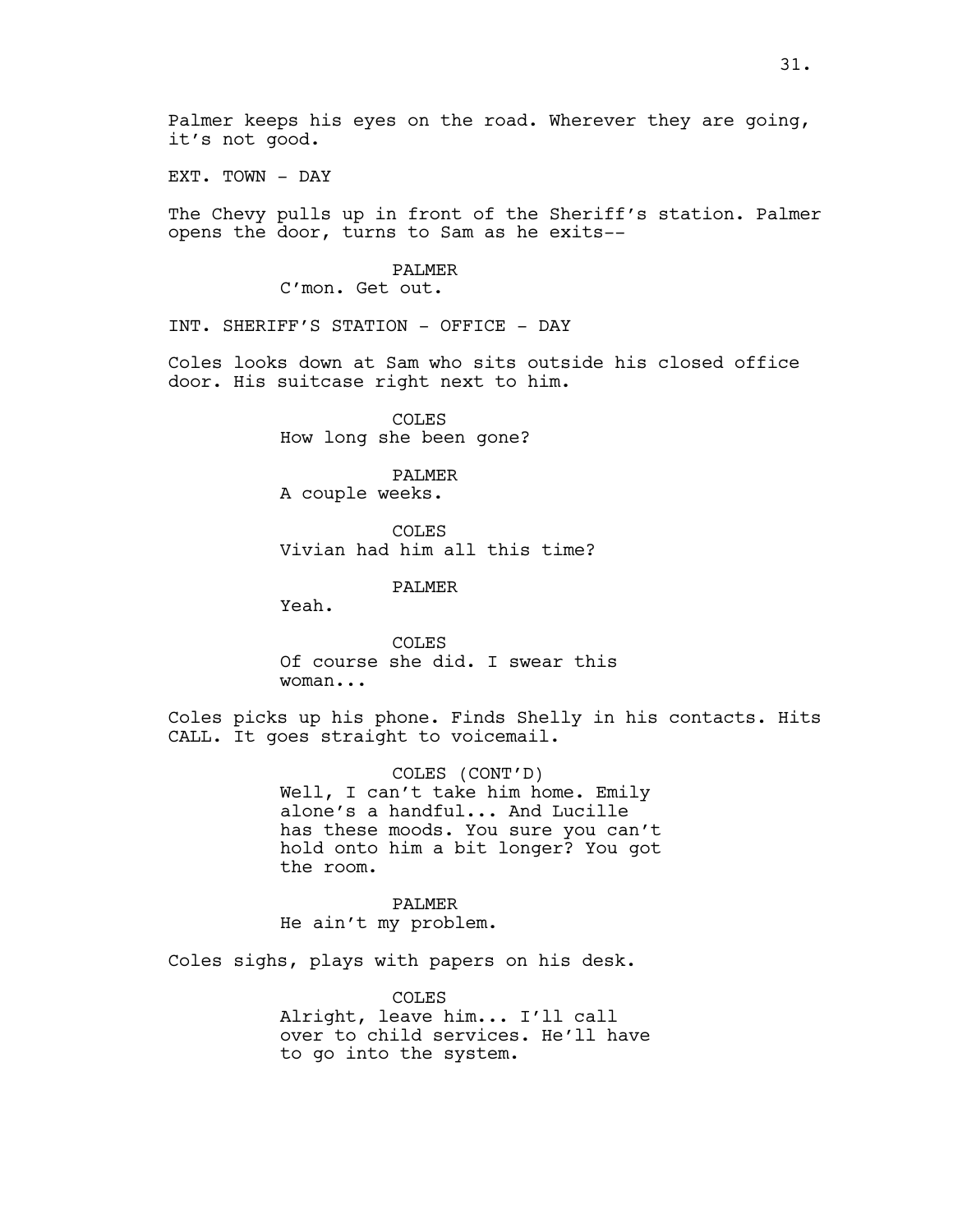The door opens, and Palmer steps out. He briefly acknowledges Sam who stares after him as he exits. Suddenly it becomes clear to Sam that Palmer is leaving him behind.

SAM

Palmer?

Palmer keeps walking...

EXT. TOWN - DAY

Palmer walks to the Chevy, opens the door-- But he doesn't get in. Palmer lights a cigarette, takes a few angry puffs, annoyed, torn, then he looks back at the Sheriff's station.

EXT./INT. VIVIAN'S HOUSE - DAY

Palmer steps out of the car and yanks Sam's suitcase from the backseat. Sam runs inside the house...

Palmer enters and sees Sam standing in the doorway to Vivian's bedroom. Sam locks eyes with Palmer--then he closes the door, leaving Palmer standing alone. Palmer, uncertain what the hell to do. He spots Vivian's cardigan. Right where she left it.

INT. BAR - NIGHT

Quick cuts of Palmer at the bar getting drunk. He plays pinball as he finishes off a longneck.

EXT. VIVIAN'S HOUSE - NIGHT

Palmer, drunk, staggers out of the Chevy...

INT. VIVIAN'S HOUSE - NIGHT

Palmer enters. The TV is on. Palmer sees Sam fast asleep on the couch with Vivian's makeup bag right beside him. His suitcase and Barbie dolls are scattered around the floor. Reminders of Vivian. Palmer staggers into the kitchen...

When he returns -- he is holding a large trash bag.

Palmer walks right past the couch... He throws open the drawers and closets. Dumps all of Vivian's belongings into the bag. Framed photographs, a crocheted shawl, magazines, books, anything and everything that is in his eyesight...

Sam sleeps, undisturbed. Palmer glances down, and something steals his attention. Sticking out of Sam's suitcase -- is a SNOW GLOBE. The one that was on the little girl's desk.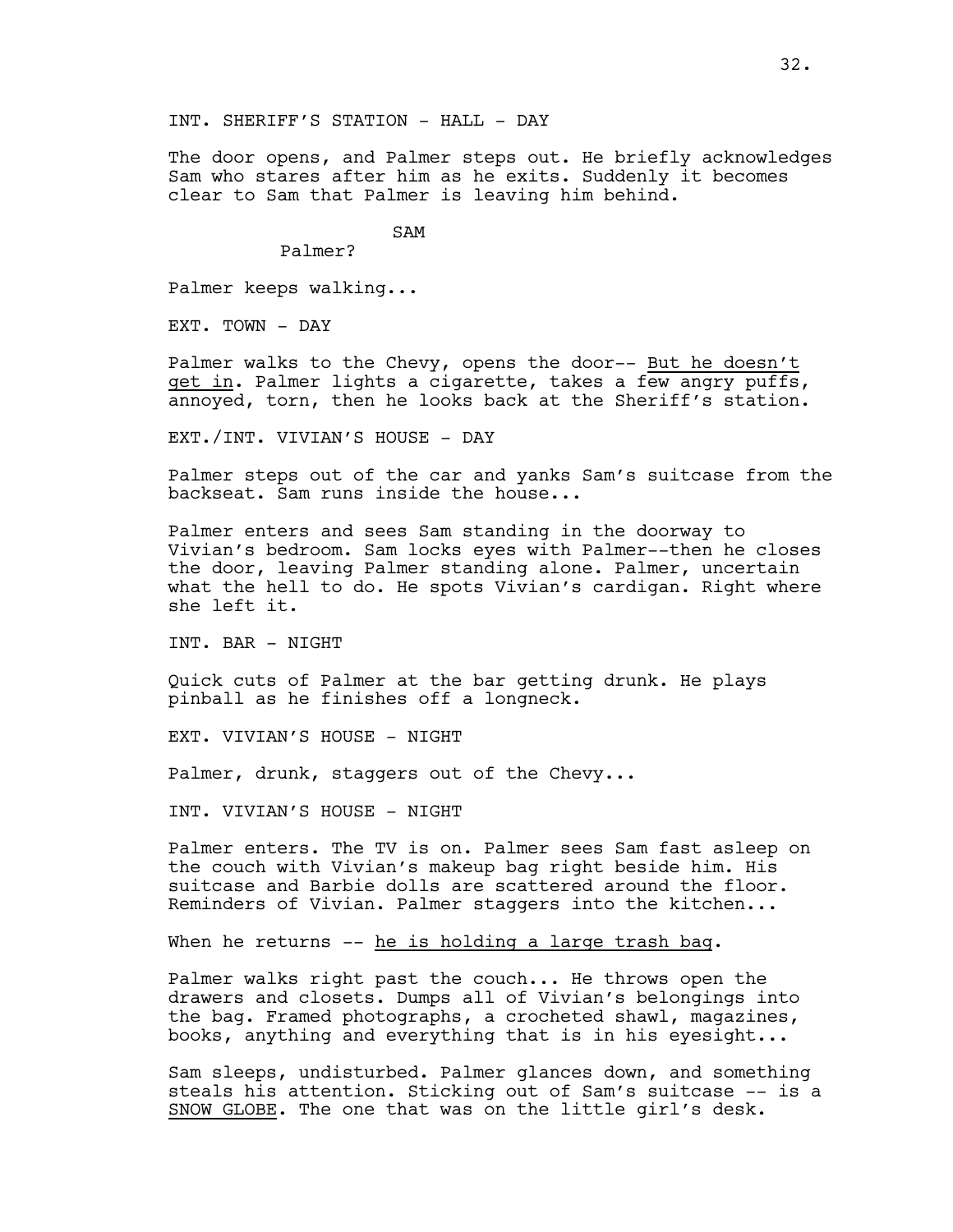The morning sun shines into the room. Palmer wakes. Feeling every bit hung over. He exits his room and walks into the living room. It's in shambles. In the kitchen, he sees Sam putting cookies in his Flying Princess lunch box...

EXT. VIVIAN'S HOUSE - MOMENTS LATER

Sam runs to the bus... Palmer exits the house, watches the bus disappear. Then he notices the garbage can. It's filled with Vivian's belongings. This stops him. He walks over to it, collects the items, carries them back inside the house.

INT. PINEVILLE ELEMENTARY - JANITOR'S OFFICE - MORNING

Sibs looks up from his desk, surprised to see Palmer enter. Palmer retrieves some tools.

> **STBS** I'm sorry about your grandmother.

Palmer nods. He's about to exit when...

SIBS (CONT'D)

Hold on.

Palmer stops. Sibs opens his desk -- pulls out an envelope.

SIBS (CONT'D) Here. It's your paycheck.

Palmer takes it awkwardly, puts it in his pocket. He exits.

INT. VIVIAN'S HOUSE - KITCHEN - EVENING

Palmer sits at the table, depressed, drinking a beer. Sam carefully pours the contents of a pan into two bowls. Palmer doesn't touch his food. Sam examines his bowl, then Palmer's. His has all the tiny meatballs. Sam scoops out a few meatballs from his bowl and drops them into Palmer's.

> PALMER How long does your momma usually stay gone for?

SAM She likes to go on adventures. It depends on how long her adventure is.

Palmer is quiet. Not the answer he was hoping for. Sam dumps another meatball into Palmer's bowl. Then another--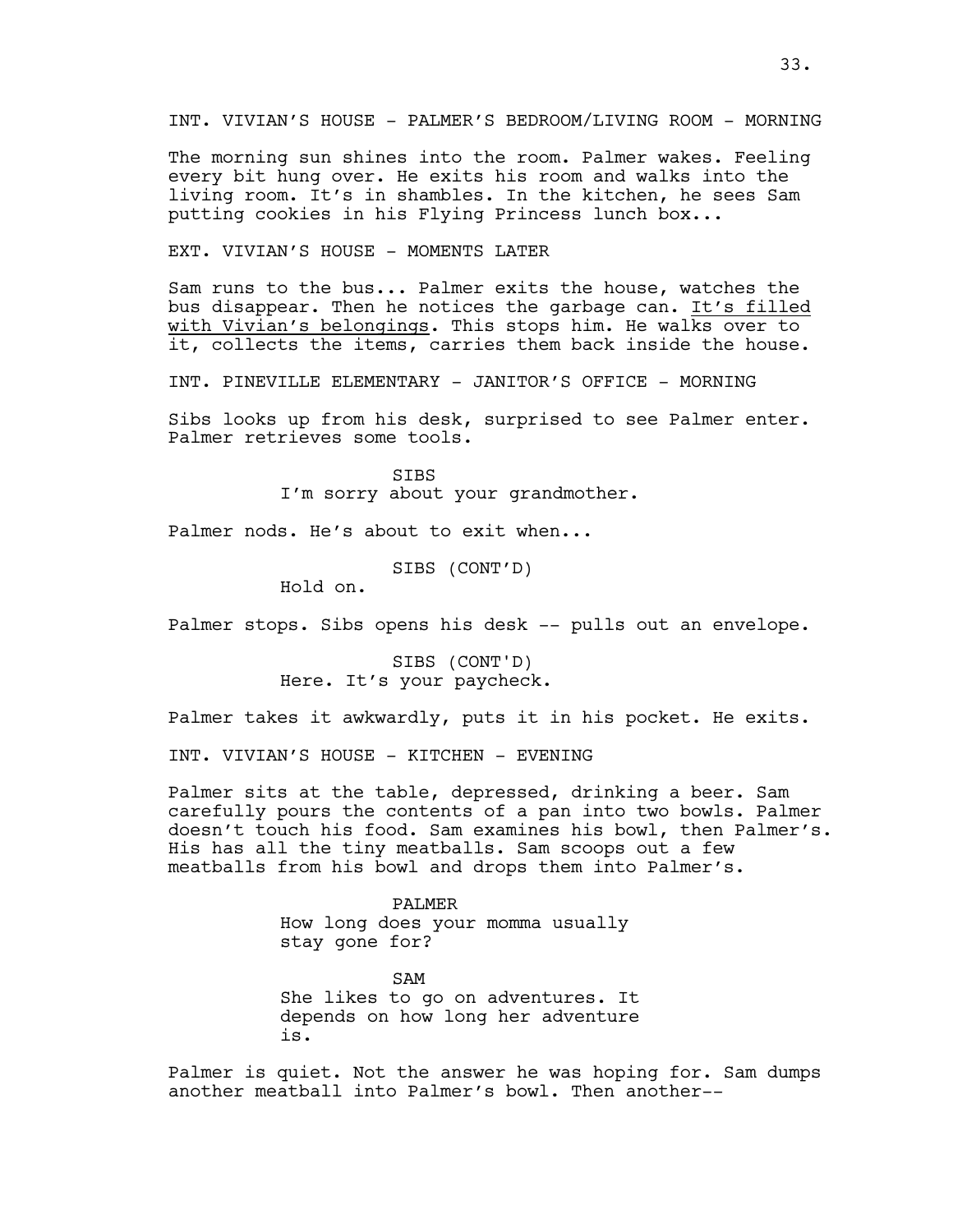PALMER You don't like the meatballs?

SAM They're my favorite. And I hate that they only put a few in here.

He smiles up at Palmer. Eats a meatball.

INT. PINEVILLE ELEMENTARY - HALLWAY - NEXT DAY

Palmer empties trash cans. He sees Maggie's class coming down the hall Sam, right beside Emily...

INT. VIVIAN'S HOUSE - KITCHEN/LIVING ROOM - DAY

Mail is piled up by the door. Palmer grabs a beer from the refrigerator. Drinks some down. A car door SLAMS, then a second door SLAMS... Palmer steps into the living room, Sam enters, excited--

> SAM Miss Maggie came to visit!

Maggie enters the house.

MAGGIE Hi. I gave Sam a ride. Thought I'd say hello.

PALMER Yeah... Uh, come in... Can I get you something to drink?

Maggie enters.

**MAGGTE** Water would be great, thanks.

Palmer moves to the kitchen. Sam puts on THE FLYING PRINCESS CLUB, plops down right in front of the TV, happy. Maggie looks around the house, she eyes everything closely, searching for anything that may cause concern--

Palmer appears. He hands Maggie a glass of water.

MAGGIE (CONT'D) Thank you...So, how's it going?

PALMER

A'right.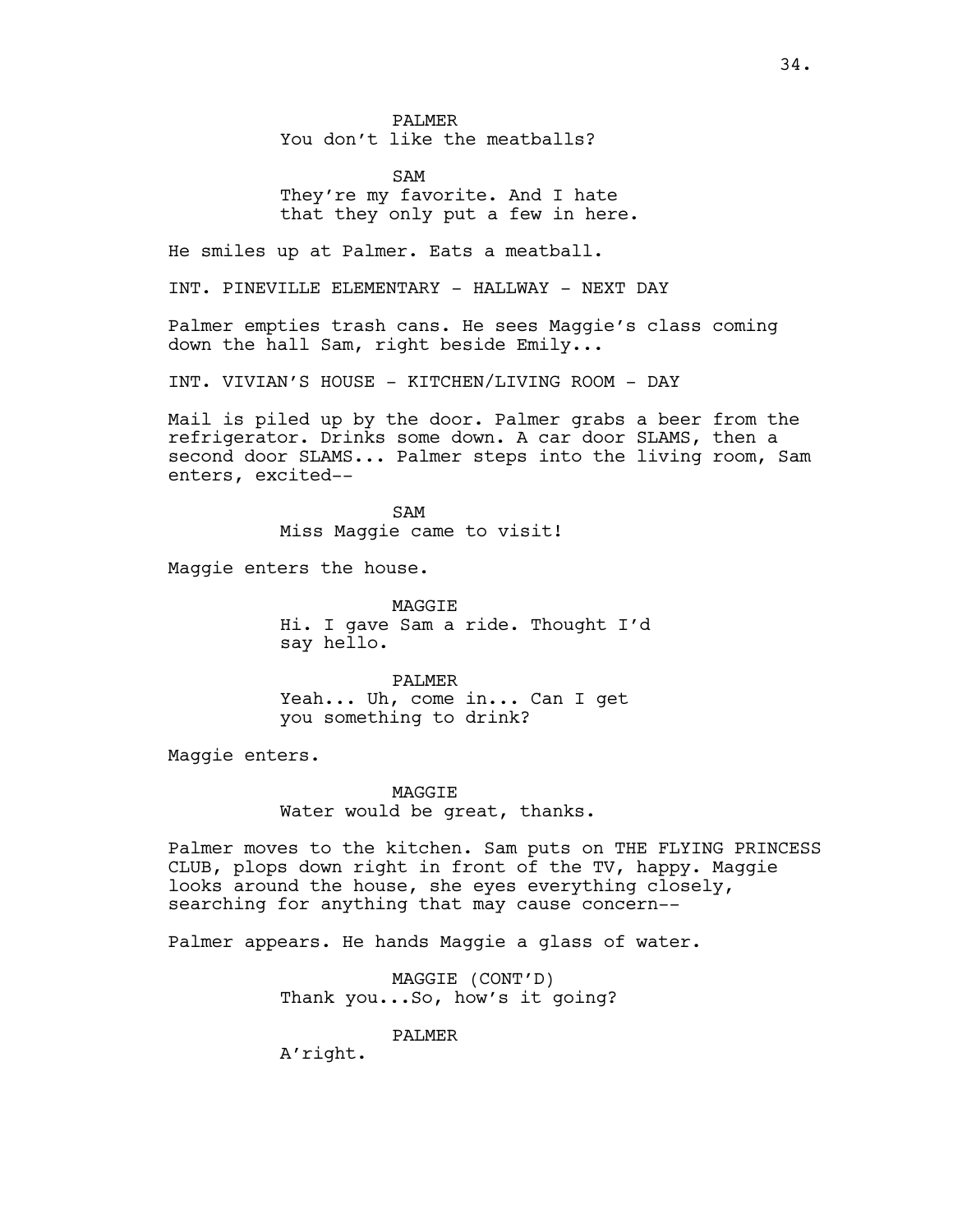**MAGGTE** 

I'm sorry about Vivian. I didn't know her well, but I liked her.

PALMER Yeah... she was a good woman.

#### MAGGIE

She had been watching Sam quite a bit lately. Shelly has a pattern of disappearing. Goes on a run, then suddenly reappears.

SAM (off the TV--) Miss Maggie, look, all the princesses are flying to the moon! Can you imagine?! The moon!

Maggie smiles at Sam, then faces Palmer--

PALMER You wouldn't know where Shelly is, would ya?

#### MAGGIE

Your guess is as good as mine. But She never stays gone for long. I did ask Sam if he wanted to stay with me, but he said he wanted to stay here with you... I think it was the spaghetti and meatball dinner that did you in. He was very excited.

Maggie smiles. Palmer, not looking too thrilled. Maggie glances around once more. It seems safe, Sam looks happy.

> MAGGIE (CONT'D) Look, how 'bout this, I give you my number, if you need anything, call me?

PALMER Yeah, I guess.

MAGGIE You have a phone?

PALMER No...Well, there's one on the wall.

MAGGIE On the wall? Okay. Um.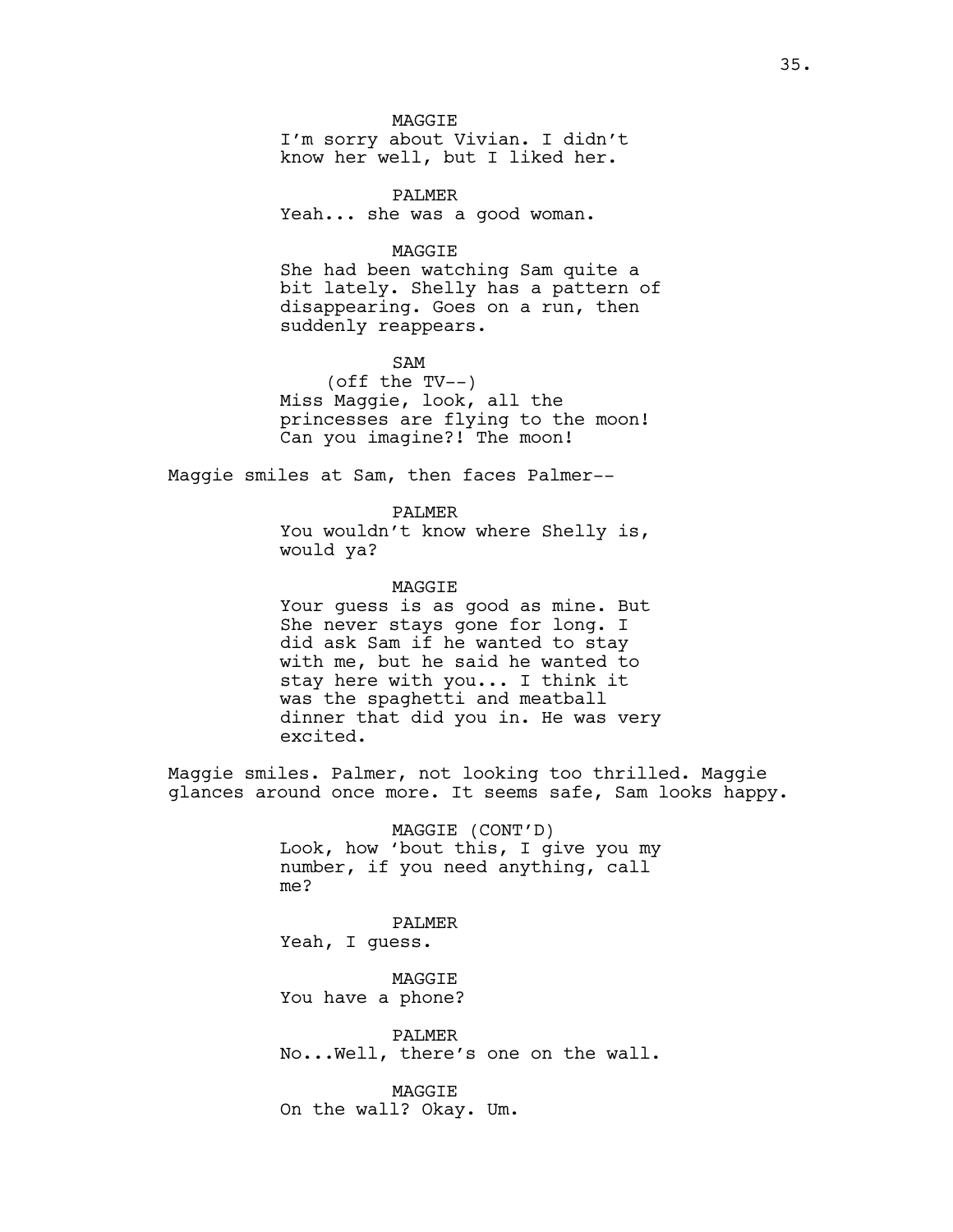Maggie spots an AARP magazine. She tears off a piece. Finds a pen. Scribbles her number on it. Hands it to Palmer. Smiles.

> MAGGIE (CONT'D) Old school. (pause) This is kind of you. Most people would've left him.

PALMER Yeah, well, what was I gonna do? A kid like Sam. Around here. The way he is, he's gonna have problems.

MAGGIE Sam knows exactly who he is. It's everyone else that has the problem.

Palmer considers this.

MAGGIE (CONT'D) I guess we're good, then?

Maggie walks towards the door. She passes Sam whose eyes never leave the TV--

> MAGGIE (CONT'D) Bye, Sam.

SAM Bye, Miss Maggie!

Maggie looks back at Palmer who stares after her.

MAGGIE Oh, you might wanna make sure he bathes. Don't let him lie to you, 'cause he will.

She exits.

EXT./INT. HOUSE/CHEVY - MORNING

Palmer slides behind the wheel. He heads towards the end of the driveway and sees Sam standing by the mailbox, waiting for his school bus. The Chevy slows to a halt...

PALMER

Get in.

Sam jumps in the Chevy. They drive off.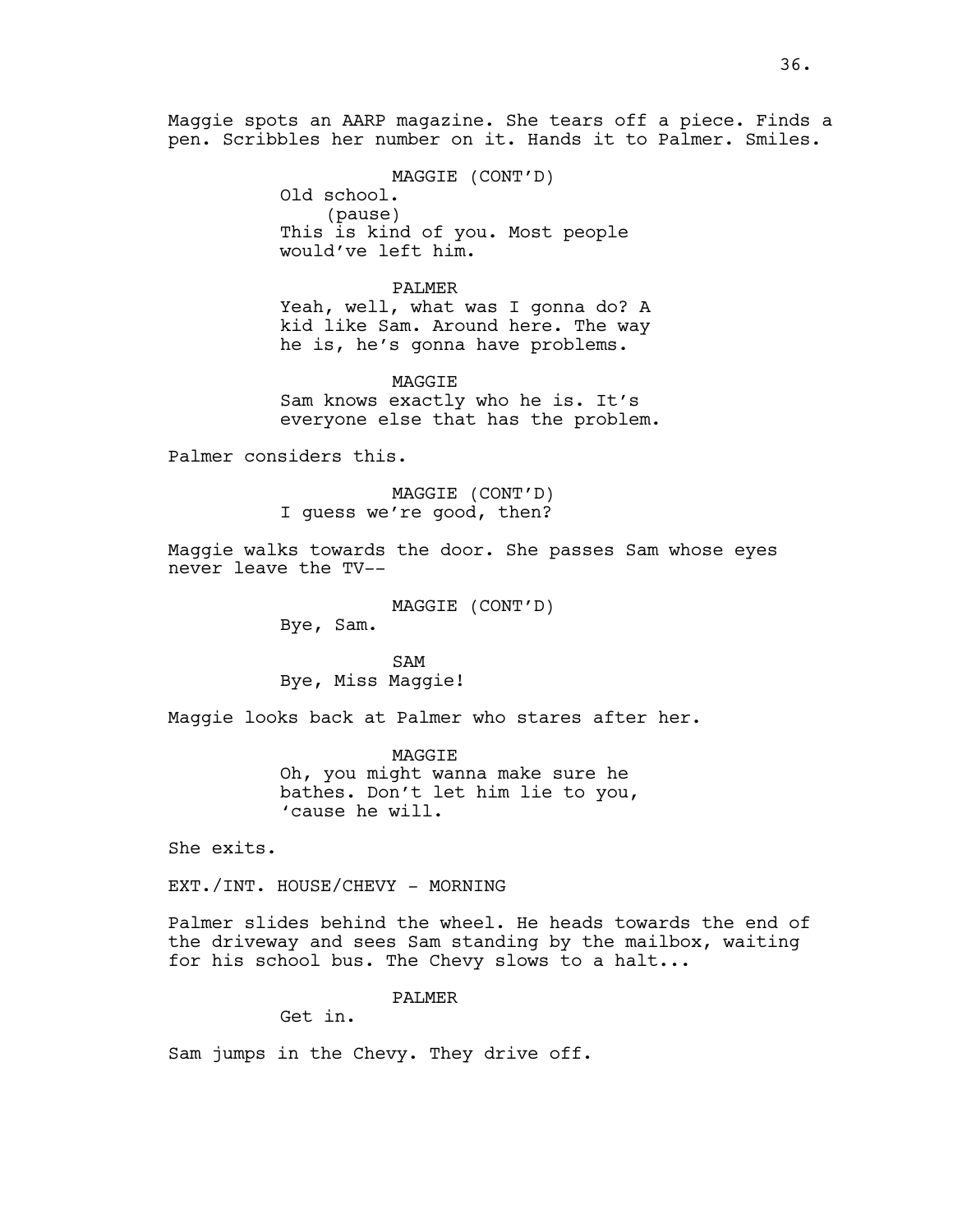INT. CHEVY - MOMENTS LATER

Palmer, feeling he is being watched---looks over at Sam. And he's right. Sam smiles at him. Swinging his feet. Holding his "Flying Princess" lunch box.

> SAM (off his lunch box) My momma bought me this. She got it at a garage sale. She said it was a bargain, because she got it for fifty cents. And she said there was this woman, and her name was Heifer -- because 'that old Heifer tried to steal it out from my momma, but my momma wouldn't let her, because she knew princesses were my favorite thing in the whole world.

Sam smiles. Proud of his story.

SAM (CONT'D) Miss Vivian told me your favorite thing was some old guitar your daddy gave you and a ratty, old football. She said when you were little like me, you carried that ball 'round like I carry around my dolls. And one day you lost it and Miss Vivian felt bad, because you cried.

Palmer looks at Sam -- emotional for a beat.

SAM (CONT'D) I would'a cried, too, if I lost my doll.

Palmer's eyes hold on the road.

PALMER I didn't lose it. It got stolen.

INT. PINEVILLE ELEMENTARY - CLASSROOM - DAY

Palmer rolls a garbage can into a room. He empties trash into the can and sees MUSIC NOTES painted on the wall. In the back, there's an old PIANO, a few ACOUSTIC GUITARS, and several CASED INSTRUMENTS. All in good shape.

INT. PINEVILLE ELEMENTARY - HALL - CONTINUOUS

Palmer steps into the hall with the garbage can, wipes sweat onto his dirty shirt.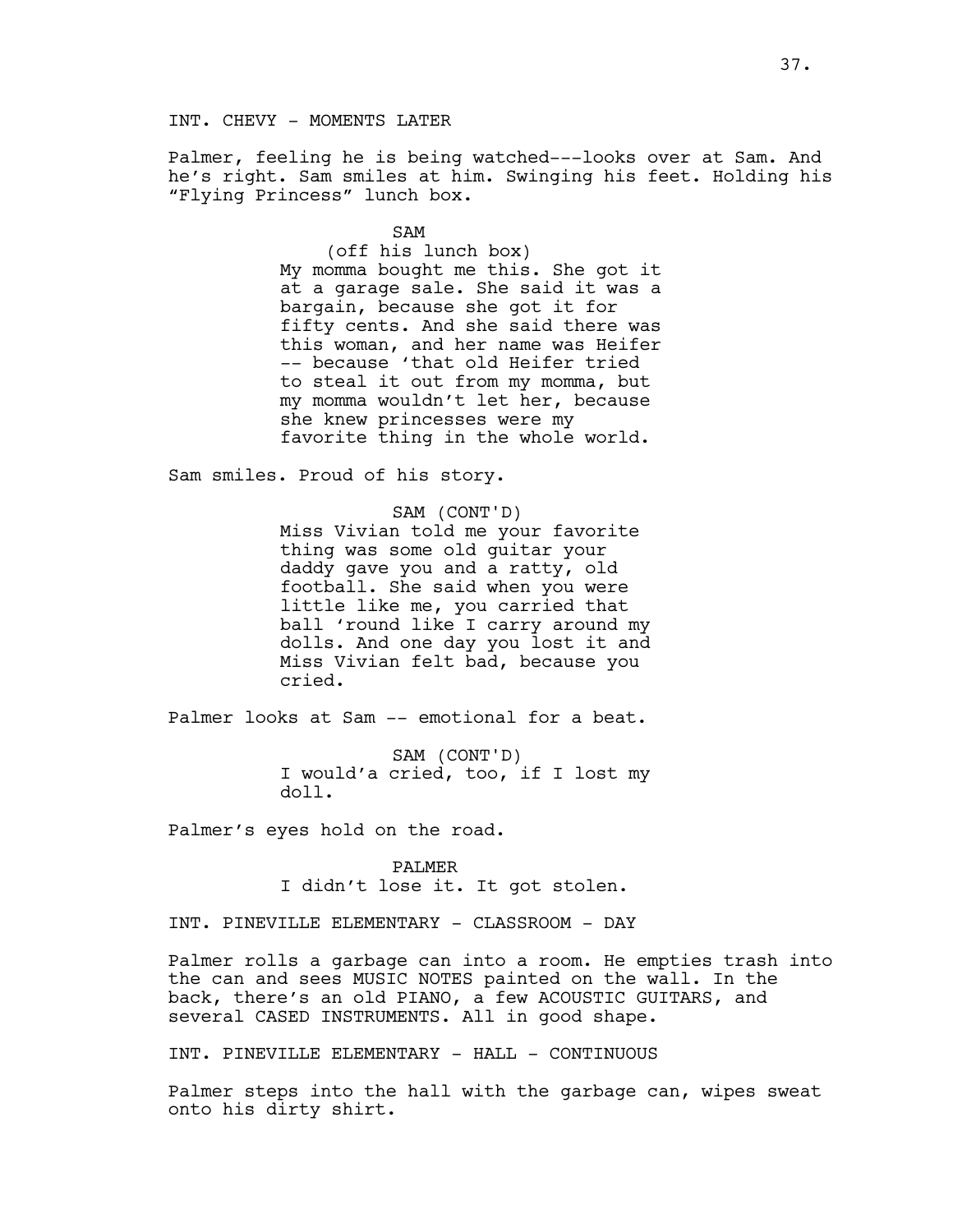Up ahead he sees Maggie, nicely dressed, talking to two FEMALE TEACHERS and Principal Forbes. Maggie glances up, catches Palmer wheeling the garbage can down the hall.

INT. VIVIAN'S HOUSE - KITCHEN - EARLY EVENING

Palmer grabs a beer from the refrigerator and takes a thirsty sip. He glances back at Sam, watching TV, playing with his dolls, and wonders what he has gotten himself into. He looks out the window - no sign of Shelly's return. He collects the phone. Reads a number off a paper, dials--

> SHELLY (V.O.) Hey. I ain't here. Leave a message. Or don't. I don't give a shit.

Bothered, Palmer hangs up the phone, sits down at the table. Not sure what to do with himself, he lights a cigarette, grabs a deck of cards and starts playing solitaire.

Sam looks up from the TV, sees Palmer flipping the cards and walks over. He hovers - Palmer tries to ignore him.

> SAM What are you playing?

> > PALMER

Solitaire.

SAM Can I play?

PALMER Nope. It's for one player.

Palmer continues. Concentrating on the cards. Sam stands there, watching. Palmer, annoyed, flips another card, takes a sip of beer... Sam studies the cards. One in particular.

> SAM Is this a boy or a girl?

He holds up a JACK OF HEARTS.

# PALMER

It's a boy.

SAM He's wearing a dress?

Palmer stares at Sam's expression. A long beat...

PALMER

Yeah.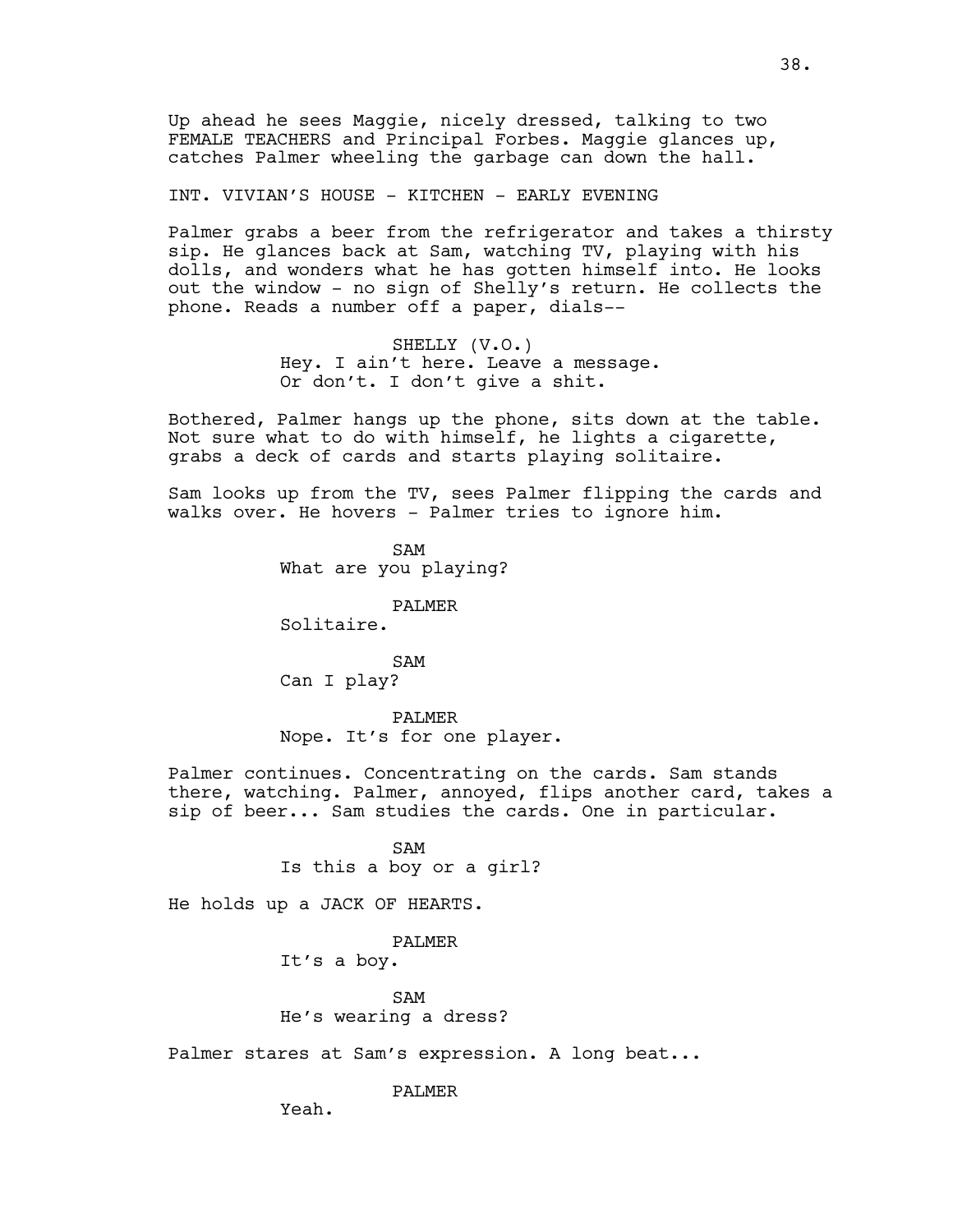PALMER (CONT'D) You wash today?

SAM (lying) Yeah...I washed earlier.

PALMER

You stink.

INT. VIVIAN'S HOUSE - BATHROOM - EVENING

Sam sits in the tub. Alone. Playing with his Barbie Dolls.

SAM

Palmer!

Palmer appears in the doorway. Beer in hand. Concerned. He looks at Sam -- who smiles.

> SAM (CONT'D) I just wanted to make sure you were still here.

PALMER I'm watching TV.

Sam looks at him, innocent.

SAM

Okay.

Palmer steps away. Sam waits a moment, then...

SAM (CONT'D)

Palmer!

Palmer returns and he does not look friendly.

SAM (CONT'D) You're not going anywhere are you?

PALMER

No.

Sam gives this thought. He eyes the bottle in Palmer's hand.

SAM

I'm ready to get out.

Beat. Palmer looks at him. Then he realizes Sam wants help out of the tub.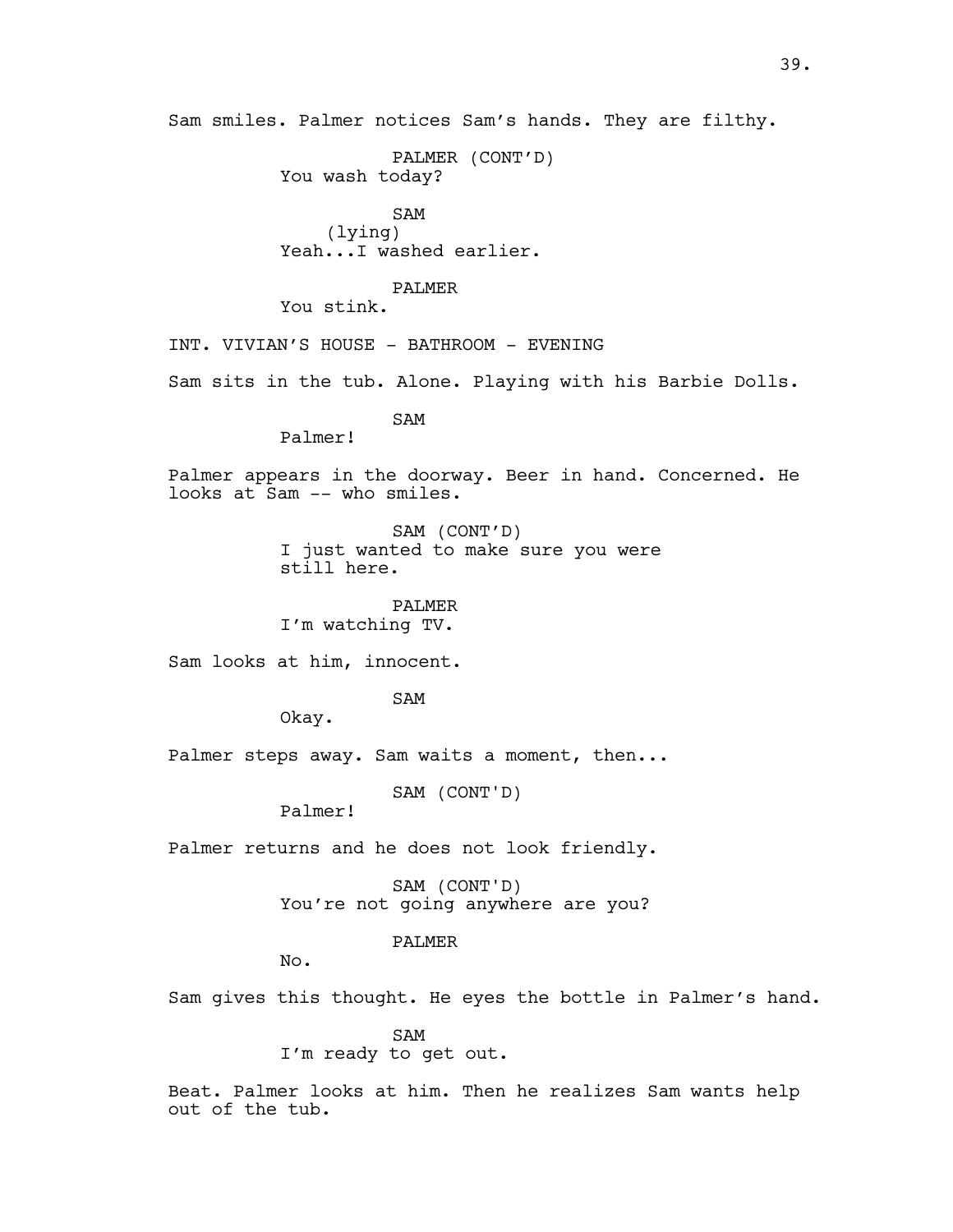# PALMER Jus' get out. Here.

Palmer hands Sam a towel, then leaves. Sam climbs out of the tub, wraps the towel around his body. He shivers, happy.

# SAM

It's cold!

INT. VIVIAN'S HOUSE - LIVING ROOM - NIGHT

Sam slides under a blanket on the couch. Palmer clicks on the TV.

# PALMER

A'right. Go to sleep.

Sam stares up at him. Eyes wide awake.

PALMER (CONT'D) Close your eyes.

Sam closes his eyes. Then quickly opens them.

SAM

Palmer?

Palmer stops.

SAM (CONT'D) I sometimes get mad at my momma for leaving.

The comment catches Palmer off guard. He says nothing.

SAM (CONT'D) Do you ever get mad at your momma?

PALMER I barely knew the woman.

SAM But you knew your daddy.

Palmer nods.

SAM (CONT'D) Do you miss him?

PALMER Yeah, sometimes I do.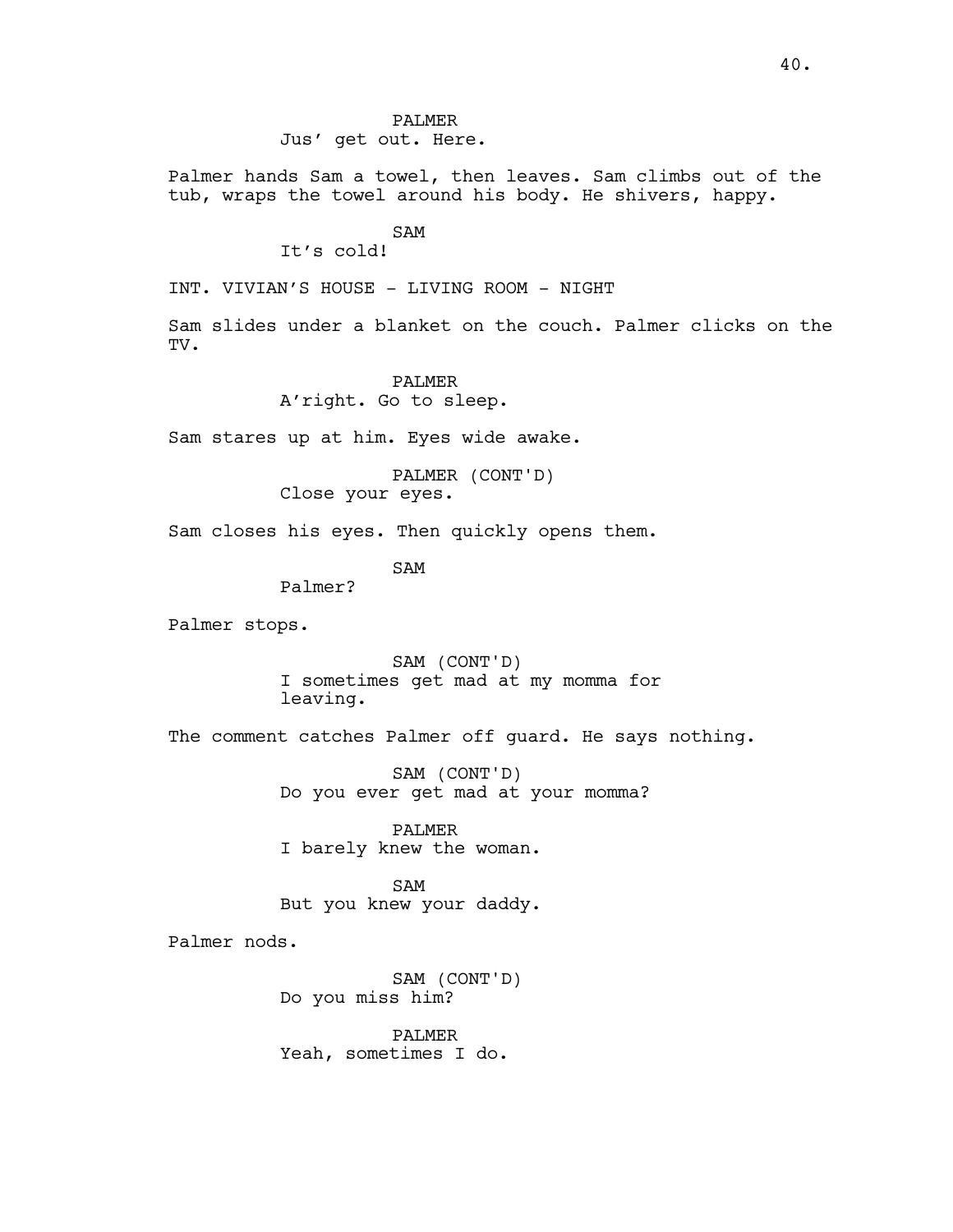SAM Miss Vivian missed him, too... But now she gets to see him.

PALMER Go to sleep, Sam.

Palmer leaves.

INT. VIVIAN'S HOUSE - VIVIAN'S BEDROOM - NIGHT

Palmer steps into the bedroom. A fresh beer in hand. Within a pile of strewn items, he finds a photo album and sits down on the bed. He flips through the pages. Most of the photographs are of Palmer as a young boy. Many with Vivian. One with his FATHER. Many of Palmer in football gear. There's one of a PRETTY YOUNG FEMALE (his mother). This gives Palmer pause. He flips the page and a yellowed piece of paper falls out. Palmer picks it up.

It's a newspaper article. With his IMAGE, his MUGSHOT. See: LOCAL FOOTBALL HERO CHARGED WITH ARMED ROBBERY AND ATTEMPTED MANSLAUGHTER. Eddie Palmer, of Riverside, Louisiana, was arrested earlier this morning. The victim, Dr. Robert Wessler Sr., remains hospitalized and in critical condition...

Palmer stares at the article.

EXT. PINEVILLE ELEMENTARY - DAY

Palmer carries several bags of trash towards the metal bins. A mother hurries up to him. It's Coles' wife - Lucille.

> LUCILLE Hello, Eddie. How you doing? Billy mentioned you were workin' at the school.

Palmer nods, uncomfortable.

LUCILLE (CONT'D) Well, you know Emily just adores Sam. And I was wondering if it'd be okay to have a play date? Sam said to ask you. Said you were his daddy.

She laughs. Amused. Palmer follows her stare to where Sam stands waiting with Emily.

> PALMER Play date?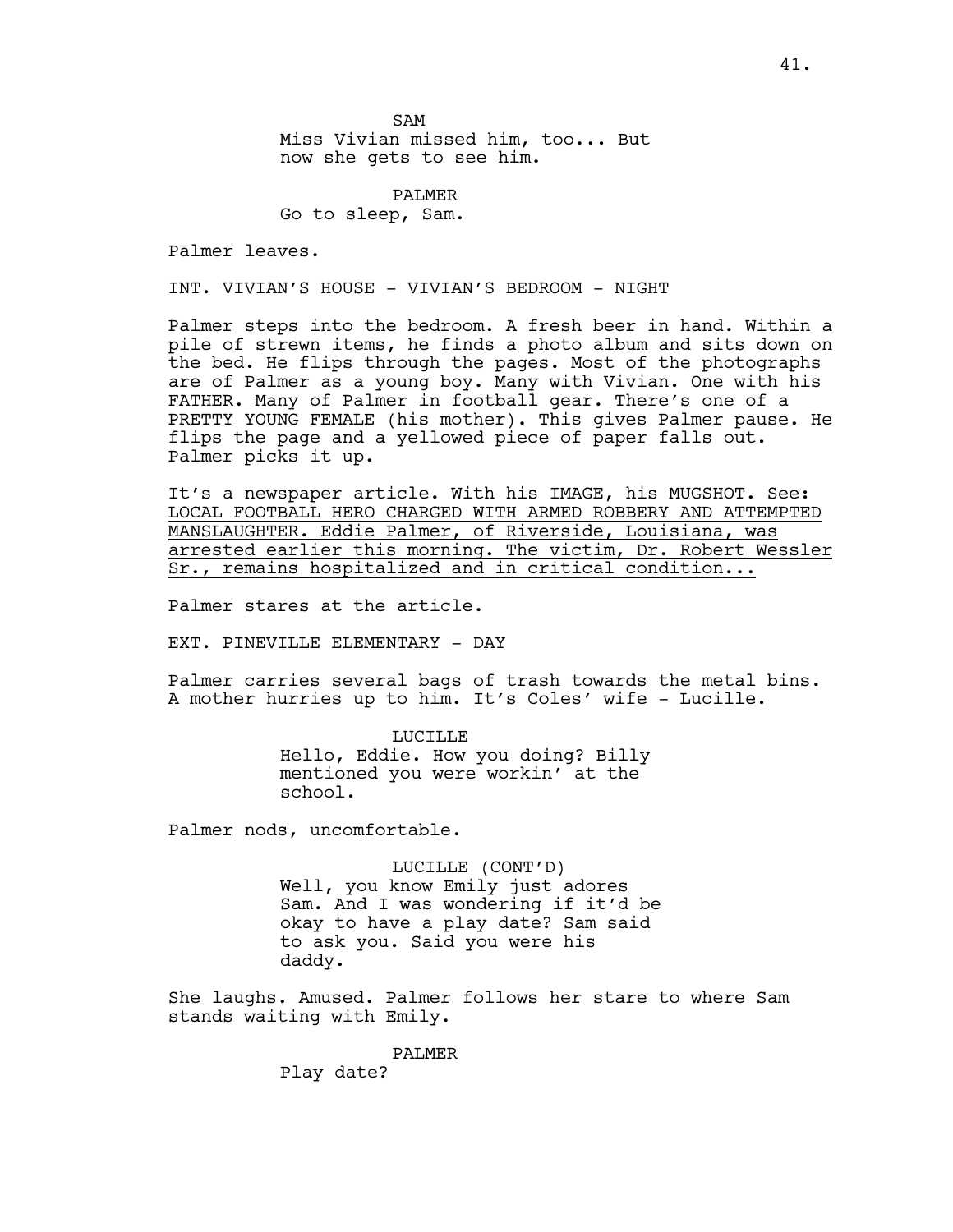Yes, we'd like Sam to come over to our house, so they can play. You can pick him up at around five?

# PALMER

Yeah, sure.

#### LUCILLE

Great. We'll see you then.

Palmer watches Lucille, Sam and Emily walk off to a car--

INT. VIVIAN'S HOUSE - KITCHEN - DAY

Palmer opens the refrigerator. He stares at a six-pack. He checks the time: 4PM. He eyes the beer, knowing if he has one, it won't be his last. Finally, he pulls out a Cola.

EXT. COLES HOUSE - DAY

A lovely house. The Chevy pulls up to the curb.

INT. CHEVY - DAY

Palmer stares at the house, not sure what to do. It's 4:45PM. He kills the engine and sits there.

INT. COLES HOUSE - DAY

Sam and Emily play among a wonderland of dolls and accessories. Lucille enters the room. She looks out the window and sees Palmer parked out front. Lucille opens the front door and waves for Palmer to come inside.

INT. CHEVY - DAY

Palmer stares at her, not about to move. She waves again.

#### LUCILLE

Come on in.

INT. COLES HOUSE - DAY

Palmer reluctantly follows Lucille into the house. There's a wedding photo of Coles and Lucille. Many others of Emily.

> LUCILLE Let me get you something cold to drink. Iced tea?

PALMER I'm fine, ma'am.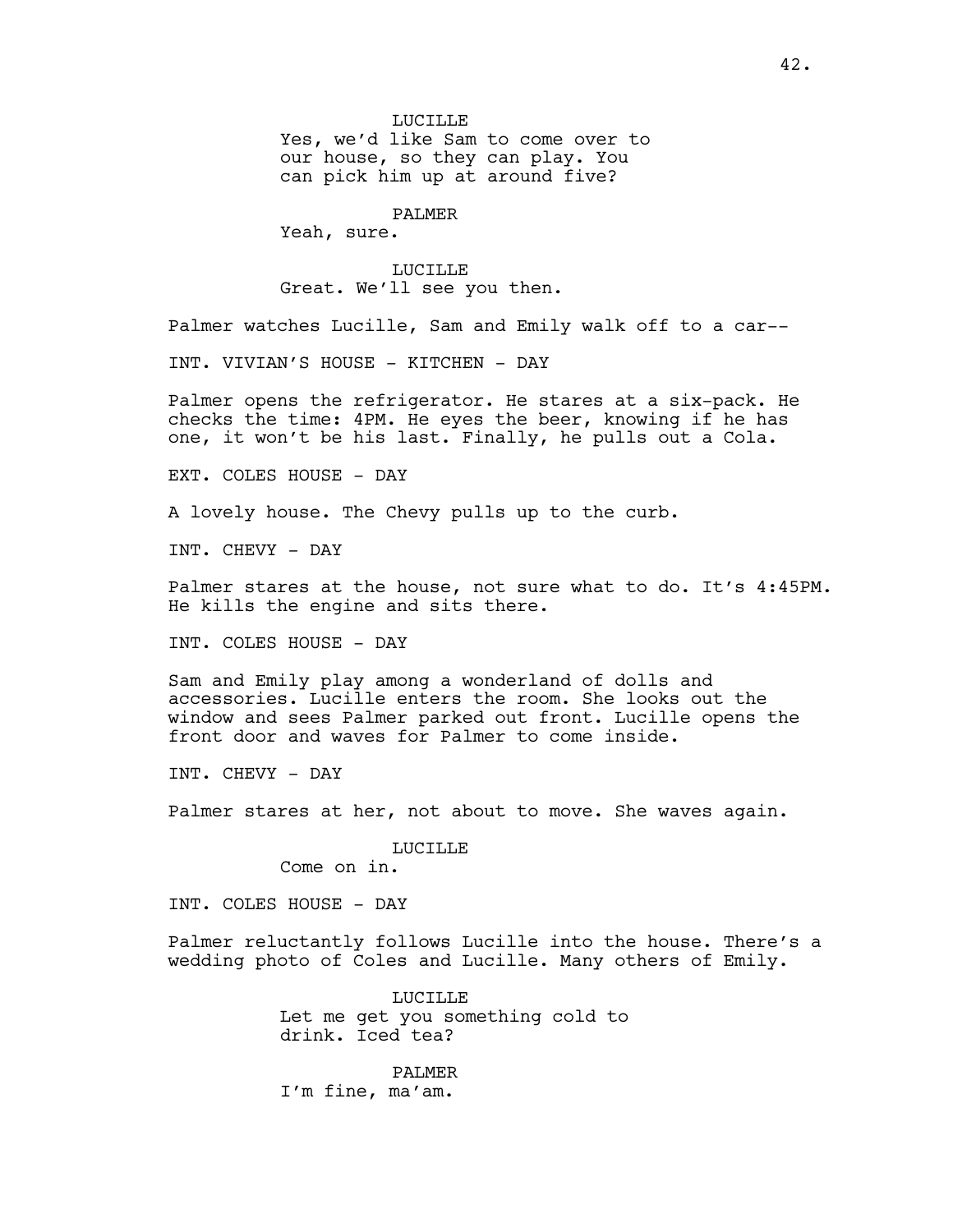Sam looks up from the floor.

# SAM

Hi, Palmer.

Palmer, uncomfortable, sits on a fluffy floral couch. A small, white dog rushes into the room and sniffs him.

> SAM (CONT'D) Watch your feet! Remember what he did to Barbie.

Sam holds up a doll by its foot. He giggles. Lucille enters.

LUCILLE Popsicle, get! He just loves to eat Emily's dolls.

PALMER So uh, is Coles, at work?

**LUCTLLE** That's what he tells me.

Lucille laughs, hands Palmer a glass of iced tea. Palmer wishes he was anywhere but there. Even more so when--

> LUCILLE (CONT'D) You're in luck. It's tea time.

Emily and Sam come at him with a tea set. Emily places a saucer and tea cup on Palmer's lap. Sam grabs the pot and pretends to pour tea into it. Palmer sits trapped.

> EMILY How many lumps do you want?

Palmer looks at her, blankly.

LUCILLE She means sugar.

# PALMER

Ah...two.

Emily drops two cubes of sugar into his cup. Lucille brings her saucer to her lips.

> LUCILLE Mmmmmmm. This is delicious.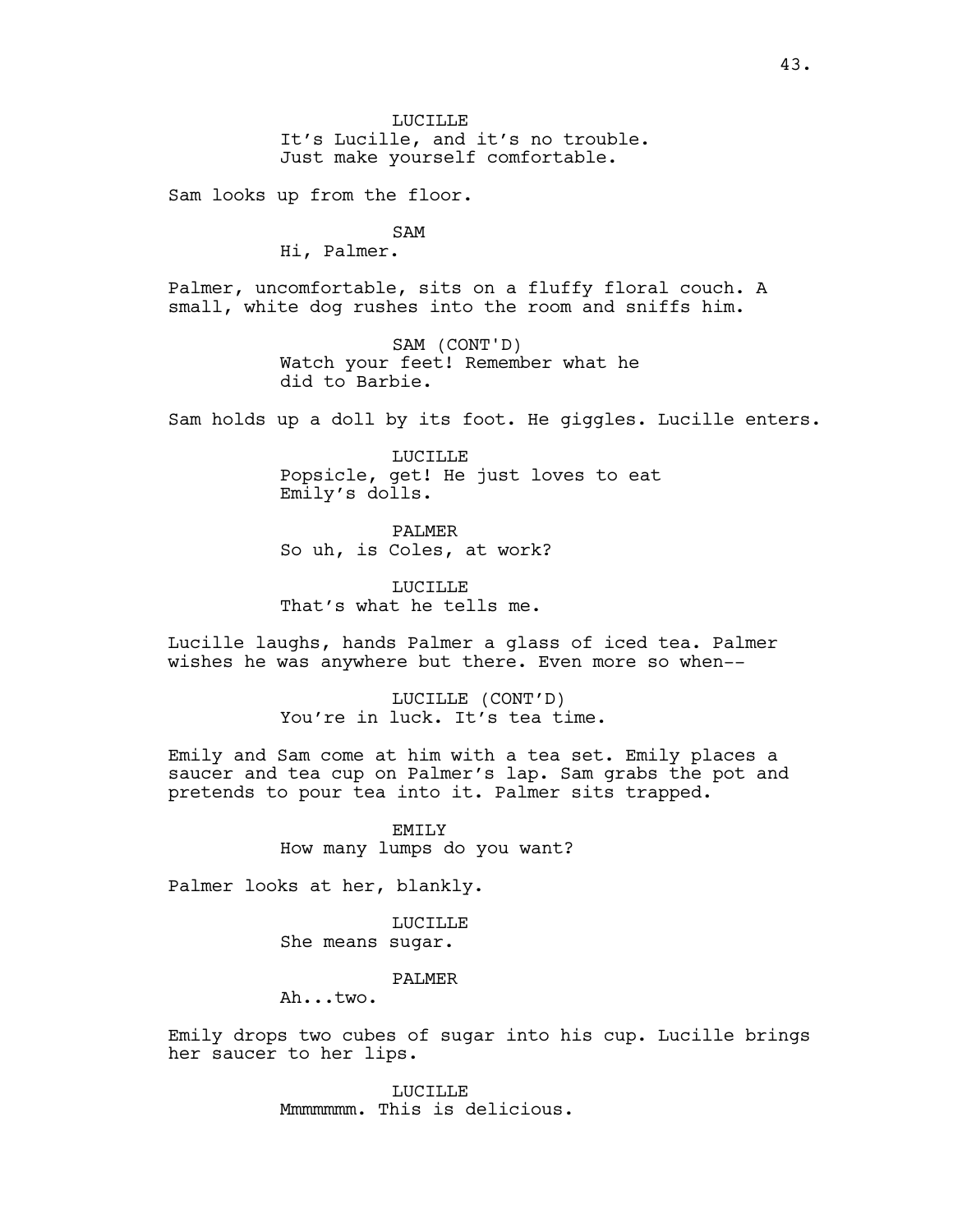She motions for Palmer to do the same. After a beat, Palmer awkwardly brings the cup to his lips. Sam smiles.

INT./EXT. CHEVY / COLES HOUSE - EVENING

Palmer and Sam climb into the car. Emily and Lucille wave from the porch.

#### EMILY

Bye, Sam!

Palmer drives off, relieved. He glances at Sam who smiles.

SAM

That was fun.

Palmer nods, focuses on the road.

PALMER So, uh...is Emily your girlfriend?

SAM She says she wants to marry me when we get older.

PALMER That's a good offer.

Sam makes a sour face.

SAM I'm not gonna marry her.

PALMER Maybe you will.

SAM No...She's too bossy.

A smile escapes Palmer.

INT. VIVIAN'S HOUSE - KITCHEN - NIGHT

Sam sits at the table, scribbling letters in a book. His dolls spread out nearby. Palmer walks in with the stack of mail that was collected at the door.

> SAM Is that your homework?

> > PALMER

Kinda.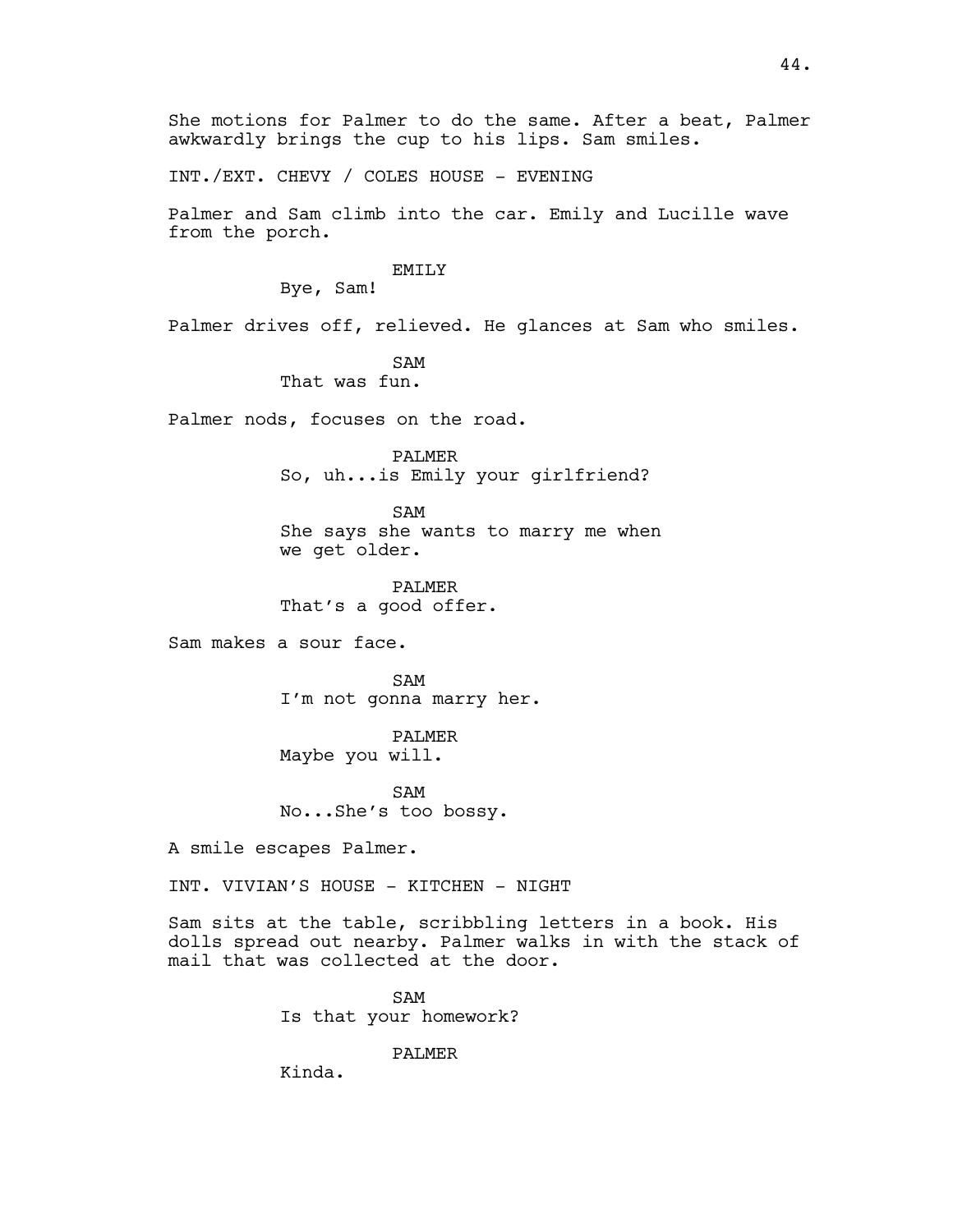Palmer nods. Overwhelmed. Sam returns to his book. Palmer flips through the mail with various return addresses: POWER AND WATER. ATTORNEY AT LAW. Too much for Palmer to handle, he stuffs the mail under a basket of towels.

> SAM (CONT'D) Since you're done with yours. Will you help me with mine?

> PALMER (uncomfortable--) I ain't too good with school work.

SAM Pleeease... I don't how to spell this one.

Palmer glances at the book. It's simple enough. He sits down.

PALMER You know what it is, right?

SAM It's a suitcase.

PALMER Yeah, but, what's another word for it? Like, when you lug something?

SAM

Oh yeah! (scribbling--) L...U...G...A...

PALMER Wait a second, you might be missing another letter.

Sam studies it, then---

SAM Two g's?

PALMER Actually, there's three. (off Sam's scribbling--) There you go, you got it.

SAM You're smart.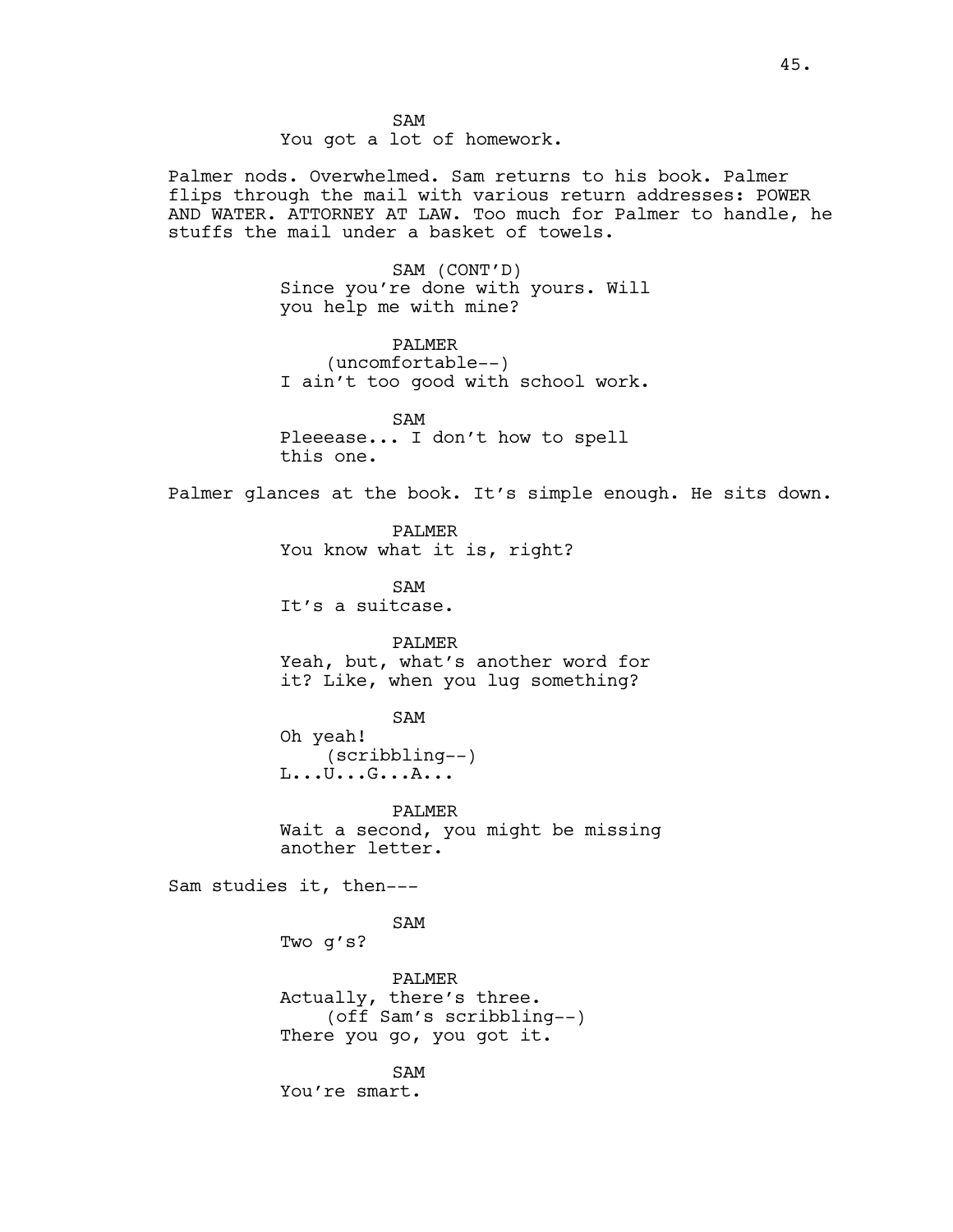Sam smiles up at Palmer, happy, then continues with his homework. Palmer watches Sam, something else on his mind, as--

> PALMER Sam, earlier today, did you tell Miss Lucille I was your daddy?

> > SAM

Are you mad?

#### PALMER

No, I ain't mad. You and me are friends and all, but when your momma comes back, you gotta go home.

SAM When is she coming back?

#### PALMER

I don't know.

Sam considers this. Then continues on with his homework.

INT. PINEVILLE ELEMENTARY - PARKING LOT - MORNING

Palmer pulls up and exits the car with Sam, as another car pulls in. Principal Forbes steps out of the car and gives a nod at Palmer and Sam as they enter the school.

EXT. PINEVILLE ELEMENTARY - PLAYGROUND - DAY

Sam stands in line with his classmates. Principal Forbes approaches.

> TOBY I didn't do nothing.

Principal Forbes passes and stops at Sam.

PRINCIPAL FORBES Sam, come walk with me for a moment.

A GIRL screams, "you're in trouble..." Principal Forbes shoots the girl a sharp look, she falls silent.

Sam walks alongside Principal Forbes.

PRINCIPAL FORBES (CONT'D) I saw that Mr. Palmer gave you a ride to school this morning. Does he always do that?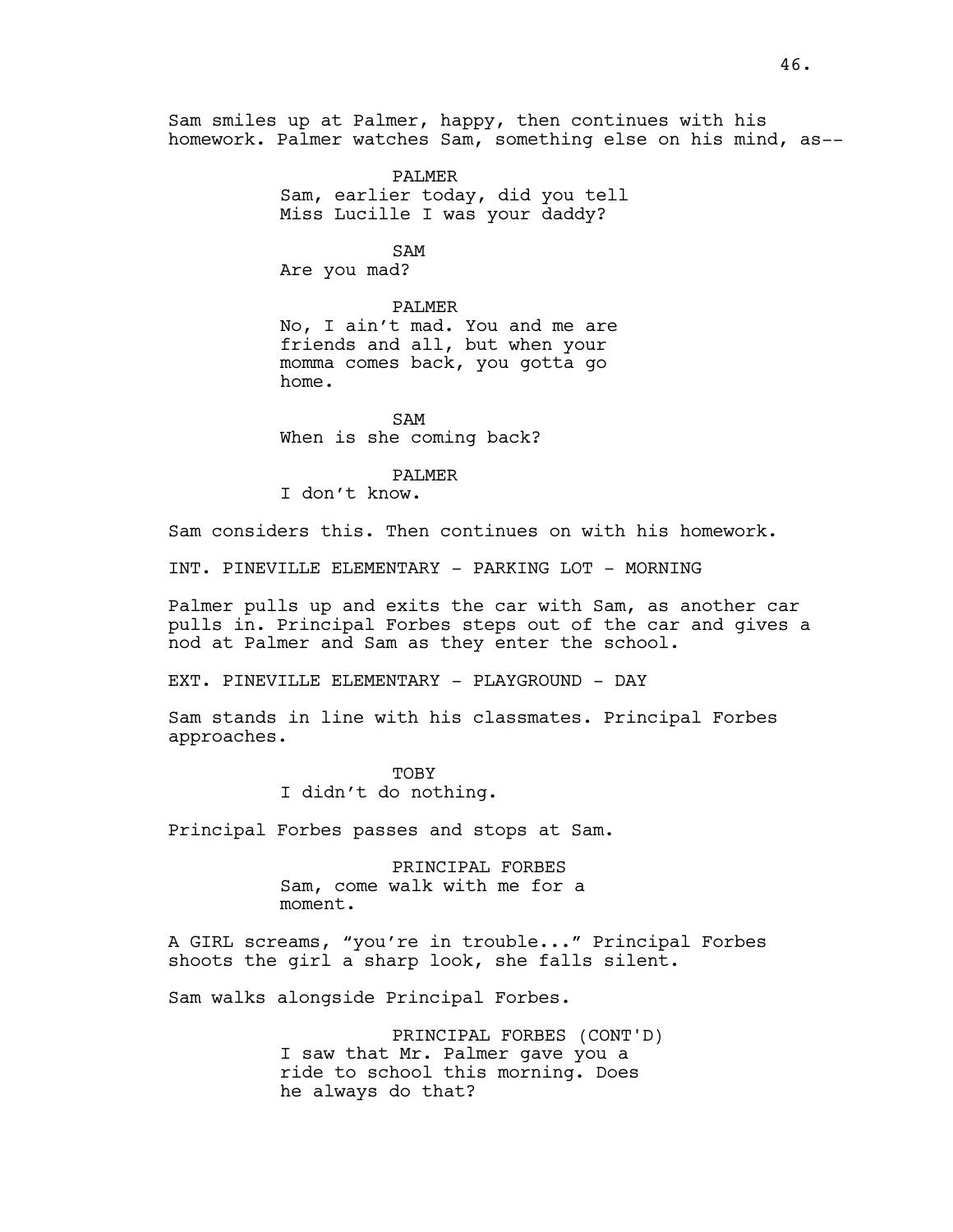SAM

Uh huh.

PRINCIPAL FORBES He lives next door to you, is that right?

SAM His house is right beside my momma's house.

Principal Forbes smiles. Then he bends down. Eye to eye with Sam. Like a friend.

> PRINCIPAL FORBES And he's nice to you?

> > SAM

Yeah.

PRINCIPAL FORBES And everything is okay?

Sam studies Principal Forbes' face. He hesitates, then nods. This gives Principal Forbes concern.

> PRINCIPAL FORBES (CONT'D) Sam, if something weren't okay, you could tell me. No matter what it is.

Sam rolls back on his heels. Afraid to answer.

PRINCIPAL FORBES (CONT'D) It's okay, son. Go ahead...

Sam hesitates...

SAM Your breath...smells kind of funny.

Principal Forbes stands. He glares down at Sam, embarrassed. He walks off. Sam, happy, runs back to his classmates.

INT. VIVIAN'S HOUSE - KITCHEN/LIVING ROOM - EVENING

Palmer stands in the kitchen, phone to his ear. He mumbles something, as Sam lies in front of the TV, coloring.

> PALMER (into the phone) A'right... Daryl, I said, a'right.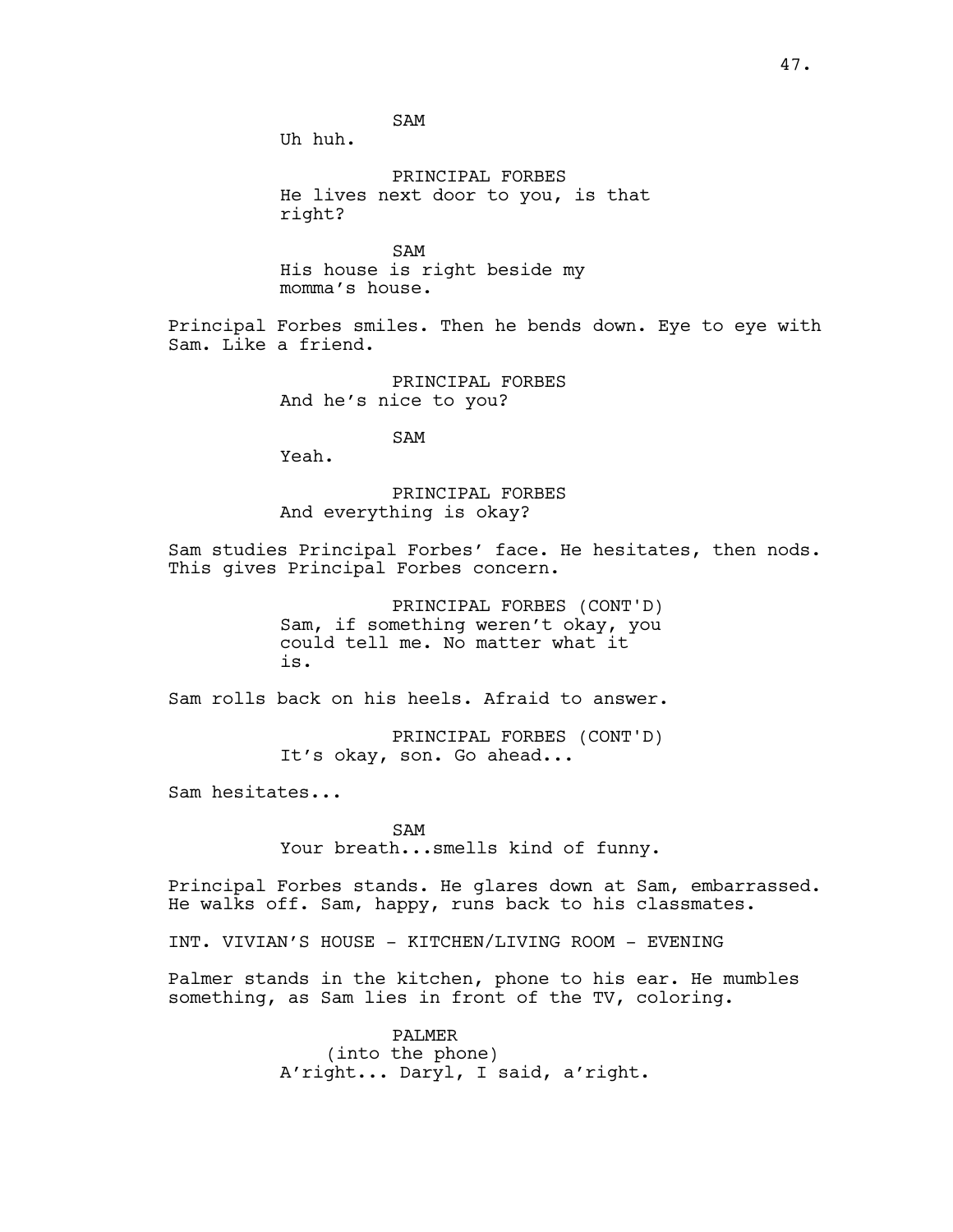PALMER (CONT'D) You ever been to a football game?

EXT. FOOTBALL FIELD - NIGHT

Riverside Rebels HIGH SCHOOL FOOTBALL PLAYERS, full of testosterone, warm-up. Their COACHES bark orders.

EXT. HOME SECTION - NIGHT

Excited FANS fill the bleachers, electricity in the air. Palmer leads Sam through the crowd. Palmer stops and points at one of the players.

> PALMER See that guy. He's the quarterback. That's what I used to play.

They watch the QUARTERBACK throw a few practice passes. Then they head to the concession stand--

> SAM Look - Miss Maggie is here!

Palmer turns and sees Maggie working behind the concession stand, talking with Coles, in uniform--

EXT. CONCESSION STAND - MOMENTS LATER

Sam steps up to the counter, excited.

SAM Hi, Mr. Coles!

COLES Hey, Sammy... (to Palmer) I heard you'all had some fun at a tea party?

Palmer gives him a look. Coles smiles, then something grabs his attention. We see two BOYS climbing a fence---

> COLES (CONT'D) Hey! Get off that fence! Damnit.

Coles chases after them... Maggie turns to Sam--

MAGGIE Look at you at the Friday night lights... You having a good time?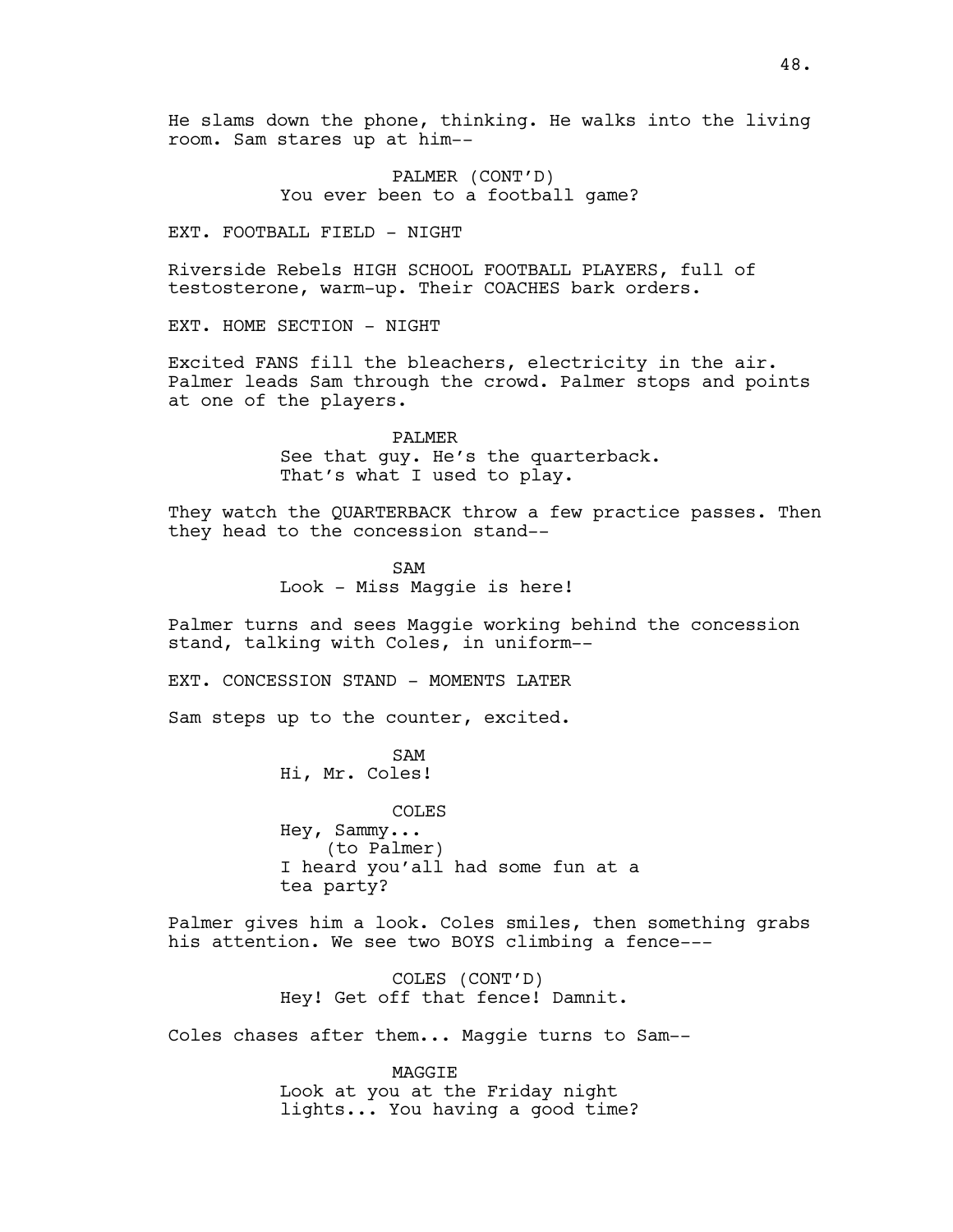SAM Yup! That's the quarterback out there. Palmer used to be him when he played. MAGGIE Quarterback, huh? (to Sam) So what can I get you? It's on me. Wait, I know... She hands Sam cookies. SAM Thank you. MAGGIE (to Palmer--) How 'bout you, Mr. Quarterback? PALMER Nah, I'm good. MAGGIE So Sam, I'm going to a bowling fundraiser tomorrow, you want to join me? SAM Sure! Can Palmer come too? PALMER No. Miss Maggie invited you. SAM She don't care, right Miss Maggie? Maggie is put on the spot. It turns awkward. MAGGIE Sure... You're welcome to join. PALMER I can't. I got things to do. SAM You're lying! You got nothin' to do! Please! Please! You have to come! Please, Palmer! Please! Sam keeps at it, relentless, tugging at Palmer. MAGGIE

I think someone wants you to go.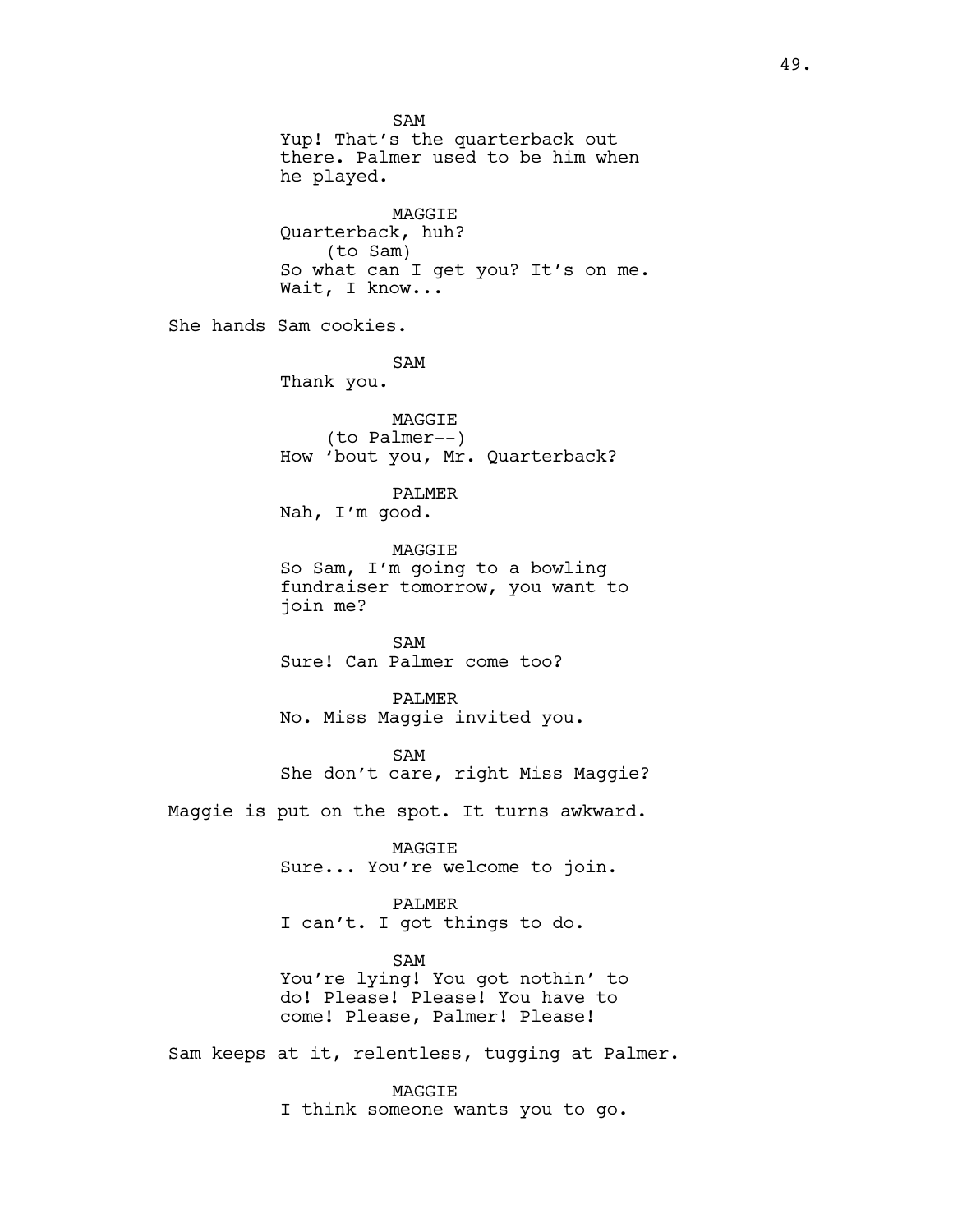Sam smiles, excited.

MAGGIE It's at Tangi Lanes. You know where that is?

PALMER I sure do.

MAGGIE I'll meet you inside, ten am?

PALMER

Sure.

MAGGIE I'll see you boys there.

Palmer walks off with Sam. Maggie turns to help another CUSTOMER--

EXT. HOME SECTION BLEACHERS - MOMENTS LATER

Palmer walks Sam into the stands. The home team kicks off. He sees Daryl and Ned. Daryl waves Palmer up.

> NED (to Sam, off the cookies) Hey there, 'lil fella. Can I have one of those?

Sam looks at Ned, reluctantly. He hands Ned a cookie.

NED (CONT'D)

Thank you.

Palmer sits down, separating Sam from the two. Daryl cracks a beer and hands it to Palmer.

> DARYL How the fuck you get stuck babysitting?

Palmer doesn't answer. Takes a swig of beer.

DARYL (CONT'D) Don't get messed up with Shelly. Trust me on that. Keep your dick far away from that one. It'll catch fire.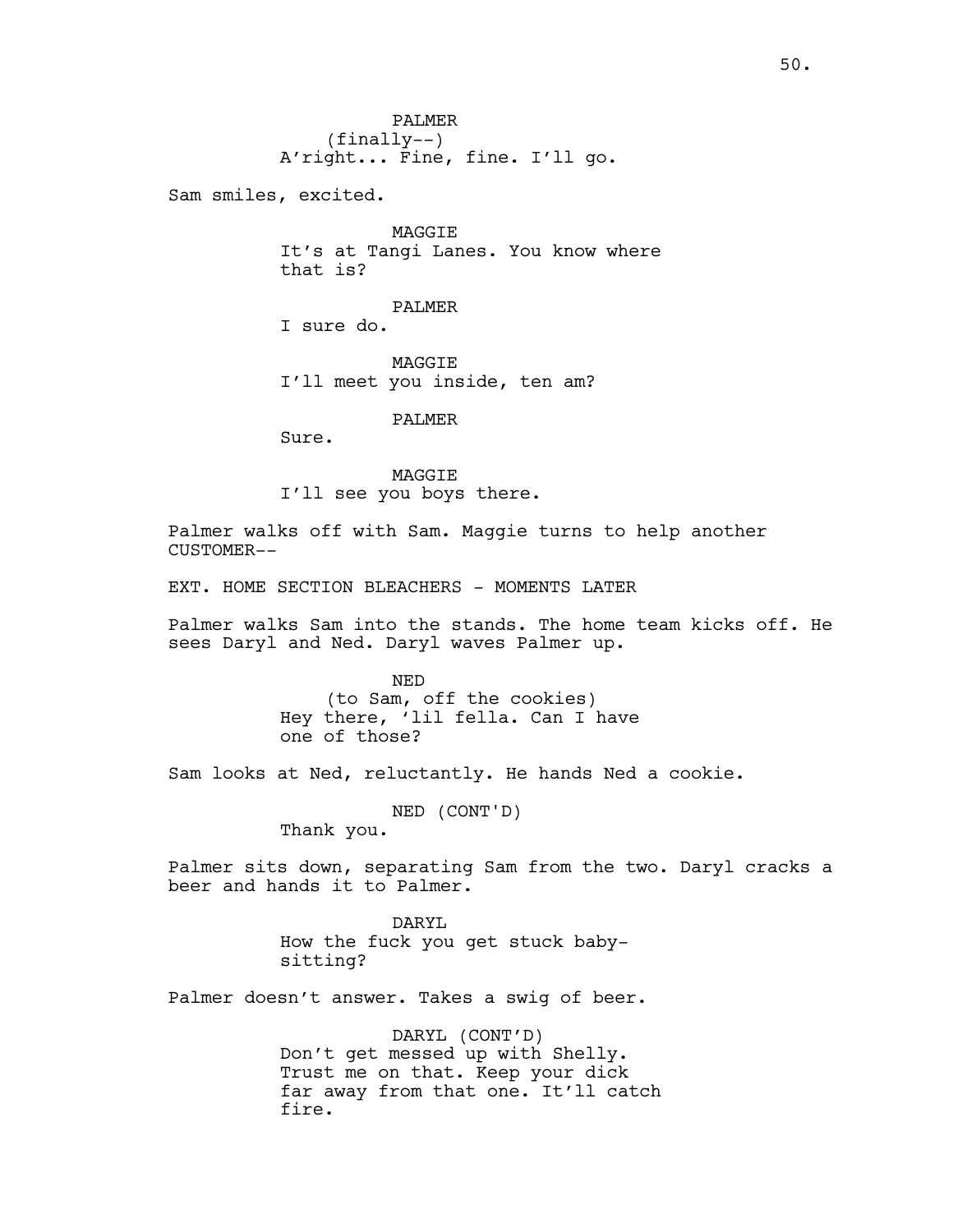Daryl looks at Palmer and realizes--too late.

DARYL (CONT'D) Man, it's good to have you home.

Sam drops a cookie. Bends to collect it--

PALMER Don't eat that, it's dirty.

Sam debates, then leaves it. Palmer turns to Daryl--

PALMER (CONT'D) Hey, you ever see that Wessler kid around here anymore?

DARYL Fuck. No. That prick moved. Why?

PALMER I tried looking up him and his old man. Couldn't find them.

Daryl shakes his head, mad.

#### DARYL

Come on, man, you gotta let that shit go. What you should'a done is beat his kid's ass, too. Bragging about all the money his old man had. Hardly any in there. And you go away for what? The old man lived, didn't he? He's lucky you used an aluminum bat. Wood, he'd be dead. You did your time, you don't owe 'em shit. Unlike someone else we know--

Palmer looks at him, quiet.

NED What'cha talkin' about?

DARYL How fuckin' dumb you are.

# NED

Oh.

Palmer sees Sam watching him. Maybe having heard some of it. Or maybe not. Palmer forces a smile. Sam smiles back.

On the field: we see a PLAYER going in for a tackle, as--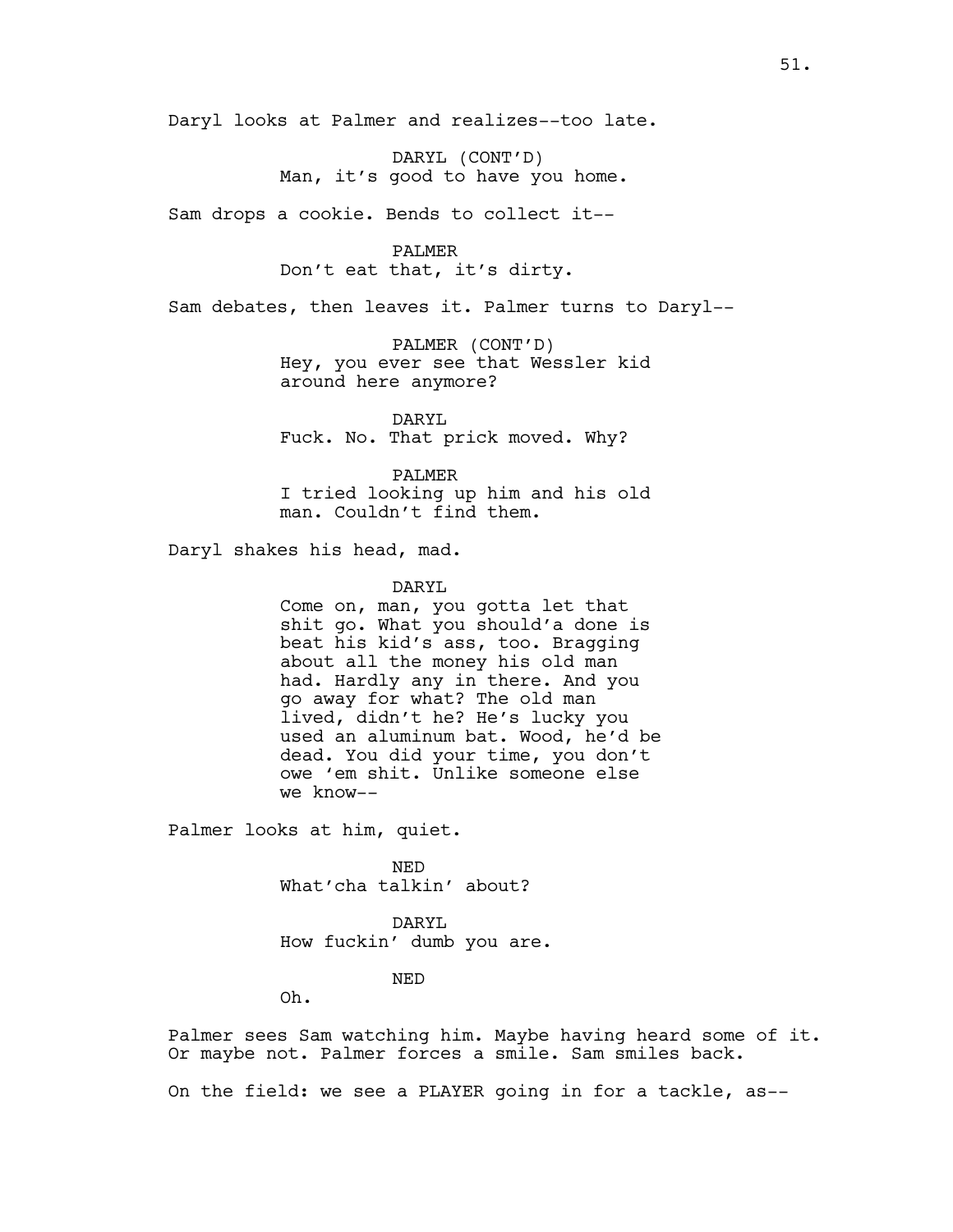DARYL C'mon, Jake!! Hit 'em hard!

EXT. FOOTBALL FIELD - LATER

An incredible catch is made by a HOME PLAYER.

EXT. FOOTBALL FIELD - CONTINUOUS

The BAND plays. The FEMALE DRILL TEAM, wearing plastered smiles, skirts, break into a fantastic routine. The BATON TWIRLERS and FLAG CORPS join them in synchronized fashion...

> ANNOUNCER'S VOICE Please give a warm welcome for the Honey Bees!

EXT. HOME SECTION BLEACHERS - SAME

SAM The Honey Bees!

Daryl stands--

DARYL C'mon, Ned...let's go feed your double chin. (to Palmer--) You want anything?

Palmer shakes his head. Daryl and Ned disappear into the crowd. Sam rises from his seat and stares at the BATON TWIRLERS. His eyes glued to their every motion, he starts to mimic their movements.

Palmer looks on, considers pulling Sam into his seat. Then he leaves Sam be.

INT. CHEVY - NIGHT

Palmer parks in front of Vivian's house. Engine running. Sam steps out and realizes Palmer isn't coming. He stops.

> PALMER Go on. Get inside.

Sam doesn't move.

SAM Where you going?

PALMER Don't worry 'bout it.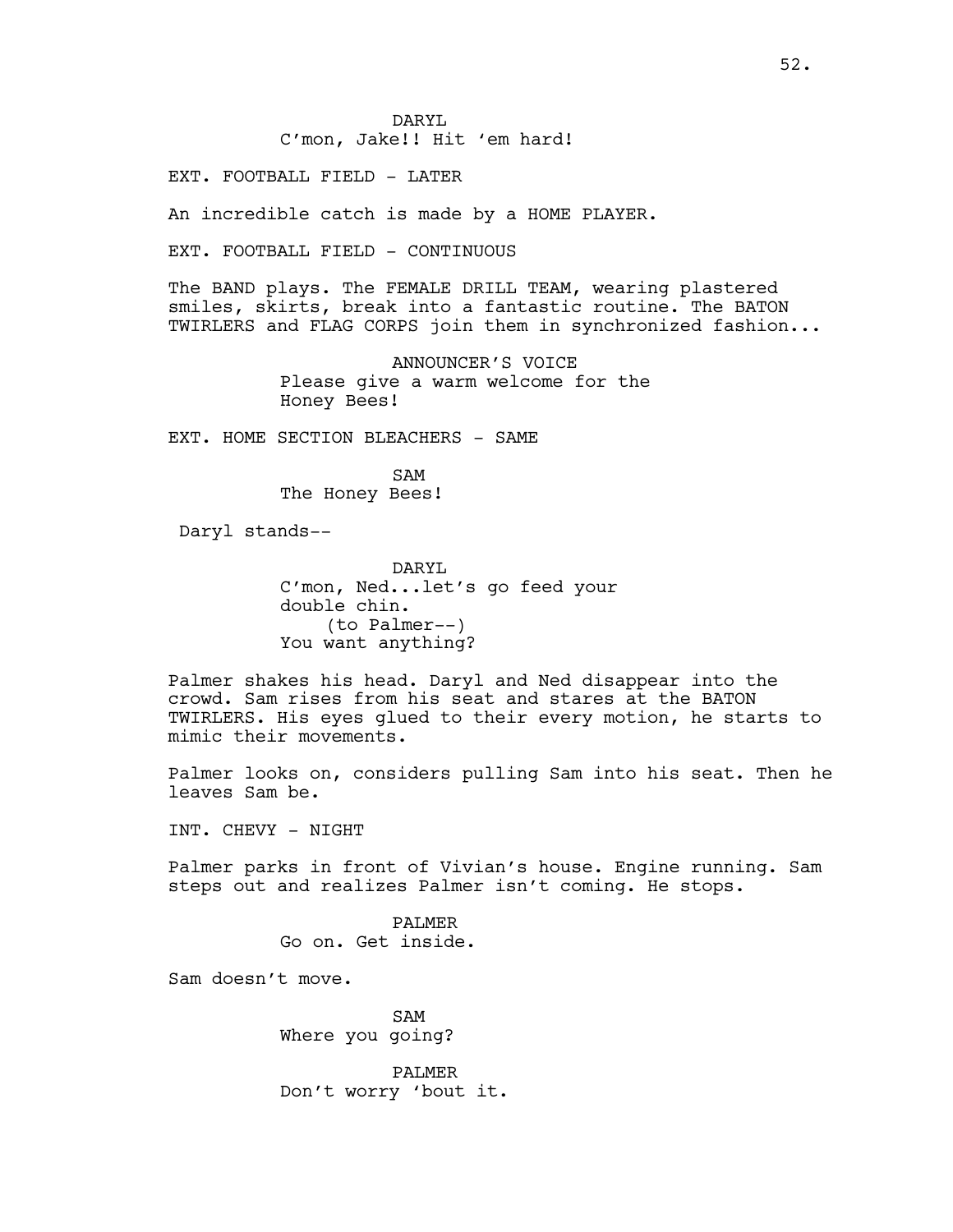SAM

My favorite part was the Honey Bees. My momma was a Honey Bee.

PALMER I'm sure she was. Now, go on. Get inside the house and lock the door.

Finally, Sam shuts the door. He goes inside the house and watches Palmer drive off.

INT. BAR - NIGHT

Loud MEN. Noisy bar. Palmer, drunk, slams the eight ball into the corner pocket. Ned, holding a stick--

NED

Dang.

# PALMER Keep practicin', Ned.

Palmer pats Ned on the back, as Daryl joins--

Sibs enters with a FRIEND. They take a seat at the bar. Three FOOTBALL PLAYERS barrel in. Jake (Daryl's oldest son) is one of them. They head to the TAKE OUT counter... PATRONS congratulate them, clapping, patting the boys on the back.

#### DARYL

(proud) Jake! Jake!

Jake sees his father waving him over and looks away. Daryl watches Jake give Sibs a friendly hello and stop to talk. Jake clearly fond of Sibs. The Bartender hands off two large take-out bags to his buddies--

> BARTENDER It's on the house, boys! Good win.

Palmer moves beside Daryl--

#### PALMER

Your turn.

Jake and his buddies exit. Daryl stares after his son, angry, feelings hurt. Then he turns his hating stare on Sibs--

# DARYL

You wanna beer?

Palmer shakes his head, concerned, as Daryl walks up to the bar. Sibs is enjoying his conversation with his friend.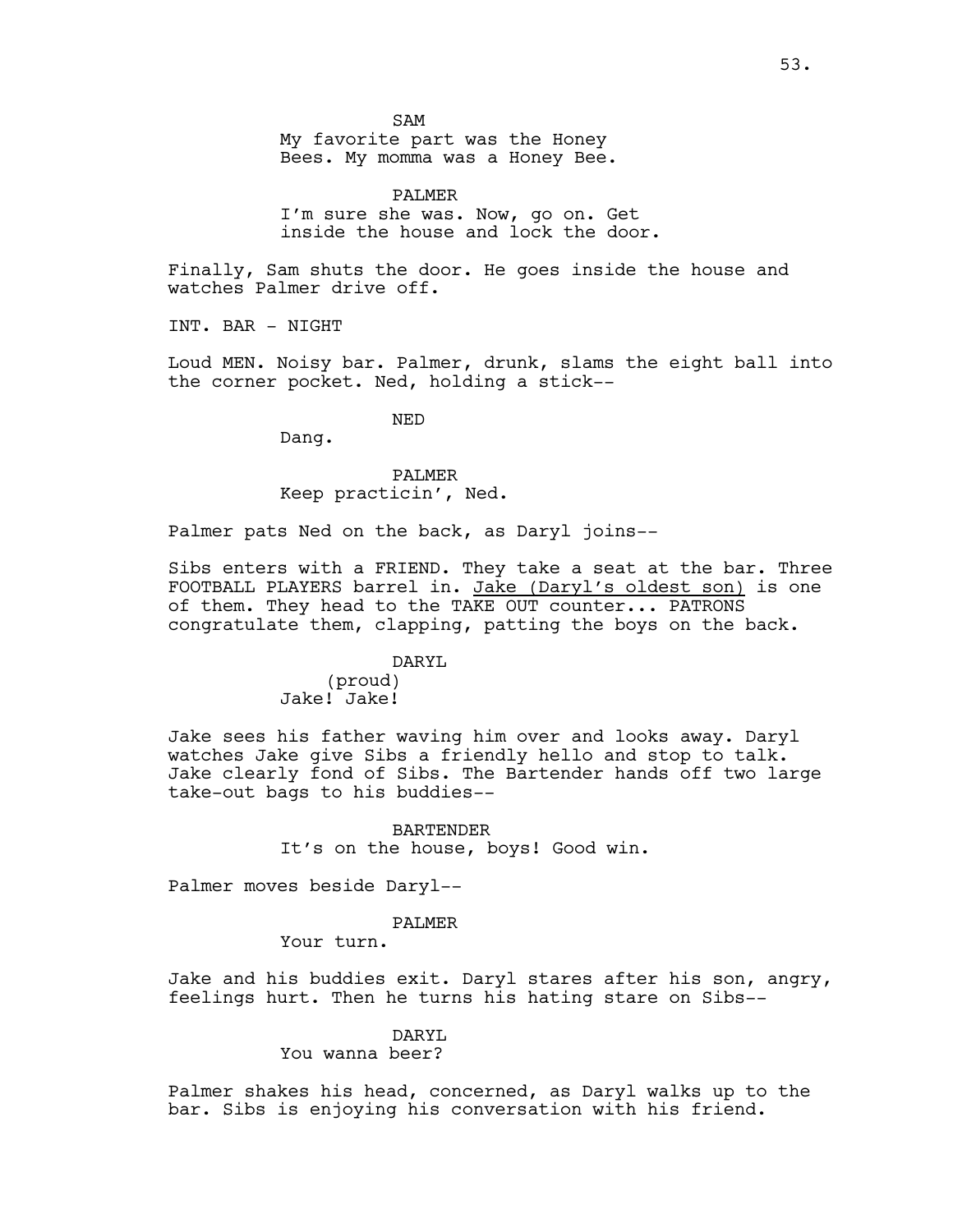DARYL (CONT'D) Gimme a beer. The Bartender fetches the drink. Daryl sees Palmer watching him, he smirks-- DARYL (CONT'D) Palmer, look who it is. Your boss, Sibs. Daryl aggressively leans into Sibs's conversation. DARYL (CONT'D) How's my boy Palmer workin' out? He hasn't stole nothin' yet, has he? SIBS He's doing just fine, Daryl. DARYL He being a good boy for you? No missing bleach or screwdrivers? SIBS I said he's fine. DARYL I'm sorry... am I bothering you? SIBS I'm just trying to have a drink here - in peace. DARYL If you want peace go the fuck to another bar, I'll stand here all fuckin' night... Where's my beer?! He BANGS loudly on the bar, in front of Sibs. SIBS Daryl, you know what your problem is? You just never grew up... It's not too late, son. DARYL Say that to me again, old man, and see if I don't bust every one of your shiny goddamn teeth. Palmer, by the pool table, interrupts --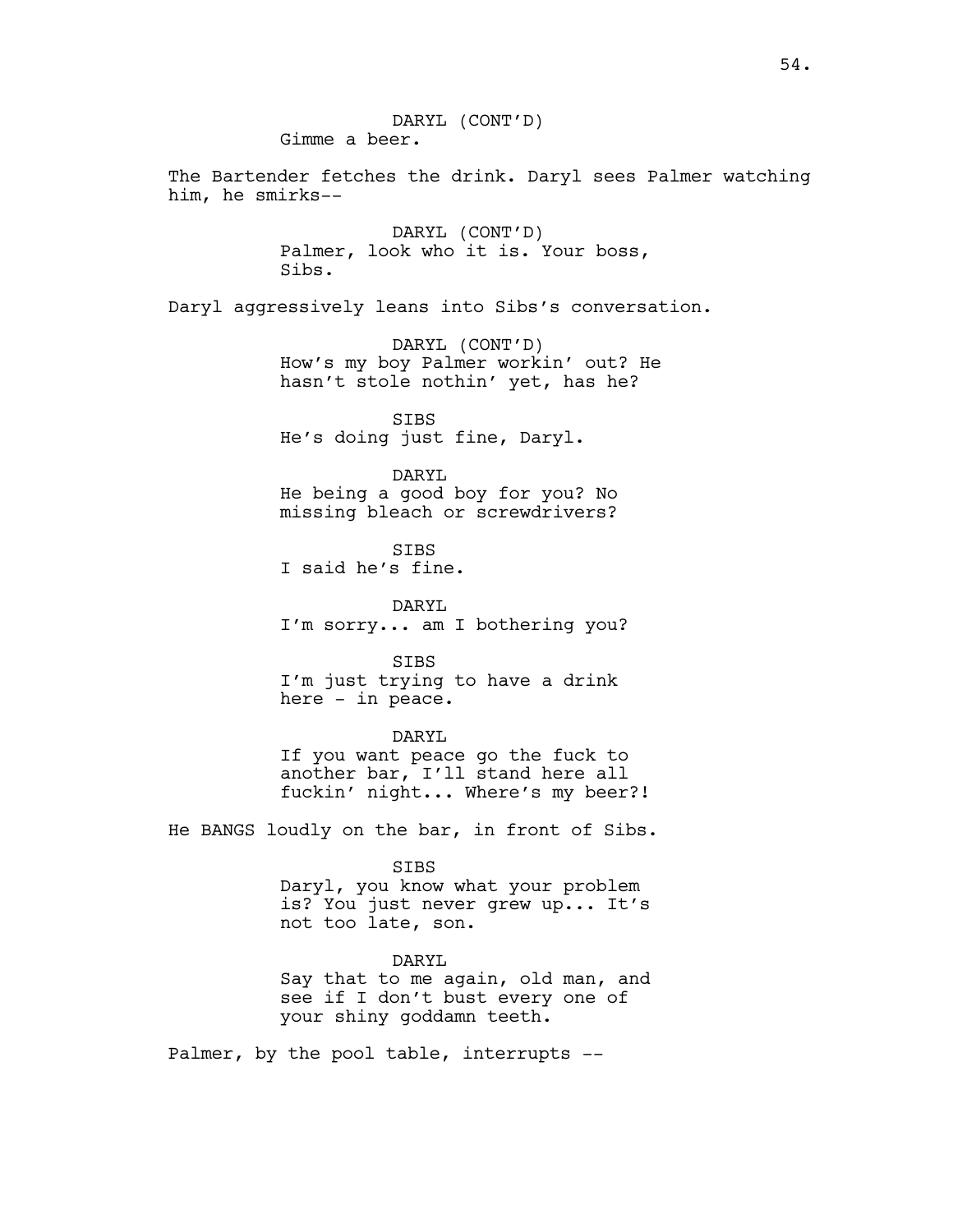Daryl, we got a fuckin' game goin', let's finish, man.

Daryl glances at Palmer then turns to Sibs as if he's not worth his time and walks back to the pool table.

#### DARYL

A'right, man. Gimme the stick...

INT. VIVIAN'S HOUSE - PALMER'S BEDROOM - MORNING

Palmer is passed out in his bed. Sam's small voice is heard from the doorway.

SAM

Palmer?

Sam waits, then slowly enters the room.

SAM (CONT'D) Palmer, you awake?

Palmer rolls over and sees Sam holding something.

PALMER

What's that?

Sam shrugs, innocent, his small hands holding a beer for Palmer, who slowly sits up, clearly bothered by this. He takes the beer from Sam and puts it aside. Sees the time--

> PALMER (CONT'D) Go get dressed.

INT. TANGI BOWLING LANES - DAY

The sound of balls knocking over pins. PEOPLE fill the place. A BANNER reads: BOWLING FUNDRAISER FOR HURRICANE MORGAN. Maggie, Palmer and Sam stand at a SHOE COUNTER occupied by a LAGE WOMAN. Three pairs of SHOES are placed down. Maggie signs the three in, is about to hand the Large Woman money--

PALMER

I got it.

MAGGIE You sure? Thank you.

Maggie hands Sam his pair of shoes.

SAM Can I keep them?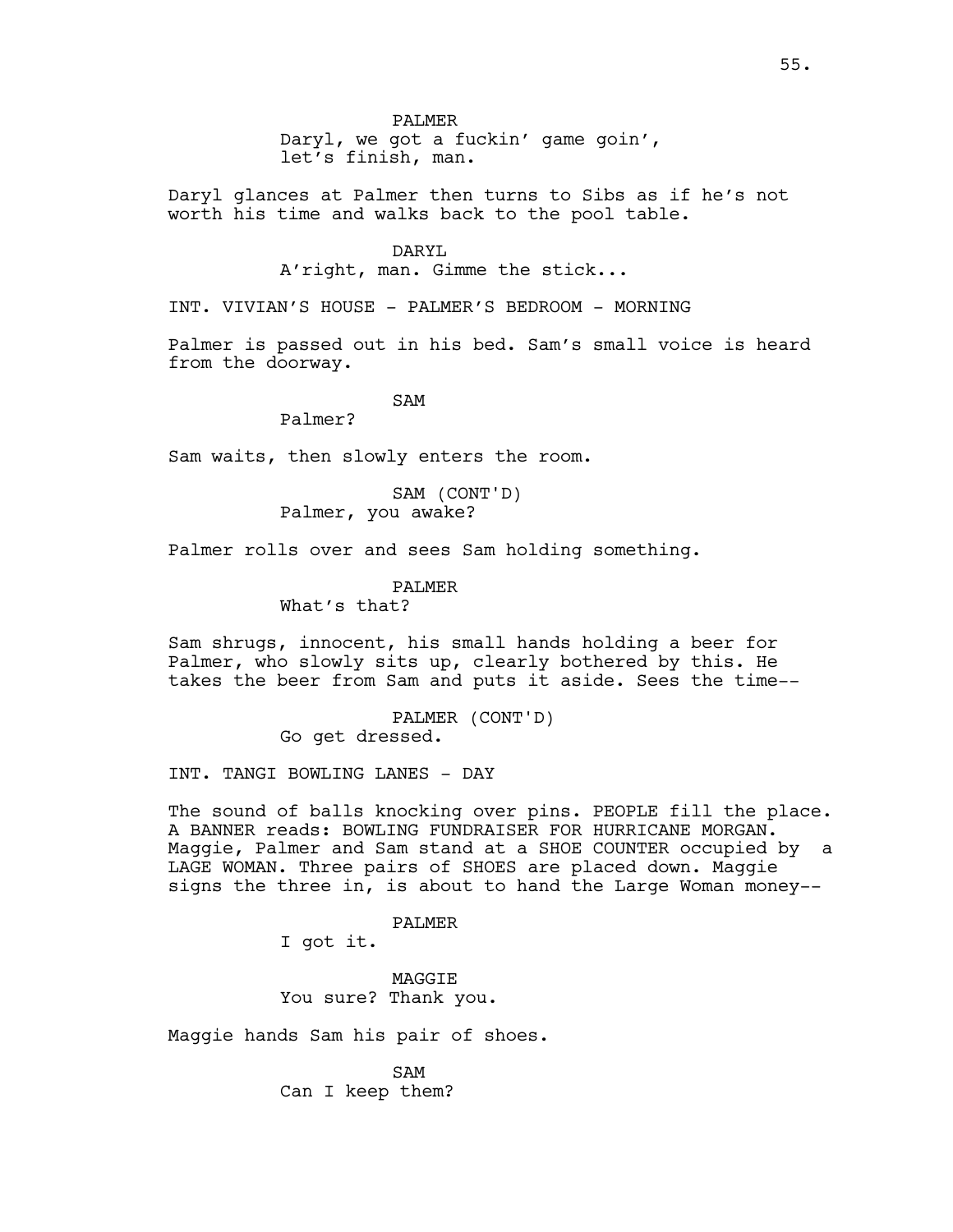Maggie leads the way to a lane--

#### LANE

Sam holds the ball between his two little hands, legs. Gives it a push--the BUMPER keeps it in the lane. The ball slowly rolls into the gutter. Sam jumps up and down--

### SAM

I won!

#### PALMER

Yup.

MAGGIE You should know... I was my high school team's top scorer. Three years in a row.

Maggie, with perfect form, tosses the ball--and knocks down several pins. She finishes her turn: grabs a spare.

> MAGGIE (CONT'D) Not bad. High-five, Sam!

Sam high-fives Maggie.

PALMER A'right. My turn.

Palmer stands, moves to the line...launches the ball and knocks down all the pins.

> PALMER (CONT'D) Beginner's luck.

QUICK CUTS OF: Balls being tossed. Strikes. Gutter balls. Sam walks the bowl down the lane, then drops it. A crack of pins! Maggie, arms in the air, lands a strike. Palmer launches the ball...strike! All three having a good time.

TABLE--

Palmer, Maggie and Sam eat french fries, burgers and sip from soda cups.

> SAM I'm done--can I have money to play some games?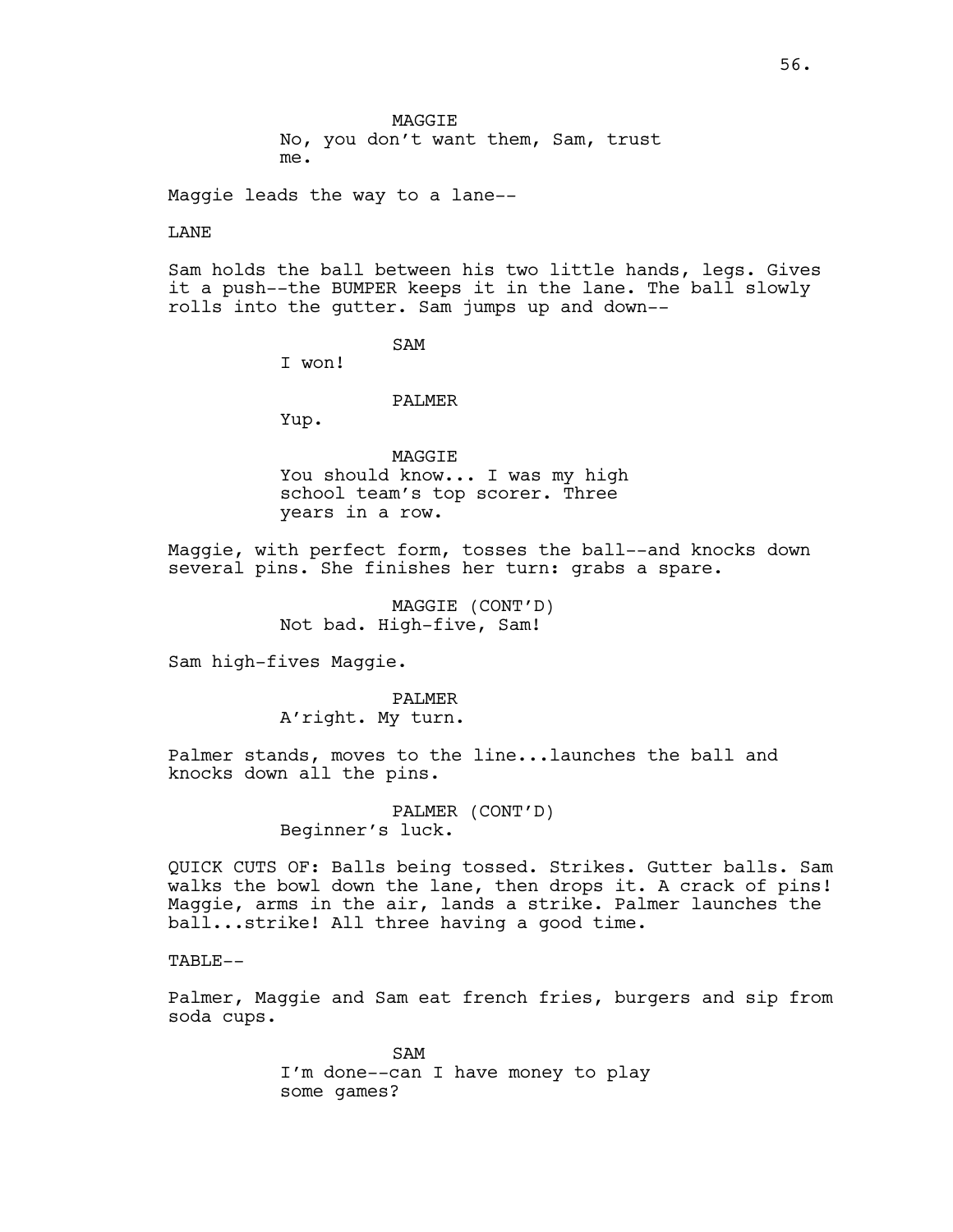Palmer and Maggie sit in silence. A phone beeps. It's Maggie's Samsung. She checks it, then tucks her phone away.

> MAGGIE You get yourself a cell phone, yet?

#### PALMER

Nope. The one on the wall still works.

Palmer smiles. Maggie smiles back.

MAGGIE So, where'd you play quarterback?

PALMER

LSU... But, I was only there for about a year or so, then got sort'a different education.

**MAGGTE** 

I did hear a little bit about that... People like to talk.

PALMER Oh, don't I know.

**MAGGTE** That must've been tough.

PALMER Sometimes I think it's tougher out here.

MAGGIE I know what you mean. (pause--) What was it like in there?

#### PALMER

It was hard, at first. You're scared. Feel alone. Then you're in there long enough, one day it jus' changes. And things that used to bother you, don't. You get used to someone tellin' you when to eat, when to shower, when to go to bed... That's your life. And it becomes easy. (pause) So how'd you end up here?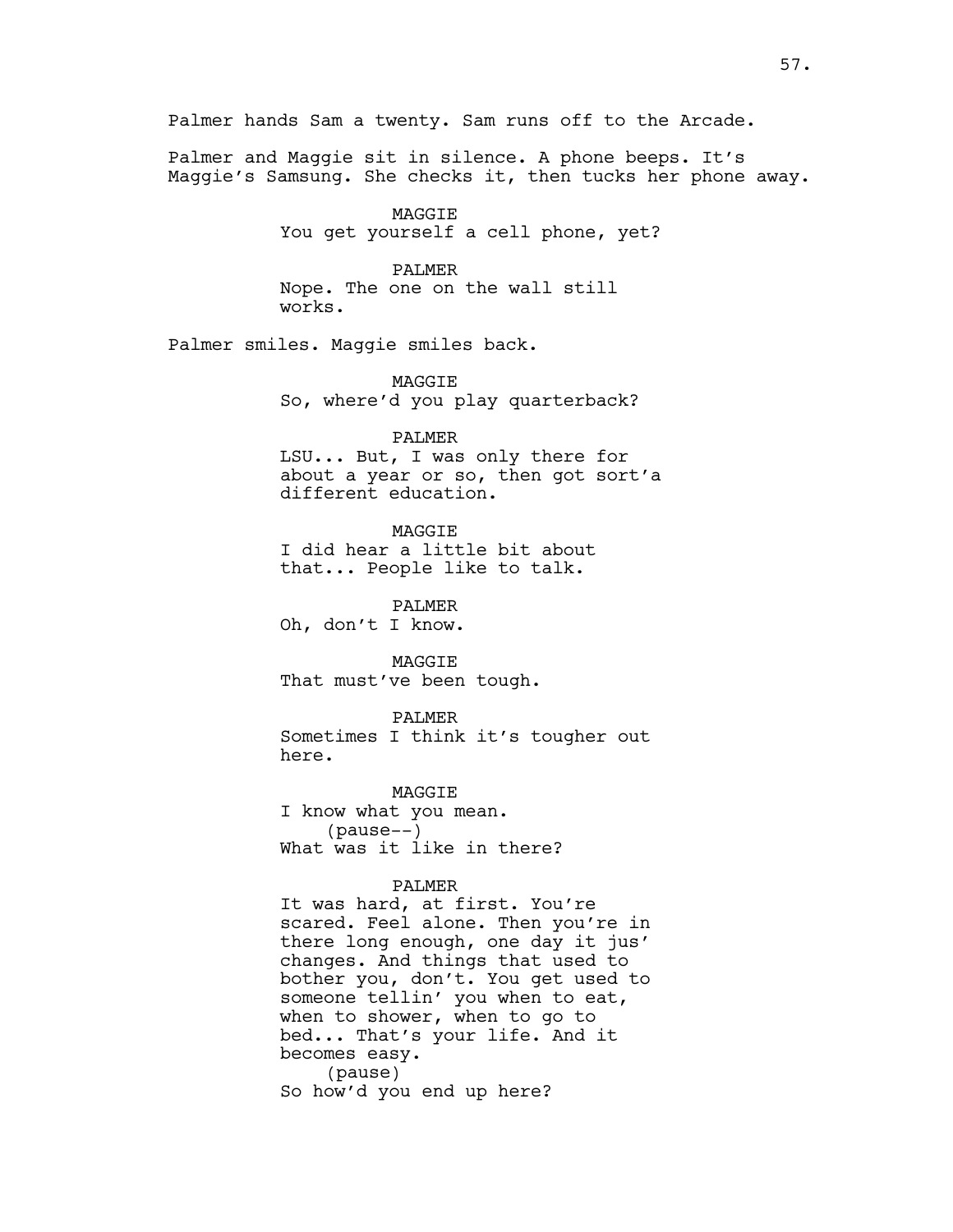I was married and living in Atlanta. Things didn't work out the way I thought they would. After my divorce was final, I wanted a change, needed to get out of the city. I saw they had an opening down here, wanted to experience country life... (adding sweetly) And this place sure is country.

PALMER

Sure is.

EXT. BOWLING ALLEY - PARKING LOT - LATER

Sam, carrying a brown pelican stuffed animal, walks Maggie to her car with Palmer.

> SAM Miss Maggie, do you know I have a birthday coming up?

MAGGIE Yes, I do, October twenty-first.

SAM Can I have a cake?

PALMER You gotta have a cake.

SAM (to Palmer) Can I invite Emily?

PALMER Of course. Her feelings would be hurt if you didn't.

MAGGIE Maybe we'll throw you a lil' birthday party...

SAM (to Palmer) Please!

Maggie gives Sam a quick kiss.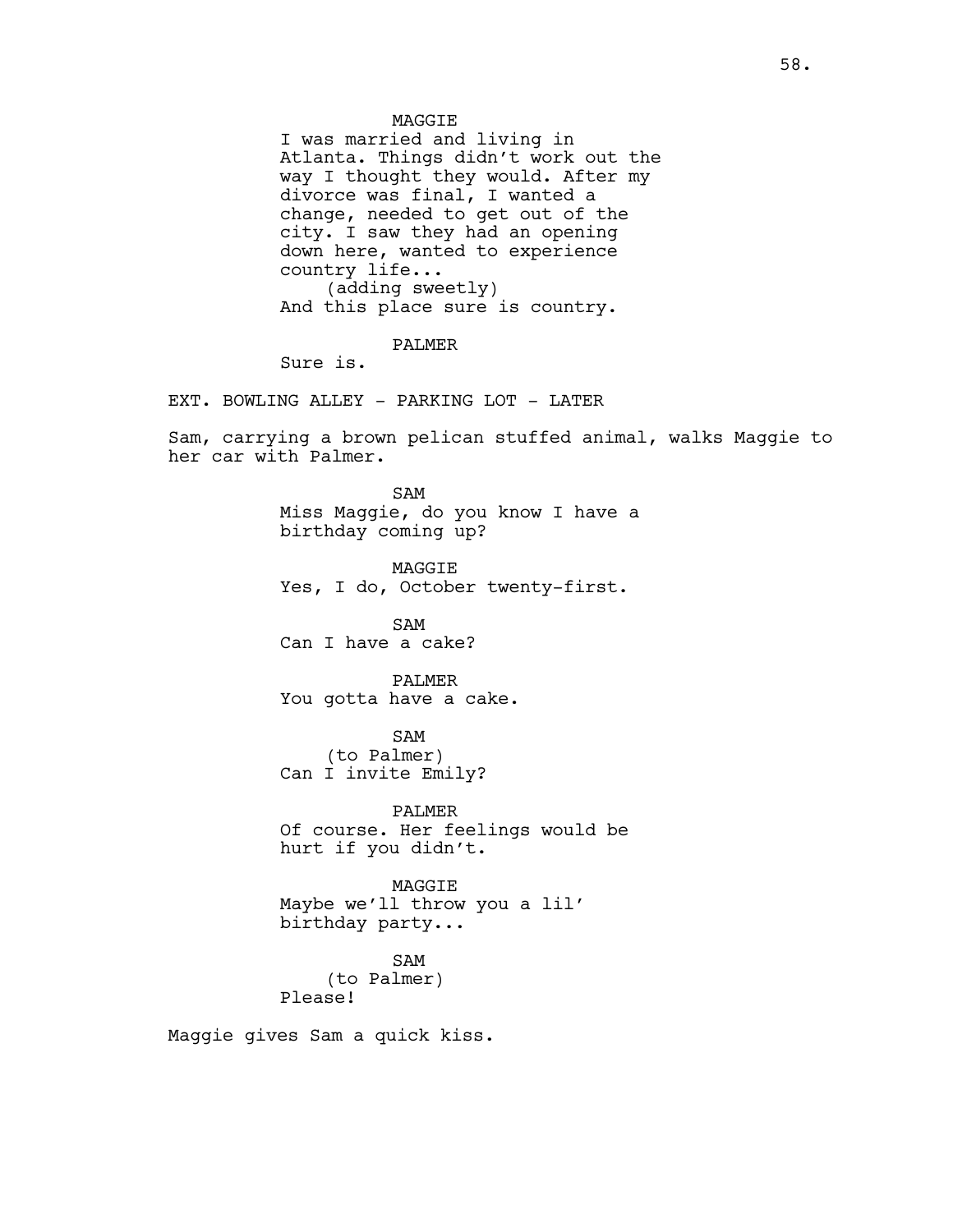**MAGGTE** See ya tomorrow, Sam. (to Palmer--) This turned out to be a fun day.

# PALMER

Yeah, it was.

They share smile. Palmer helps shut Maggie's door, watches her drive off.

INT. VIVIAN'S HOUSE - KITCHEN - MORNING

A small hand fills a lunch box with cookies. Palmer enters, watches Sam reach for another cookie--

> PALMER Maybe we ought'a put somethin' else in there today.

Palmer opens the refrigerator and pulls out bologna.

PALMER (CONT'D) Grab me that loaf of bread.

Sam hands the bread to Palmer, watches him build a sandwich.

PALMER (CONT'D) You know, when I was your age, I won the state sandwich making contest.

SAM There's no sandwich contest.

PALMER There's not? Then how'd I win? See, the secret is, you gotta spread the mustard equally. The judges like that.

SAM No. I don't believe you.

# PALMER

...then there's the pickle police. They walk around and check your sandwich. If you used too many pickles, they give you a ticket.

SAM You're fibbing?

Palmer looks at him, serious.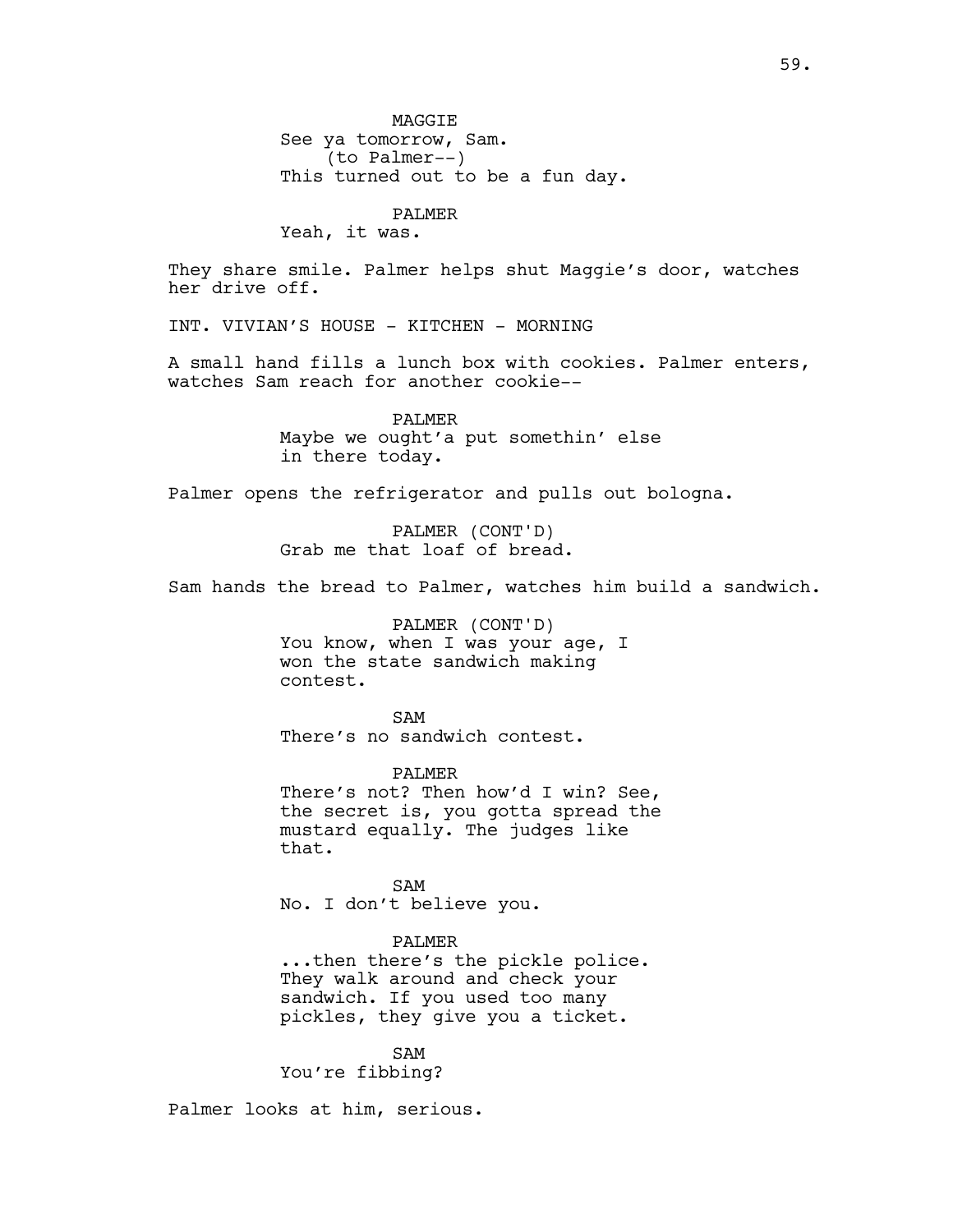PALMER

Yep, I am.

Sam playfully grabs onto him, causing Palmer to laugh.

INT. PINEVILLE ELEMENTARY - JANITOR'S OFFICE - MORNING

Palmer, in a good mood, enters, sees Sibs sitting at his desk, his memory suddenly refreshed about the bar incident. He grabs some supplies and tries to make a silent escape.

> SIBS (O.S.) Trash bins need to be washed out.

Palmer looks at him.

SIBS (CONT'D) Take 'em around back. There's a hose. Wipe 'em down.

PALMER

Yes, sir.

SIBS And Principal Forbes needs his file cabinet fixed. Why don't you start there?

Palmer grabs his tools. He stares at Sibs. Doesn't leave.

PALMER Daryl was a jerk in high school, and he hasn't changed.

SIBS Personally, I don't spend my time with jerks.

PALMER

Yes, sir.

**STBS** Junior doesn't like to wait. You ought'a go.

Sibs turns away. Palmer exits.

INT. PINEVILLE ELEMENTARY - PRINCIPAL FORBES OFFICE - DAY Palmer knocks on the door, tools in hand.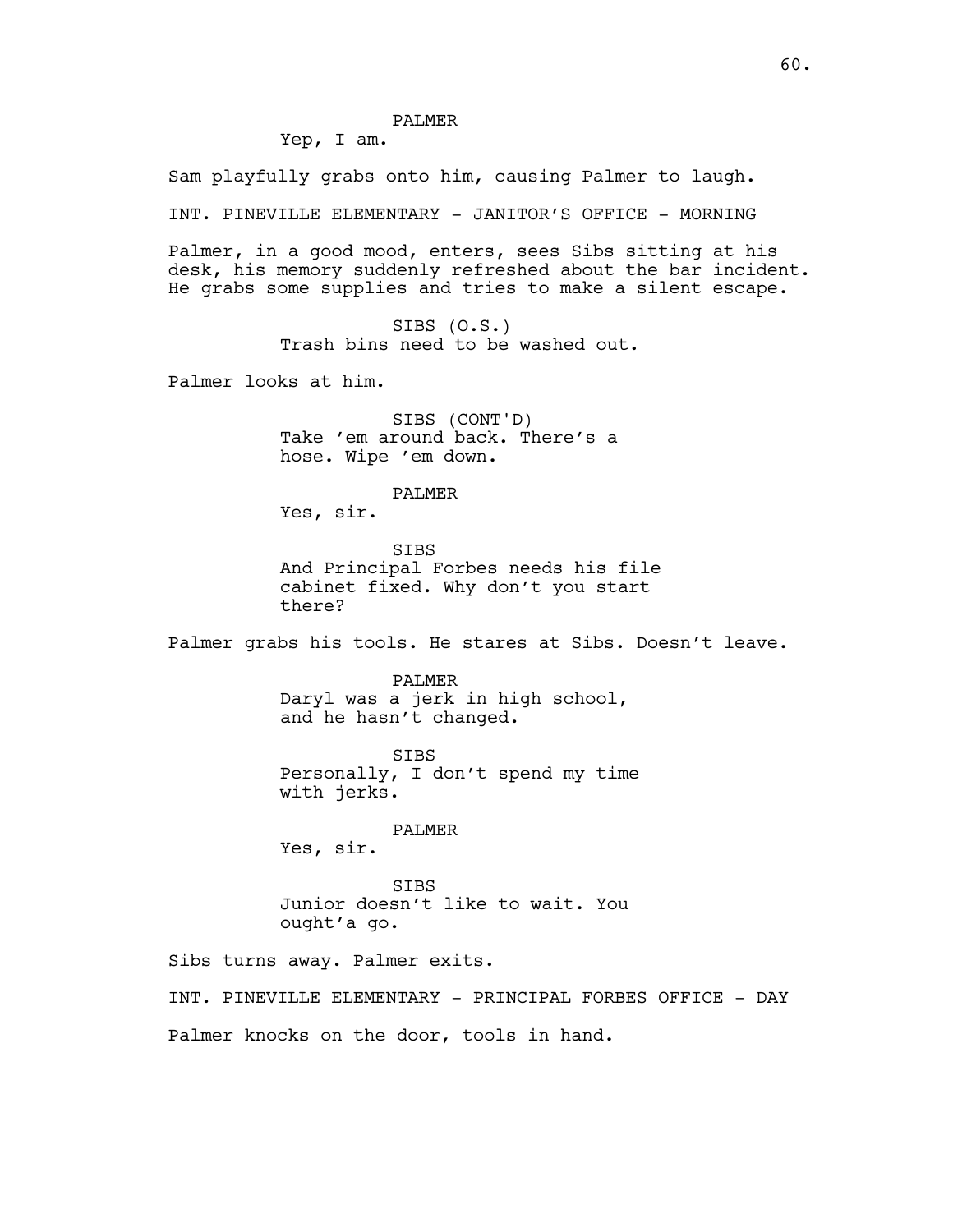PRINCIPAL FORBES Come in. (motions to the cabinet) The hinge is broken. Palmer enters. Moves to fix it. After a moment... PRINCIPAL FORBES (CONT'D) I noticed you were at the game on Friday night. Thank goodness we won. Even my wife enjoyed it... I saw Sam was with you? This is not a friendly question. Palmer, aware, keeps working. PRINCIPAL FORBES (CONT'D) His mother's not around much, is she? PALMER She's around. Jus' not all there. Palmer finishes and stands. Wipes the grease from his hands. PALMER (CONT'D) You need anything else fixed? Or you got other questions for me? He holds Principal Forbes's stare-- PRINCIPAL FORBES No. None. Thank you, Palmer. Principal Forbes watches Palmer exit. INT. VIVIAN'S HOUSE - BATHROOM - MORNING Palmer brushes his teeth, spits. Sam, right beside him, does the same. They finish. PALMER C'mon. I can't be late.

INT. PAROLE OFFICE - DAY

Sam sits on a chair in a long hallway, swinging his feet, clicking his red cowboy boots, curiously observing a few tattooed MEN (parolees) who walk past. THRU THE GLASS window across the hall, he sees Palmer in a nearby office, sitting with the Parole Officer (from earlier).

The Parole Officer marks a note in a book. Palmer rises to leave, exits the office and steps into the hall --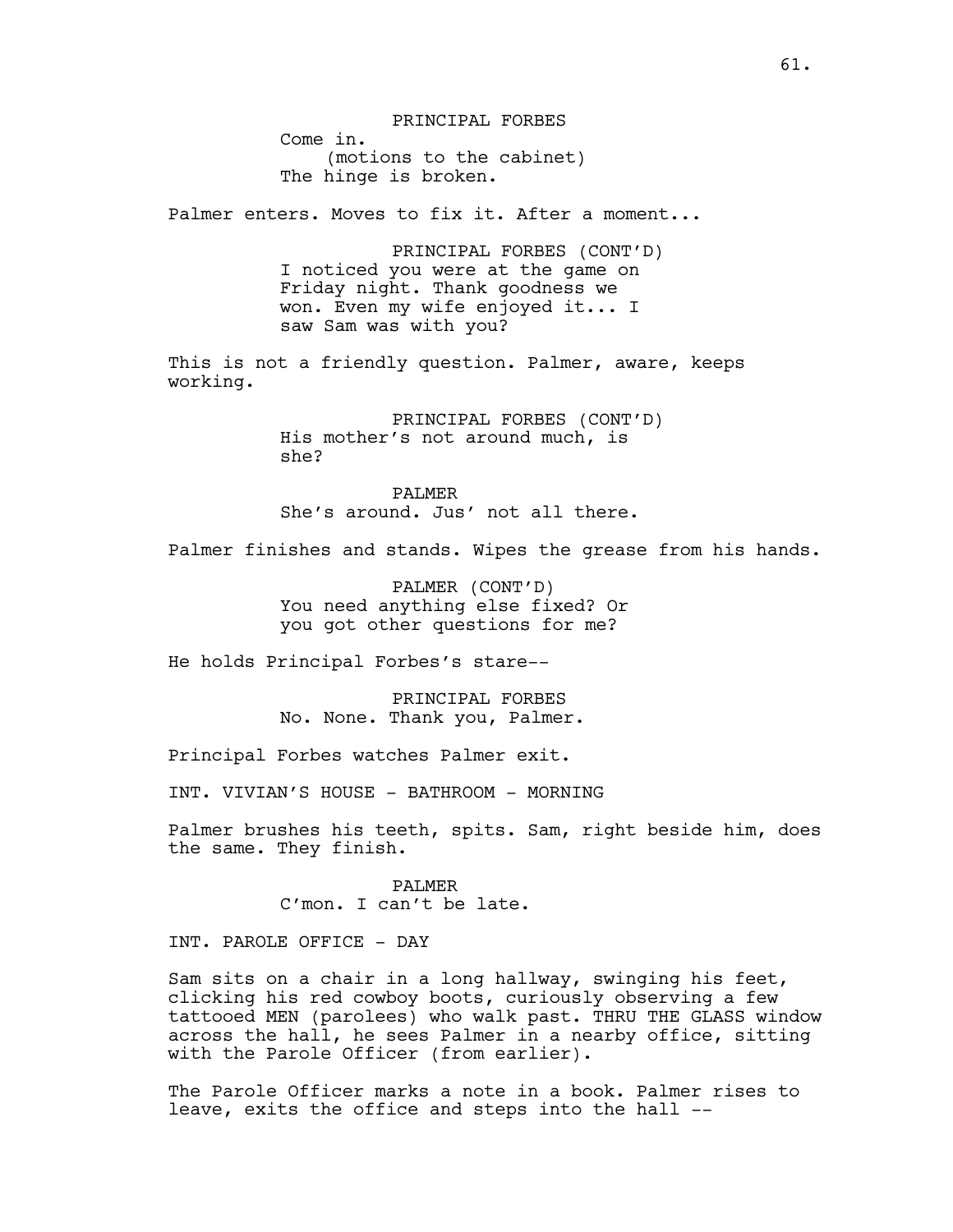PALMER You like root beer floats?

SAM I don't know. I've never had one.

PALMER What? You never had one? C'mon.

The two head down the hall, toward the exit.

PALMER (CONT'D) I know a place right up this road. Best root beer floats in the world.

SAM In the world?

PALMER

In the world.

INT. DINER - DAY

Sam slurps up a root beer float with a straw. Palmer sits across from Sam, enjoying his own float.

> SAM Why did you have to go see that man?

PALMER Because I did something bad. And he needs to check on me to see that I'm doing good now.

SAM What'd you do?

#### PALMER

Well, I wasn't a very nice person... I hurt someone... And I stole money and a whole lot'a other things that didn't belong to me.

SAM

My momma stole money once, but she never had to see that man.

PALMER Some people get caught. Some don't. I got caught.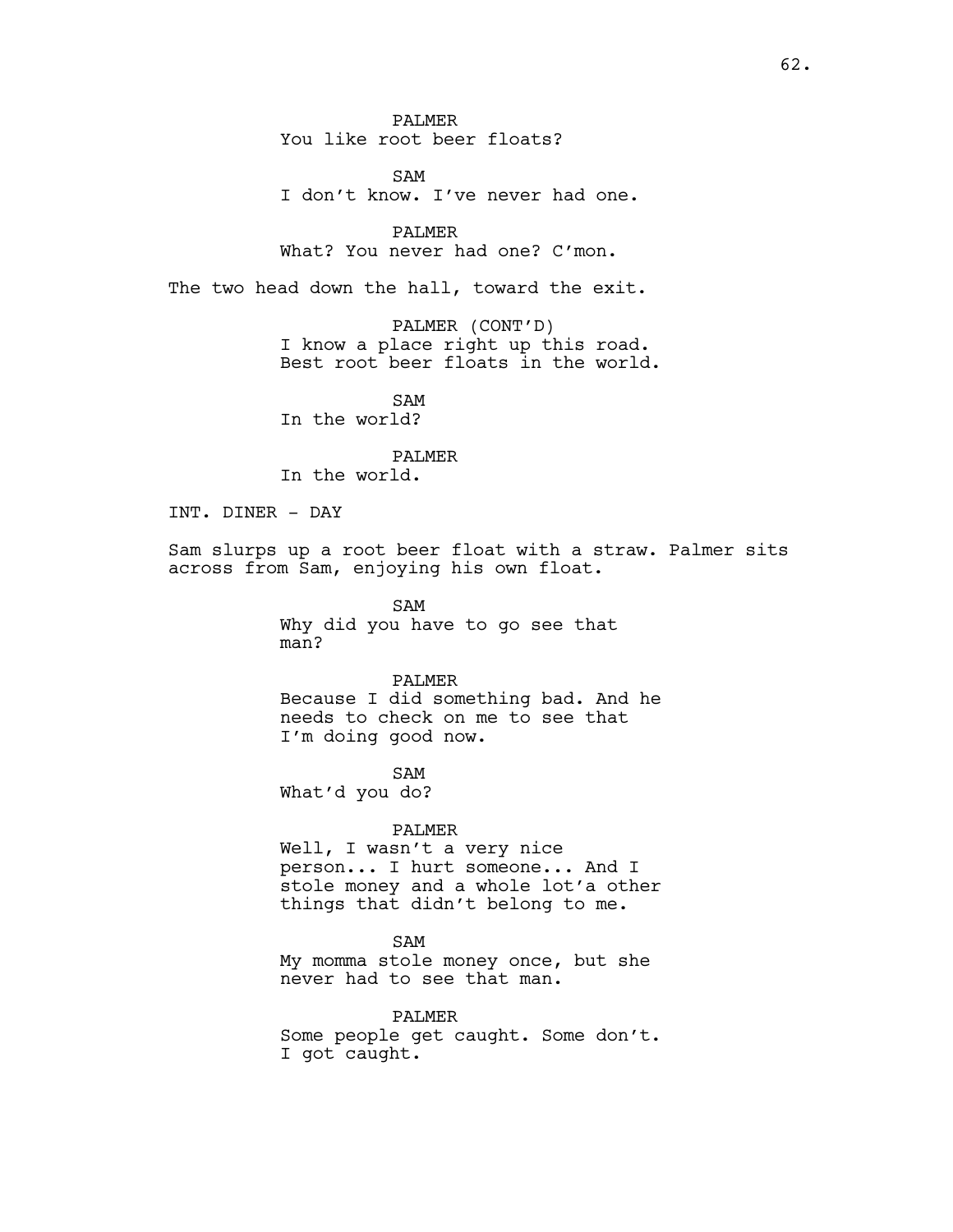SAM My momma said she had to steal, 'cause we're poor. PALMER Lots of people are poor, they don't steal. SAM You did? PALMER Yeah. I did. And I wish I hadn't. Sam stops slurping his float. He looks worried. SAM I stole, too. PALMER You did, huh? You think that person misses what you took? SAM I know she does...She cried in class. Sam looks at Palmer -- feeling worse about it. SAM (CONT'D) Miss Maggie asked if anyone seen it, and I said no. PALMER So, you lied, too? Another nod. PALMER (CONT'D) You think that little girl would feel better if she got back what you stole? SAM Yeah... I think I'd feel better too. PALMER I bet she'd appreciate it. Sam nods, but still looks upset.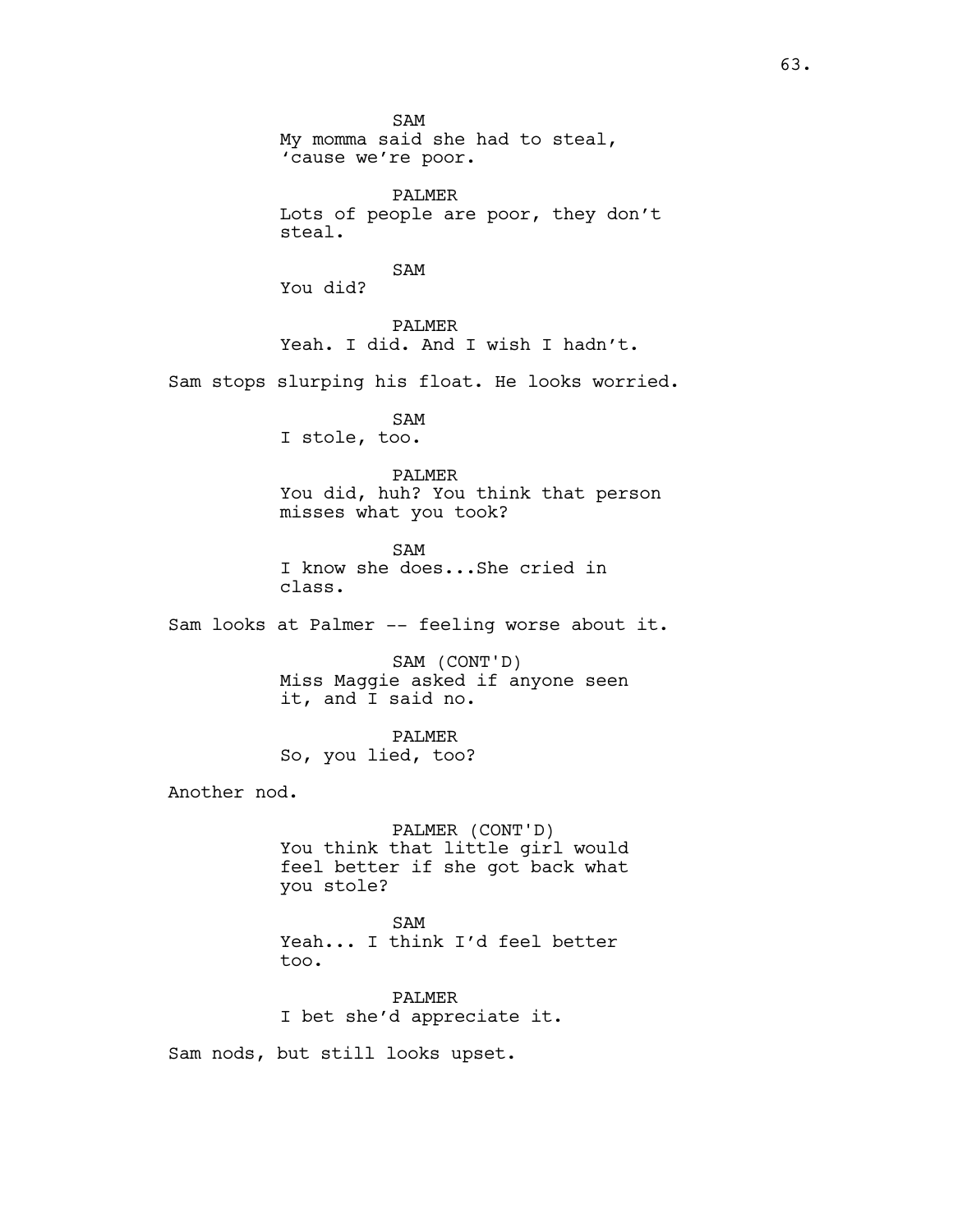SAM I stole from Miss Vivian too. But I can't give it back.

PALMER You did, huh?

SAM I'm sorry... I was hungry.

PALMER

Alright, but I bet if you would'a asked Miss Vivian for anything, she woulda helped you out. Whaddya think?

SAM I think she would've.

### PALMER

Me, too.

Palmer winks at him. Sam, feeling better, slurps up the float.

INT. VIVIAN'S HOUSE - BEDROOM - NIGHT

Palmer tucks Sam into bed. He turns to leave.

SAM

Palmer.

Palmer stops at the doorway.

PALMER

Yeah?

Sam stares at Palmer. Hugging the purple bear. He is happy.

PALMER (CONT'D)

Night, Sam.

He clicks off the light and exits.

INT. VIVIAN'S HOUSE - LIVING ROOM - CONTINUOUS

Palmer enters. He picks up the SNOW GLOBE. He shakes it and watches the white particles flutter.

EXT. PINEVILLE ELEMENTARY - EARLY MORNING

Palmer and Sam wait to be let into the school. Sibs arrives and unlocks the doors. They enter.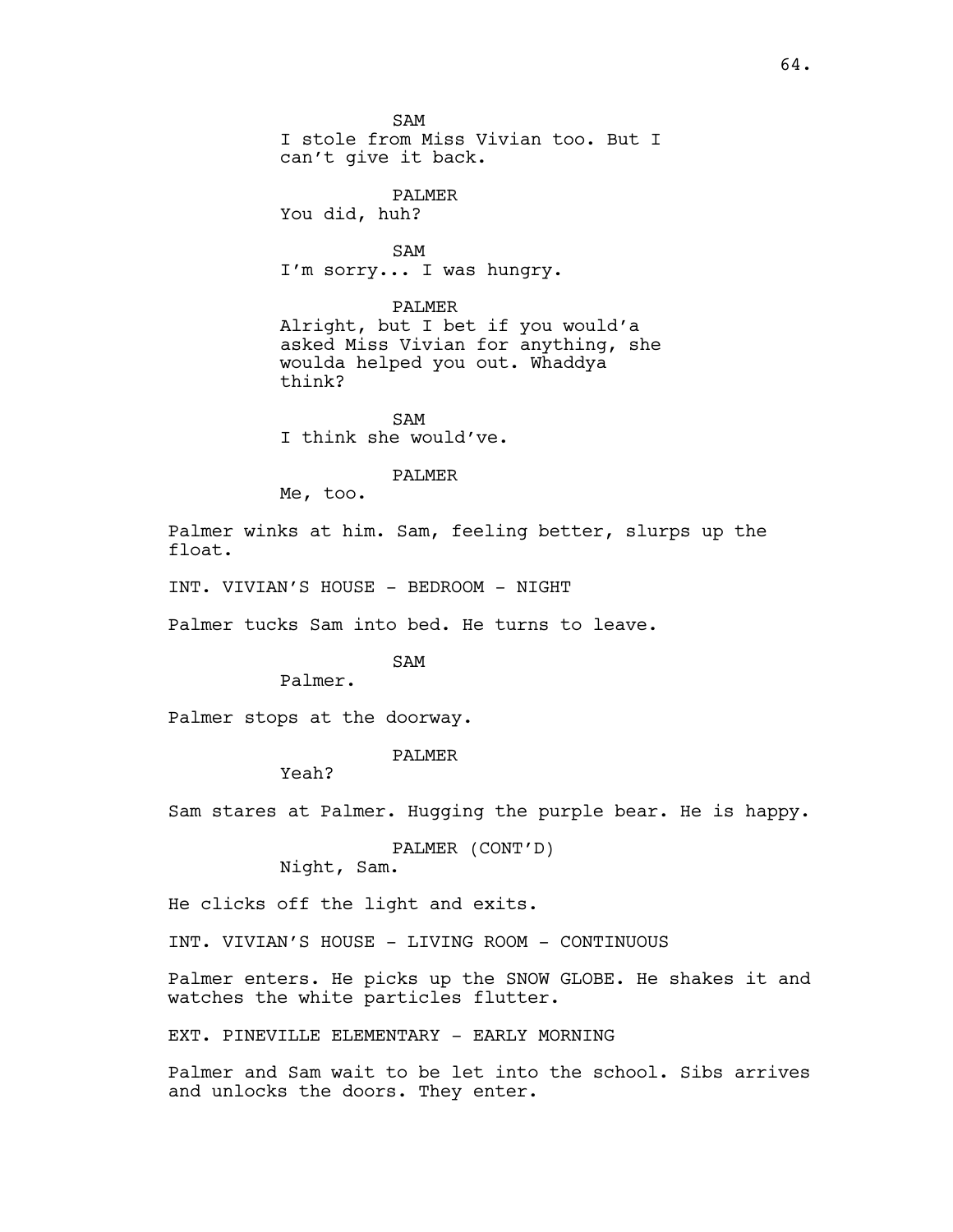### INT. PINEVILLE ELEMENTARY - HALL - MORNING

Halloween decorations fill the hall. Palmer stands outside Maggie's classroom, keeping watch. Sam looks at the SNOW GLOBE, not wanting to return it. Finally, he places it on the rightful owner's desk. Palmer gives Sam a passing smile as he exits.

# INT. PINEVILLE ELEMENTARY - CLASSROOM - AFTERNOON

Palmer fixes a set of blinds in the music room. Finished, he snaps his toolbox closed and turns to leave. His eyes land on the instruments in the back. He looks to the door, sees the empty hallway. He walks over to the instruments. Sets the toolbox down, and picks up one of the guitars.

Palmer checks the cords. It's tuned pretty good. Then slowly, his fingers work the strings...

INT. PINEVILLE ELEMENTARY - HALL - SAME

Principal Forbes and Maggie talk in the empty hallway. They both hear a guitar being beautifully played, riffed on. Principal Forbes stops talking and heads in the direction of the guitar playing... Then suddenly, the music stops. A moment later, Palmer exits the music room, carrying the tool box. He spots Maggie and Principal Forbes staring at him.

#### PALMER

#### Blinds are fixed.

Palmer walks past, leaving Principal Forbes and Maggie still staring after him. Maggie smiles.

EXT. STORE - DAY

The Chevy pulls up to the local store.

INT. STORE - LATER

Palmer walks towards the toy section. He looks around--sees a selection of guns, footballs, dolls, etc. He exhales. No idea what to get. Until something grabs his attention...

INT. VIVIAN'S HOUSE - LIVING ROOM - DAY

Maggie, wearing a "Happy Birthday" hat, exits the kitchen holding a cake with eight burning candles. She, Palmer and Emily (who also wear hats) sing to Sam. An excited Sam blows out the candles.

INT. VIVIAN'S HOUSE - MOMENTS LATER

Sam is unwrapping gifts. Palmer hands Sam the last one.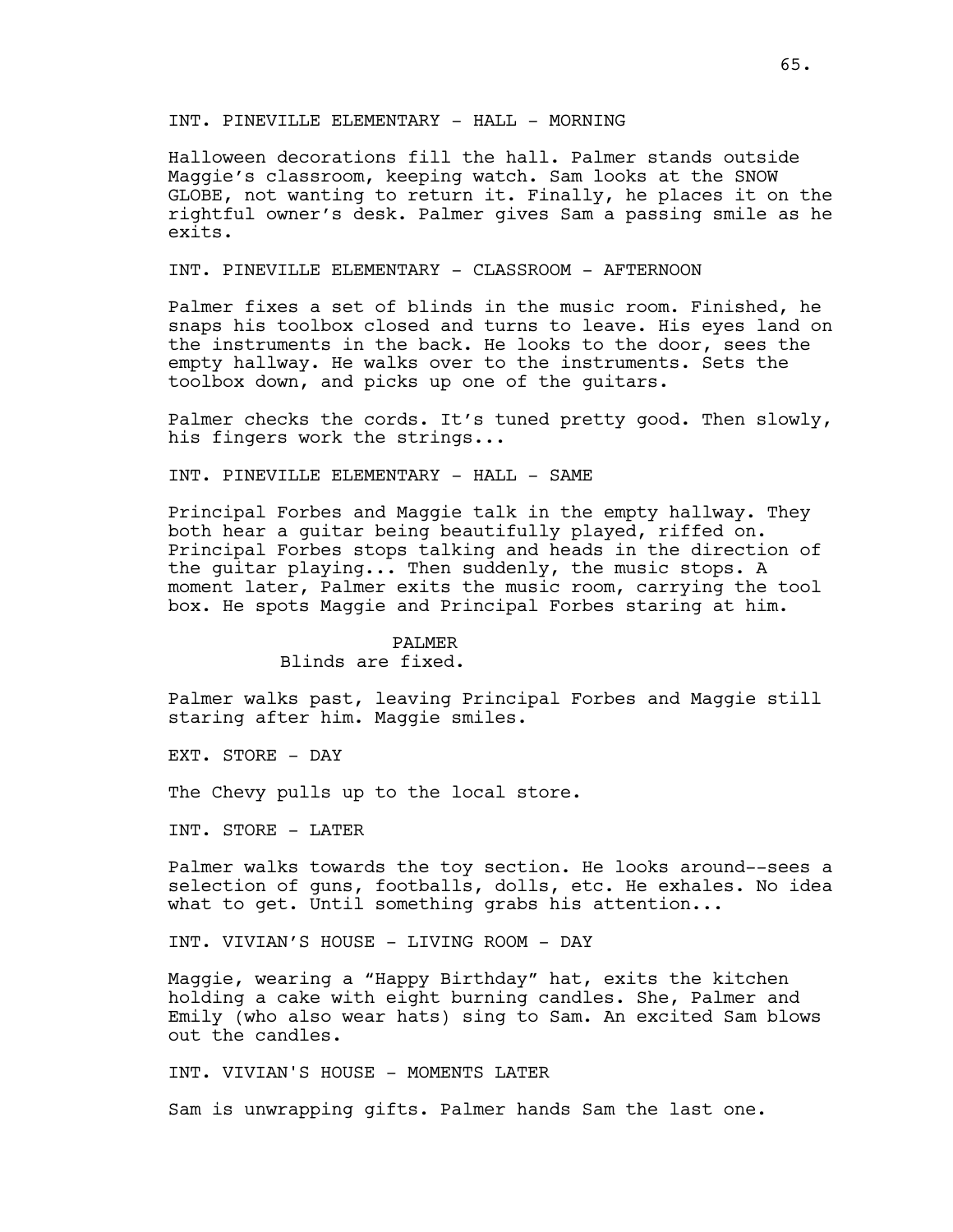PALMER This one's from me. Sam unwraps the box...and pulls out a UKULELE. SAM A guitar! But I don't know how to play it. PALMER Actually, it's called a ukulele. Here, I'll show you. Hold it like this-- Palmer positions the ukulele in Sam's small hands, teaching him. Maggie watching, smiling, as-- PALMER (CONT'D) You gotta tune it first. These four strings... (strums each string--)  $G-C-E-A.$ They make a beautiful sound. SAM Neat! PALMER And what they call it is... (with each string--) *"My dog has fleas..."* Sam and Emily giggle. Palmer guides Sam's tiny fingers on the strings-- PALMER (CONT'D) *"My Dog has fleas..."* EMILY My dog does have fleas! PALMER Go ahead, do it on your own. Palmer leaves Sam to pluck the strings on his own. SAM *"My dog has fleas!"* Emily claps for Sam. He plucks the strings again-- EMILY Sam, you're soooo good!!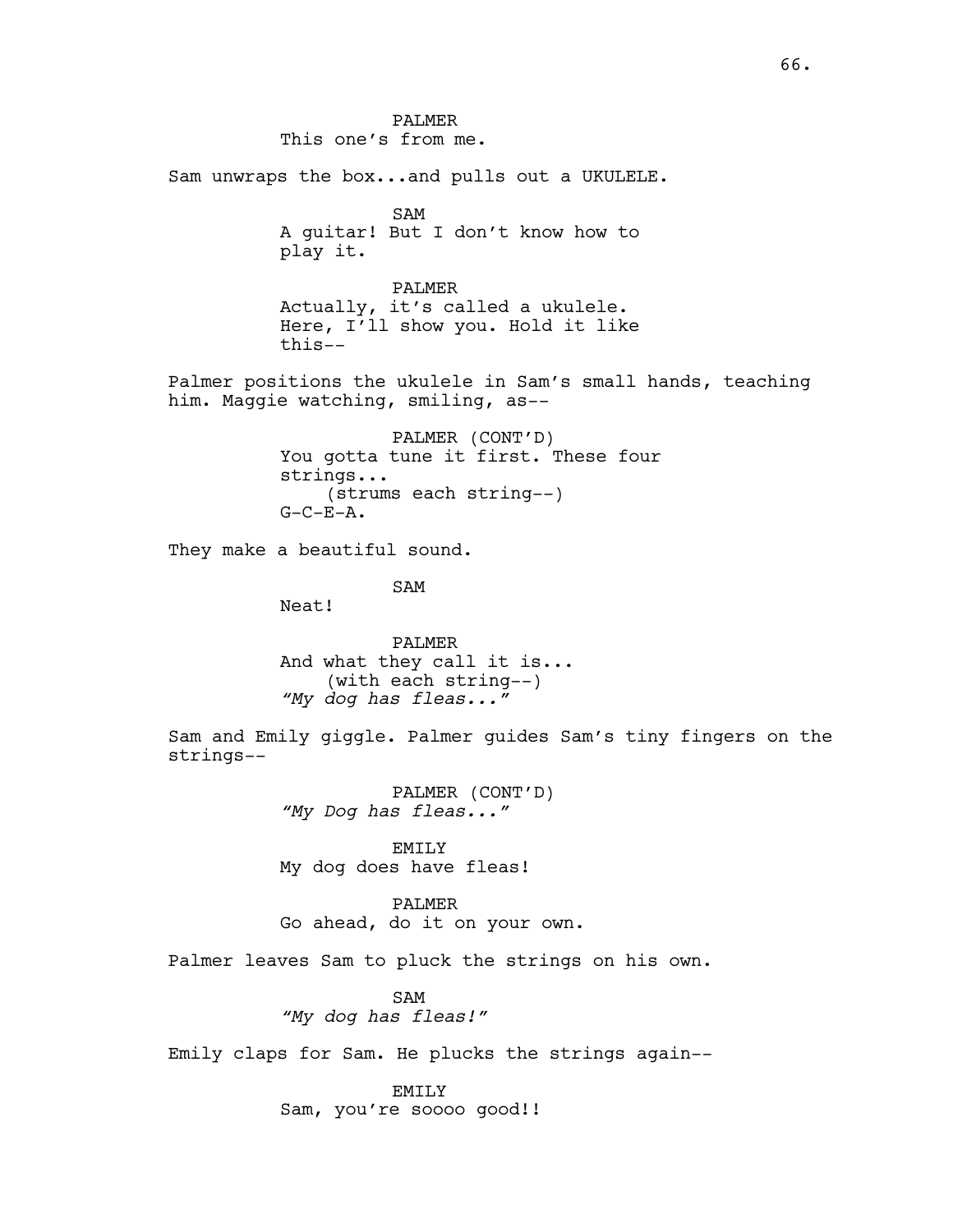I love it!

Sam drops the ukulele and wraps his arms tight around Palmer's neck. Palmer, still awkward with the affection, gives Sam a pat on the back. Maggie watching as--

INT. VIVIAN'S HOUSE - LATER

Palmer cleans up the room alongside Maggie. THRU the window, we see Emily and Sam screaming, *"My dog has fleas!"* The ukulele strung non-stop, like a dog with a squeaky toy--

> PALMER (off the ukulele) That was a mistake, wasn't it?

MAGGIE Oh yeah. Big one.

They share a smile. A framed photo grabs Maggie's attention.

MAGGIE (CONT'D) Is this you?

In it, Vivian (in her youth) stands with her arms wrapped around a smiling boy (Palmer). Maggie picks up the photo.

> MAGGIE (CONT'D) Look how cute you were.

Maggie examines the photograph. Then puts it down, looks at others--

> MAGGIE (CONT'D) Vivian raised you alone?

PALMER My old man passed away when I was in high school. She looked after me.

MAGGIE And your mother?

Palmer is clearly uncomfortable.

PALMER She wasn't around... left when I was about five. Vivian was more like a mother.

Maggie nods, understanding. She follows Palmer into the kitchen.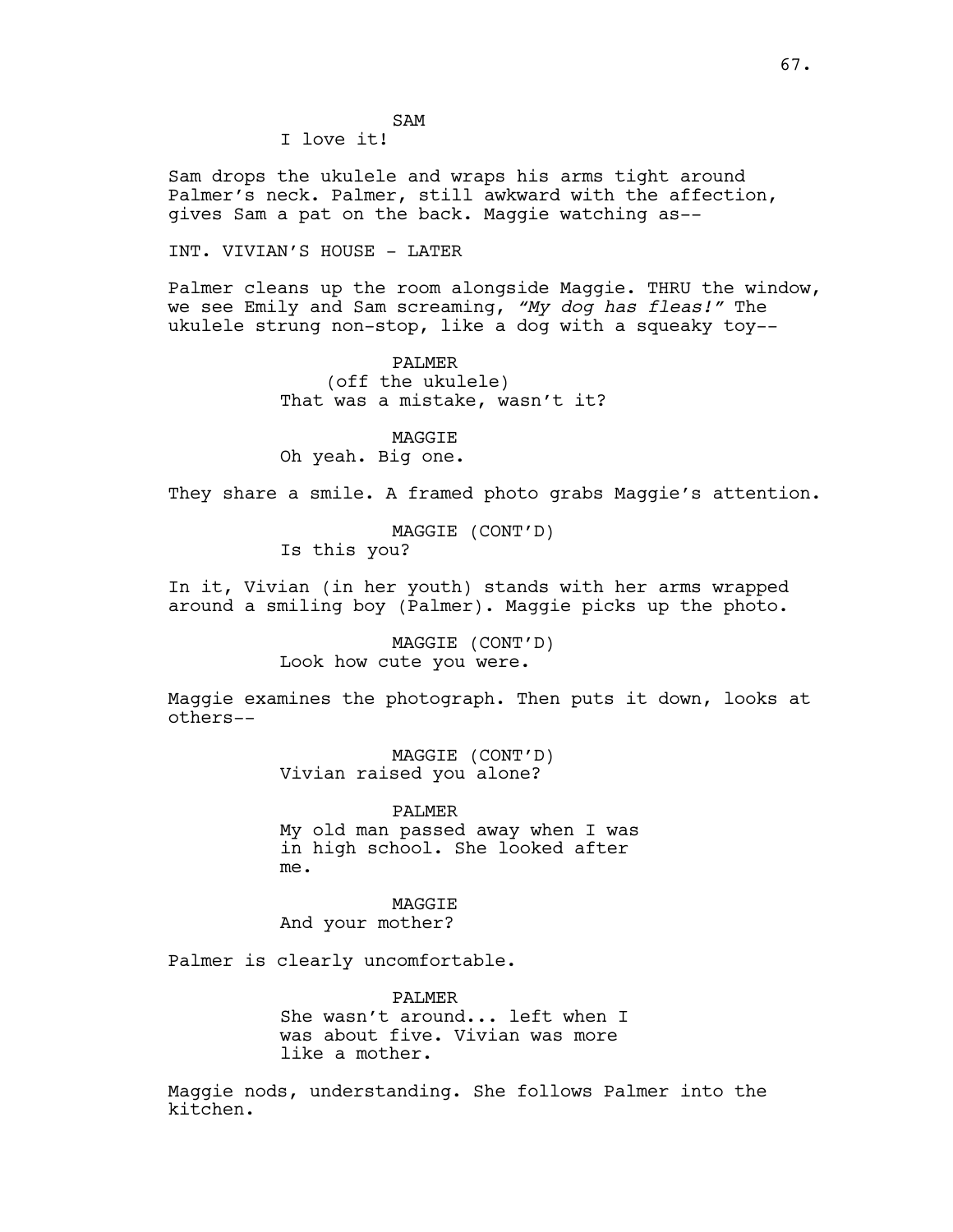They place the dishes in the sink. Maggie grabs a towel out of a basket. A stack of unopened mail spills onto the floor. We see POWER & WATER, GAS... MEDICAL BILLS addressed to Vivian. Maggie and Palmer collect the mail off the floor--

#### MAGGIE

You know, you're supposed to open them?

# PALMER

Why, they can't be good.

#### MAGGIE

Yeah, but you might wanna take a peek. Gas... Electric... Before you really are living in the dark ages.

#### PALMER

I got candles.

They share a smile. Then Palmer spots the envelope that reads: ATTORNEY AT LAW. His smile fades. He sticks all the envelopes back under the basket. They start to wash the dishes, as--

### MAGGIE

If you want, I can help you sort through it? I'm pretty good at tossing away junk mail.

#### PALMER

It's a'right. I'll get to it.

MAGGIE Mm, you sure? I don't mind. Could also be some coupons in there. Don't wanna miss out on those.

#### PALMER

(pause, smiles--) A'right... Sure.

TIME CUT: The dishes are washed and stacked. Maggie and Palmer sit at the table. There's a small pile of cash in front of them, along with a small pile of return envelopes.

Maggie tears open an envelope, pulls out the gas bill.

MAGGIE Twelve dollars and sixty-one cents.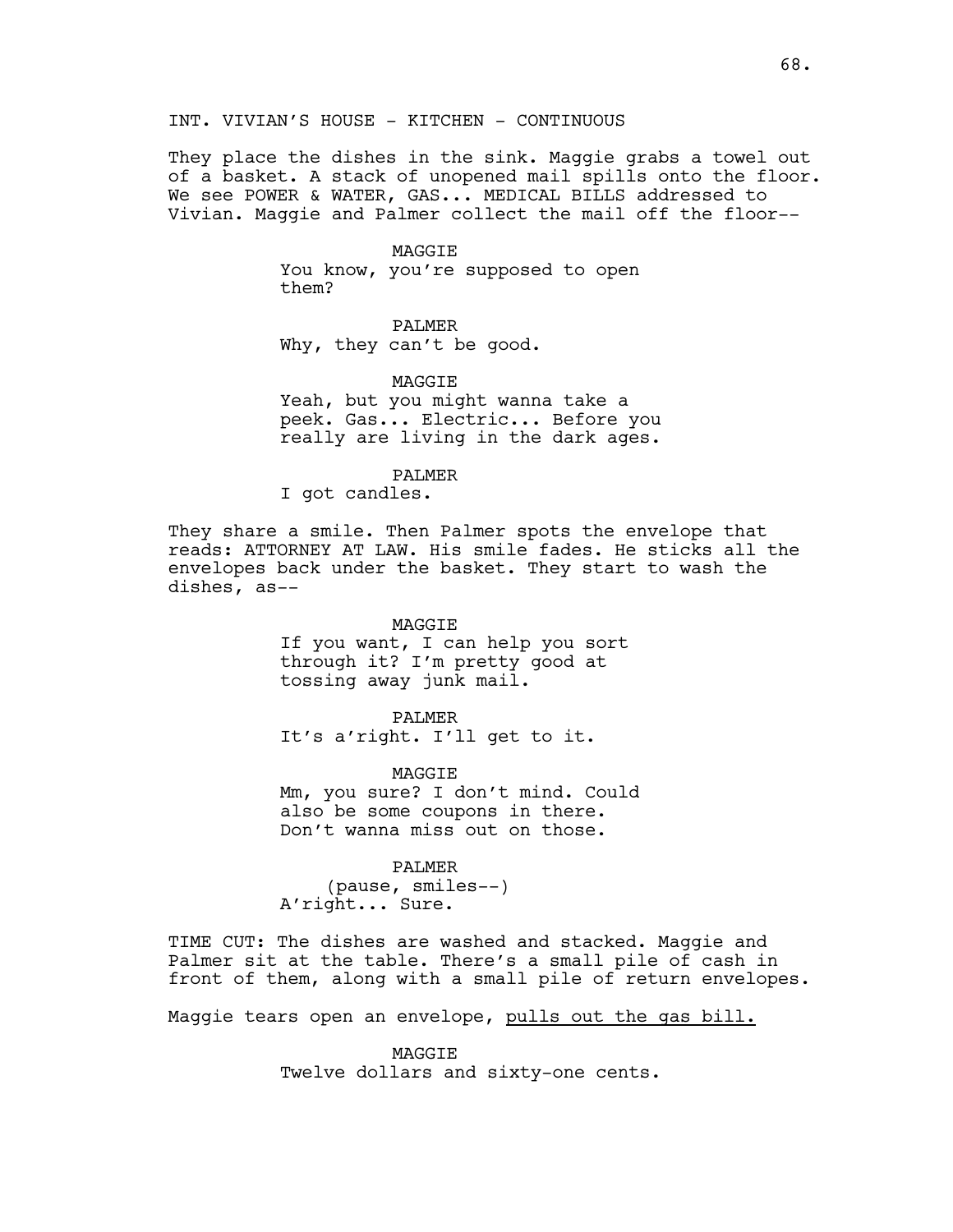Palmer places thirteen dollars into the pile of cash. Maggie writes out a check, slips it inside the return envelope and sets it aside with the others.

PALMER

Thanks.

#### MAGGIE

You're welcome. I needed the cash anyway. It might be time for you to open your own checking account. You know, Ponchatoula Savings Bank will give you a free mug.

PALMER Whoa, a free mug? I'm gonna open one right away, then.

Maggie smiles, grabs the next piece -- the ATTORNEY AT LAW envelope.

> MAGGIE Wanna do the lawyer?

> > PALMER

No.

MAGGIE Could be good news.

PALMER Not with my history.

He holds her look. She gets it. Then finally...

PALMER (CONT'D) Alright. Let's do it.

Palmer nervously watches as Maggie tears open the envelope, pulls out the letter and reads it.

> MAGGIE It's about Vivian's will. Her attorney just wants you to call him. That's it.

PALMER That's it?

MAGGIE Yup... You wanna keep going?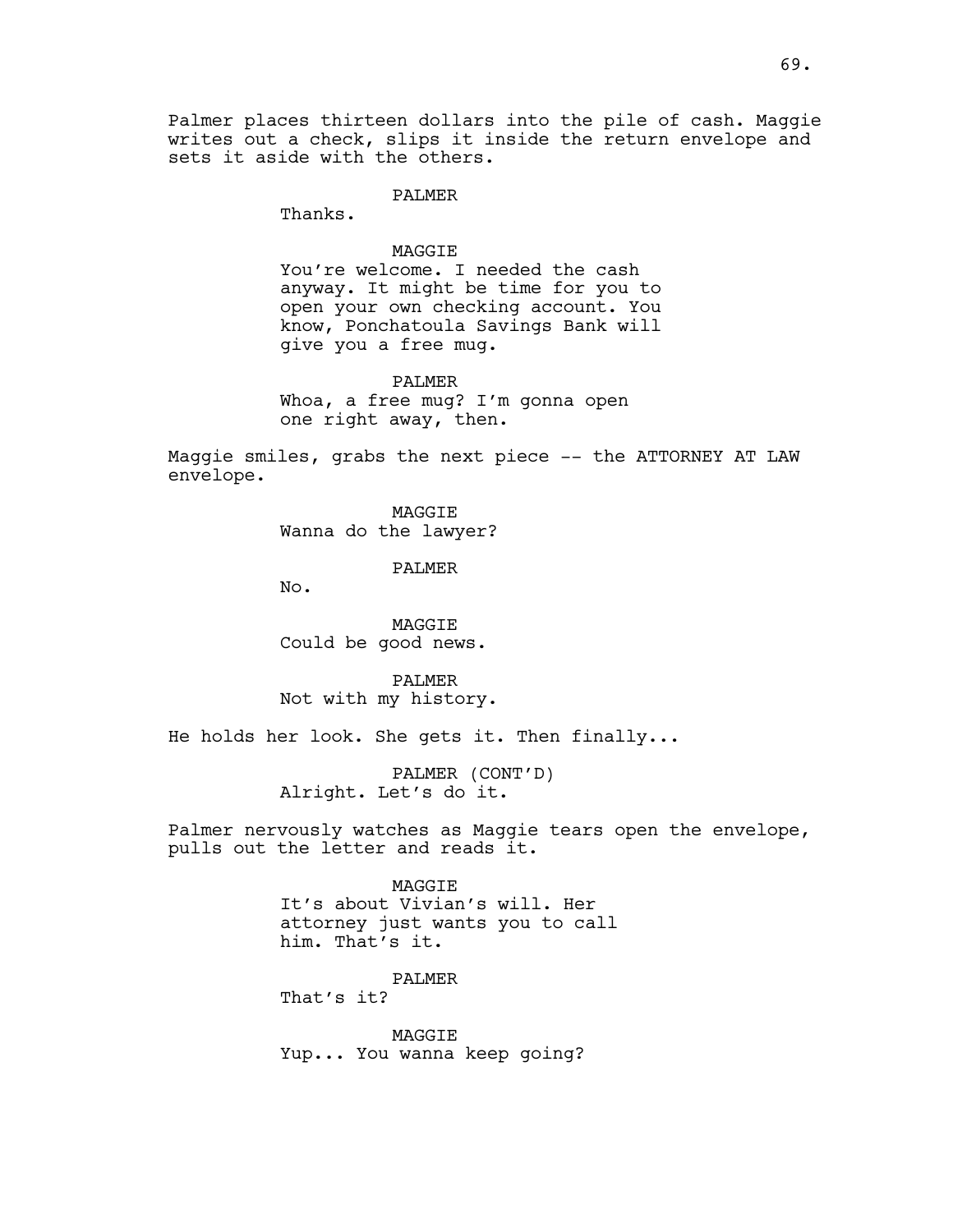PALMER Sure, why not? (pause) Thank you.

# MAGGIE

You're welcome.

Maggie smiles, tears open a new envelope. Pulls out coupons.

MAGGIE (CONT'D) Piggly Wiggly! See, I told ya.

PALMER You can have 'em.

MAGGIE I can have your Piggly Wiggly coupons? No, I couldn't possibly take these from you.

PALMER A'right. Give 'em back.

Palmer snatches the coupons from her hand.

MAGGIE Hey! Gimme those coupons!

PALMER

Nope, mine.

Maggie reaches for the coupons. Palmer holds them away. They playfully fight for the coupons. Liking one another.

EXT. BANK - MOMENTS LATER

Palmer exits the bank. He has a starter check book in his hand, and a mug. An amused smile crosses his lips.

INT. VIVIAN'S HOUSE - KITCHEN - DAY

The lawyer letter is on the table. Sam is in the other room, watching TV. Palmer, ill at ease, stands with the phone to his ear listening to it ring... until--

> PALMER This is Eddie Palmer. I got a letter to call... Yes, ma'am.

Palmer waits. Then--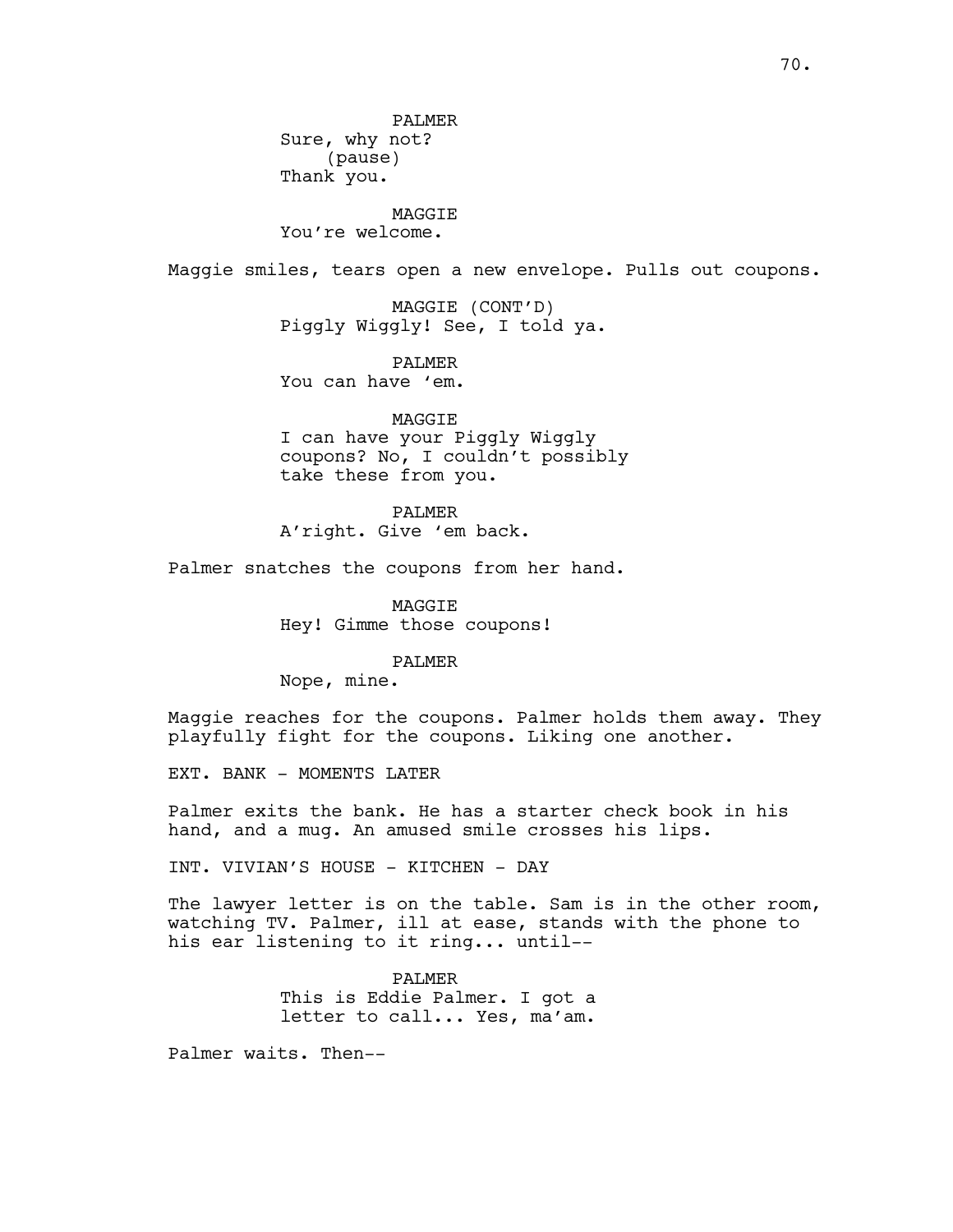MALE ATTORNEY (O.S.) Hello, Eddie, how are you? I'll get right to it. Were you aware of Vivian's will?

PALMER

No, sir.

MALE ATTORNEY (O.S.) Well, according to your grandmother's will, her house and land are to be put up for sale and the money donated to the Saints of Christ Church. She also left instructions that you're to receive five thousand dollars.

Palmer turns quiet. Possibly hurt.

PALMER You're sure this is what she wanted? With the house?

MALE ATTORNEY (O.S.) I'm afraid so... Do you have any questions?

PALMER When do I have to move out?

MALE ATTORNEY (O.S.) Once the house sells you'll have thirty days to vacate the premises.

Palmer hangs up. Upset.

INT. VIVIAN'S HOUSE - LIVING ROOM - CONTINUOUS

Sam sits in front of the TV, giggling, watching the Flying Princess Club, as--

> PENNY THE PRINCESS "...don't go anywhere, Princess fans! We'll be right back!"

Palmer enters.

SAM Penny the Princess said if you write a letter to their show, you can join their club. They even give you a certificate.

Palmer ignores Sam. Lights a cigarette.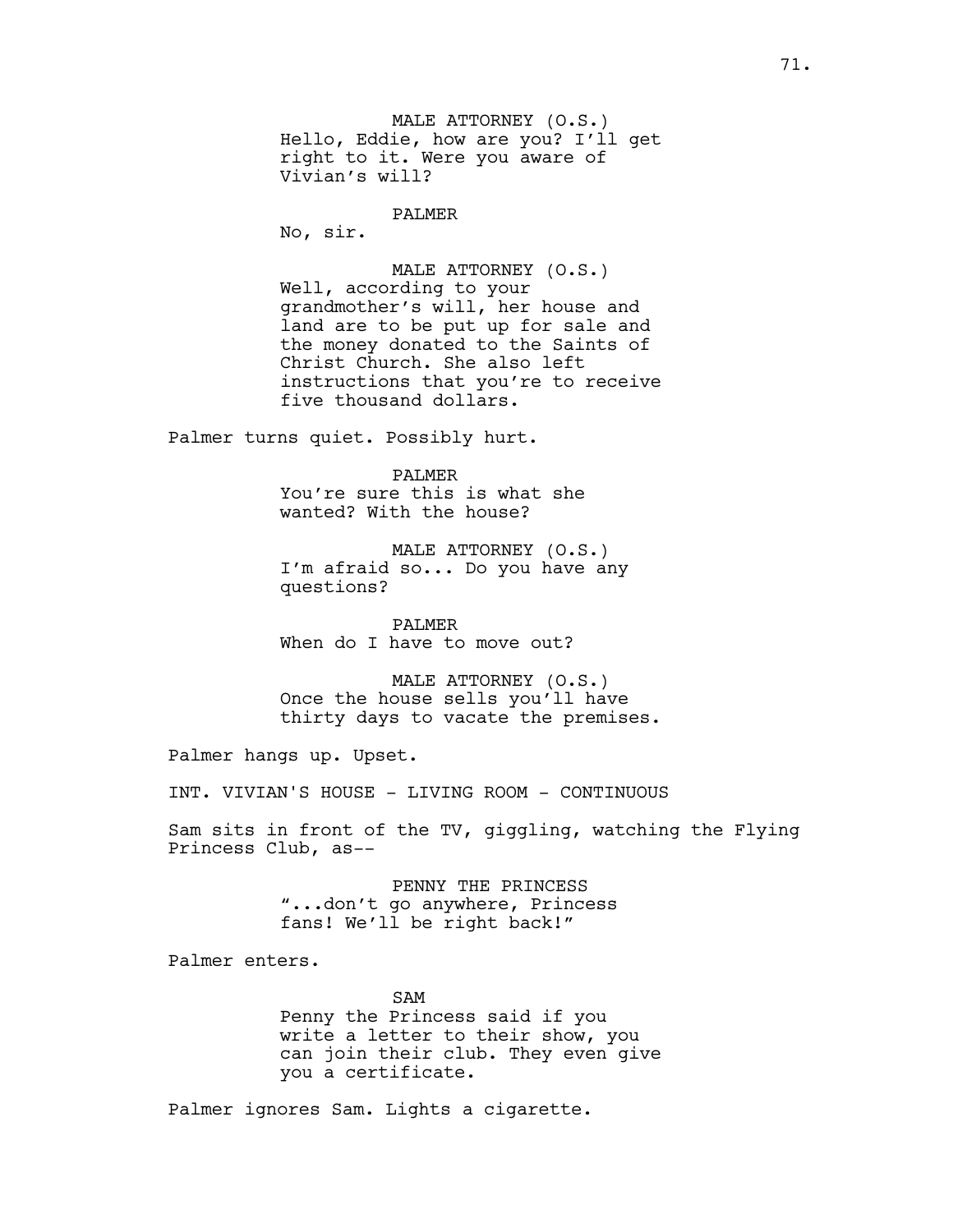SAM (CONT'D) Will you write one for me?

PALMER There's things you can be, and things you can't. You don't see other boys on that show, do you?

SAM

No.

PALMER Then what does that tell you?

SAM I can be the first.

Palmer just looks at him.

INT. PINEVILLE ELEMENTARY - BATHROOM - DAY

Palmer unclogs a toilet in a stall. He flushes. Exits.

EXT. PINEVILLE ELEMENTARY - DAY

Sam plays with Emily. TWO BOYS wander over to him. Toby trails behind them. The First Boy approaches Sam.

> BOY Sam, we were just wondering...why do you act like a girl?

Sam looks at them. Innocent. Maybe confused.

SAM I don't know.

**TOBY** I know why...he's a faggot.

Toby smirks -- aware it's a bad word.

He shoves Sam...when a HAND grabs hold of him. Toby looks up and sees Palmer glaring down at him.

> PALMER Go on, Sam. Wait in the car. (to the other boys) You two get outta here.

They run off. Palmer, still holding onto Toby, kneels down and looks the kid dead in the eyes.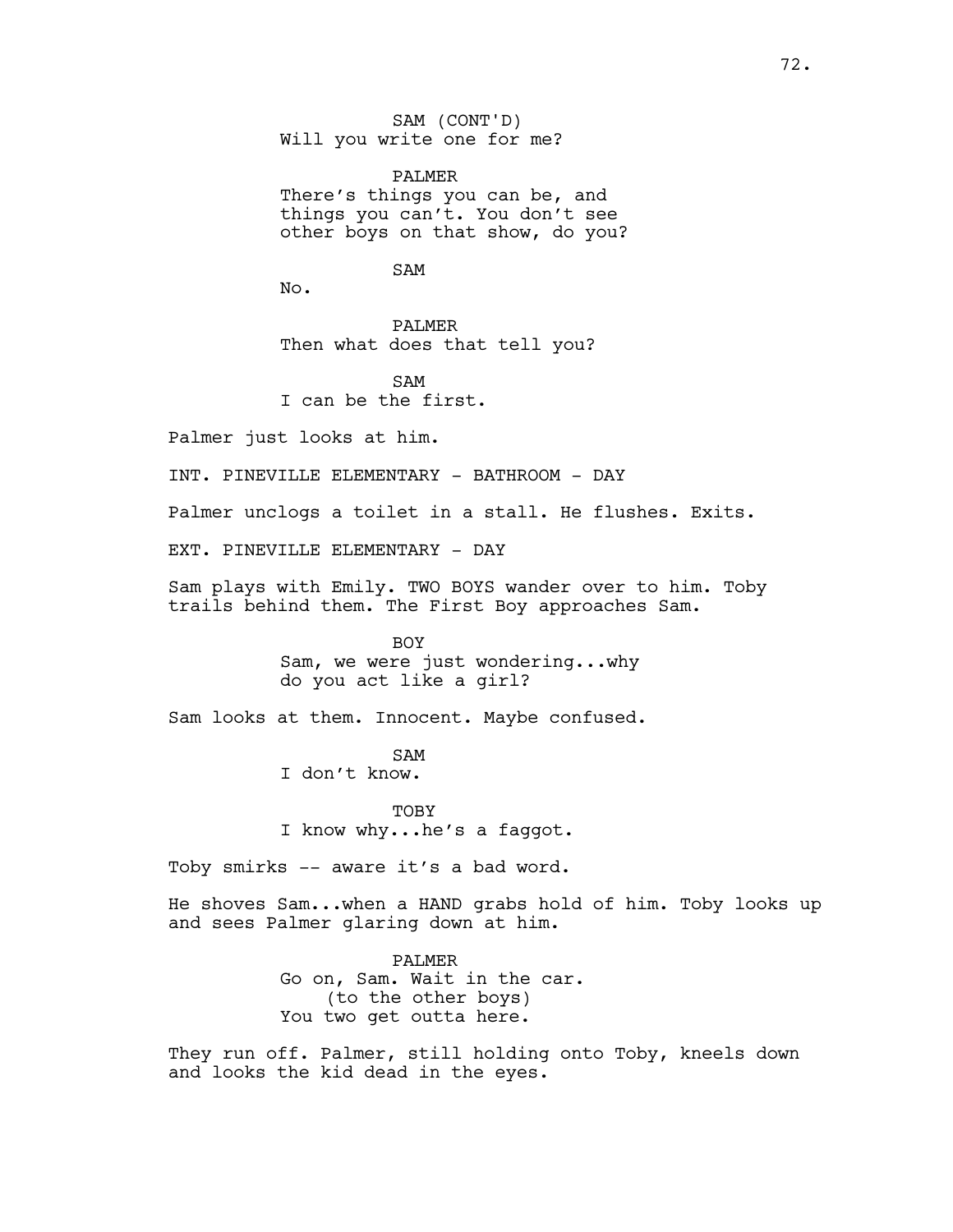PALMER (CONT'D) You touch that boy again, I'll break your arm. You got me?

Toby, petrified, nods his head. Palmer lets him free. Toby runs off. Palmer looks around, makes sure no one was watching, and strolls off.

INT. STORE - DAY

Palmer and Sam enter. Halloween costumes fill the shelves. Sam carefully eyes his choices.

> SAM Look  $-$  they have it!

Excited -- he pulls a "FLYING PRINCESS" costume off the shelf. Palmer stares at the box. On it: a GIRL wears a dress and tiara -- she smiles at us.

# SAM (CONT'D)

Can I get it?

Palmer scans the other costumes. He sees a "PETER THE PRINCE" costume.

> PALMER Here, what about being Peter the Prince?

Sam looks at the Boy on the box -- he wears a uniform and holds a sword. Sam's face tells Palmer he doesn't want it.

> PALMER (CONT'D) Or this Pirate?

Palmer picks up a Pirate costume box. Sam stands defiantly.

PALMER (CONT'D) You can't be a princess. So pick something else.

Sam looks at all his options -- the one that he truly wants is the "Flying Princess."

> SAM Emily's going as a Princess.

PALMER Emily's a girl.

SAM

So?!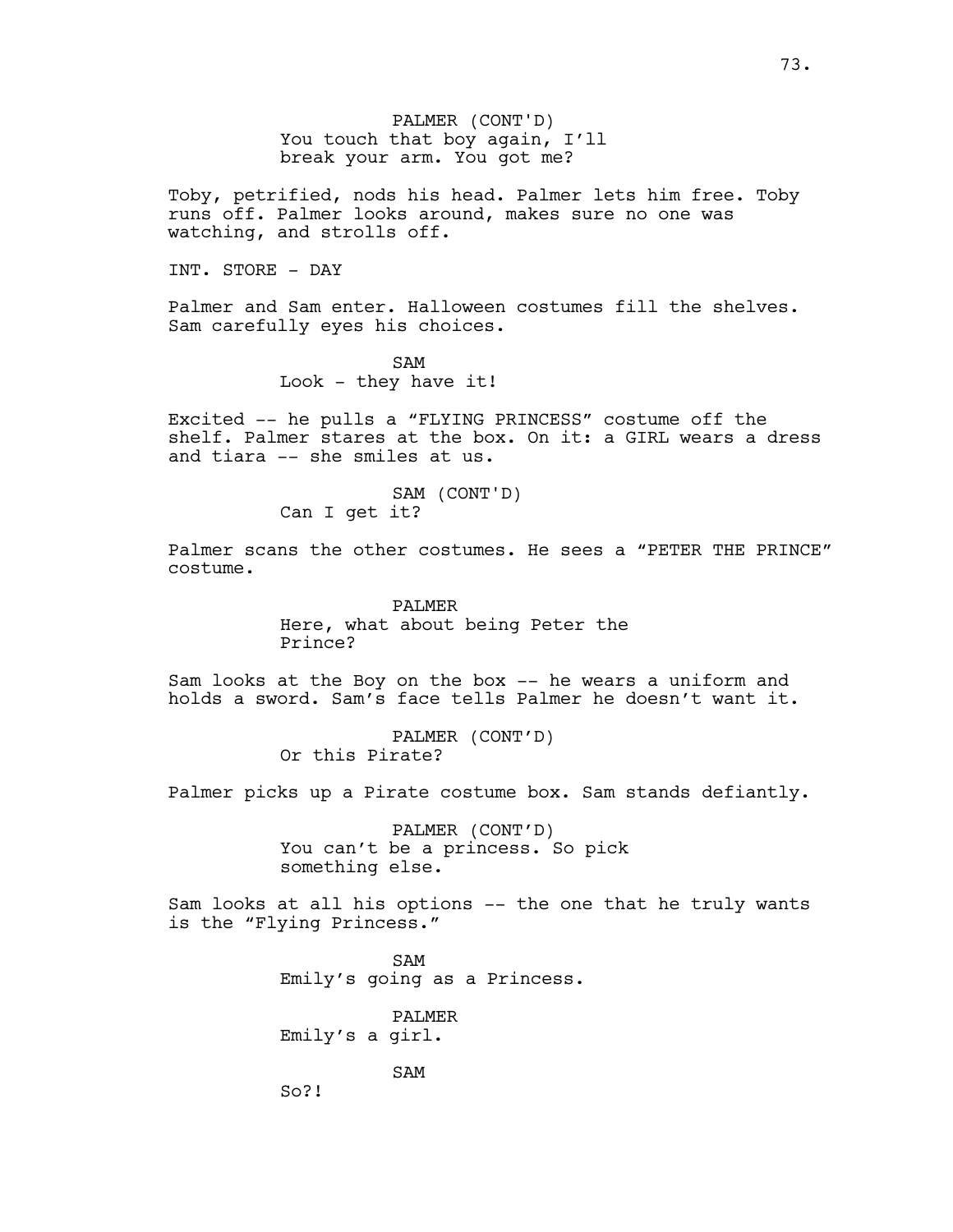Sam suddenly looks hurt. Palmer, feeling bad, softens...

PALMER Sam, the thing about this costume... (pause--) It's jus', well, some costumes are made for girls, and some are made for boys. Now it don't mean you can't wear it--you can. It's jus'... kids can be real mean sometimes. Especially when they see something they ain't used to seeing. They don't understand that you can be the first at something. They jus' expect to see a girl wearing this costume. Like your friend Emily.

SAM They should make one for boys.

PALMER They do. It's Peter The Prince.

Palmer nods to Peter The Prince costume. Indicating the boy. Sam looks at the box. He considers it and grows depressed. His eyes travel back to The Flying Princess costume.

INT. STORE - CHECK OUT COUNTER - DAY

Palmer and Sam walk to the check-out counter. The YOUNG FEMALE CLERK grabs the costume box and rings it up.

> YOUNG FEMALE CLERK (to Sam) You ready for Halloween?

Sam nods with a smile. Happy. The Female Clerk looks at the costume box -- it's The Flying Princess. She smiles and hands it to him.

> YOUNG FEMALE CLERK (CONT'D) You have yourself a good time. (to Palmer) It's twenty-one dollars and eighty cents.

Palmer hands her money. Waits for change. An Elderly Woman walks up behind him.

> ELDERLY WOMAN Eddie Palmer?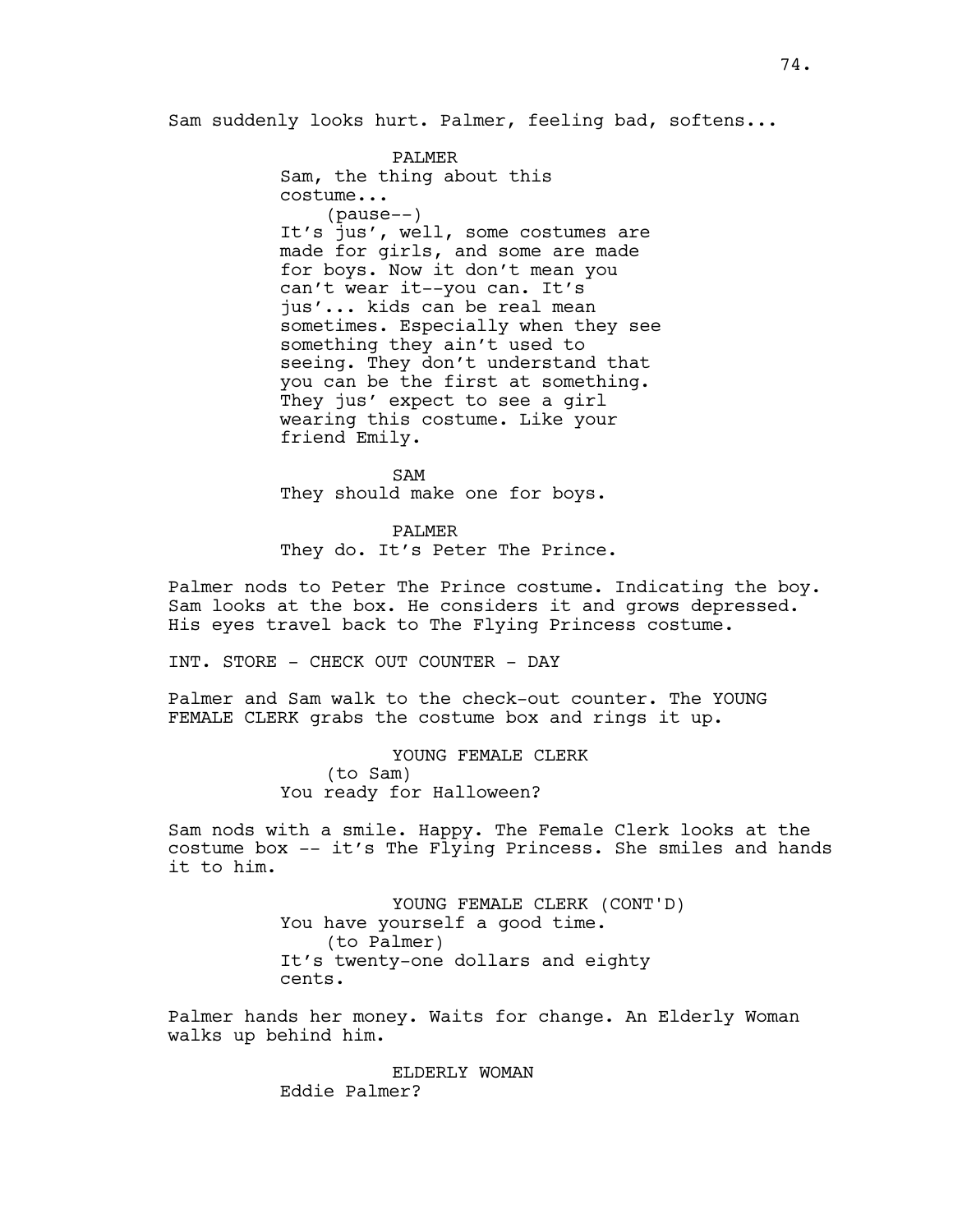Palmer recognizes the woman from church.

ELDERLY WOMAN (CONT'D)

Hello, Sam.

SAM

Hello.

ELDERLY WOMAN

Are you still lookin' after this boy? What on earth do you think you're doing, Eddie? You got no business lookin' after this child... You ain't nothin' but a criminal.

### PALMER

C'mon, Sam.

Palmer grabs his change, turns to leave, but Sam's not going anywhere --

> SAM Palmer's been seeing that man and he's doin' good! So you need to mind your business!

The Elderly Woman, further angered --

PALMER

(hurrying) Sam, let's go.

The Young Female Clerk watches Palmer and Sam walk out of the store. The Elderly Woman yells after Palmer, angry --

> ELDERLY WOMAN I'm gonna call child services!

She turns to the Young Female Clerk--

ELDERLY WOMAN (CONT'D) You have a phone?

YOUNG FEMALE CLERK Mrs. Gibson, I think that little boy is right... You need to mind your business.

EXT. STORE/PARKING LOT - CONTINUOUS

Palmer walks Sam to the Chevy. He glances back at the store, concerned, then he sees Sam watching him.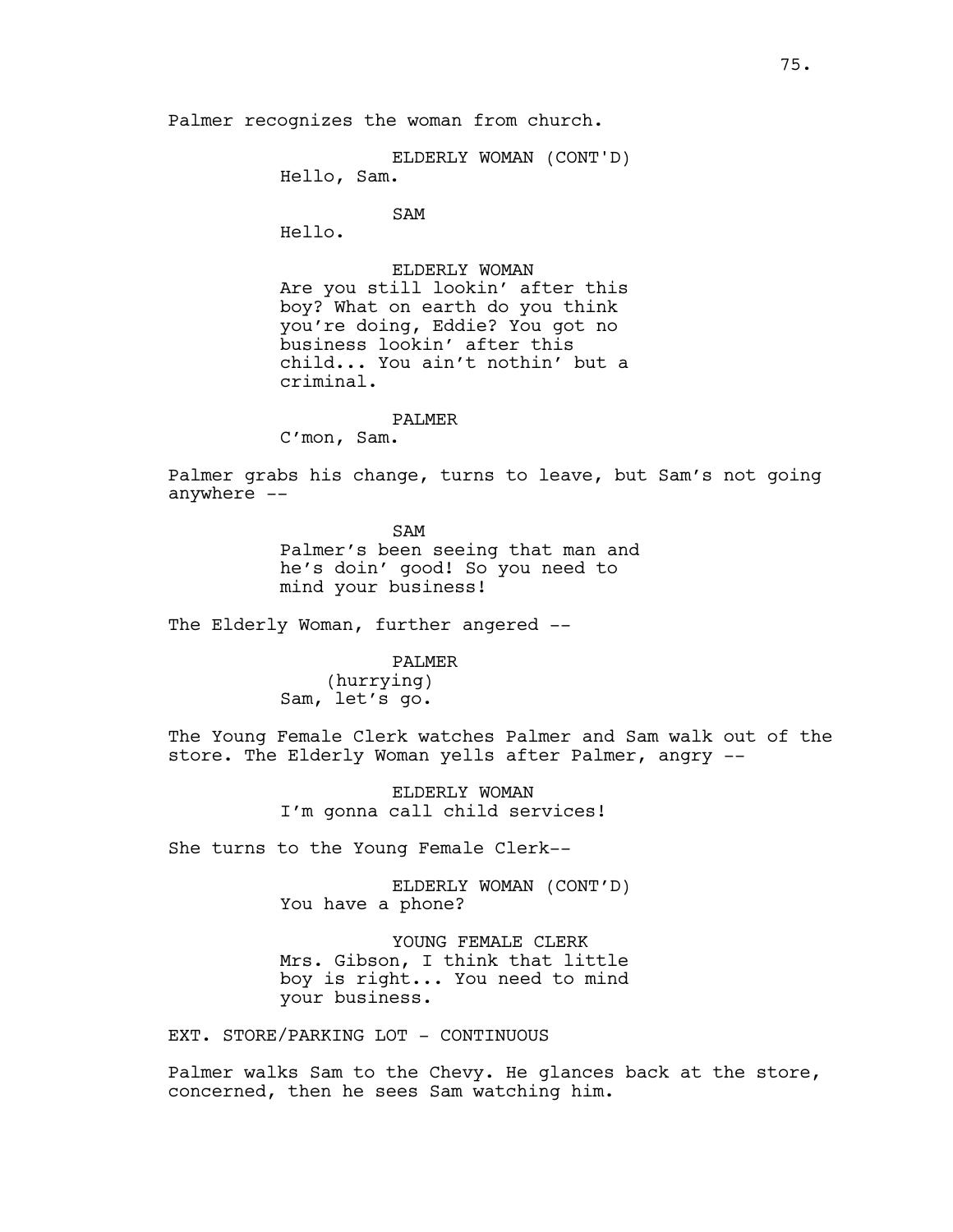# PALMER I'm doin' good, huh?

Sam nods his head, full of love for Palmer. Palmer manages a smile. Opens the door to the Chevy. They head home.

INT. PINEVILLE ELEMENTARY - HALL/CLASSROOM - MORNING

The hall is empty. Inside a classroom are rows of computers. Palmer checks to make sure no one is coming... Steps inside.

Palmer sits down in front of a computer. He hen pecks at the keyboard. Searching for something. Finally, we see the screen: "*Foster Care Department of Children and Family Guidelines*." Palmer reads, then something causes him to stop... See: "*HAS AN ADULT IN YOUR HOME EVER BEEN CONVICTED OF A CRIME?*"

INT. MAGGIE'S CLASSROOM - DAY

Maggie stands by the door as the children leave for the day--

MAGGIE I'll see you all tomorrow. Don't forget to wear your costumes.

Sam arrives at the door, ready to walk out--

MAGGIE (CONT'D) Sam, what are you gonna be for Halloween?

SAM A Flying Princess. Palmer bought it for me!

MAGGIE (pause) Really? A Princess?! That's great.

Sam walks out. Maggie's face shows concern.

INT. PINEVILLE ELEMENTARY - HALLWAY - DAY

Maggie finds Principal Forbes in the hall, talking to a FEMALE TEACHER. The Female Teacher walks off.

> PRINCIPAL FORBES Hello, Maggie... How are you?

MAGGIE (smiles...) I need a favor.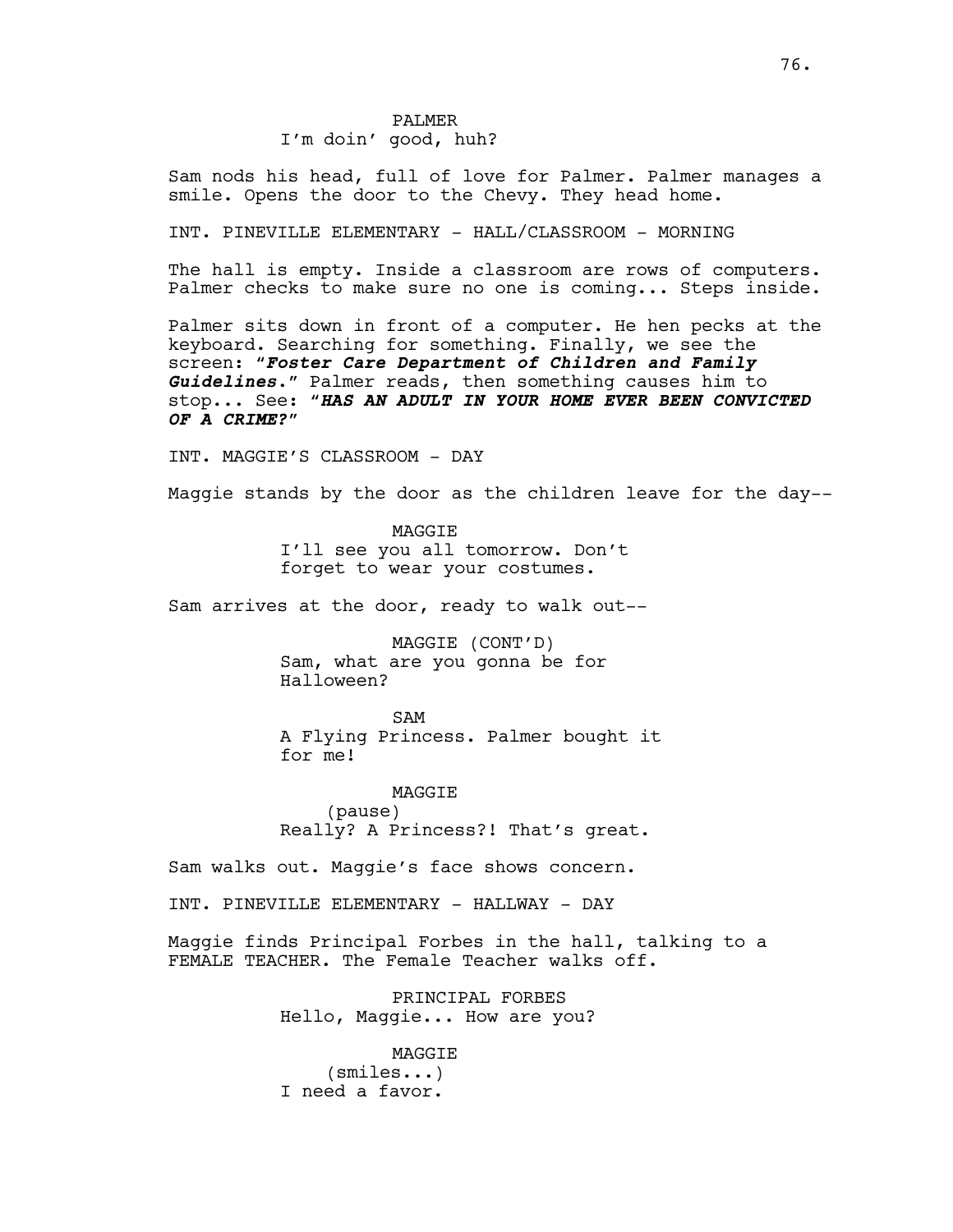Principal Forbes looks at Maggie, curious--

INT. VIVIAN'S HOUSE - MORNING

Palmer stands outside the bathroom door, waiting. Sam exits- he wears the Penny The Princess costume. Holds the tiara.

SAM

I can't get it to stay on my head.

Palmer tries to get the tiara to stay on Sam's head.

INT. PINEVILLE ELEMENTARY - MAGGIE'S CLASSROOM - MORNING

We hear snickers. And laughter. Sam sits with the tiara on his head. All eyes are on him. Toby wears a football uniform. A few others -- pirates, convicts, a ghost. The girls - witches, a bunny. Emily and a few others -- Princesses.

> **TOBY** Samantha's wearing a girl's costume! She's probably wearing panties!

More laughter as Sam starts to look uncomfortable.

The door opens, and Maggie enters. She's dressed in a man's suit and shoes -- wears a mustache and man's wig. In fact - she looks like Principal Forbes. (NOTE: Maggie will wear the exact type of clothes we've seen Principal Forbes wear.)

**MAGGTE** 

(in fake man's voice) Does anyone know where Miss Maggie is?

BOY You're right there!

A boy in a pirate's costume points to her.

MAGGIE (in a man's voice) I'm Principal Forbes!

They laugh.

MAGGIE (CONT'D) (in a man's voice) I guess Miss Maggie isn't here today. She must be playin' hooky.

More laughter. Maggie sits on the edge of her desk, legs manspread. Toby raises his hand as if to ask a question.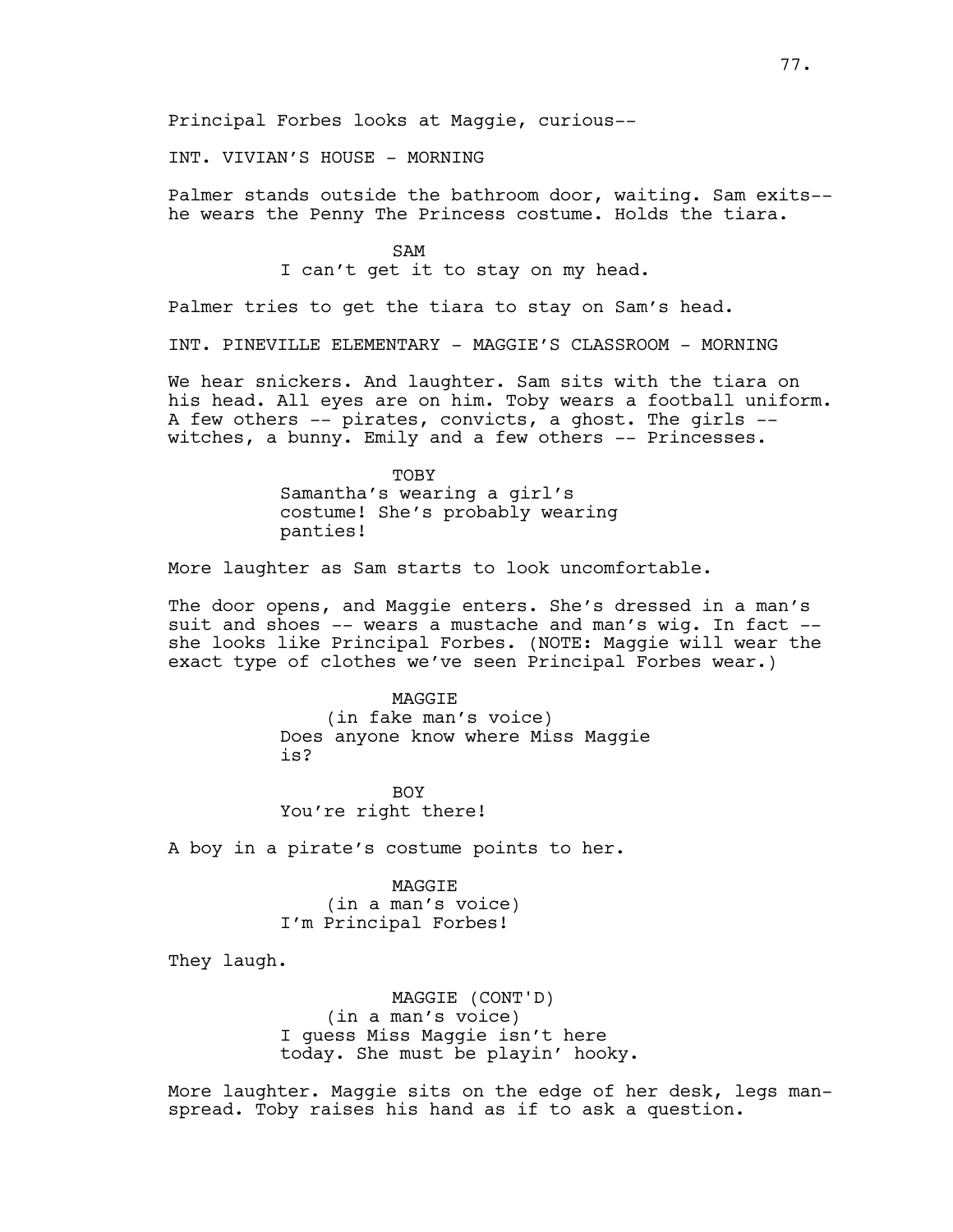TOBY Principal Forbes, look--Sam dressed as a Princess. He points to Sam. Again -- laughter at Sam's expense. MAGGIE (in a man's voice) Sam is that you under there? Maggie rises off her desk. Sam just looks at her. MAGGIE (CONT'D) (in a man's voice) That doesn't look like Sam to me. Looks like a Flying Princess-- Emily is also dressed as a Flying Princess-- MAGGIE (CONT'D) And look, we have two Flying Princesses! How lucky are we?! Maggie moves to a LITTLE GIRL who is dressed as a WITCH. MAGGIE (CONT'D) (in a man's voice) And a witch! Excuse me, Miss Witch, do you know where Elizabeth is? The Little Girl shakes her head no. Maggie moves on to Toby. MAGGIE (CONT'D) Toby must be playin' hooky too, 'cause I see a football player, a police officer, and is that a lion in our class! Oh my-- A boy dressed as a lion, roars-- There's a knock on the door -- Maggie opens it, and in walks Principal Forbes -- looking like Maggie, in a long wig, fancy dress and heels. PRINCIPAL FORBES (in mock Female Voice) Principal Forbes, what are you doin' in my classroom?

Principal Forbes walks awkwardly and almost trips. The kids hysterically laugh. He sits behind the desk.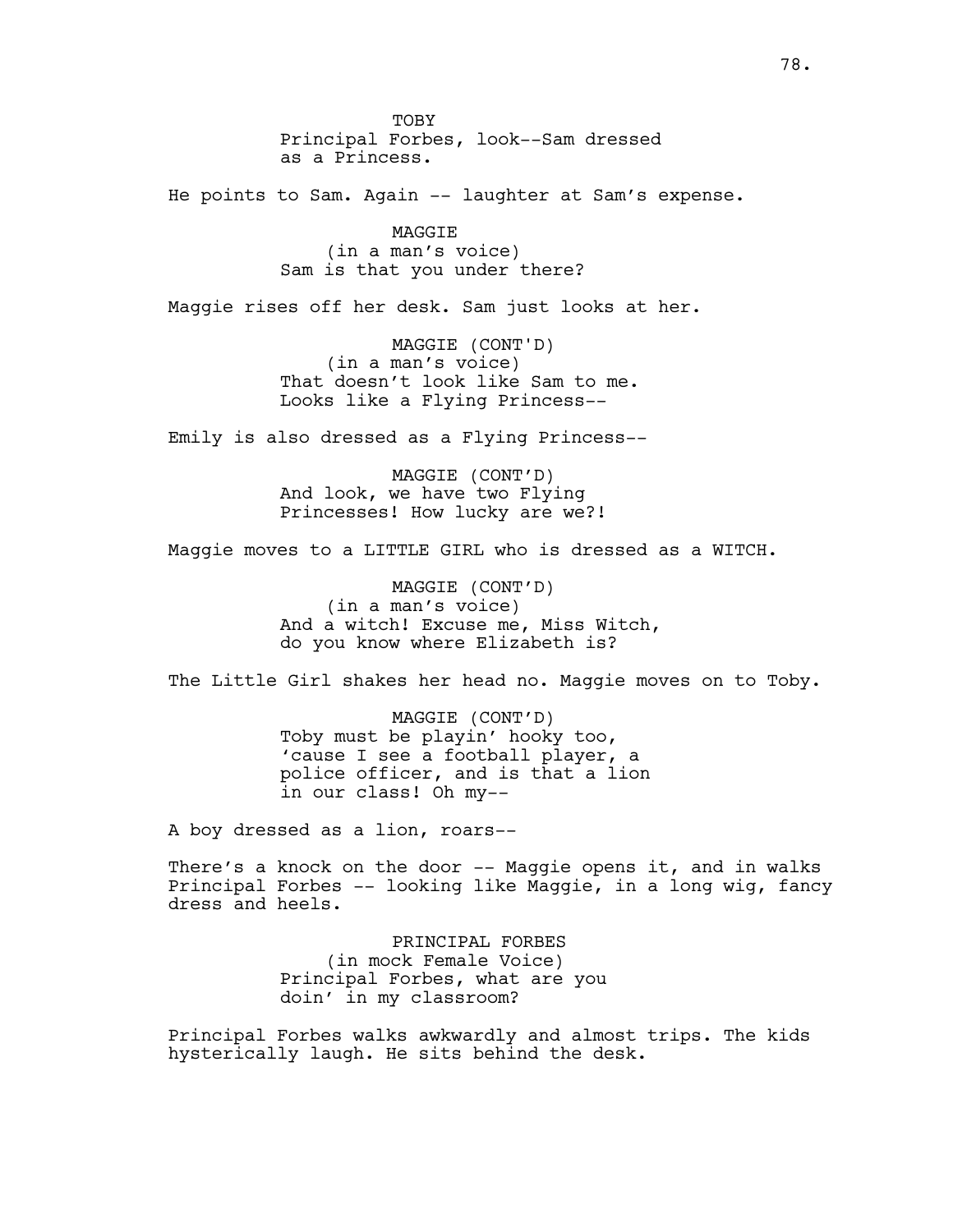PRINCIPAL FORBES (CONT'D) (in mock Female Voice) Where are all my students? And what are all these pirates and princesses doing in my classroom?

More laughter.

EXT. MAGGIE'S HOUSE - DUSK

Sam, in his Flying Princess costume and carrying a stuffed candy bag, runs up to Maggie's house. Maggie, still in the man's suit, opens the door.

SAM

Trick or treat!

Maggie smiles, then looks past Sam and sees Palmer standing on the lawn. She is happy to see him.

INT. MAGGIE'S HOUSE - LIVING ROOM/KITCHEN - DAY

Sam, still in his costume minus the tiara, sits on the floor, going through his stash of candy. Palmer, watching--

> SAM Oh, my, God! These are my favorite!

Maggie enters. She takes off the jacket, tosses it on a chair.

> **MAGGTE** You made Sam's year. We had a lot of fun at school, today.

Maggie undoes the tie, removes it from her neck.

MAGGIE (CONT'D) Can you guess who I was?

PALMER

Mmmm... not sure.

Maggie takes out the mustache and places it under her nose.

MAGGIE Principal Forbes.

Maggie smiles. Palmer smiles back.

MAGGIE (CONT'D)

And you?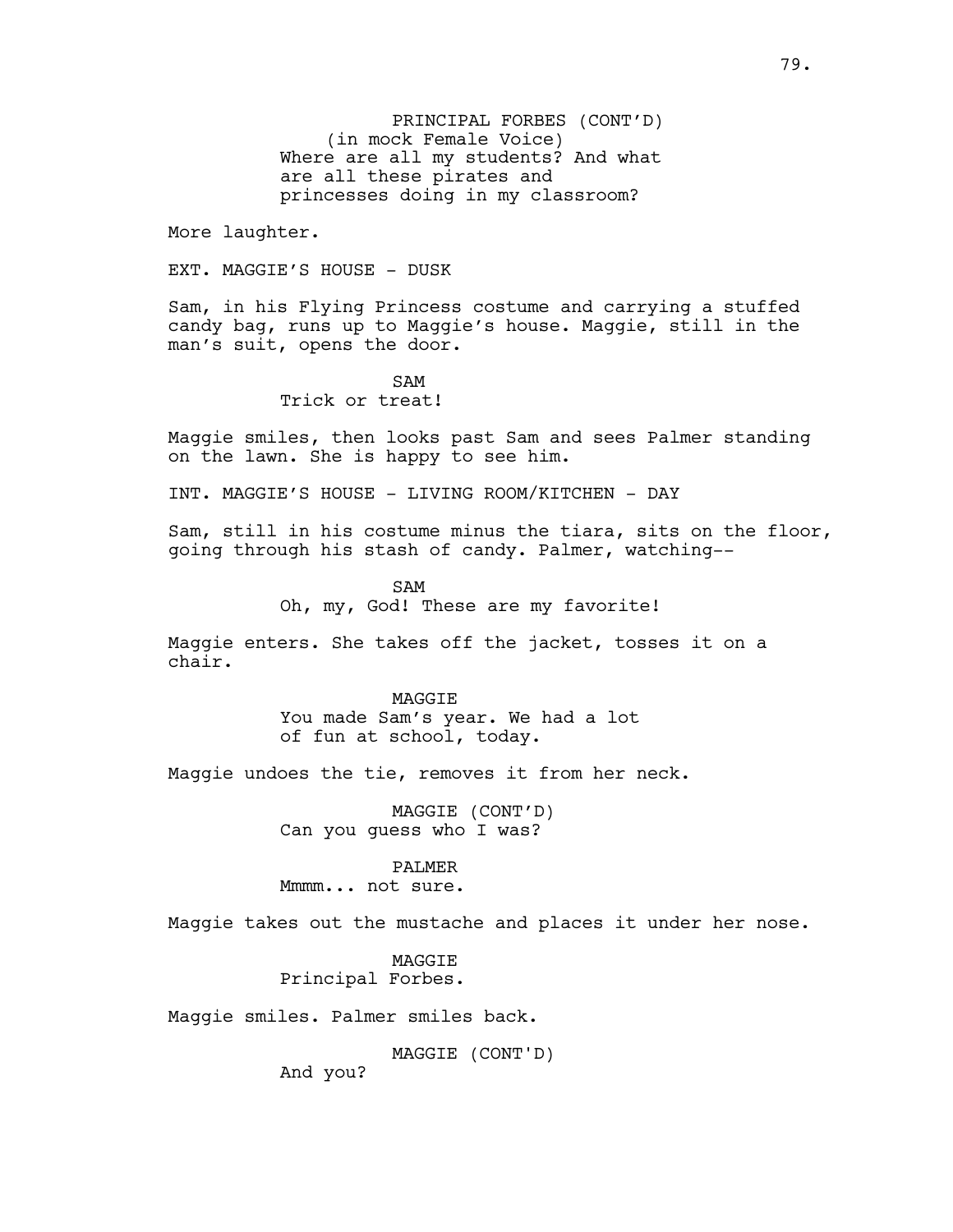PALMER Me...I was a janitor.

MAGGIE A Janitor? Oh, no, Mr. Palmer... You need a Halloween costume. Sam come over here and help me.

#### PALMER

No, I'm good.

Maggie grabs a throw blanket off the couch, guides Palmer into a chair--

#### **MAGGTE**

Now, it's Halloween--you can't be walking around without a costume.

Sam, excited, as Maggie puts the blanket over Palmer's head--

MAGGIE (CONT'D) What does he look like?

SAM

A ghost!

Sam, loving this. Palmer sits there, a good sport, looking like a ghost. He throws his arms out--

### PALMER

Boo!

Sam jumps, laughs. Maggie takes the blanket off Palmer--

MAGGIE Or maybe a super hero?

Maggie drapes the blanket around Palmer, like a cape.

# SAM

I know!!!

Sam places the tiara on Palmer's head--

# SAM (CONT'D) He's a King!!

Palmer shrugs, he's okay with being a King. Sam giggles, happy. Maggie smiles at Palmer--

> MAGGIE (pause--) You wanna stay for dinner?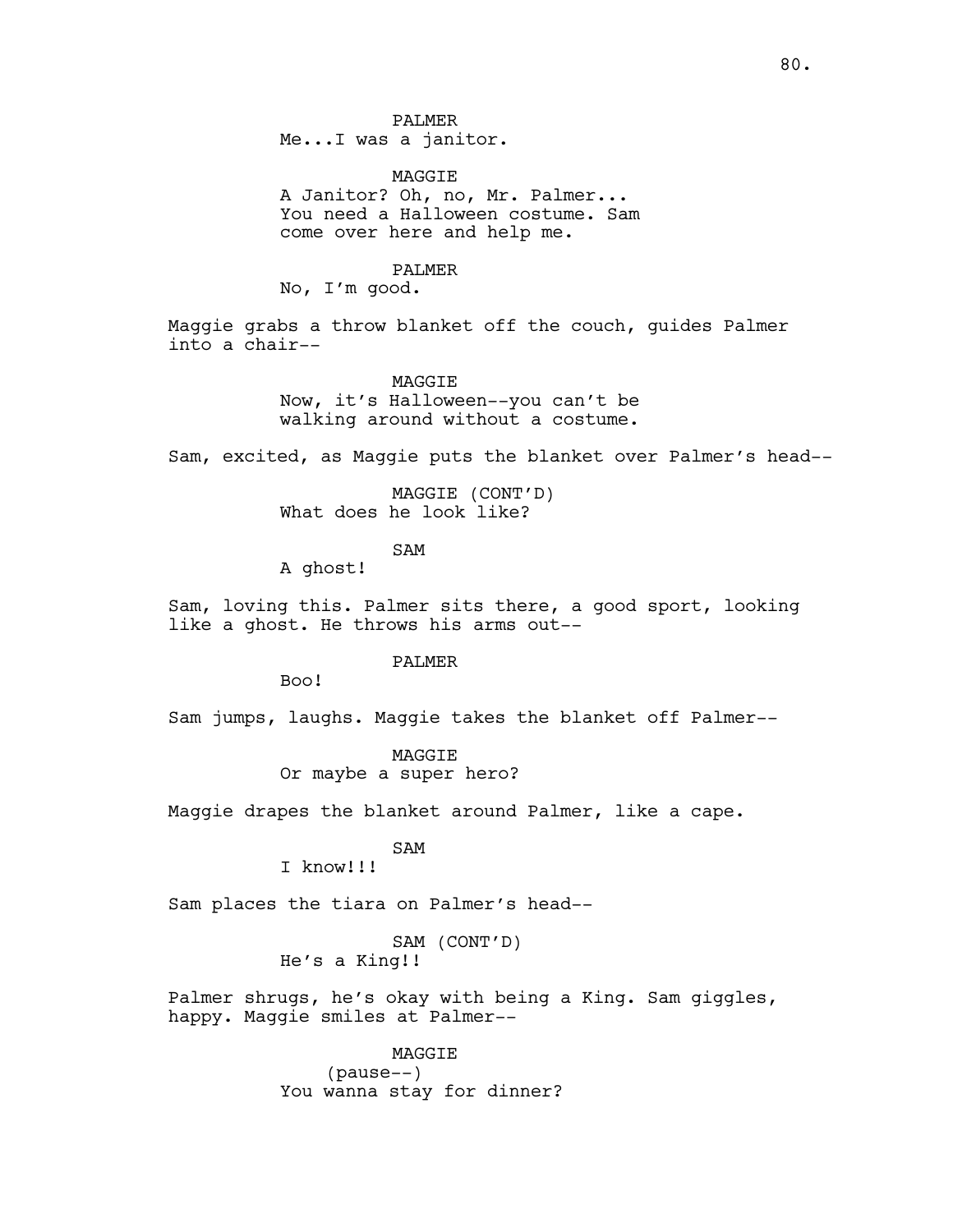## PALMER

Yeah.

Sam, happy, runs back into the living room. Maggie starts to take out items to barbecue. Palmer helps.

EXT. MAGGIE'S HOUSE - BACK YARD - NIGHT

The remains of a cook-out rest on a table. Palmer sits on the stoop. Inside the house: Sam watches TV. Maggie exits the house. Two bottled beers in hand. She hands one to Palmer.

### PALMER

Thank you.

# **MAGGTE** Cheers, to Halloween.

They clink. Drink. Enjoying the night air. Then Maggie examines Palmer, curious about something--

### MAGGIE (CONT'D)

I gotta ask you something, partially because I'm nosy, and partially because of what I heard. But how did you end up in prison?

Palmer thinks about it. Exhales.

MAGGIE (CONT'D) You don't have talk about it. I'm sorry-- I was jus' curious.

### PALMER

No, it's okay... It's a fair question.

(pause) Things were goin' pretty good at LSU, until I was hit so bad I didn't even know my name. Had a couple surgeries and that put an end to football. Went back home and started takin' pills. Oxy. Codeine. You name it. I couldn't stop. And that's when the trouble started piling up. I was drinkin' more, doin' other things. I'd end up in jail for a night, swear I wouldn't do it again, but then I did. I jus' didn't care... There was this rich kid, he liked to hang out with me, Daryl and Coles, always bragged 'bout how much money his old man kept in his safe... (MORE)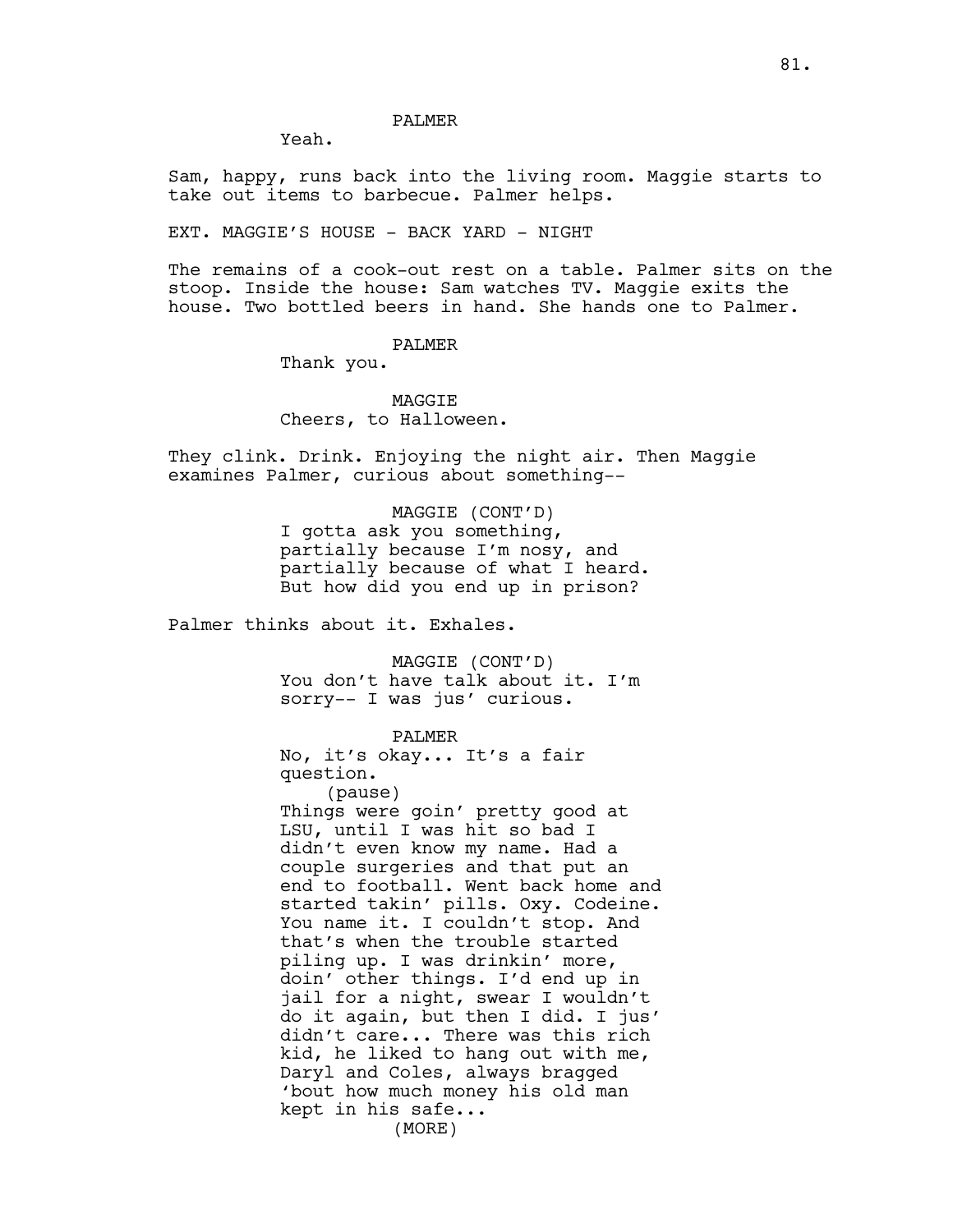### PALMER (CONT'D)

One night, I got him to tell us the combination of the safe and we broke into the house. No one was supposed to be home. But his old man showed up... Things got out of control, and it wasn't anything I could take back. Next thing I know, I'm in prison.

MAGGIE We? You weren't by yourself?

PALMER It doesn't matter. I did what I did.

INT. MAGGIE'S HOUSE - LIVING ROOM/KITCHEN - NIGHT

Palmer and Maggie put the dishes in the sink. Sam is asleep on the couch. TV playing to no one.

> PALMER He's fast asleep in there.

**MAGGTE** I wish I could fall asleep that fast.

Palmer places the empty beer bottles in the trash.

PALMER Thank you, this was nice.

MAGGIE I'm glad you stopped by.

They lock eyes. An attraction felt by both. Palmer steps close to Maggie... They kiss. Then--

INT. MAGGIE'S HOUSE - LIVING ROOM / BEDROOM - CONTINUOUS

Palmer and Maggie disappear into her bedroom... Slowly, they make love.

EXT. MAGGIE'S HOUSE / CHEVY - NIGHT

Palmer carries a sleeping Sam to the car. Maggie opens the back door, and Palmer is careful to place Sam down, then he closes the door. Maggie faces Palmer. A beat, then--

> MAGGIE Eddie, this was fun, and I like you. But I also like my job. (pause, kind--) (MORE)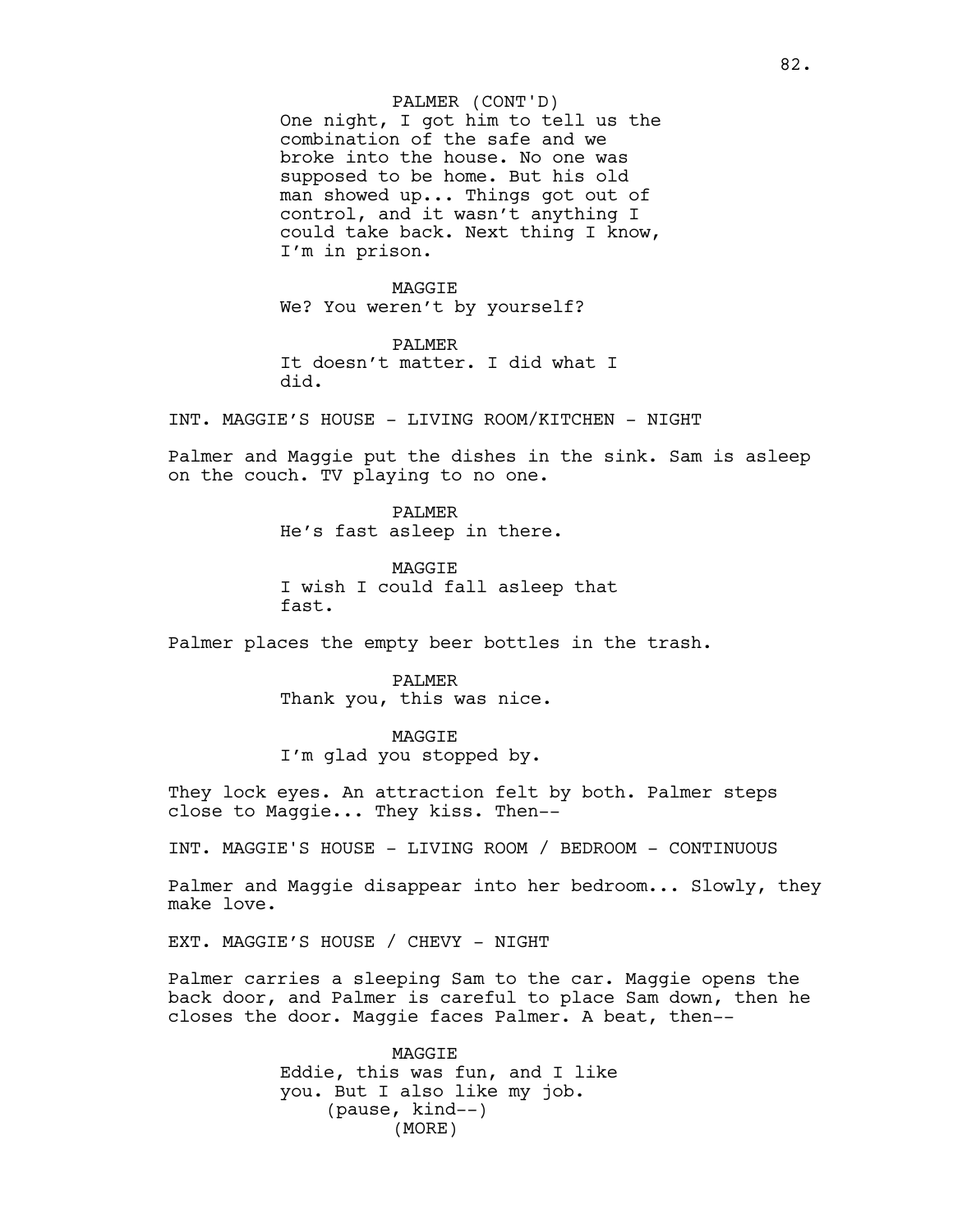And I'm not looking for anything serious. (pause) So I'll see you at school then. MAGGIE (CONT'D)

This causes Palmer to smile. They both laugh.

# PALMER Yeah, I think you will.

Palmer climbs behind the wheel. Maggie watches him drive off. She walks back to her house, happy.

EXT. PINEVILLE ELEMENTARY - DAY

Palmer walks Sam and Emily to Lucille Coles's car. Sam and Emily hop in the back, laughing, already having fun.

> LUCILLE Thank you again for the play date. Now don't rush yourself. Jus' come over whenever you're ready.

PALMER Tell Coles and Daryl I said hi.

LUCILLE

I will.

Palmer waves to Sam and Emily as the car drives off. He spots Maggie, looking pretty, walking back into the school. She catches him staring at her, holds his look, as--

INT. PINEVILLE ELEMENTARY - MAGGIE'S CLASSROOM - LATER

Maggie packs up to leave. About to exit when Palmer appears in the doorway. A TEACHER walks by. Stares at the two--

> MAGGIE Yes, thank you, Mr. Palmer. The air conditioner's working jus' fine.

The Teacher disappears from sight. Maggie shakes her head.

MAGGIE (CONT'D) You're gonna get me in trouble.

PALMER I'm sorry. I'll let you be.

MAGGIE Where's Sam?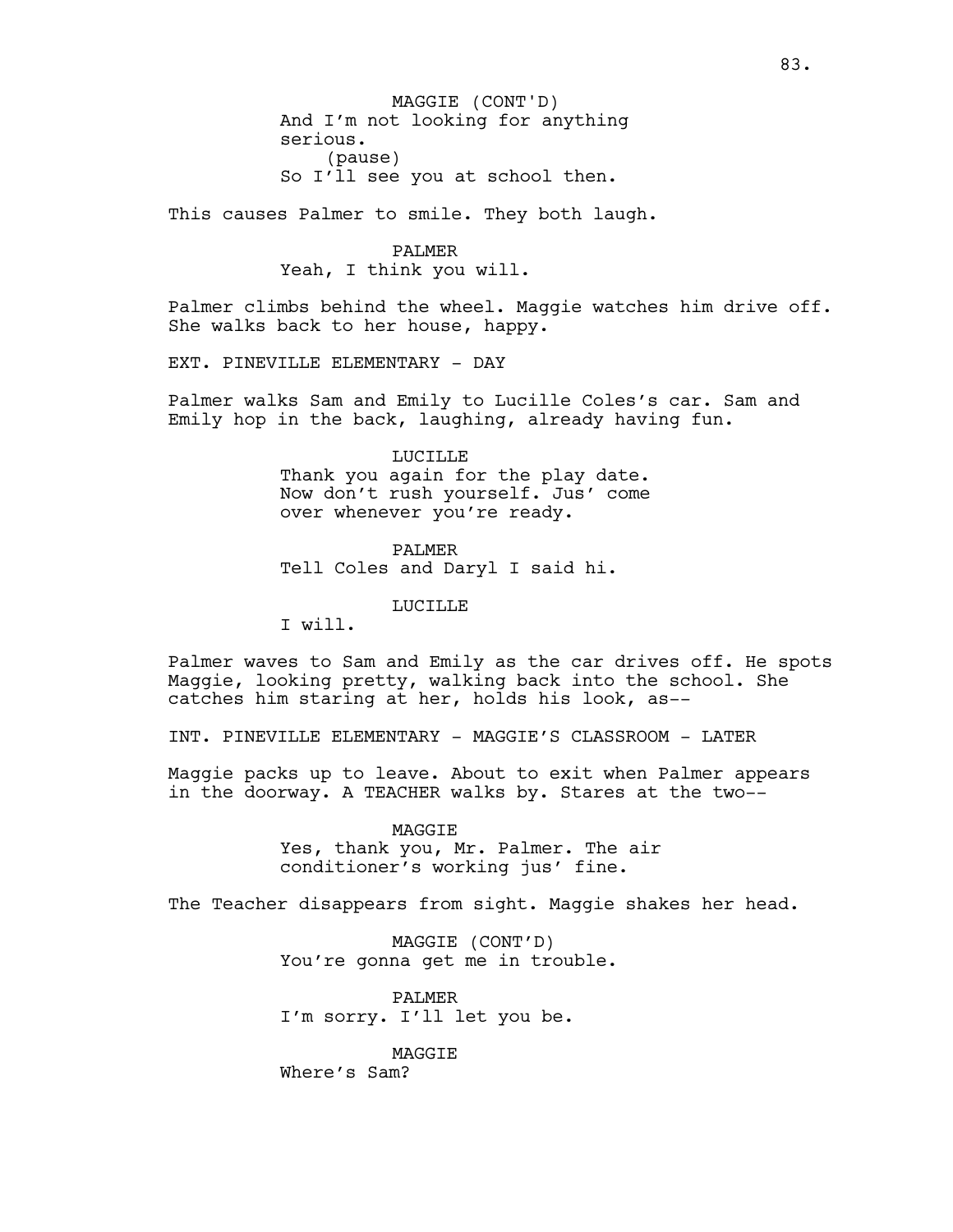PALMER Sam has a play date with Emily.

MAGGIE (pause) You wanna have a play date with me?

EXT. VIVIAN'S HOUSE - DAY

A FOR SALE sign is on the lawn. Maggie's car is parked next to the Chevy.

INT. VIVIAN'S HOUSE - PALMER'S BEDROOM - DAY

Palmer and Maggie, a bit disheveled, start getting dressed.

PALMER You thirsty? You want something to drink?

**MAGGTE** 

No. I'm good.

They share a smile. Kiss. Then--

PALMER I need your help with something.

INT. VIVIAN'S HOUSE - LIVING ROOM - CONTINUOUS

Palmer opens a box filled with Vivian's clothing, shoes--

PALMER

You know any ladies who could use 'em? Vivian would like that.

**MAGGTE** 

I'm sure I do.

Palmer closes the box. They kiss. Outside, a car door slams. Palmer looks out the window.

EXT. VIVIAN'S HOUSE - SAME

Sam runs towards the house, crying. He wears a pink skirt and is barefoot. Palmer stops him.

> PALMER What's wrong?

Sam's face is covered heavily in makeup (as if applied in a mocking manner) and streaked with tears. He breaks free and runs into the house. A frazzled Lucille Coles approaches Palmer from her car.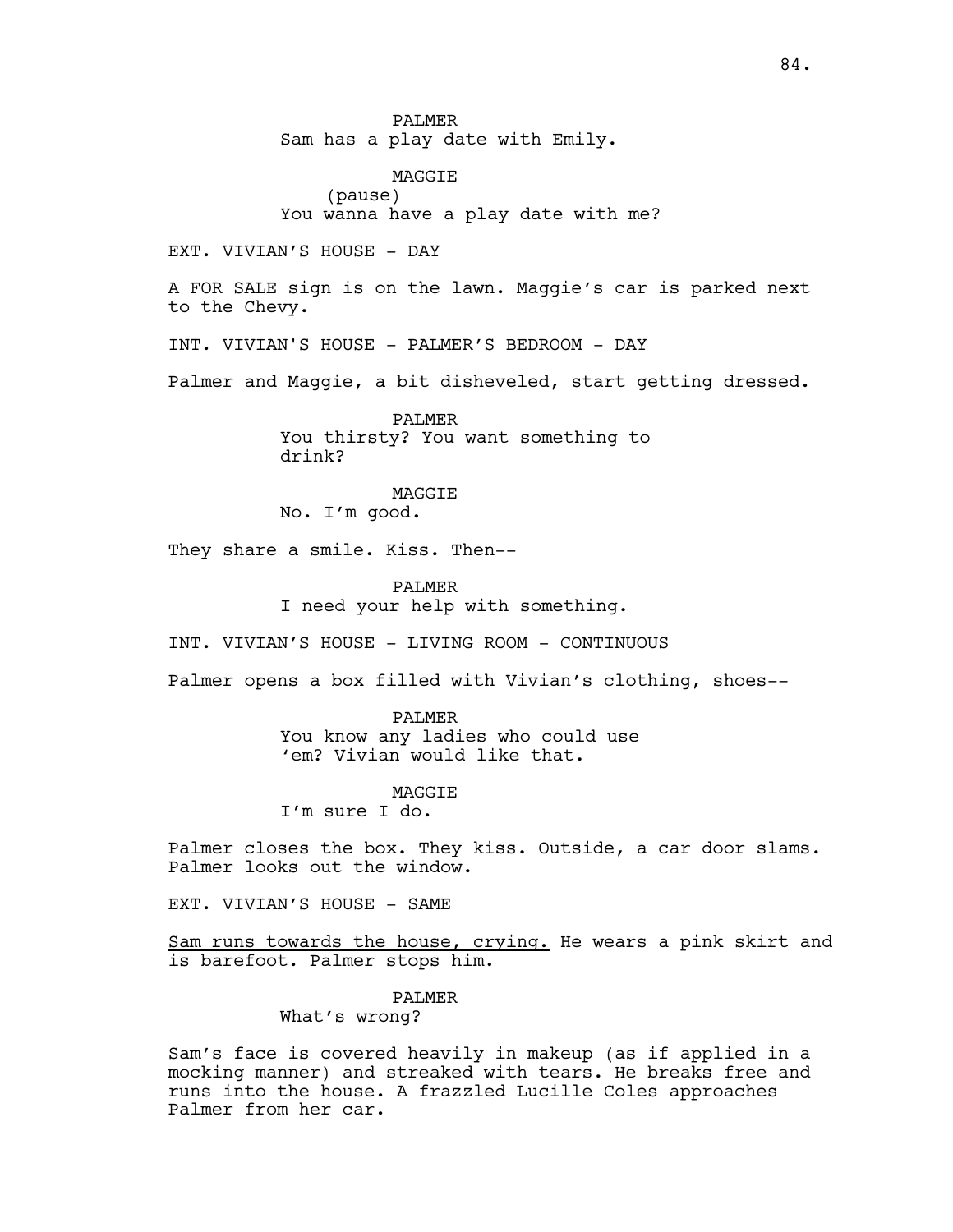LUCILLE I jus' left them for a bit. I'm sorry. I really am... I didn't know what was going on. He wanted me to take him home...

Palmer, without waiting for an explanation, disappears into the house after Sam. Lucille stares after him, upset.

INT. VIVIAN'S HOUSE - VIVIAN'S BEDROOM - CONTINUOUS

Palmer finds Sam crying on Vivian's bed. Maggie is next to Sam, gently rubbing his back.

MAGGIE

It's okay, Sam.

PALMER You wanna tell us what happened?

Sam doesn't answer. Palmer sits down on the bed. Sam's breathing slows--

> PALMER (CONT'D) It's a'right... Was it the same ones who always pick on you? Were they over there?

Sam nods.

PALMER (CONT'D) I know you don't want to hear this, Sam. But sometimes you gotta hit 'em back.

SAM They're bigger than me.

PALMER (getting mad) I know. But you gotta stand up for yourself, or these kids'll never leave ya alone.

SAM They weren't kids.

PALMER What do you mean?

Sam doesn't say anything.

MAGGIE Sam? Who did this to you, honey?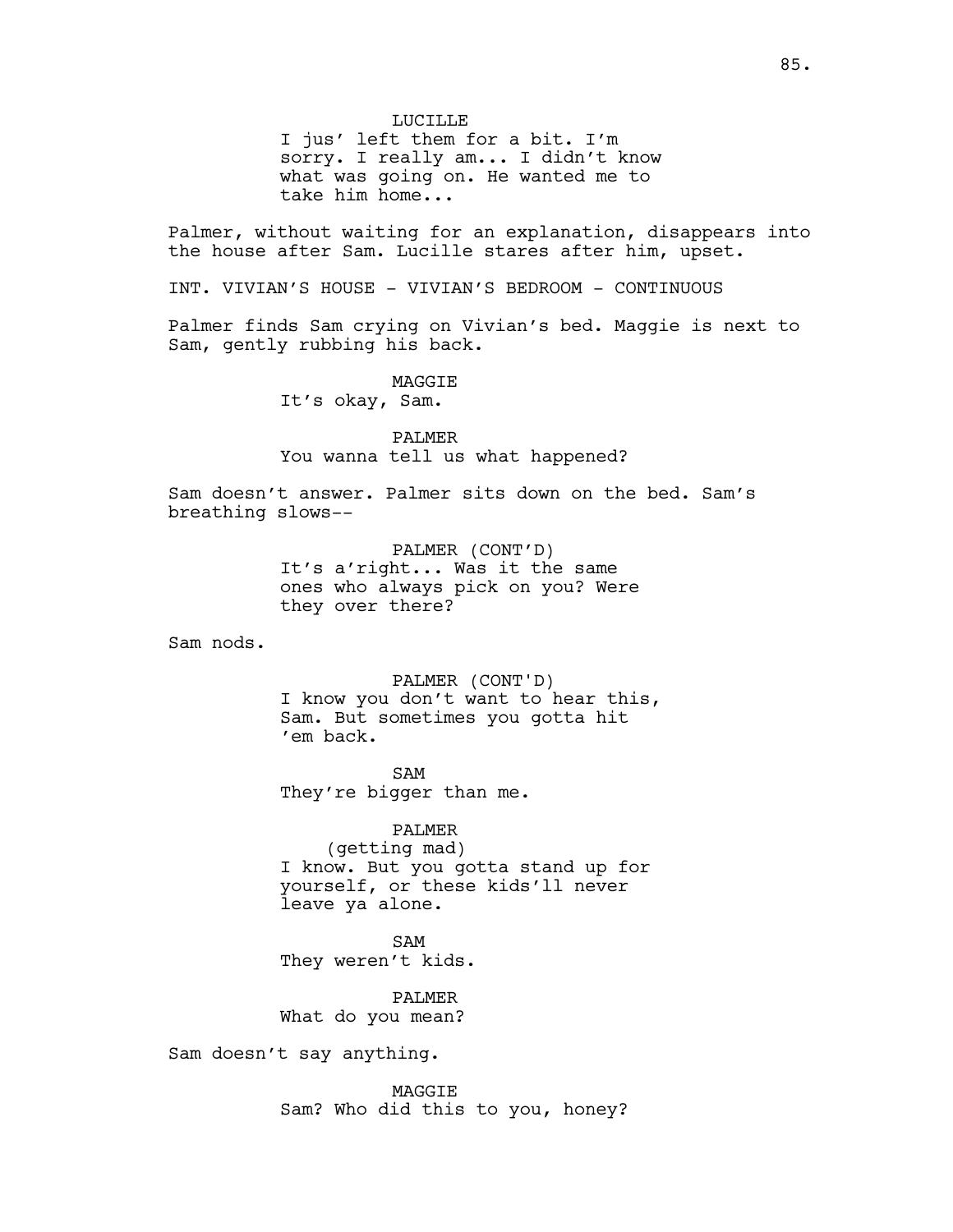Sam looks at Palmer, afraid to say, then finally--

SAM Toby's dad... Your friend Daryl.

INT. VIVIAN'S HOUSE - LATE AFTERNOON

Palmer grabs his keys, heads for the door. Maggie following--

MAGGIE Eddie, where are you going? Don't do this! Eddie!!

Palmer is already out the door--

EXT. VIVIAN'S HOUSE - CONTINUOUS

Palmer drives off in the Chevy.

INT. BAR - NIGHT

Palmer enters. A few PATRONS sit at the bar. He sees Daryl, Coles and Ned playing pool. Palmer approaches Daryl. Daryl turns to meet him, very aware of why Palmer is there.

> DARYL He already had the skirt on. I jus' gave the 'lil faggot some accessories...

BOOM! Palmer punches Daryl right in his sarcastic grin. He hits him again and again and again, full of rage. Daryl gets a few good shots in, before Palmer beats this asshole until he can't move. The patrons pull Palmer off Daryl. Palmer catches his breath, sees Ned and Coles staring at him.

He walks up to Coles, pins Coles against the wall--

PALMER Was it funny to you, Coles, huh? Seeing a grown man hold down a little boy? Make him cry while he put make-up on him?

COLES

I... I wasn't there.

#### PALMER

The fuck you weren't! This happened in *your* house! So let's get one thing straight, friend--your old man pays me a visit, you ain't walking away from this one, like the last one. Trust me on that.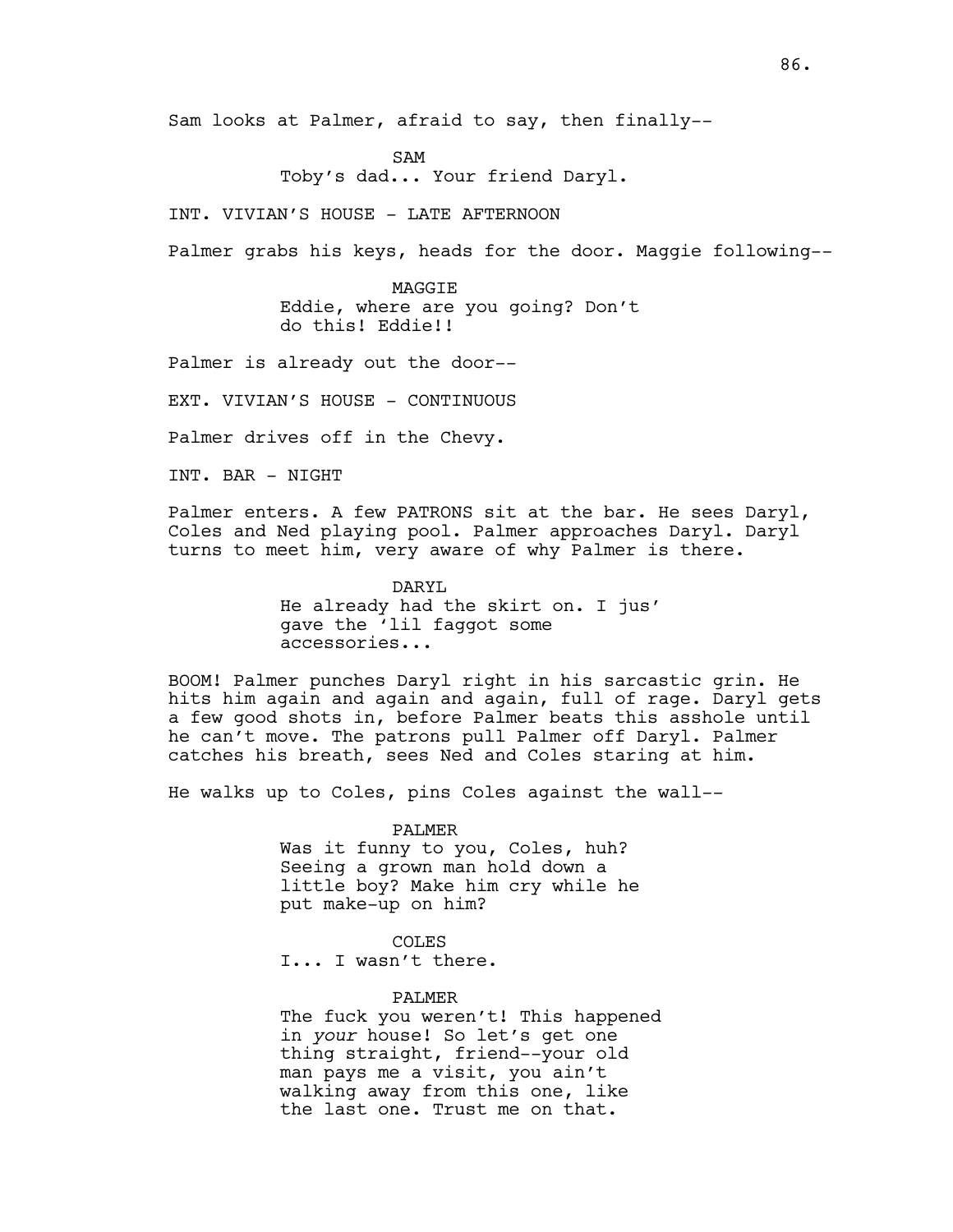COLES What'cha lookin' at? Show's over.

Daryl stumbles to his feet.

COLES (CONT'D) Ned, help him up.

Ned and another MAN lift Daryl to his feet. CU of Daryl's face. A bloody mess, his nose busted wide open.

EXT. VIVIAN'S HOUSE - NIGHT

Maggie sits on the porch, waiting. Palmer pulls up in the Chevy, steps out, quiet. Maggie approaches Palmer. Notices a cut above his eye.

#### MAGGIE

You okay?

Palmer nods. He's not.

MAGGIE (CONT'D) So what are you going to do, beat up everyone who picks on him?

PALMER Nope, just the ones over thirty.

MAGGIE You know, there are other ways to handle this.

Beat. Palmer is silent.

MAGGIE (CONT'D) I'll have a chat with Daryl's wife. She's a actually a decent person. (beat) Will you get in trouble?

He shrugs. He's uncertain. Then--

PALMER Daryl won't press charges.

## MAGGIE

Lucky you.

Maggie takes this in. Then sees his bruised knuckles.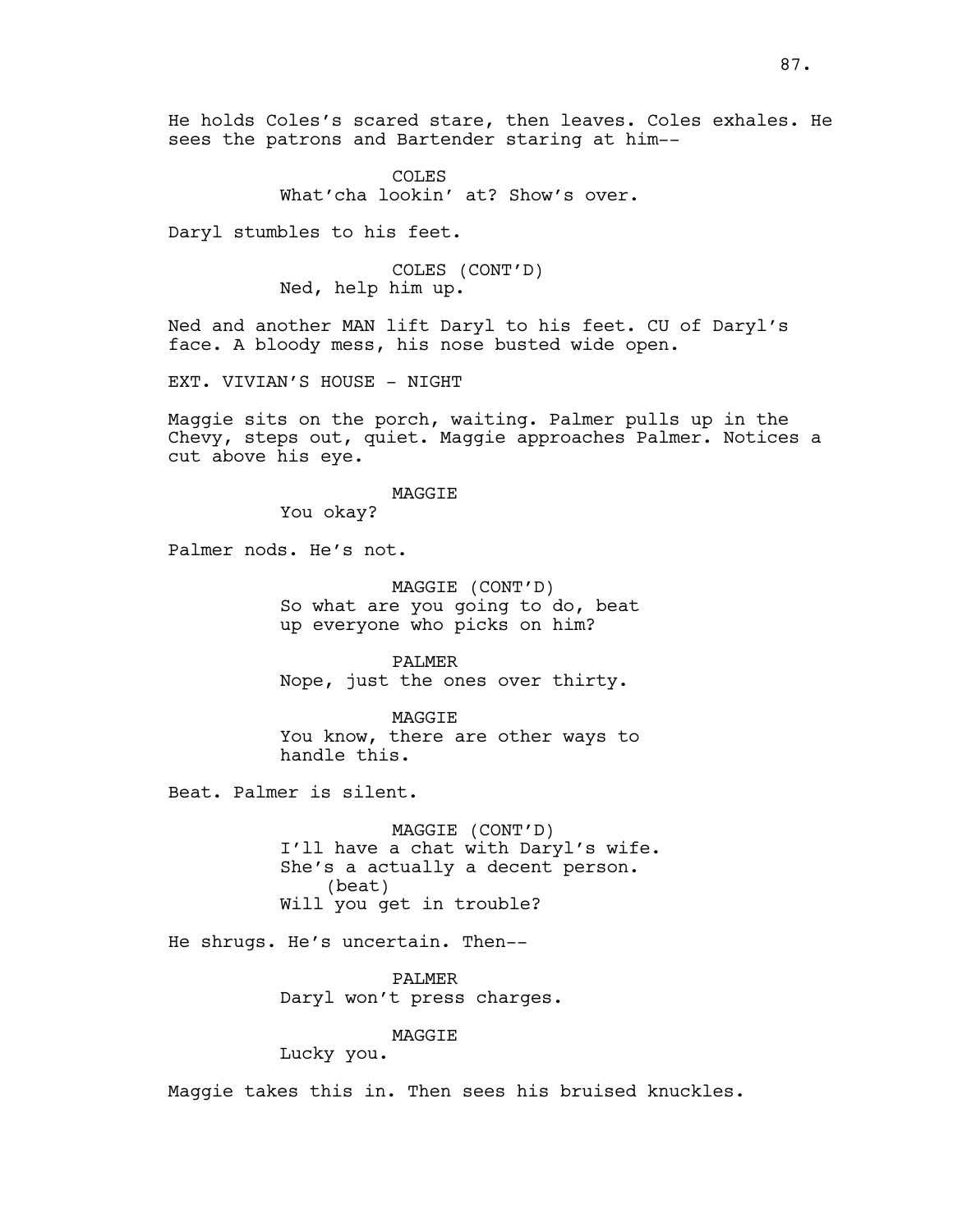MAGGIE (CONT'D) Well, Sam's asleep inside... I better get home.

Maggie gets in her car and drives off. Palmer stands there, feeling bad.

INT. VIVIAN'S HOUSE - BATHROOM - MORNING

Palmer, showered, examines his face in the mirror. There's a gash above his eye. He applies shaving cream to his face. Sam enters. He watches Palmer shave, then grabs a Band-Aid from the cabinet. He places it over the gash.

> PALMER Sam, what Daryl did to you was wrong. You know that, right?

Sam just looks at him. Quiet.

PALMER (CONT'D) You didn't do anything bad. You understand, me? Not a thing.

Palmer looks Sam straight in the eye. Sam nods. Palmer gives him a gentle pat.

INT. VIVIAN'S HOUSE - KITCHEN - DAY

Sam sits at the table, excited, drinking juice out of a Ponchatoula Savings Bank mug, watching Palmer write a letter.

> PALMER (reading off the letter) Dear Flying Princess club. My name is Sam, and I would very much like to be a member...

> SAM Make sure you tell 'em, how much I love their show, and I watch it every day.

PALMER (writing) I watch your show every day. And I love it, more than anything in the world.

SAM In the whole wide world.

Palmer finishes.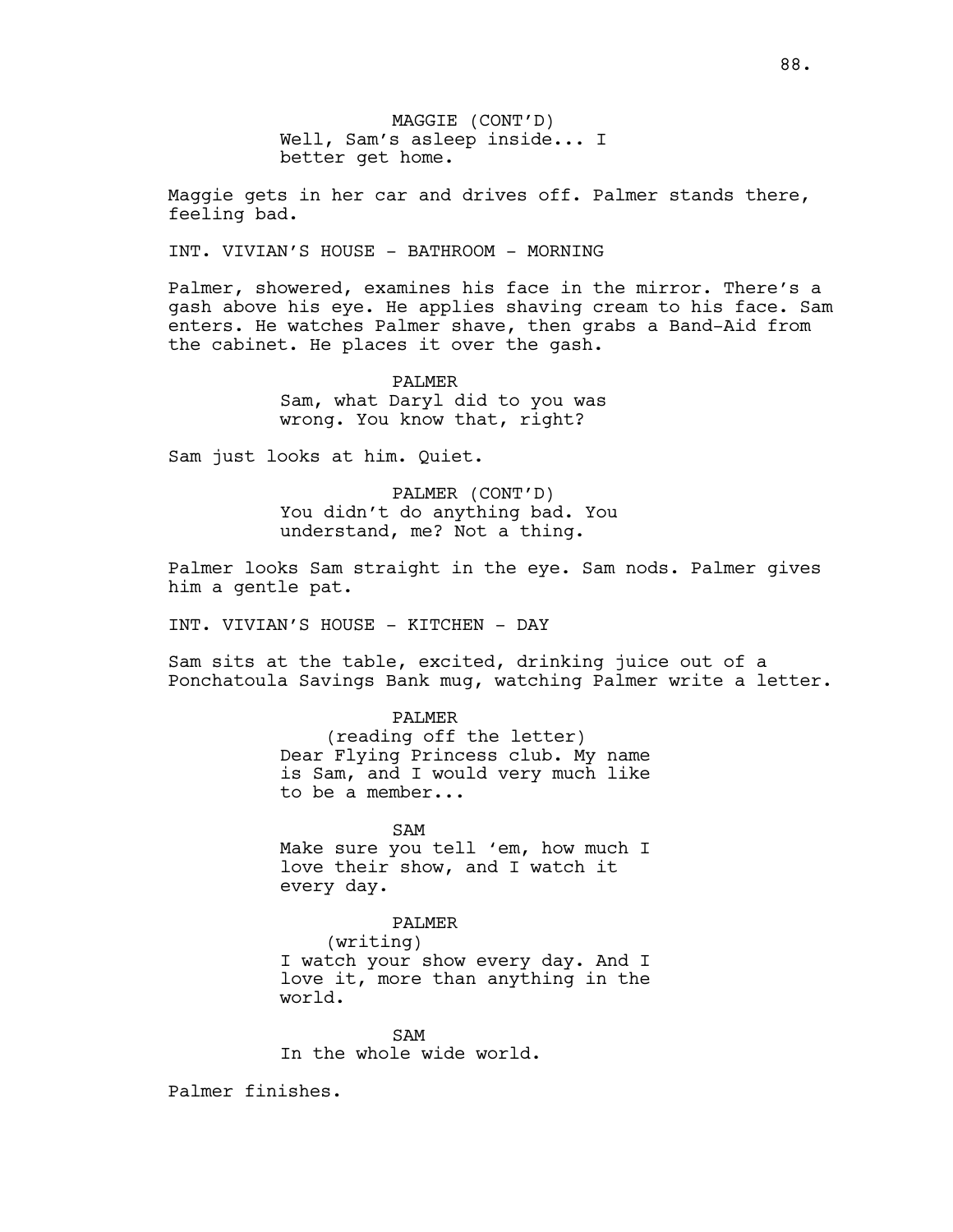A'right. Now all you have to do is sign your name.

Sam grabs the pen and proudly signs. Palmer sticks it in an envelope.

> PALMER (CONT'D) It's good to go.

Sam smiles. Happy. We hear the front door open and close. Moments later, Shelly appears in the doorway. She stares at her son, guiltily.

> SHELLY Hey there, Sam.

Sam looks at his mother, hesitant for a moment, then the hugest smile appears--

SAM

Momma!!

Sam runs to Shelly, wraps his arms around her, tight. Shelly hugs him.

> SHELLY I missed you, baby.

They stay like that for a while, then Shelly looks up and catches Palmer's judgmental stare.

> SHELLY (CONT'D) I heard 'bout Vivian, I'm sorry. I liked her, she was a good woman...

C'mon, Sam. We better get home.

Shelly pulls away from Sam, leaving him to stare back at Palmer. Suddenly, Sam looks sad. Torn. Not wanting to leave. Palmer picks up Sam's lunch box and moves to him.

PALMER

You and I had a good time. And you can come visit me whenever you like. Okay?

Sam nods. He takes his lunch box, then hugs Palmer for the longest moment. Palmer forces a smile, gives him a pat.

> PALMER (CONT'D) A'right. Let's get the rest of your things.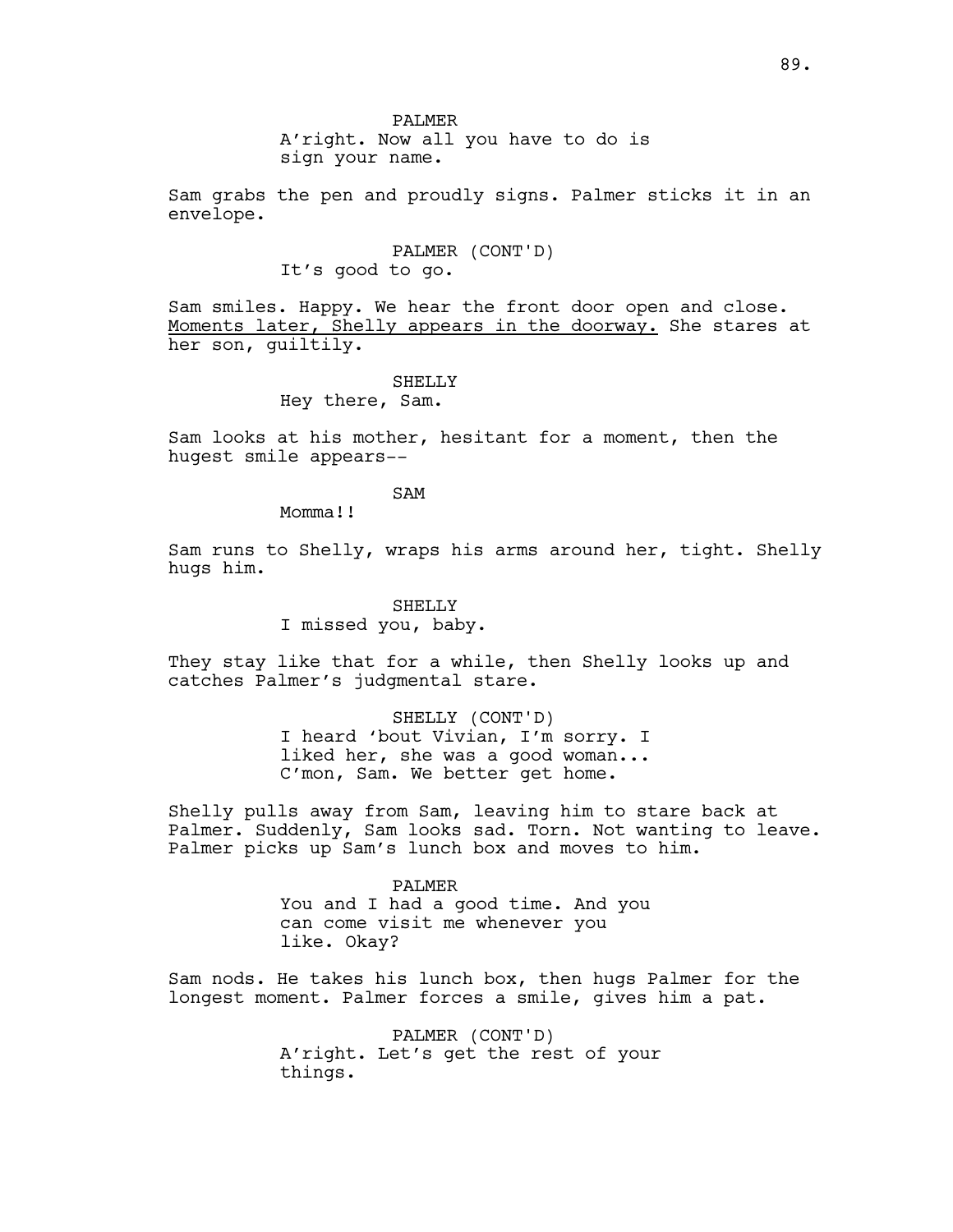Palmer leads Sam into the room. He watches with difficulty as Sam collects his dolls. Shelly places everything in his suitcase. Notices the brand new ukulele.

> SHELLY Where'd you get this?

SAM Palmer... For my birthday.

It hits her -- she wasn't there for it. Beat.

SHELLY Well, I got ya somethin' at home. Had to travel for it. C'mon.

She walks Sam towards the door. Stops, looks back at Palmer.

SHELLY (CONT'D) Thanks for watching him.

Shelly leaves with Sam. Palmer stands alone. In silence. The pain visible.

EXT. VIVIAN'S HOUSE - MORNING

Palmer exits the house. He sees Jerry's red truck parked in front of Shelly's house. No sign of Sam or the school bus. Palmer climbs in the Chevy and drives off.

INT. PINEVILLE ELEMENTARY - HALLWAY - LATER

Palmer pushes an empty cart down the hall, stops at Maggie's classroom, looks in and sees her teaching. Sam's seat is empty. Maggie sees Palmer and steps into the hall--

> PALMER Shelly came back.

MAGGIE (O.S.) She did...?

PALMER Didn't look too good, kinda sickly.

MAGGIE (O.S.) Well, hopefully he'll be back tomorrow.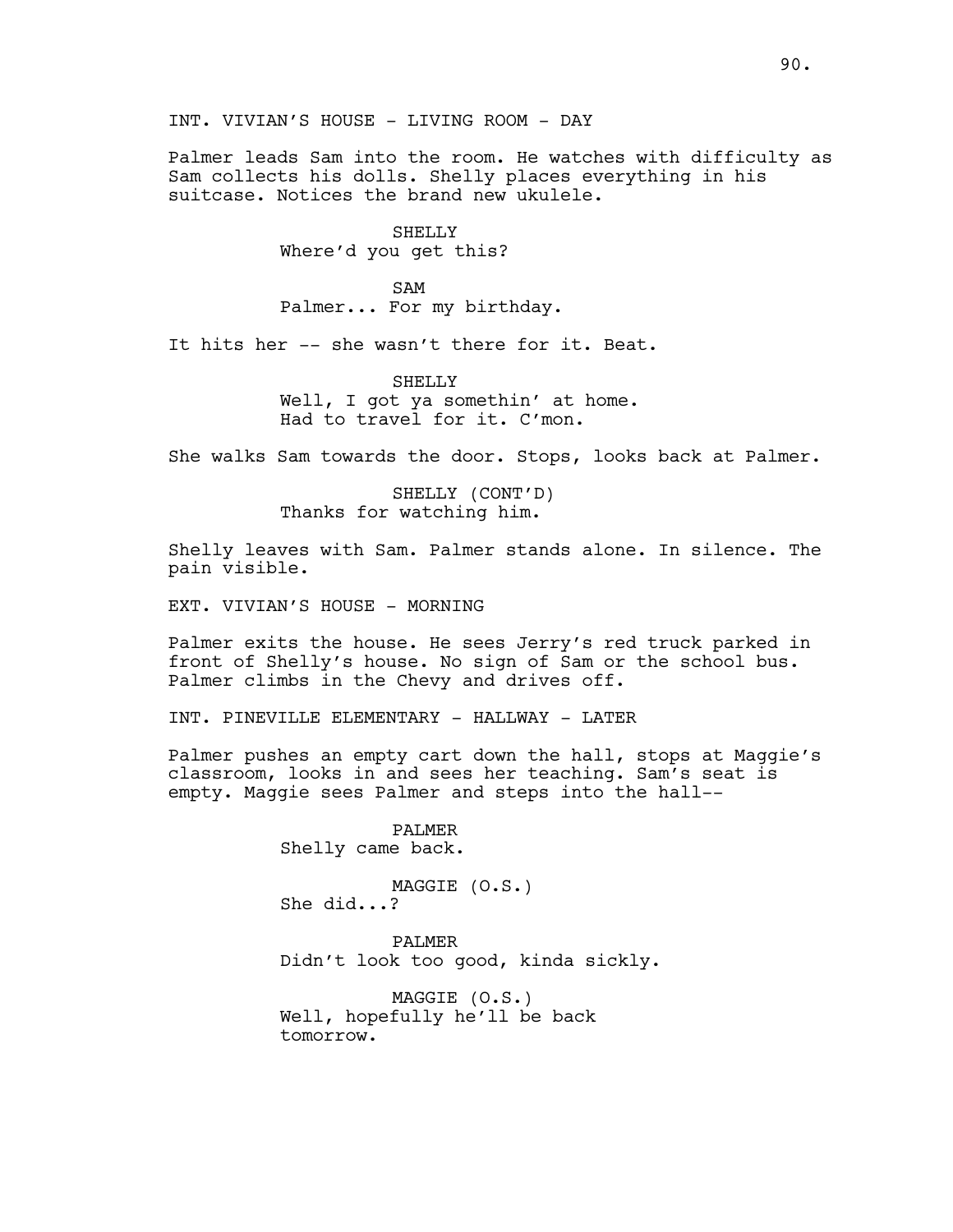PALMER Yeah...I hope so... (off the silence, then--) Well, I'll let you go.

Maggie watches Palmer walk off.

INT. BAR - NIGHT

Palmer sits at the bar. The Bartender places a longneck in front of Palmer. Palmer stares at the beer... Debating.

Cut to: Palmer exits. The beer still on the bar. Untouched.

EXT. VIVIAN'S HOUSE - NEXT MORNING HOUSE\PORCH

Palmer grabs his keys, steps outside... He sees Sam waiting on the porch. Sees he has no lunchbox.

> PALMER Where's your lunch box?

SAM Jerry threw it away.

PALMER

Did he?

Sam nods. He looks sad.

SAM He said my momma was raising me to be a queer. And he ain't living with no queer kid.

Beat. Palmer looks at him, silent.

SAM (CONT'D) What does queer mean?

PALMER Some people think it means you're different.

SAM Are you queer?

PALMER I'm different, that's for sure.

Sam still looks upset.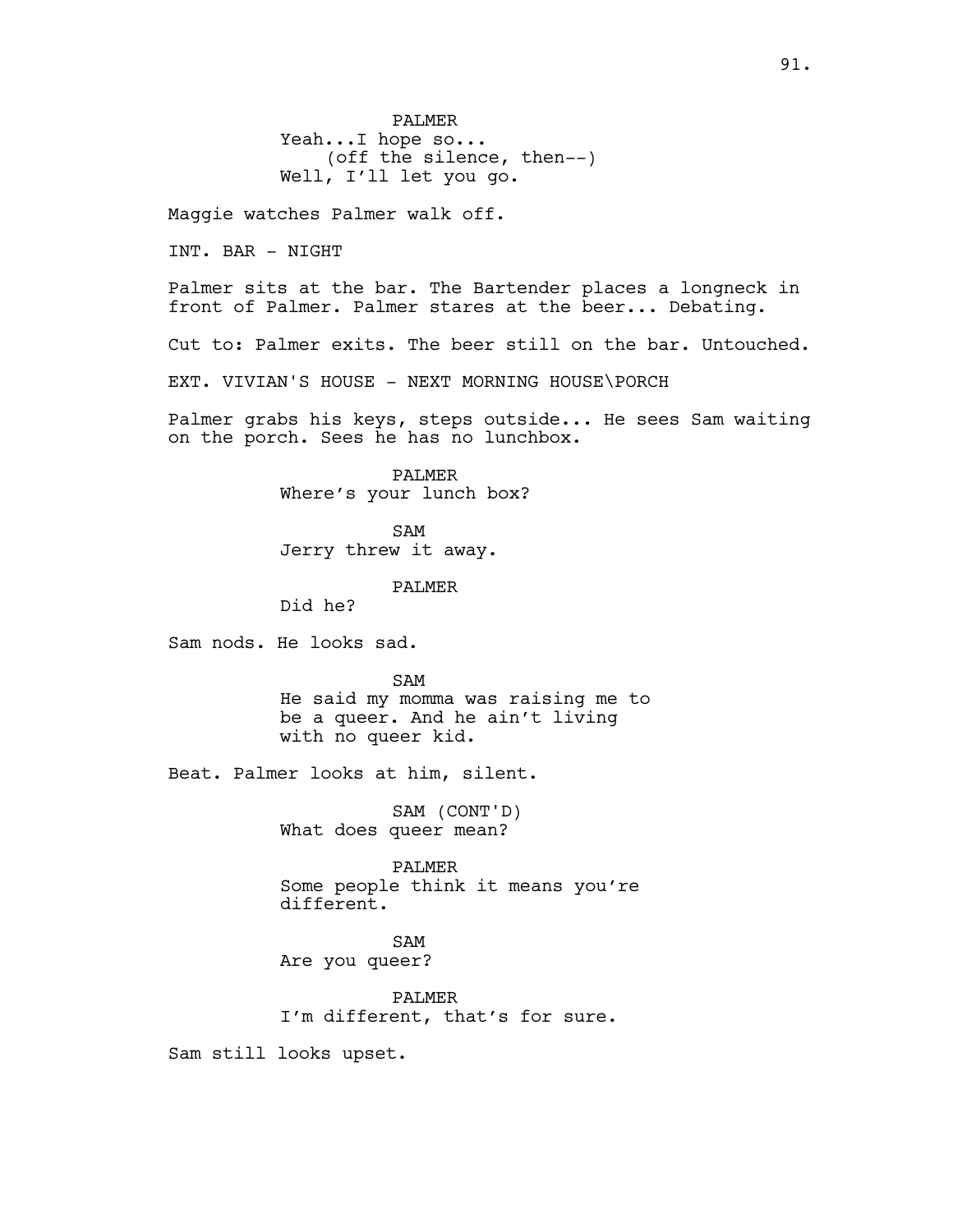PALMER (CONT'D) You know what else we are? We're both good lookin'. We are. Good lookin' and smart. It intimidates people. Makes 'em feel afraid.

Palmer smiles at Sam. Sam smiles back. They get in the car, drive off.

EXT. PINEVILLE ELEMENTARY - MORNING

Palmer and Sam step out of the Chevy.

PALMER How 'bout after school, I take you to get a root beer float?

SAM I can't. I gotta help my momma. We're moving to Jerry's. Momma said he wants to marry her. And I'm gonna have to go to another school.

Palmer looks like he's been hit in the stomach.

PALMER I guess I'll just have to visit you then.

SAM You promise?

PALMER You got my word.

The two walk to the school together and slowly it registers for Palmer -- Sam will be gone.

INT. PINEVILLE ELEMENTARY - MAGGIE'S CLASSROOM - MORNING

The children draw with colored pencils on sheets of paper.

**MAGGTE** Who else needs an eraser?

A few hands go up. Sam is noticeably quiet. Toby grabs at something on Sam's desk. Sam jumps out of his chair... hits Toby. Toby hits him back. A fight about to erupt--

> MAGGIE (CONT'D) Hey! We don't hit other people.

SAM He took my eraser!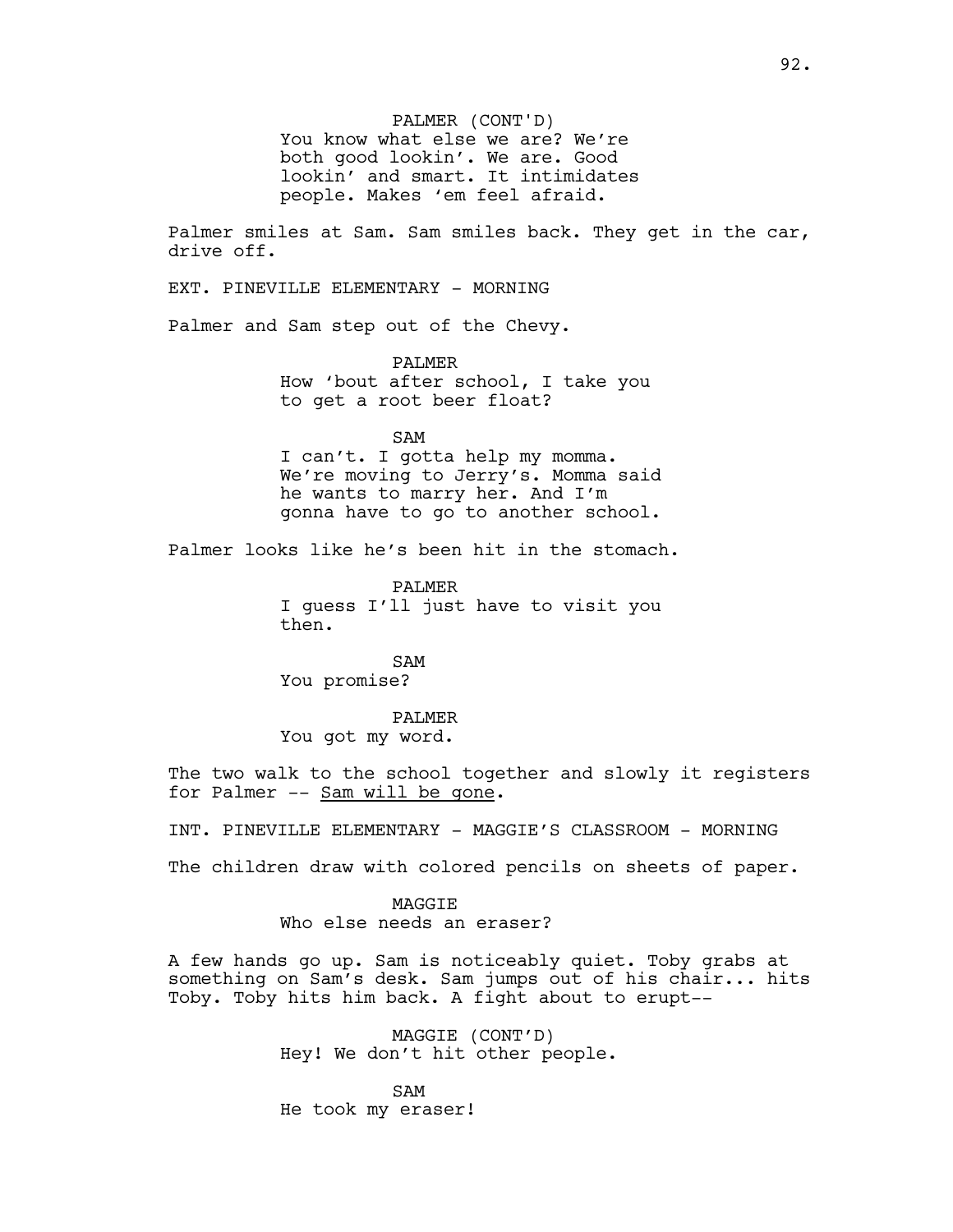MAGGIE

Toby!

Maggie looks at Sam's desk. His eraser is under his paper.

MAGGIE (CONT'D) It's right here, Sam. Okay?

Sam, upset, sits back down. Emily watches Sam, as do the other kids. Toby rolls his eyes as if Sam is nuts.

> MAGGIE (CONT'D) Okay, everyone keep drawing. I want to see those pretty pictures.

Sam picks up a colored pencil and draws. Maggie places a comforting hand on Sam.

EXT. PINEVILLE ELEMENTARY - DAY

Palmer carries the trash to the bins. He looks towards the school buses and sees Sam being walked to Jerry's red truck by Shelly who does not look well. Sam argues with Shelly. Finally, Jerry steps out of the truck, grabs Sam by the arm and shoves him into the truck. Slams the door. He looks up, catches Palmer staring right at him--

It takes Palmer everything he has just to do nothing. He watches the truck speed off.

INT. GROCERY MART - DAY

Palmer stands at the check-out counter, behind a few CUSTOMERS, waiting to be rung up. Affected by earlier.

Moments later, Palmer heads for the exit, carrying a bag.

INT. CHEVY - DAY

Palmer slides behind the wheel of the Chevy. Puts the bag of groceries aside. Turns on the car.

INT. CHEVY - DAY

Palmer approaches Vivian's house from a distance. As he nears Vivian's house -- A Sheriff's vehicle and an UNMARKED CAR pass him on the opposite side of the road. Palmer looks in his rearview mirror, stares after the two cars with great concern.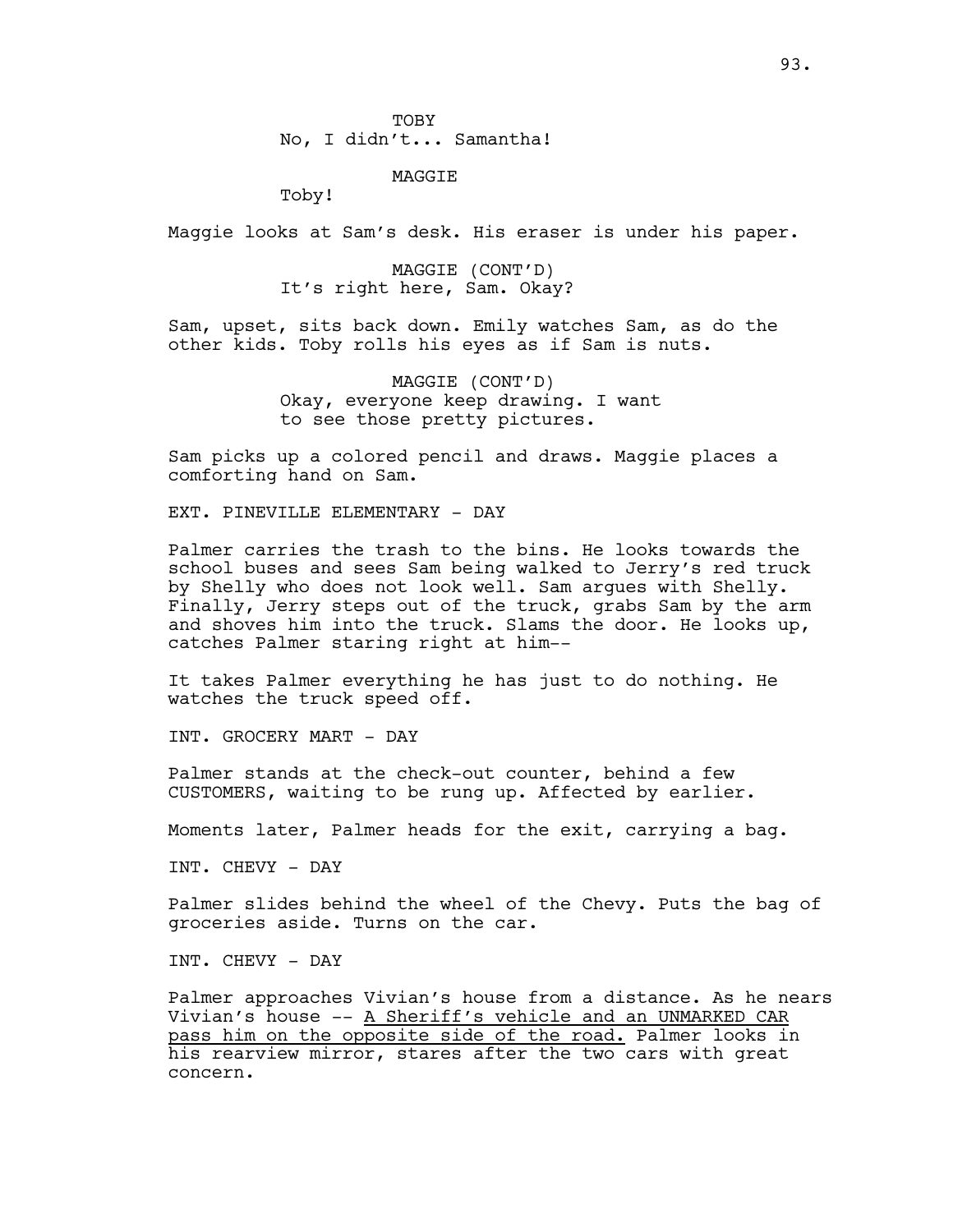Palmer pulls into Vivian's driveway. He sees Shelly, upset, standing on her front lawn, screaming at Jerry.

EXT. SHELLY'S TRAILER - CONTINUOUS

SHELLY Get the fuck away from me!

JERRY Jus' calm the fuck down! Jesus, it ain't my goddamn fault!

Palmer arrives. Eyes the house -- the door wide open. Dark inside. No sign of Sam.

PALMER

Where's Sam?

Shelly doesn't say anything. Palmer gets in her face--

SHELLY He's gone! The fuckin' police! CPS took him!

INT. CHEVY - DAY

Palmer slides behind the wheel and speeds off.

EXT. DEPARTMENT OF FAMILY AND PROTECTIVE SERVICES - LATE DAY

A dark, imposing building. Not in the nicest part of town.

INT. DEPARTMENT OF FAMILY AND PROTECTIVE SERVICES - LATER

Palmer sits across from a FEMALE CASE MANAGER who flips through a very large stack of files.

> FEMALE CASE MANAGER Normally we try to find relatives for temporary custody. I'll need you to fill out this paperwork.

She places several forms in front of Palmer. Hands him a pen.

PALMER I have a felony record.

FEMALE CASE MANAGER Are you currently on parole?

Palmer nods.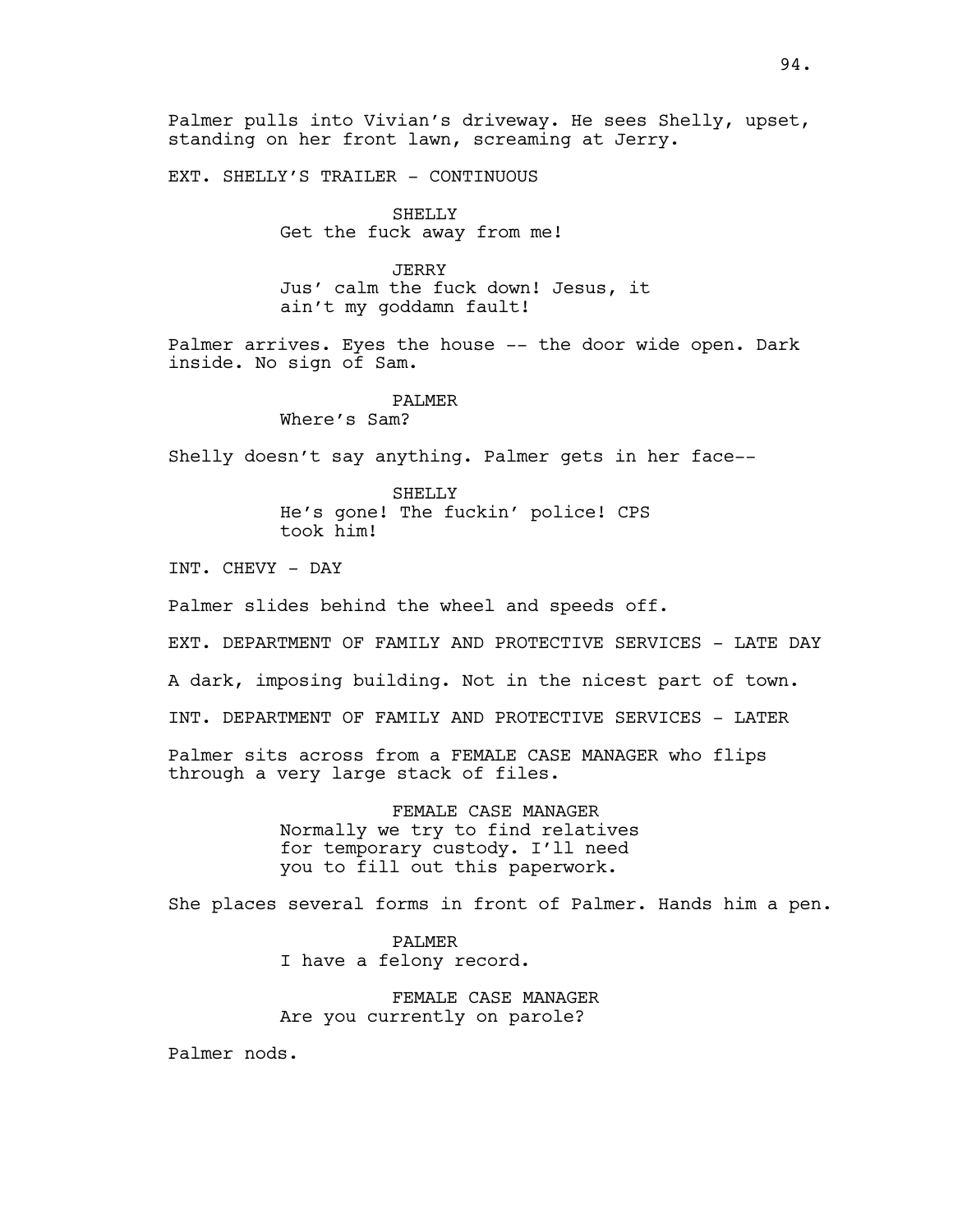FEMALE CASE MANAGER (CONT'D) I'm sorry, the agency won't approve a foster care license if you're on parole.

PALMER Can I see him?

FEMALE CASE MANAGER Not unless you're a parent, legal guardian, or family member.

They're both quiet. Until --

FEMALE CASE MANAGER (CONT'D) There's a case hearing in Family Court on Monday. The judge'll decide then if Sam will be placed into a home or returned to his mother. It's possible he could make an exception... It's unlikely, but why don't you fill out the application, and we'll see what the judge says?

Palmer, not looking too confident, nods.

INT. SHELLY'S TRAILER - NIGHT

A knock on the door. Shelly, unkempt, moves to see who it is... The room is in shambles. The electricity off.

> SHELLY What do you want?

Palmer follows Shelly's skeleton of a body into the kitchen. Shelly searches for a cigarette, can't find one. We see paperwork from CPS on the table.

> PALMER Where's Jerry?

SHELLY At church, where else... You got a cigarette?

Palmer retrieves one from a pack and lights it for her.

SHELLY (CONT'D)

Why you here?

Palmer, without wasting any more time, places several crisp hundred dollar bills on the table. Alongside the money, he places a document.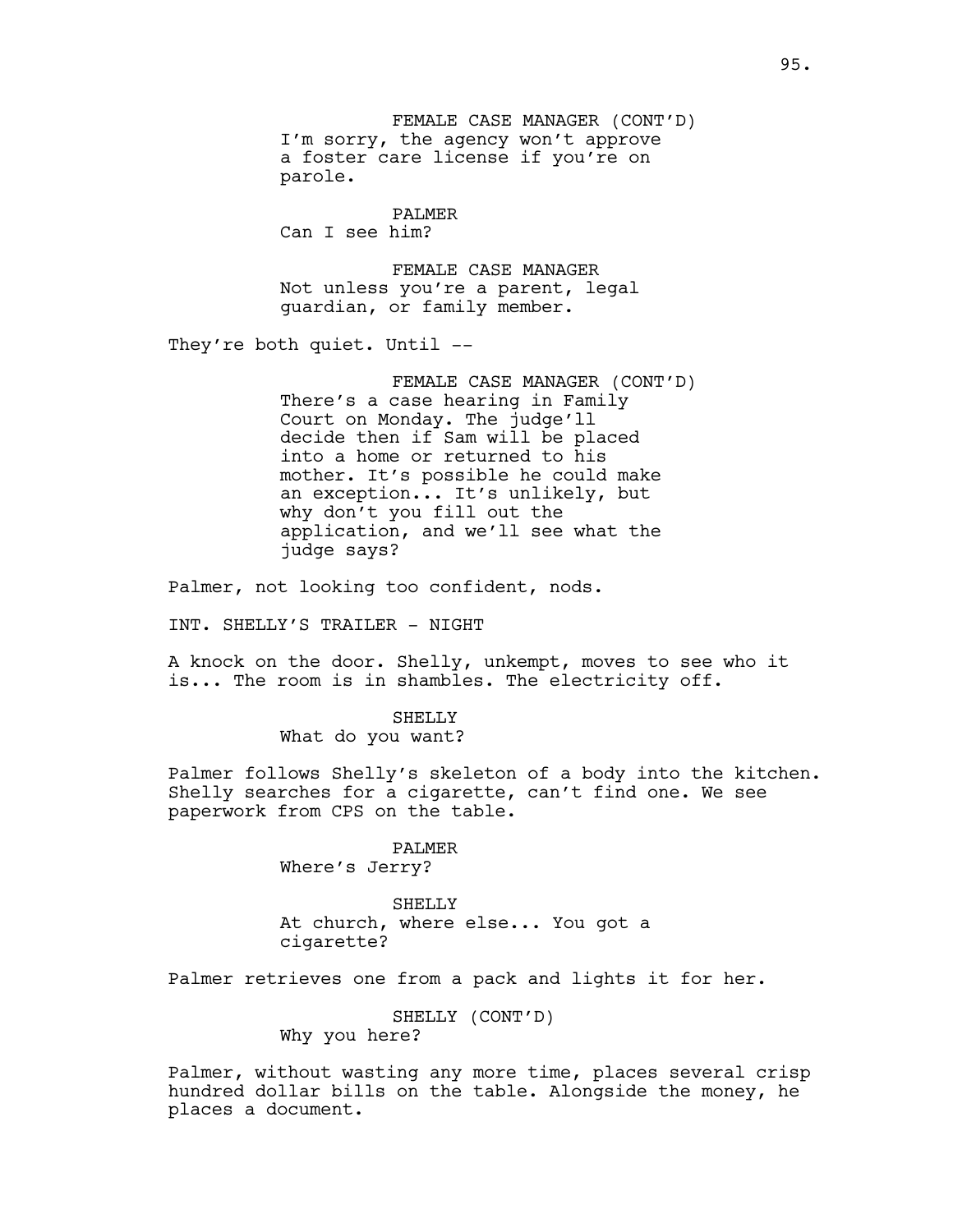Palmer stares at her, silent. Shelly reads the first line.

SHELLY (CONT'D) Legal guardian?

PALMER You'd be signing Sam over to my care.

SHELLY And why would I do that?

PALMER 'Cause unless you get yourself clean, I don't see the court givin' him back to you...

Shelly's eyes narrow.

SHELLY

Get outta my house.

Palmer doesn't budge. Shelly springs from the chair and rips the document up in his face.

#### SHELLY (CONT'D)

You think you can buy my son?! You think you're better than me?! Jus 'cause you spent time with my boy, you think you're his daddy? You ain't his daddy, and you ain't better than me!

#### PALMER

No, I don't think I'm better than you. Maybe a bit luckier this time 'round. But if something were to happen to you, well, they'll put Sam wherever they like. And Sam's not like other kids.

These words sink in. Shelly knows it's true.

# SHELLY

(desperate) They'll give him back. And Sammy and me we'll be just fine! We're gonna leave this shit town behind. I'll get clean. Buy us a nice home... Start taking good care of Sammy... You'll see!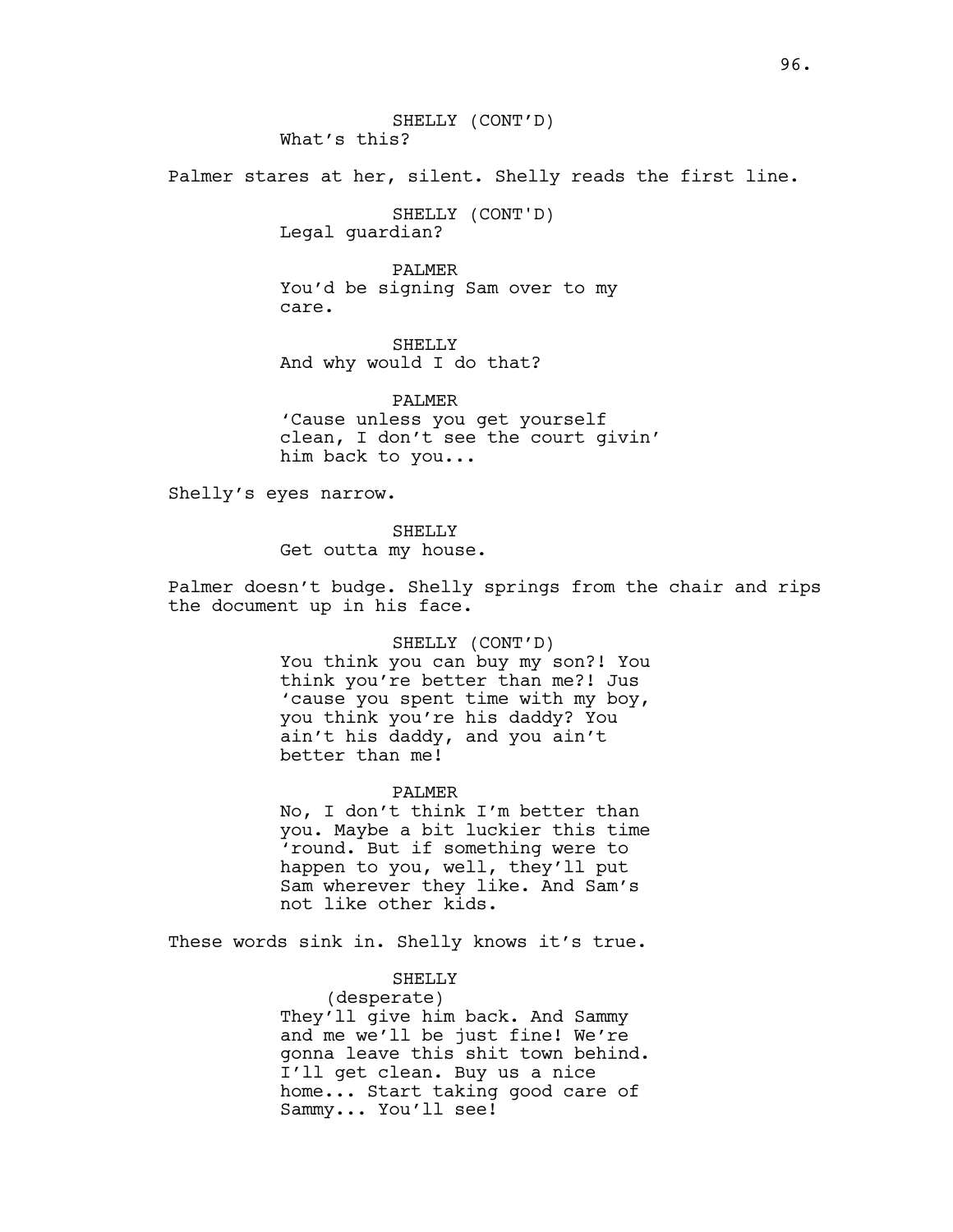She stares hard at Palmer, wanting so bad to believe it. Then her fantasy gives way to tears.

SHELLY (CONT'D)

Get out.

Palmer doesn't move. Shelly scoops up his money and shoves it into his hand.

SHELLY (CONT'D)

GET OUT!

EXT. MAGGIE'S HOUSE - NIGHT

Palmer exits the Chevy. The front door opens. Maggie appears.

PALMER I need a favor.

INT. FAMILY COURT - LOBBY - DAYS LATER

PEOPLE wait to have their turn in front of the judge. Palmer, in dress pants, cleanly shaven, a nice shirt and tie, sits next to Maggie. He looks handsome and nervous.

A moment later, the Female Case Manager appears.

FEMALE CASE MANAGER Mr. Palmer... Come with me...

INT. FAMILY COURT - COURTROOM - MOMENTS LATER

A FEMALE JUDGE, older, glances down at Palmer's application. Palmer sits before her with Maggie and the Female Case Manager at his side.

> JUDGE Has the mother shown up yet?

FEMALE CASE MANAGER No, your honor.

The Judge focuses on Palmer.

JUDGE Mr. Palmer, I understand you're on parole, yet requesting the court permit temporary custody of the boy due to special circumstances, is

that correct? PALMER

Yes, sir...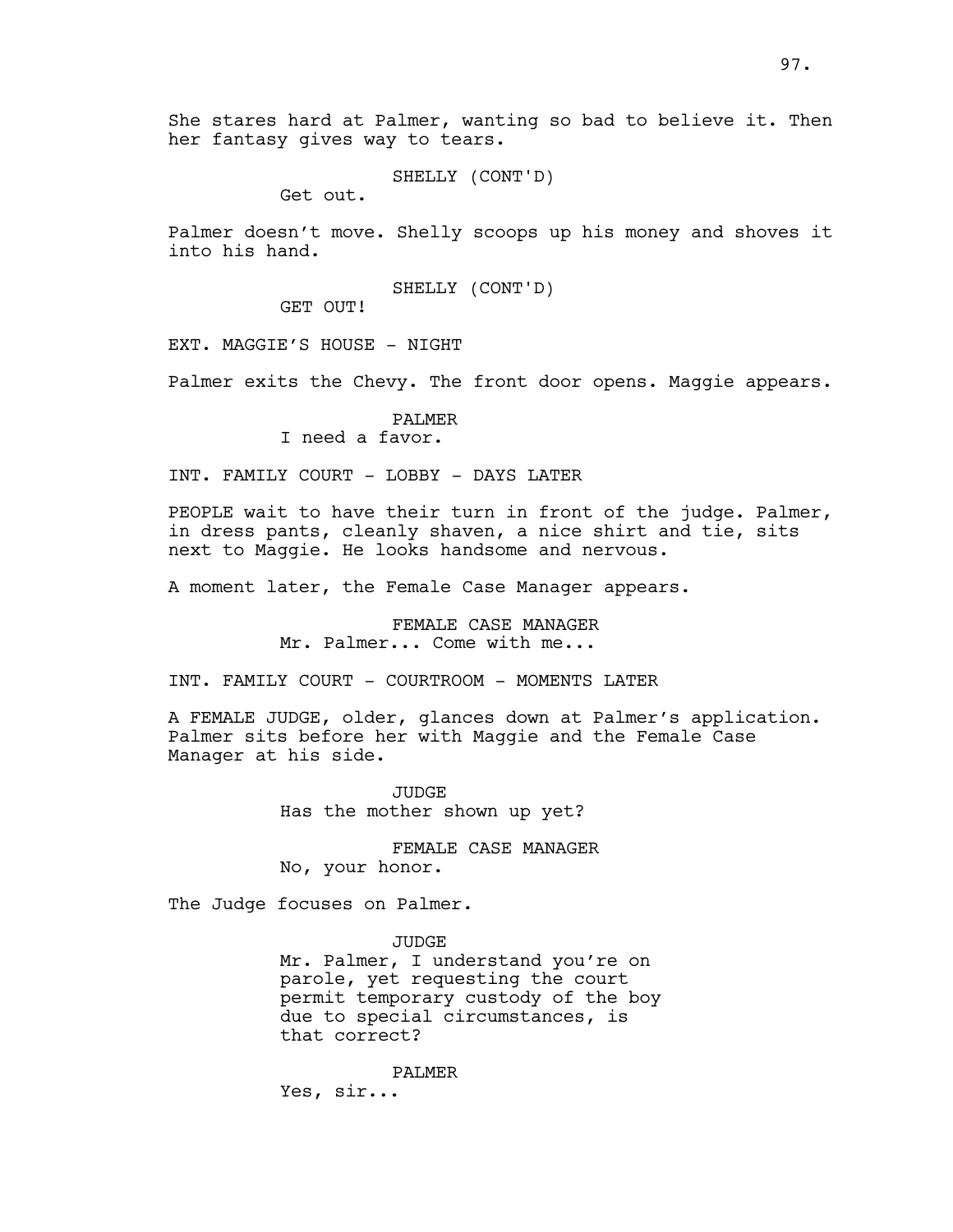**JUDGE** And what exactly are those special circumstances?

Palmer stands, incredibly nervous.

#### PALMER

You see, awhile back Sam's mother took off and left him with me and my grandmother, then she died, and Sam jus' stayed with me. I was already taking care of him. I drove him to school every morning. I made him sandwiches for lunch. He'd only eat cookies if you let him. And Sam, he don't like to bathe much, but I still made him. We even went trick or treatin' together and...

Maggie quietly watches. Palmer pauses, emotional.

### PALMER (CONT'D)

You see, I hadn't felt like I was good at anything in a long time, until Sam. I had no purpose. Nothing. Now I ain't blaming no one, your honor. I did what I did when I was younger, and I got what I got. And I accept that. But the thing is -- I don't want one more regret in my life. I got too damn many. And it's a hard way to live. Waking up every morning wishing you done something different, or said something you never said. When my grandmother died, all I wanted was five more minutes. Jus' to be able to say sorry for the things I done. Let her know how much she meant to me. I never got to say that... That woman took me in. Twice. When no one else would. I don't want another regret to wake up to. (pauses, upset) I can't abandon that boy. I jus' won't... And I promise you, you wouldn't have to worry about him, I'd take good care of Sam.

The Judge looks evenly at Palmer, weighing her decision, then finally she picks up Palmer's application and reviews it.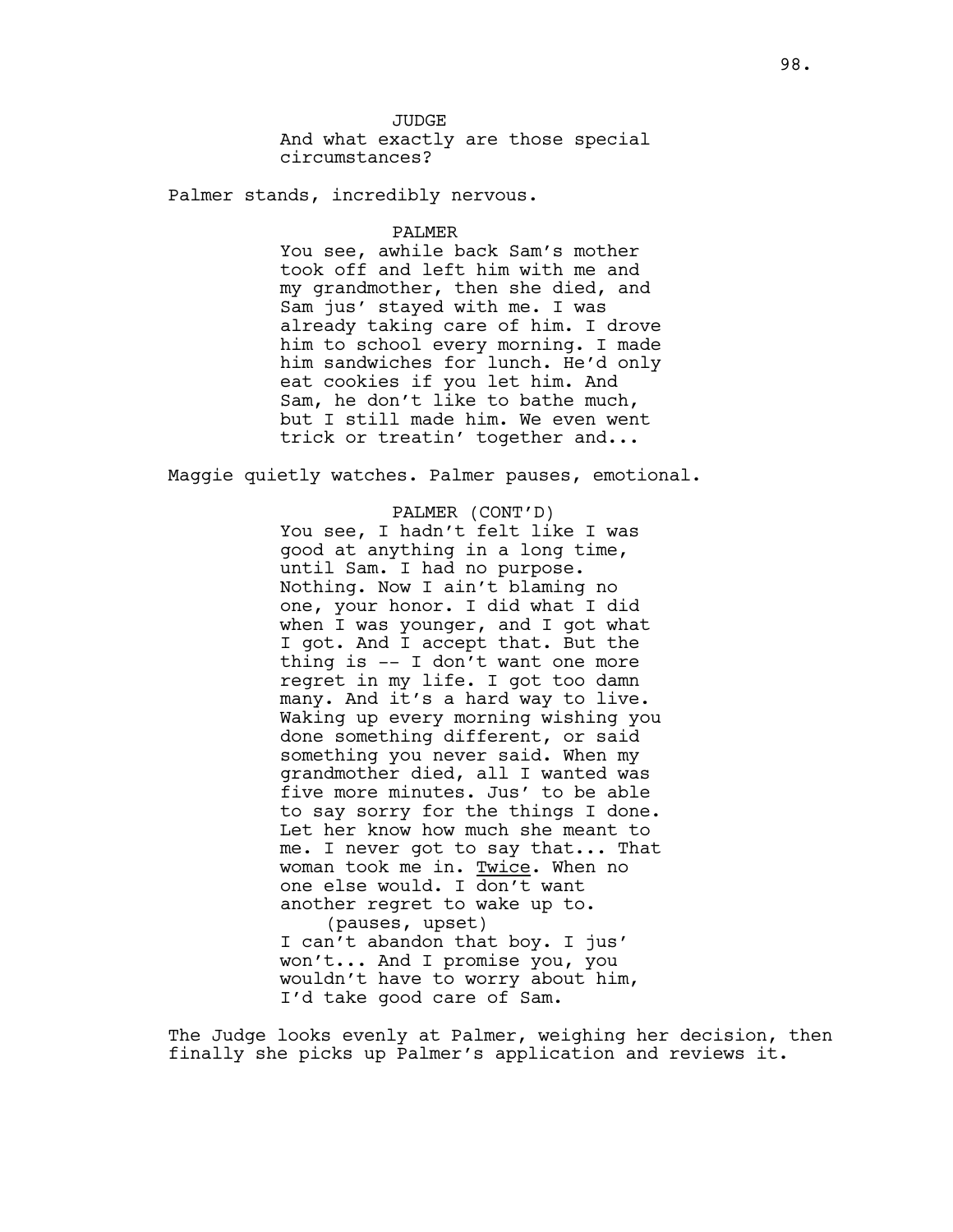JUDGE

I see you're currently employed at Pineville Elementary?

PALMER Yes, sir, I'm a custodial engineer.

The Judge sees that on the application, then flips to the attached reference letters.

#### JUDGE

Your supervisor John Sibs speaks well of you.... as does Sam's school teacher, Ms. Maggie Hayes. I assume that's you?

### MAGGIE

Yes, your honor.

## JUDGE

The address you listed as your home residence. Does anyone else live there with you?

#### PALMER

No, sir. It's my grandmother's house. It's up for sale. But I'll have plenty of money to rent a new place. Even closer to the school.

#### JUDGE

I see.

The Judge examines Palmer.

## JUDGE (CONT'D)

Mr. Palmer, you seem like you're heading in the right direction, doing well, and perhaps once you have your living situation squared away and are no longer on parole, you can apply for a license at that time. But for now, I'm sorry, I'm going to have to deny your request for temporary custody... My decision is that the boy will remain under the care of the state and be placed into a registered foster home, until the mother is well enough to regain custody.

#### PALMER

Your honor, please. His mother is a drug addict, that ain't happening.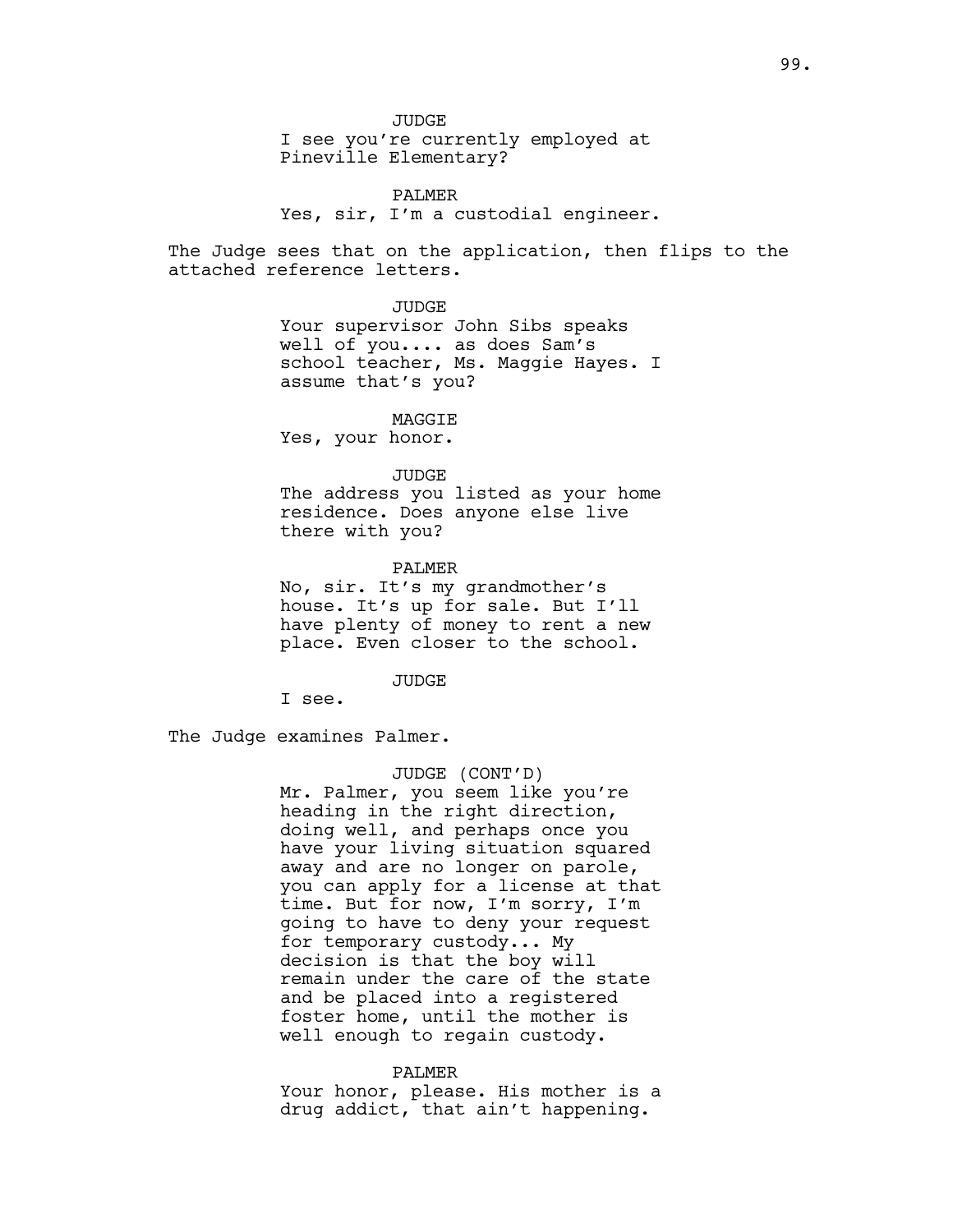JUDGE

I'm sorry, that's my decision.

She places Palmer's application aside. Palmer stares at her, dumbfounded. He looks to Maggie, who is also stunned. We hear yelling from the hall... The BAILIFF steps into the hall to see what's going on--

### THE DOOR SWINGS OPEN

Shelly hurries into the room. She's pulled herself together with clean washed hair and she wears a skirt, long sleeved blouse and nice shoes. She is followed in by the Bailiff.

> SHELLY I'm here. I'm here! Sorry I'm late.

She sees Palmer and Maggie, standing beside the Case Manager.

SHELLY (CONT'D) Your honor, they said to show up on Monday. Today's Monday. So here I am.

JUDGE And who are you?

SHELLY I'm Sam's mother, that's who I am.

She stands, dignified. Shooting a narrowed glance at Palmer and Maggie, who remain silent. Shelly sees her name on the Case Manager's paperwork, points to it--

> SHELLY (CONT'D) Right there! Your honor, please... I don't know what them notes say, or anyone else... But them sheriffs didn't even talk to Sam. They jus' came into my home and took him away. They didn't even say why...

#### JUDGE

Ms. Browne, a complaint of abuse and neglect was made to Child Protective Services. Upon inspection, your home was without electricity, deemed dangerous, and you were described as being violent and agitated.

SHELLY That ain't true... No, sir! But agitated, yeah, I was agitated... (MORE)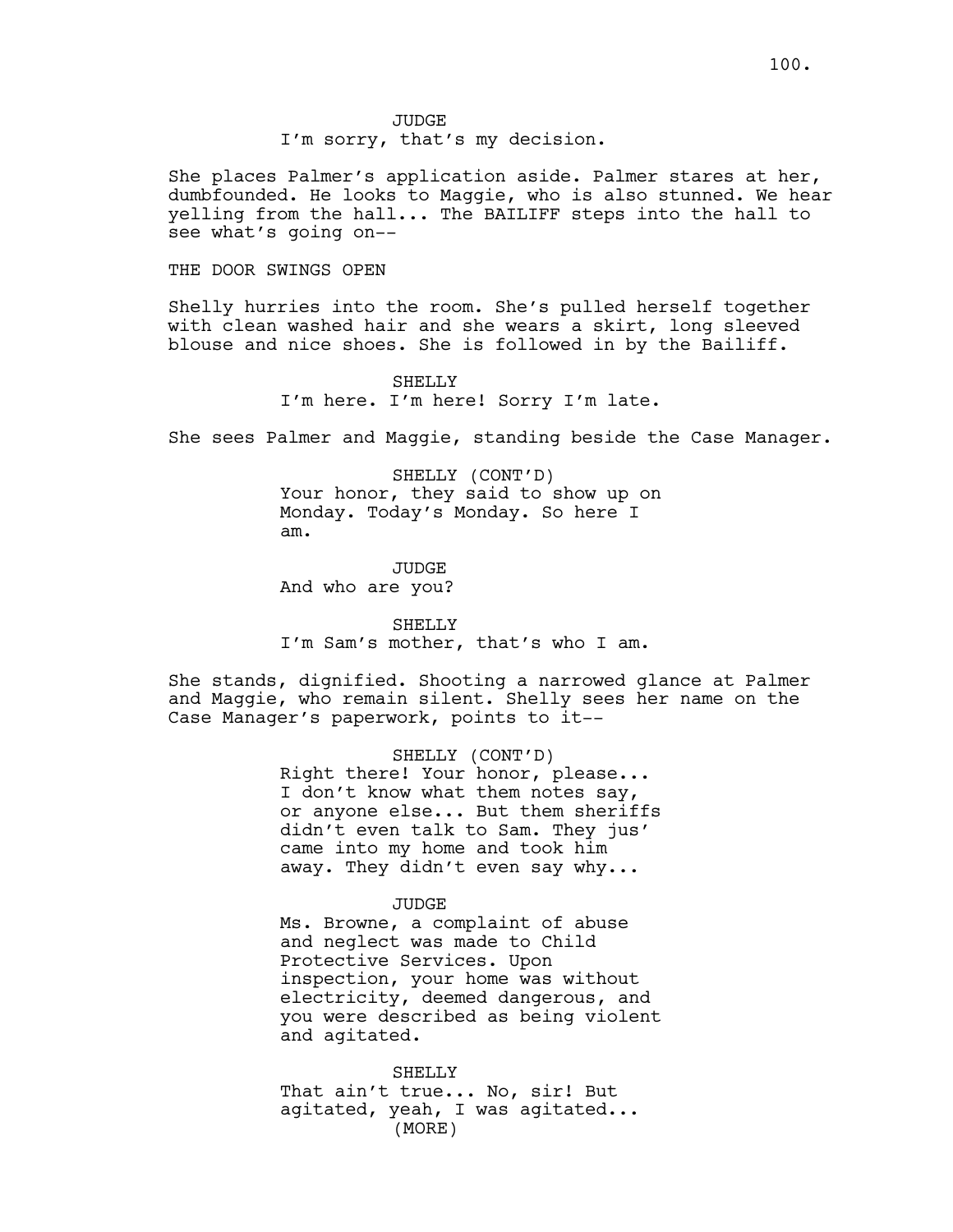Now I've had some health problems, I'll admit to that... And hell, I know I'm poor. I ain't in denial 'bout that. But I ain't never once put a hand on my son! I never even raised my voice to Sammy. You go ask Sammy, and he'll tell you the truth. He ain't an unhappy boy, your honor.

The Judge looks at her--

SHELLY (CONT'D) I'll do whatever you want me to do. You wanna piss test me, test me. Jus' please... don't send my son to go live with no strangers.

Off Palmer's look--

INT. VIVIAN'S HOUSE - EARLY MORNING

Palmer walks out of his room and enters the kitchen. He glances at Shelly's trailer through the window, which is quiet. He starts making coffee...hears a small knock and his front door opens, standing alone in the doorway is Sam.

Sam sees Palmer and runs to him. Palmer meets Sam with a big hug. Sam holds him tightly... Palmer pulls back with a smile. His eyes are wet.

> SAM You're crying?

PALMER Am I? I must be happy to see you. (beat) You a'right?

Sam nods, then off the room --

SAM What happened to Vivian's things?

PALMER I gave 'em away, I'm gonna have to move.

SAM You are - where ya goin'?

PALMER Don't know yet.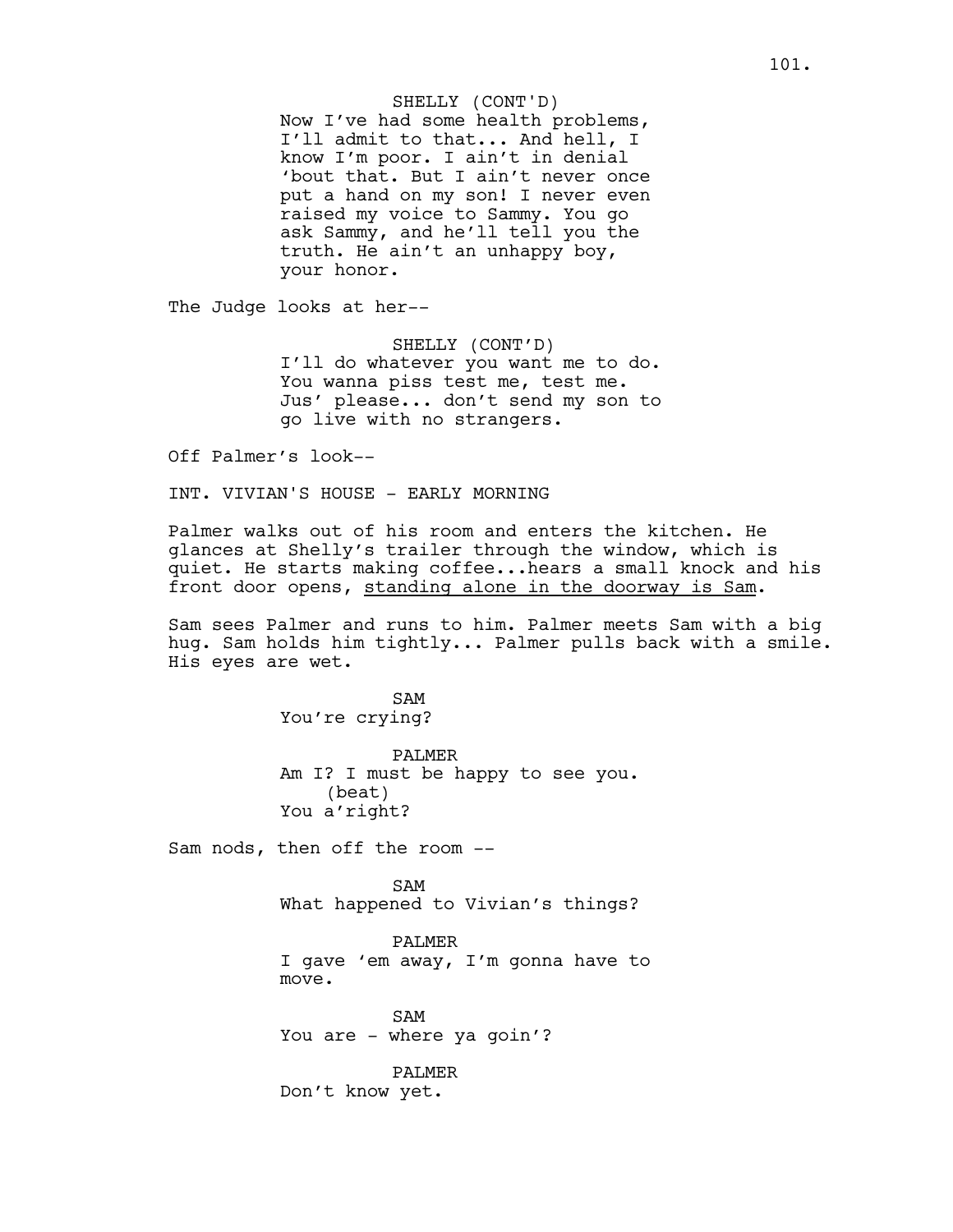SAM Maybe you can move to wherever me and momma are going? Palmer forces a smile, then sees Sam is holding something. PALMER Whaddya got there? SAM I found it outside. Sam holds a small grammar school photo of a young boy. PALMER That's me. When I was your age. SAM Can I keep it? PALMER Sure. Sam sticks the photo in his pocket, like a treasure. SHELLY (O.S.) Sam! Sammy! C'mon now! The two fall silent... SHELLY (O.S.) (CONT'D) Sammy!! Finally-- SAM I gotta go. Beat. PALMER You better get then. Sam looks at Palmer, not wanting to leave him, then he gives Palmer one last hug, before running out of the house.

EXT. VIVIAN'S HOUSE - CONTINUOUS

Palmer steps onto the porch and watches Sam run back to his trailer.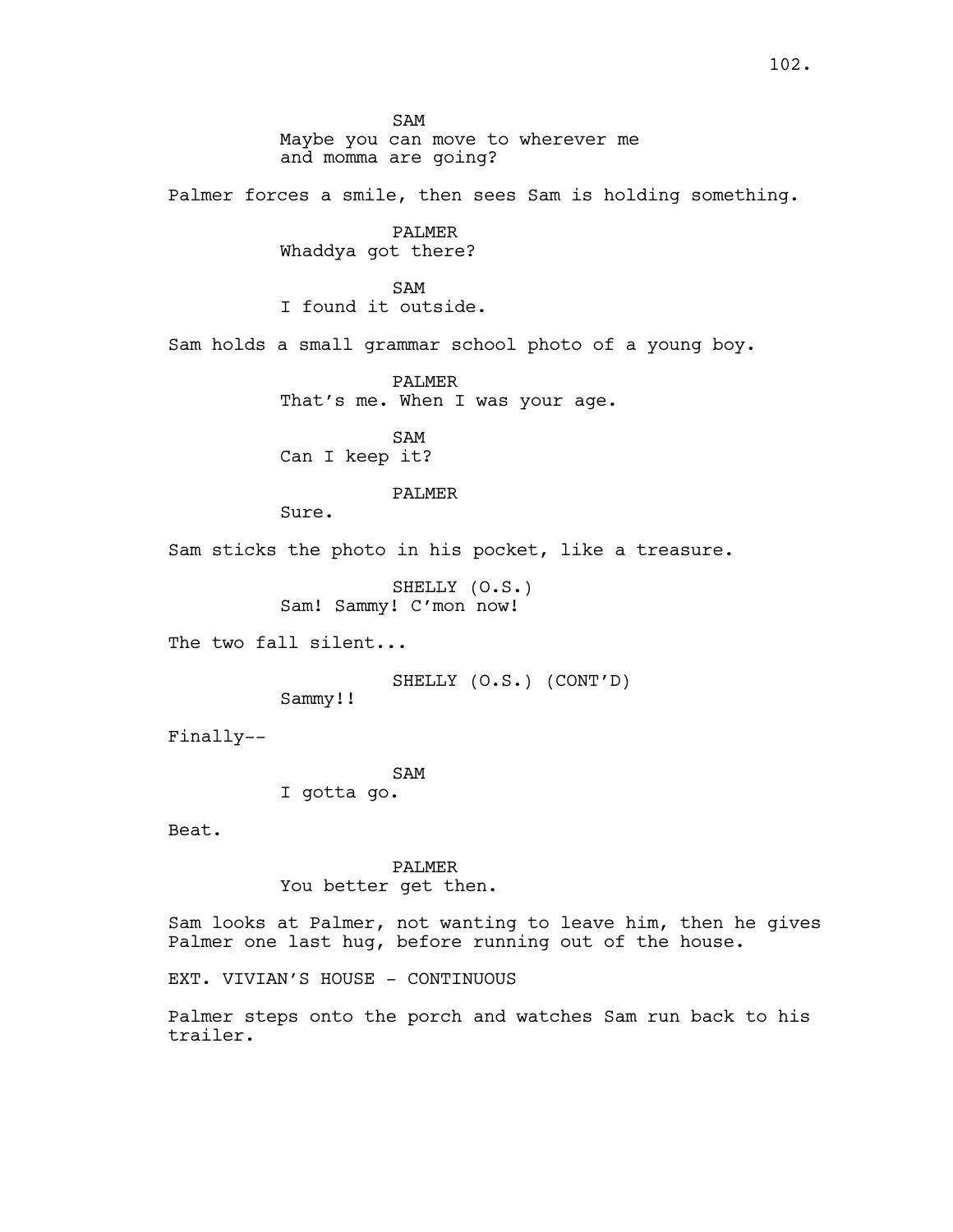EXT. VIVIAN'S HOUSE / SHELLY'S TRAILER - CONTINUOUS

# SHELLY

# C'mon now! Get your things.

Sam runs past her and disappears inside the trailer. Shelly, not looking healthy, and white knuckling it to stay clean, catches Palmer staring at her -- she locks eyes with him, then turns and walks inside the house.

Palmer stares after Shelly, then heads back into the house.

INT. VIVIAN'S HOUSE - LIVING ROOM - LATER

Palmer, carrying a box under one arm, folds up Vivian's tray table and heads out the door...

EXT. VIVIAN'S HOUSE - CONTINUOUS

Palmer loads the box and tray table into the trunk of the Chevy. He slams the trunk closed, about to head back into the house, when he hears yelling coming from Shelly's trailer...

INT. SHELLY'S TRAILER - DAY

The room is trashed. Jerry holds a wasted Shelly down on the couch. He yanks her hair.

> JERRY Say that to me again! You fuckin' lying whore!

SHELLY Get off me, you son of a bitch!

Shelly tries to kick him. Sam grabs onto Jerry's back.

# $SAM$ Leave her alone!

Jerry pushes Sam off him, hard. Sam SLAMS into the wall.

The door swings open, and Palmer grabs Jerry and throws him against the side of the house, ready to strike with his fist, when he sees Sam watching from the floor--

Palmer releases Jerry, takes a step back, surveying Shelly, the damage... a PIPE, bags of CRYSTAL METH. The whole place a mess.

Palmer picks up Sam and carries him out of the house.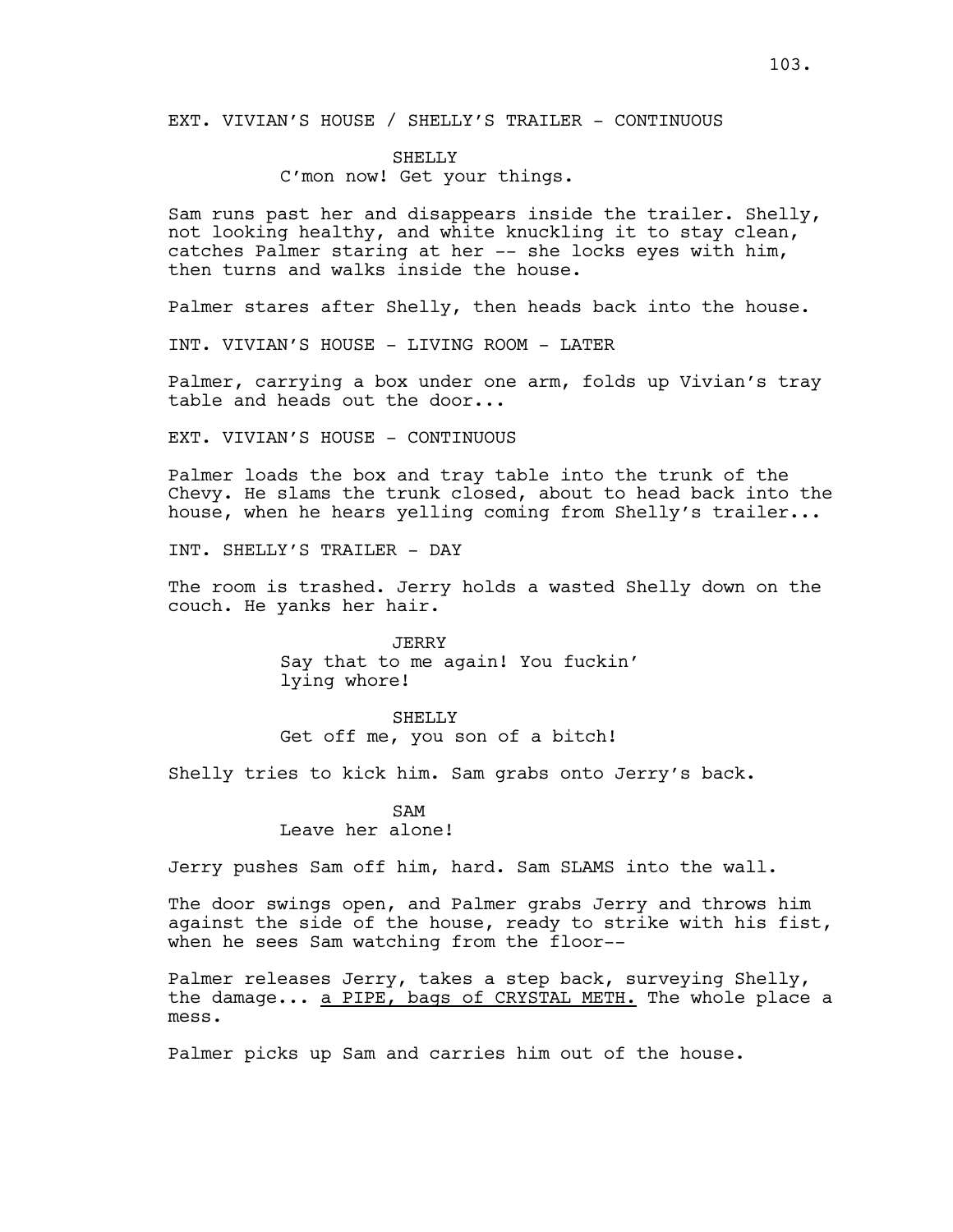SHELLY Hey! Where the hell you goin'?! Come back here! That's my son! You motherfucker!!

INT. CHEVY - DAY

Palmer speeds down the road, unsure where he is going. Sam sits in the passenger seat. He begins to cry. This is all too much for him. Palmer pulls over, hits the brakes.

# PALMER

It's a'right, Sam. It's okay.

Palmer takes hold of Sam, comforting him, trying to decide what to do.

EXT. TRUCK STOP/DINER - LATER

A big rig pulls off a highway to fuel for gas. A lonely diner sits adjacent to it. A few beat up cars are parked in front. We see the Chevy among them, as...

INT. DINER - EVENING

Palmer approaches a MANAGER who wears a name tag pinned to his shirt.

## PALMER

You got a phone I can borrow?

The Manager places an iPhone down on the counter.

PALMER (CONT'D)

Thanks.

Palmer dials, keeping his eye on Sam in the Chevy--

INT. MAGGIE'S HOUSE - KITCHEN - SAME

A phone rings. Maggie walks in from the living room and collects the ringing Samsung off the table.

# MAGGIE

Hello?

INTERCUT: DINER/MAGGIE'S HOUSE - EVENING

PALMER It's me... I took Sam.

Maggie, both relieved and concerned --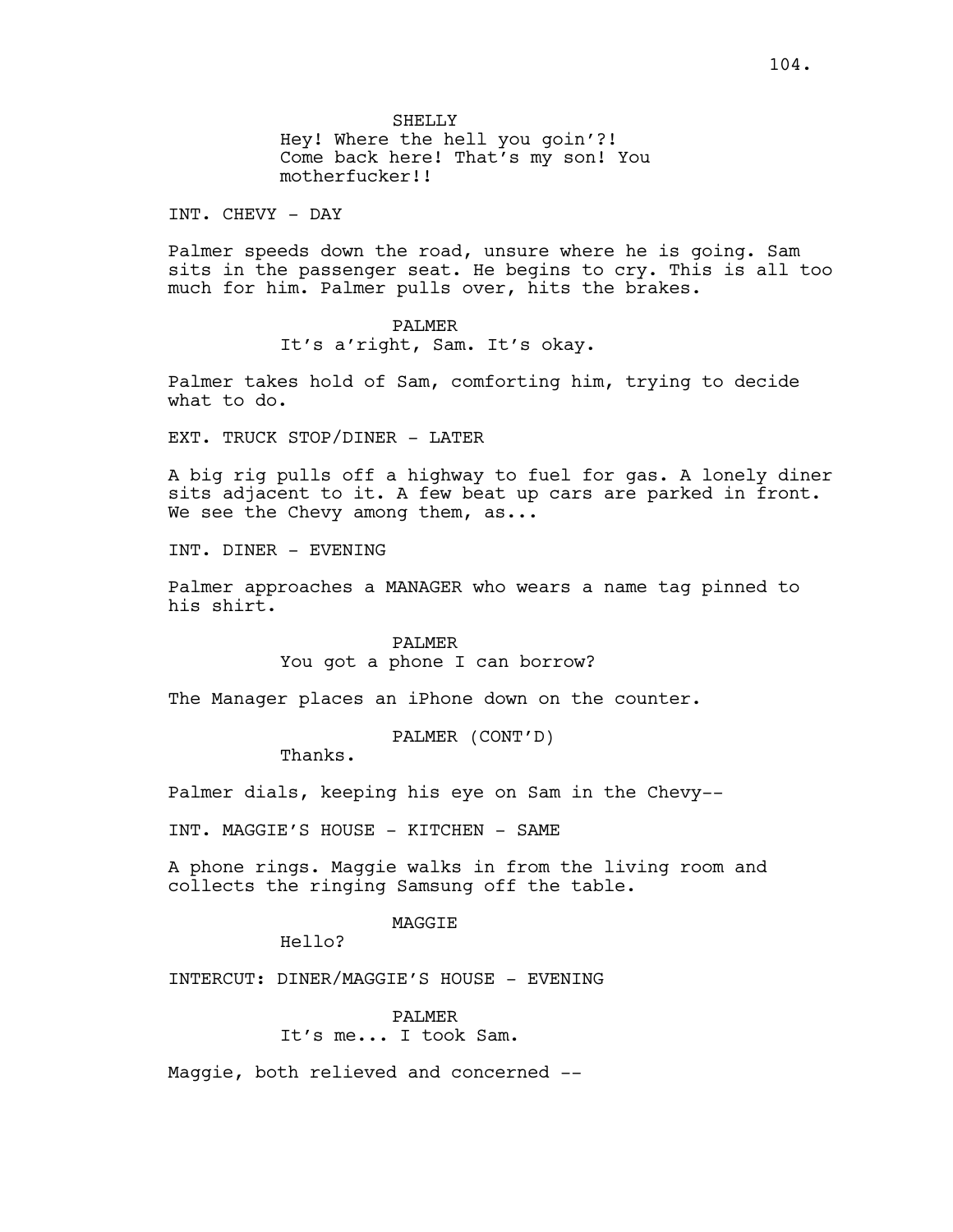**MAGGTE** I know... Shelly called the police. They're looking for you.

Beat.

MAGGIE (CONT'D) You gotta bring Sam back.

PALMER I can't. Not to that.

MAGGIE It's kidnapping.

PALMER She ain't fit.

MAGGIE

Maybe so. But where you gonna go with him? You'll end up back in prison. Is that what you want?

Palmer is silent.

MAGGIE (CONT'D) She's his mother, Eddie. Good or bad, right or wrong - she's Sam's mother.

Palmer stares out the window at Sam who watches him from inside the car. A small boy. Confused. Lost. Equally scared. Finally, after what seems like forever, and fighting every instinct inside him --

## PALMER

Call Coles.

INT. CHEVY - CONTINUOUS

Palmer slides behind the wheel, doesn't look at Sam.

SAM

Palmer... Where we going?

Palmer, thinking, eyes the highway -- he could just take off, keep going.

SAM (CONT'D)

Palmer?

Palmer looks over at Sam. Sam knows they have to go back.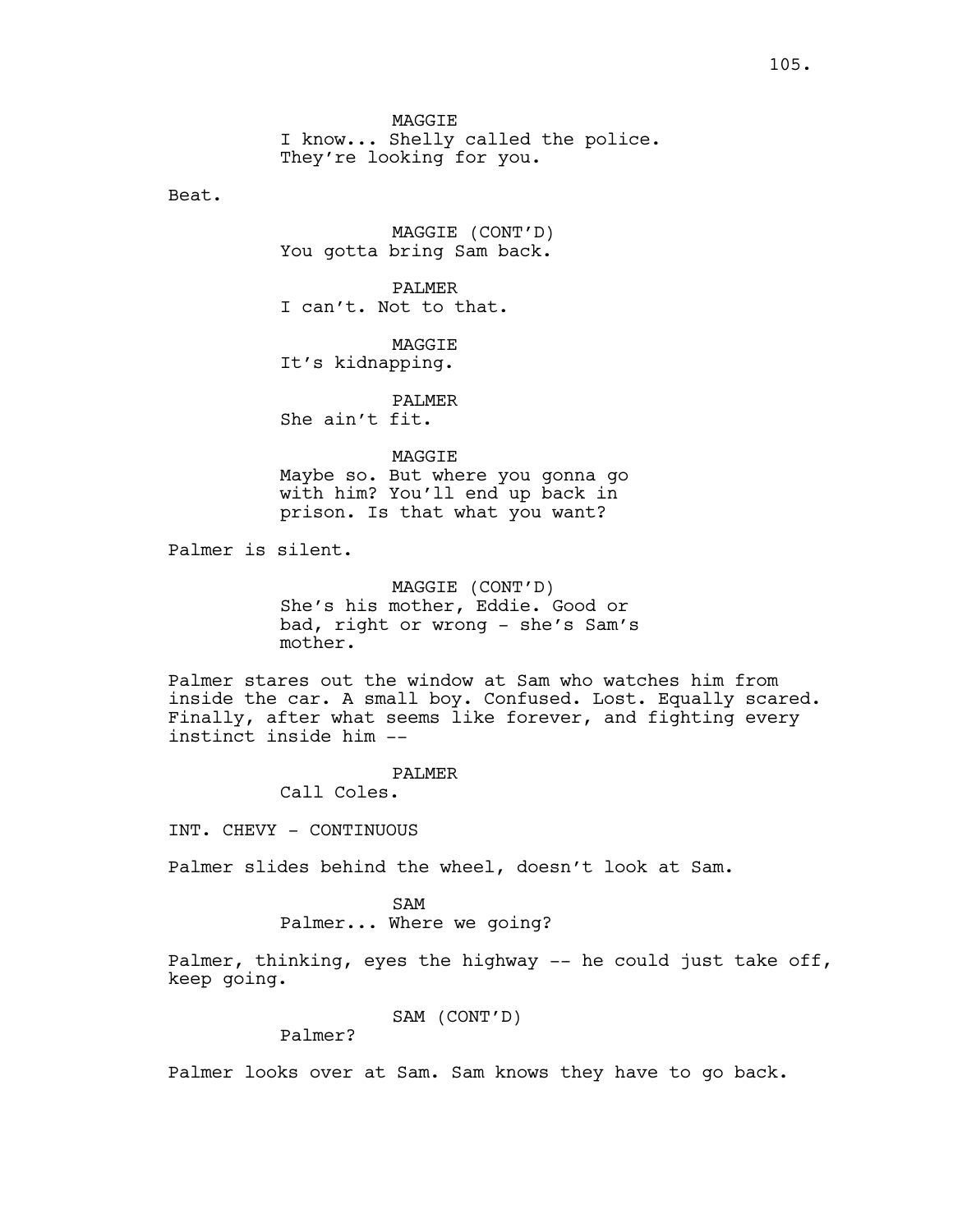The Chevy pulls into Vivian's driveway. THRU the windshield, Palmer sees the two Sheriff vehicles parked in front of Shelly's house, waiting for him. Coles Senior steps out of one, locking eyes with Palmer.

#### PALMER

(to Sam) You wait here, okay?

Sam, growing afraid, nods. Palmer exits the Chevy.

EXT. SHELLY'S TRAILER - CONTINUOUS

Coles exits the house with Shelly, who looks unwell. She stares angrily at Palmer.

> SHELLY Lock that son of a bitch, up!

> > COLES

Stay here!

Coles leaves Shelly behind as he meets Palmer.

COLES (CONT'D) Look... she ain't in any shape. High out of her mind. I'm gonna take Sam over to Maggie's. He'll stay there for now.

PALMER

Thank you.

Coles sees his father heading their way.

COLES I'm so sorry. Truly.

Palmer's eyes hold on Coles, whose pain for him is genuine, as--Coles Senior approaches Palmer.

COLES SENIOR

Turn around, Eddie, place your hands behind your back... You're under arrest for abduction of a child.

Palmer does as he's told. Coles Senior promptly cuffs him. Starts to read Palmer his rights when suddenly the car door of the Chevy busts open, and Sam runs to Palmer.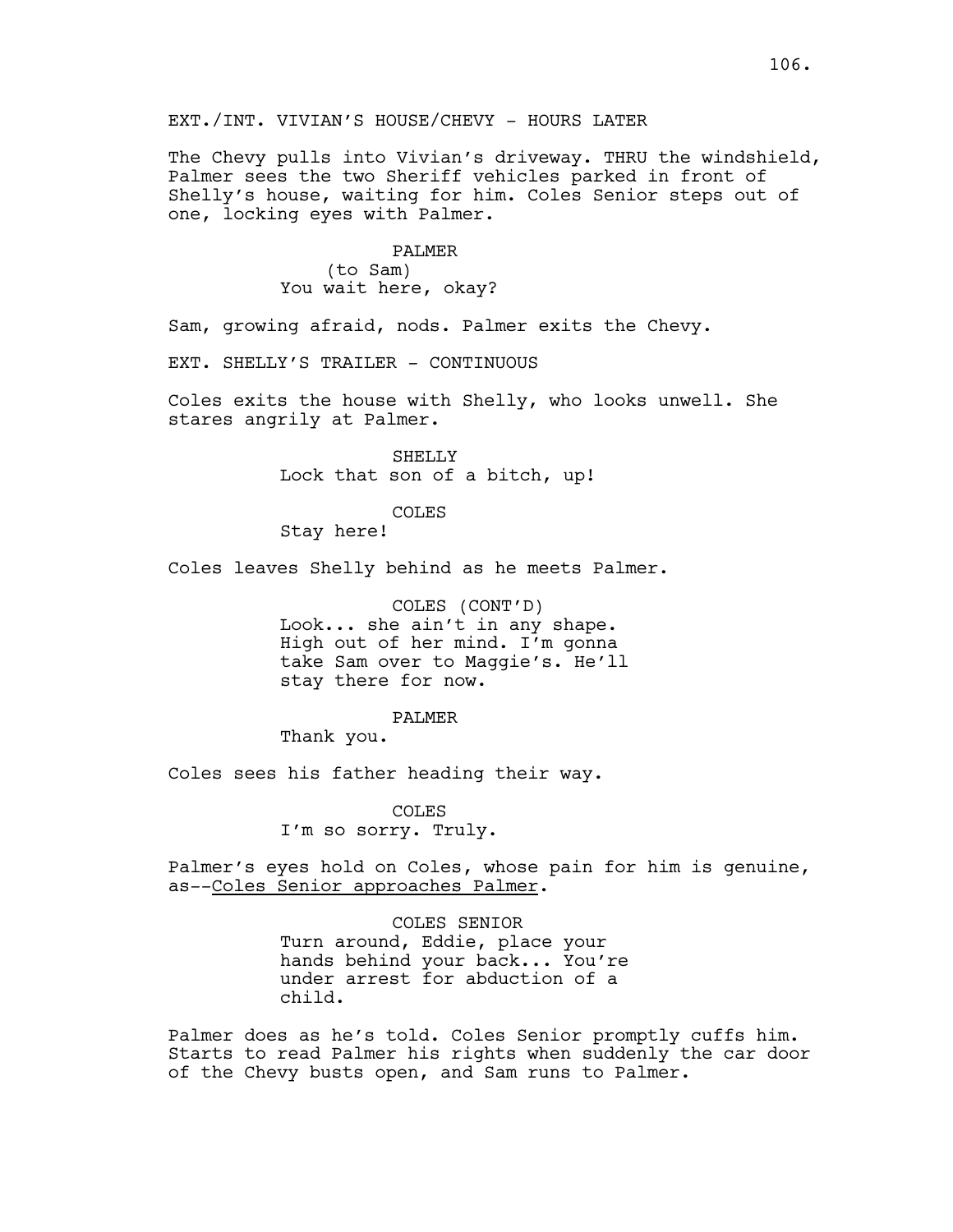SAM NOOO! Leave him alone!!

Sam races across the lawn and attacks Coles Senior. Punching him. Trying as hard as he can to push him away from Palmer.

> SAM (CONT'D) NOOOOO! Let him go!! Let him go!!!

Coles grabs Sam, pulling him off Coles Senior, restraining Sam--

> SAM (CONT'D) PALMER!! PALMER! Let him go!!

COLES Come on, now, Sam, stop!

Sam hysterically cries, screams, as he is held back by Coles. Shelly hurries off the porch, moves to Sam, shoves Coles--

> SHELLY Stop grabbing him! You're hurtin' him! (tries to calm Sam) It's okay, Sammy. I got you. I'm gonna take care of you, baby.

SAM No you're not! You never do! You NEVER do!

Shelly stares at Sam, affected, as--Coles Senior shoves Palmer into the back of his vehicle. Shuts the door. Sam grows more upset, as Coles Senior gets behind the wheel and drives off. Finally, Sam breaks free from Coles and runs after the sheriff's vehicle... Palmer, visible in the rear window--

## SAM (CONT'D) PALMER!! PALMER!!

INT. SHERIFF'S STATION - CELL/HALL - NIGHT

Palmer sits on a cot, behind the bars of a cell. He stands. Paces. Exhales. A long beat. Footsteps are heard. Palmer looks up. Coles appears, unlocks the cell.

> COLES You're free to go... Shelly said you were jus' taking Sam to get somethin' to eat. Too high to remember, I guess. So, we gotta drop the charges.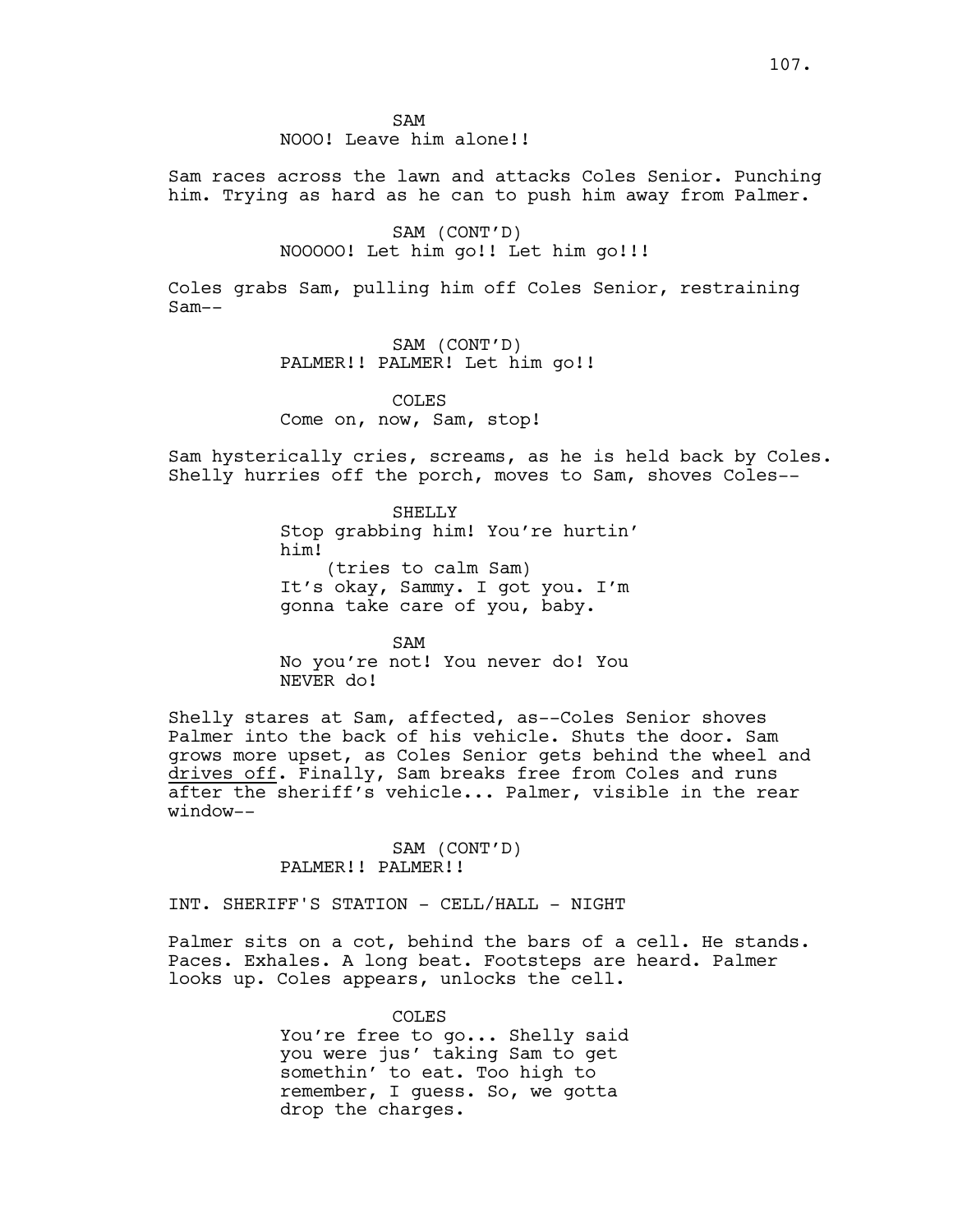COLES (CONT'D)

I owed you.

## PALMER

Yeah, you did.

Palmer walks past. Coles watches Palmer exit the station.

EXT. TOWN - DAY

A lazy Saturday. A crisp, cool day. People wander about. New items are tacked on the community board.

INT./EXT. JERRY'S TRUCK/MAGGIE'S HOUSE - DAY

Jerry's red truck pulls up. Shelly is in the passenger seat. She looks at herself in the rear view. Applies some more red lip stick, she looks shaky, but determined. Exits the truck.

INT./EXT. MAGGIE'S HOUSE - DAY

Shelly approaches. Palmer is at the door. It takes Shelly a moment before she is able to speak.

> SHELLY You, uh, you think I'm a bad mother?

Palmer simply looks at her. He walks Shelly into the house. Shelly passes Maggie without a word and follows Palmer to the kitchen... Sitting at the table is Sam. Shelly enters and sits down next to him, as Palmer disappears from the room...

> SHELLY (CONT'D) Hey, Sammy.

Sam doesn't say a word.

SHELLY (CONT'D) I know you're mad at me, and tha's all right...

Sam stares at his red cowboy boots, ignores her.

SHELLY (CONT'D) Well, look, Sammy, I uh, I need to talk to you about something important. You think we could do that?

Sam is quiet, then nods--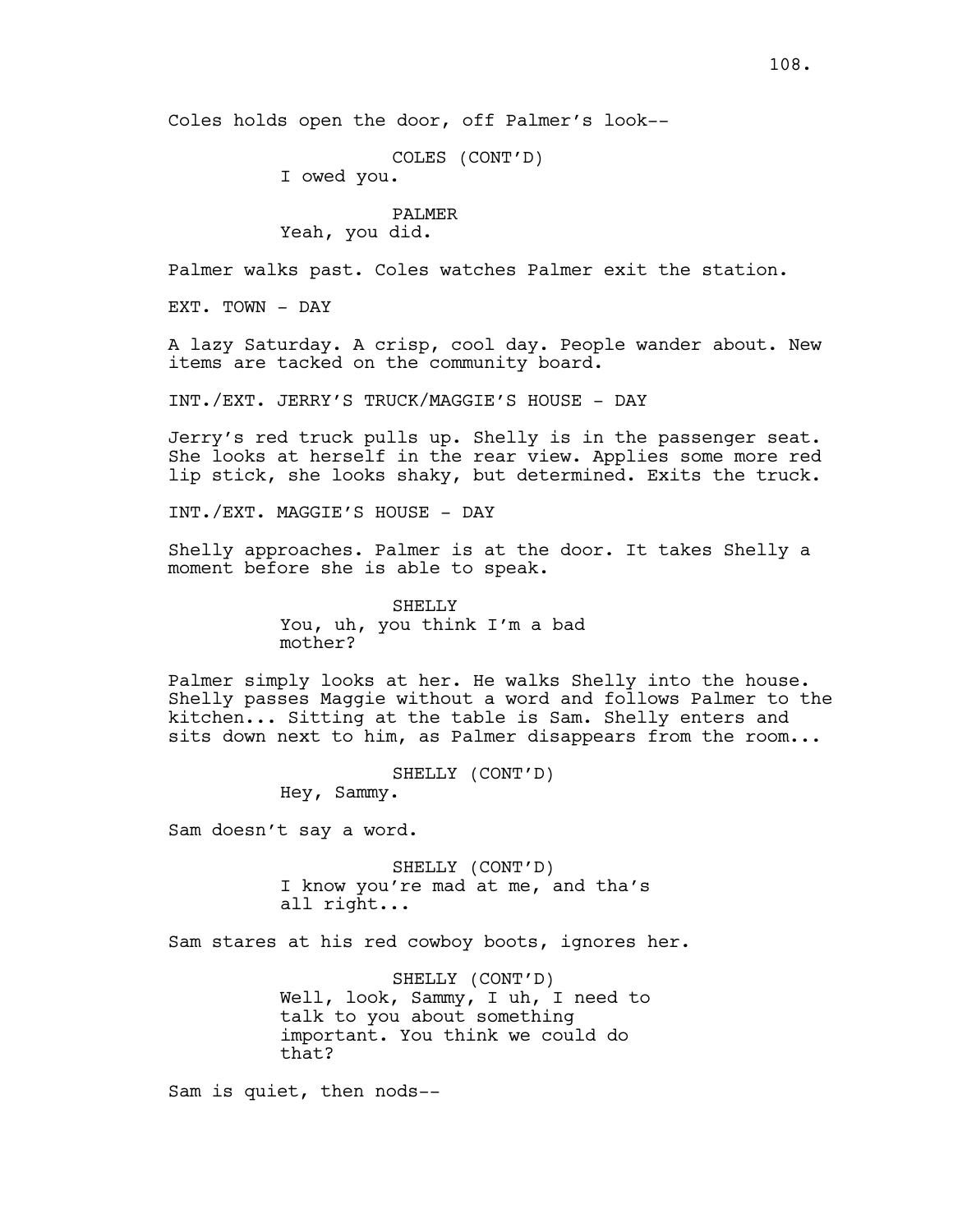SAM

Yes, momma.

Shelly watches Sam, uncertain how she is going to do this, then finally...

> SHELLY Well, you see, Sam, I've been thinkin' 'bout some things, and I think it might be best if you live with Palmer.

Sam is quiet.

SHELLY (CONT'D) He's a real good man. He cares for you. And, well, I'm struggling, Sam. I'm struggling. It ain't that I don't love you.

Sam begins to cry. Shelly tries to force back her own tears. But she can't.

> SHELLY (CONT'D) I love you with all my heart.

Sam moves off his chair and hugs Shelly. This only makes it more difficult.

> SHELLY (CONT'D) You wanna live with Palmer? You want him to be your daddy?

Sam looks at his mother for the longest moment, then he nods.

EXT. PINEVILLE ELEMENTARY - EARLY MORNING

A blue sky. Quiet morning. The Chevy pulls into the school's parking lot and parks next to the only other car.

INT. PINEVILLE ELEMENTARY - JANITOR'S OFFICE - EARLY MORNING

Palmer enters. Sibs is already behind his desk. A large box takes up the middle of the room. It rests on a cart.

> SIBS Junior's new air conditioner.

Palmer nods, takes off his jacket, and that's when he sees...

A set of KEYS on his desk. Nothing more.

Palmer looks at Sibs, whose back is to him.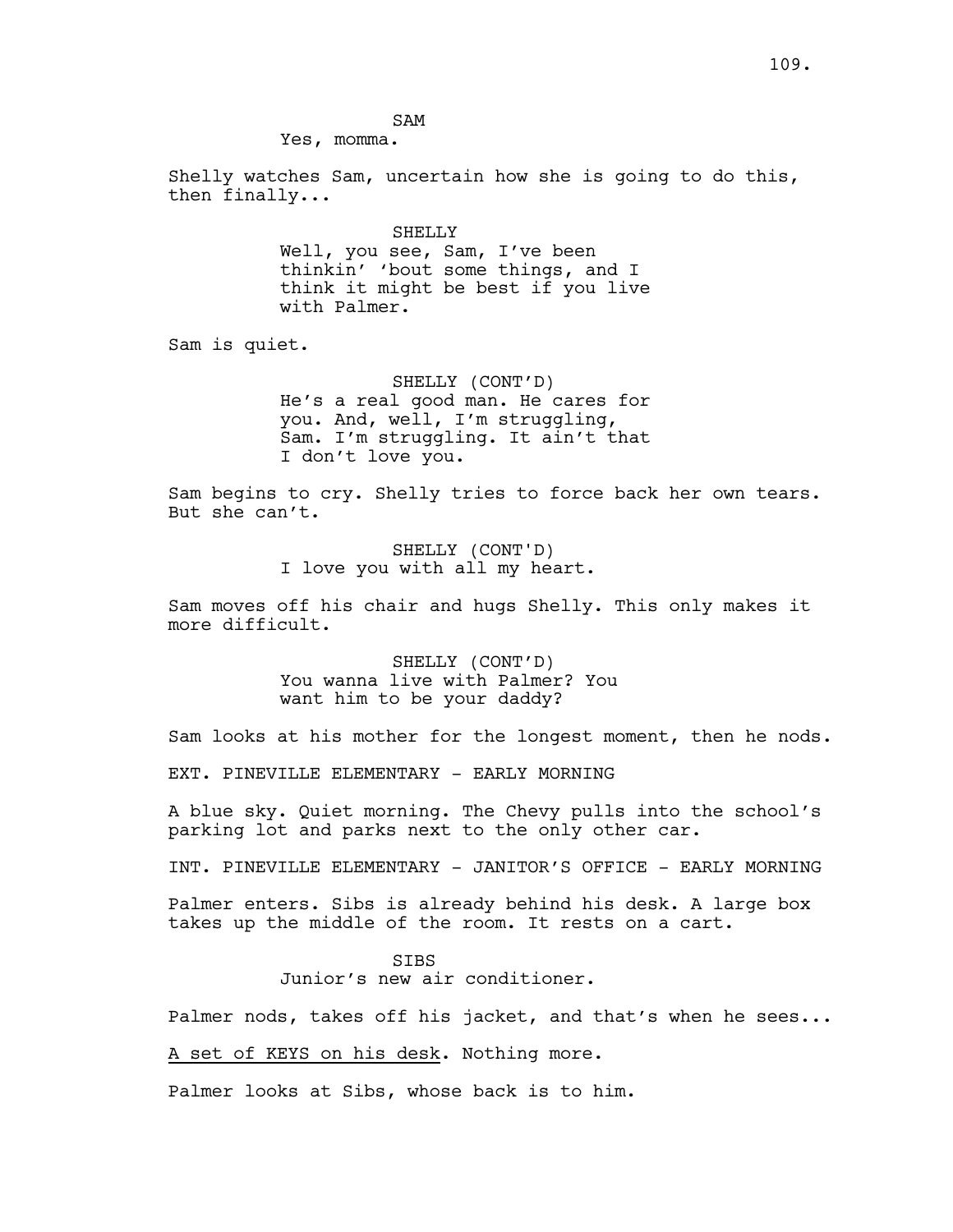PALMER

Sibs-- (pause) Thank you.

Sibs looks up from his paperwork.

SIBS You better hurry up. Junior doesn't like to wait.

Palmer smiles. Sibs smiles back. Palmer grabs the keys, cart, and rolls out with both...

EXT. PINEVILLE ELEMENTARY - PARKING LOT - DAY

Buses, cars, kids everywhere. Principal Forbes stands talking with a RANDOM FEMALE PARENT and Lucille Coles.

Palmer and Sam exit the school. Lucille quickly stops Palmer, they talk for a moment, most likely to arrange a play date. Then Palmer and Sam head to the Chevy. A beep is heard. Palmer pulls a used iPhone from his pocket. Reads a message. Smiles. Looks up as--

Maggie, Samsung in hand, stands with a few other teachers. She smiles after Palmer and Sam, tucks her phone aways as she continues with her conversation with the teachers.

EXT. TOWN - AFTERNOON

A TAYLOR GS MINI MAHOGANY GUITAR, mint condition, is in the window of the PAWN SHOP (from the very beginning). A MAN removes it from the window.

INT. CHEVY - MOMENTS LATER

Sam watches Palmer exit the pawn shop, carrying the guitar. Palmer opens the back door of the Chevy, places the guitar down, then gets behind the wheel. Drives off.

## PALMER

Got one more stop.

EXT. VIVIAN'S HOUSE - DAY

The "For Sale" sign has the word "Sold" above it. The Chevy is parked out front.

INT. VIVIAN'S HOUSE - LIVING ROOM - CONTINUOUS

Palmer packs a few last items into a box. Sam runs out of the bedroom, holding a football trophy. He drops it in the box.